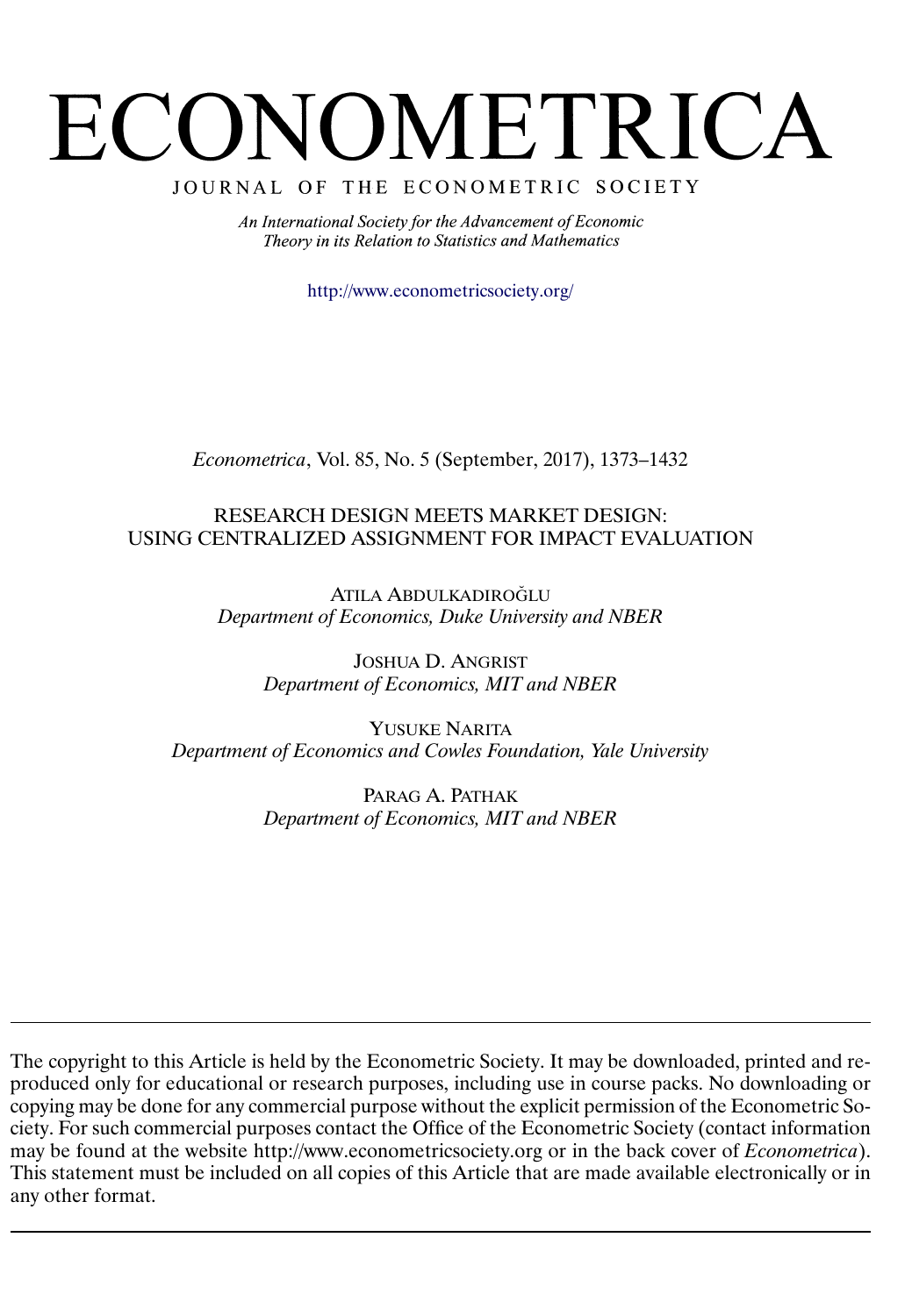### <span id="page-1-0"></span>RESEARCH DESIGN MEETS MARKET DESIGN: USING CENTRALIZED ASSIGNMENT FOR IMPACT EVALUATION

ATILA ABDULKADIROĞLU Department of Economics, Duke University and NBER

#### JOSHUA D. ANGRIST Department of Economics, MIT and NBER

YUSUKE NARITA Department of Economics and Cowles Foundation, Yale University

#### PARAG A. PATHAK Department of Economics, MIT and NBER

A growing number of school districts use centralized assignment mechanisms to allocate school seats in a manner that reflects student preferences and school priorities. Many of these assignment schemes use lotteries to ration seats when schools are oversubscribed. The resulting random assignment opens the door to credible quasiexperimental research designs for the evaluation of school effectiveness. Yet the question of how best to separate the lottery-generated randomization integral to such designs from non-random preferences and priorities remains open. This paper develops easily-implemented empirical strategies that fully exploit the random assignment embedded in a wide class of mechanisms, while also revealing why seats are randomized at one school but not another. We use these methods to evaluate charter schools in Denver, one of a growing number of districts that combine charter and traditional public schools in a unified assignment system. The resulting estimates show large achievement gains from charter school attendance. Our approach generates efficiency gains over ad hoc methods, such as those that focus on schools ranked first, while also identifying a more representative average causal effect. We also show how to use centralized assignment mechanisms to identify causal effects in models with multiple school sectors.

KEYWORDS: Causal inference, propensity score, instrumental variables, unified enrollment, charter schools.

Atila Abdulkadiroğlu: [atila.abdulkadiroglu@duke.edu](mailto:atila.abdulkadiroglu@duke.edu)

Joshua D. Angrist: [angrist@mit.edu](mailto:angrist@mit.edu)

Yusuke Narita: [yusuke.narita@yale.edu](mailto:yusuke.narita@yale.edu)

Parag A. Pathak: [ppathak@mit.edu](mailto:ppathak@mit.edu)

We thank Alisha Chiarelli, Brian Eschbacher, Van Schoales, and the staff at Denver Public Schools for answering our questions and facilitating access to data. Nikhil Agarwal, Isaiah Andrews, Eduardo Azevedo, Gary Chamberlain, Victor Chernozhukov, Dean Eckles, Jerry Hausman, Peter Hull, Hide Ichimura, Guido Imbens, Rafael Lalive, Edward Lazear, Jacob Leshno, Anna Mikuscheva, Paul Rosenbaum, Chris Walters, and seminar participants at Harvard, SOLE, Stanford University, MIT, Duke University, the Fall 2015 NBER market design meeting, Kyoto, Osaka, and Tokyo provided helpful feedback. We are especially indebted to Mayara Felix, Ye Ji Kee, and Ignacio Rodriguez for expert research assistance and to MIT SEII program managers Annice Correia and Eryn Heying for invaluable administrative support. We gratefully acknowledge funding from the Laura and John Arnold Foundation and the National Science Foundation (under awards SES-1056325 and SES-1426541). Data from Denver Public Schools were made available to us through the Institute for Innovation in Public School Choice. Abdulkadiroğlu and Pathak are Scientific Advisory Board members of the Institute for Innovation in Public School Choice. Angrist's daughter teaches at a Boston charter school.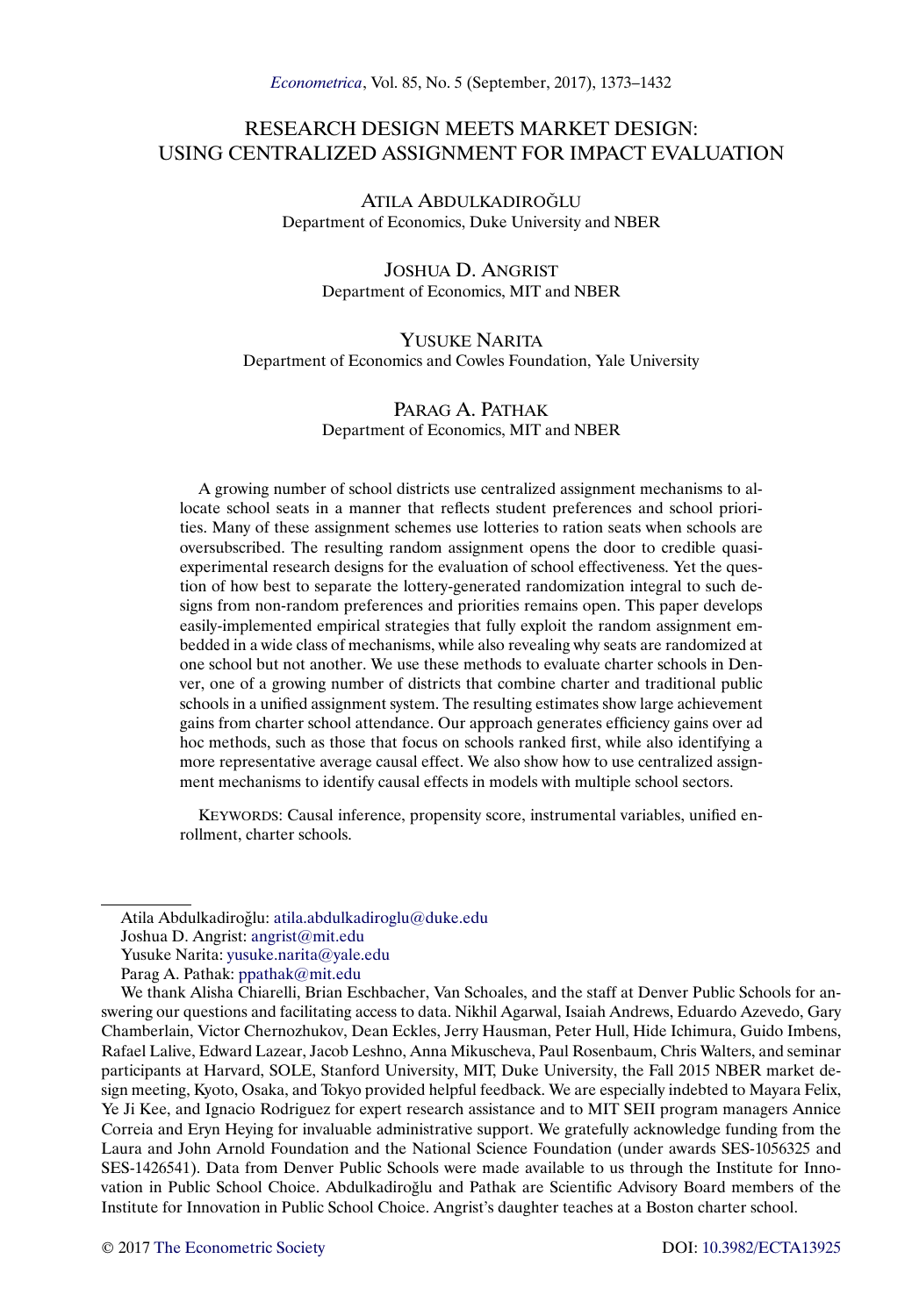#### 1. INTRODUCTION

<span id="page-2-0"></span>FAMILIES IN MANY LARGE URBAN DISTRICTS CAN APPLY for seats at any public school in their district. The fact that some schools are more popular than others and the need to distinguish between students who have different priorities at a given school generate a matching problem. Introduced by [Gale and Shapley \(1962\)](#page-59-0) and [Shapley and Scarf \(1974\),](#page-60-0) matchmaking via market design allocates scarce resources, such as seats in public schools, in markets where prices cannot be used for this purpose. The market-design approach to school choice, pioneered by Abdulkadiroğlu and Sönmez (2003), is used in a long and growing list of public school districts in America, Europe, and Asia. Most of these cities match students to schools using a mechanism known as deferred acceptance (DA).

Two benefits of centralized matching schemes like DA are efficiency and fairness: the resulting match improves welfare and transparency relative to ad hoc alternatives, while lotteries ensure that students with the same preferences and priorities have the same chance of obtaining highly-sought-after seats. The latter is sometimes called the "equal treatment of equals" (ETE) property. DA and related algorithms also have the virtue of narrowing the scope for strategic behavior that would otherwise give sophisticated families the opportunity to manipulate an assignment system at the expense of less-sophisticated participants (Abdulkadiroğlu, Pathak, Roth, and Sönmez [\(2006\)](#page-58-0), [Pathak](#page-60-0) [and Sönmez](#page-60-0) [\(2008\)](#page-60-0)). In addition to these economic considerations, centralized assignment generates valuable data for empirical research on schools. In particular, when schools are oversubscribed, lottery-based rationing induces quasi-experimental variation in school assignment that can be used for credible evaluation of individual schools and of school reform models like charters.

Previous research using the lotteries embedded in centralized assignment schemes include studies of schools in Boston (Abdulkadiroğlu, Angrist, Dynarski, Kane, and Pathak [\(2011\)](#page-57-0)), Charlotte-Mecklenburg [\(Hastings, Kane, and Staiger](#page-59-0) [\(2009\)](#page-59-0), [Deming](#page-59-0) [\(2011\)](#page-59-0), Deming, Hastings, Kane, and Staiger [\(2014\)](#page-59-0)) and New York [\(Bloom and Unterman](#page-58-0)  $(2014)$ , Abdulkadiroğlu, Hu, and Pathak  $(2013)$ ). Causal effects in these studies are convincingly identified by quasi-experimental variation, but the research designs deployed in this work fail to exploit the full power of the random assignment embedded in centralized assignment schemes. A major stumbling block is the multi-stage nature of market-design matching. Market design weaves random assignment into an elaborate tapestry of information on student preferences and school priorities. In principle, all features of student preferences and school priorities can shape the probability of assignment to each school. Families tend to prefer schools located in their neighborhoods, for example, while schools may grant priority to children poor enough to qualify for a subsidized lunch. Conditional on preferences and priorities, however, centralized assignments are independent of potential outcomes.

This paper explains how to recover the full range of quasi-experimental variation embedded in centralized assignment. Specifically, we show how mechanisms that satisfy ETE map information on preferences, priorities, and school capacities into a conditional probability of random assignment, often referred to as the propensity score. As in other stratified randomized research designs, conditioning on the propensity score eliminates selection bias arising from the association between conditioning variables and potential outcomes [\(Rosenbaum and Rubin](#page-60-0) [\(1983\)](#page-60-0)). The payoff to propensity-score conditioning turns out to be substantial in our application: full stratification on preferences and priorities reduces degrees of freedom markedly, eliminating many schools and students from consideration, while score-based stratification leaves our research sample largely intact.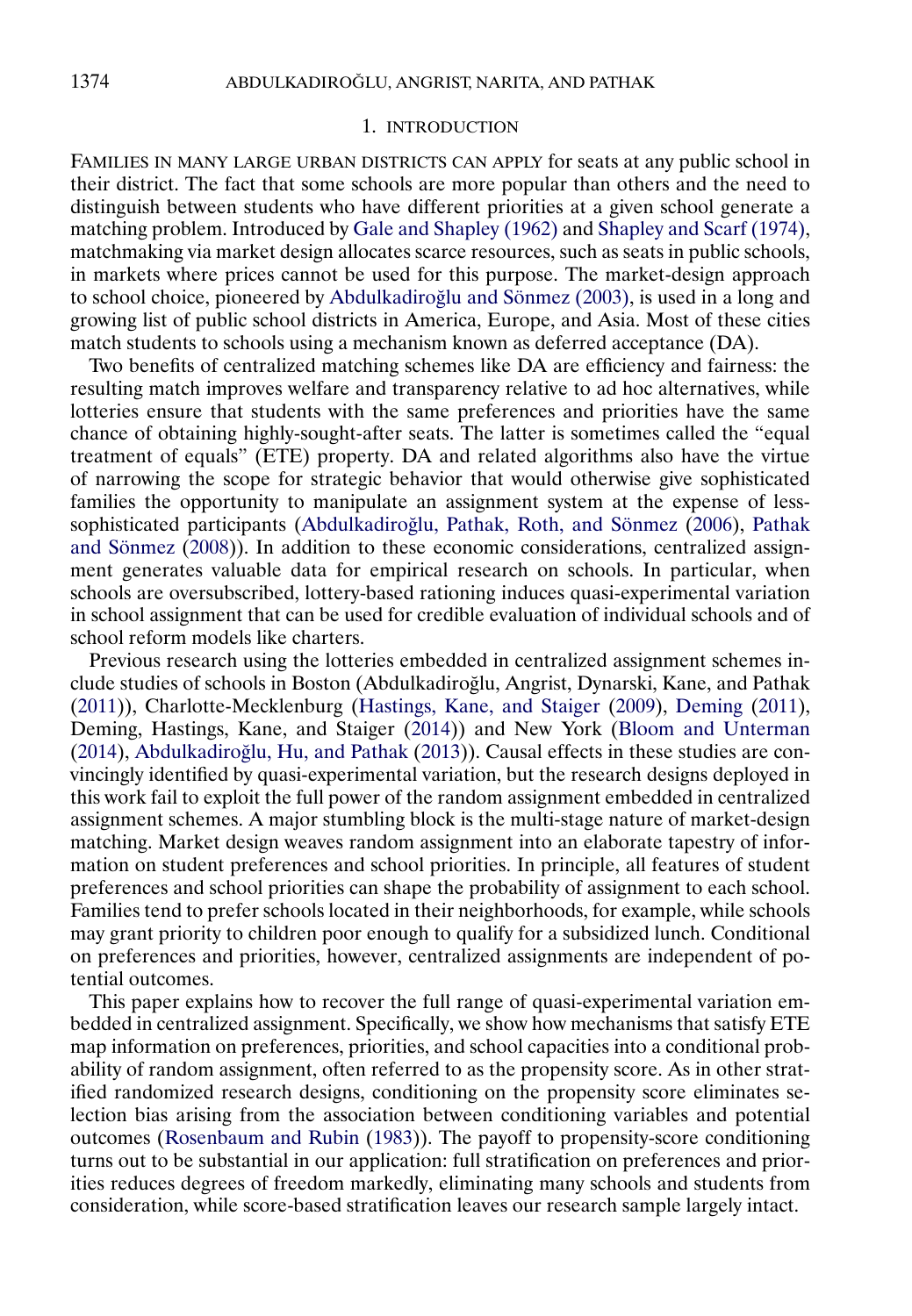The propensity score does more for us than reduce the dimensionality of preference and priority conditioning. Because all applicants with score values strictly between zero and one contribute variation that can be used for evaluation, the propensity score identifies the maximal set of applicants for whom we have a randomized school-assignment experiment. The nature of this sample is not easily seen otherwise. We show, for example, that the quasi-experimental sample includes many schools that are undersubscribed, that is, schools that have fewer applicants than seats. Intuitively, applicants are randomly assigned to undersubscribed schools when they are rejected by oversubscribed schools that they have ranked more highly. As we show here, random assignment of this sort occurs frequently.

The propensity score for any mechanism that satisfies ETE is easily estimated by simulation, that is, by repeatedly drawing lottery numbers and computing the resulting average assignment rates across draws. This amounts to sampling from the relevant permutation distribution, a natural and highly general solution to the problem of score estimation. At the same time, while any stochastic mechanism can be simulated, simulation fails to illuminate the path producing random assignment. For example, the simulated score for a given school does not reveal the proportion of applicants randomly assigned due to oversubscription of that school and the proportion randomly assigned due to oversubscription of other schools that this school's applicants have ranked more highly. We therefore develop an analytic formula for the propensity score for a broad class of DA-type mechanisms. This formula explains how and why random assignment emerges. Our formula also provides a natural smoother for estimated scores. Because the relevant covariates are discrete, unsmoothed simulated scores fail to provide the sort of dimension reduction that gives the propensity score its practical appeal [\(Hirano, Imbens, and Ridder \(2003\)\)](#page-59-0).

The propensity score generated by DA-type mechanisms does not typically have a general closed-form solution. As a result, our analytic framework uses an asymptotic "large market" approximation to derive a simple formula for the score. The resulting *DA propensity score* is a function of a few easily-estimated parameters. Both the simulated and DA (analytic) propensity scores work well as far as covariate balance goes, a result that emerges in our empirical application. Importantly, however, the DA score highlights specific sources of randomness and confounding in DA-based assignment schemes. In other words, the DA propensity score reveals the nature of the stratified experimental design embedded in a particular match. The DA score is also quickly and easily computed, and can be used without the rounding or functional form restrictions (such as linear controls) required when using a simulated score.

Our test bed for the DA propensity score is an empirical analysis of charter school effects in the Denver Public School (DPS) district, a new and interesting setting for charter school impact evaluation.<sup>1</sup> Because DPS assigns seats at traditional and charter schools in a unified match, the population attending DPS charters is less positively selected than in large urban districts with decentralized charter lotteries. As far as we know, ours is the

<sup>&</sup>lt;sup>1</sup>Charter schools operate with considerably more independence than traditional public schools. Among other differences, many charters fit more instructional hours into a year by running longer school days and providing instruction on weekends and during the summer. Because few charter schools are unionized, they hire and fire teachers and administrative staff without regard to the collectively bargained seniority and tenure provisions that constrain such decisions in many public schools. About half of Denver charters implement versions of the *No Excuses* model of urban education. No Excuses charters run a long school day and year, emphasize discipline and comportment and traditional reading and math skills, and rely heavily on data and teacher feedback to improve instruction. See Abdulkadiroğlu et al. (2011) and [Angrist, Pathak, and Walters](#page-58-0) [\(2013\)](#page-58-0) for related evidence on charter effects.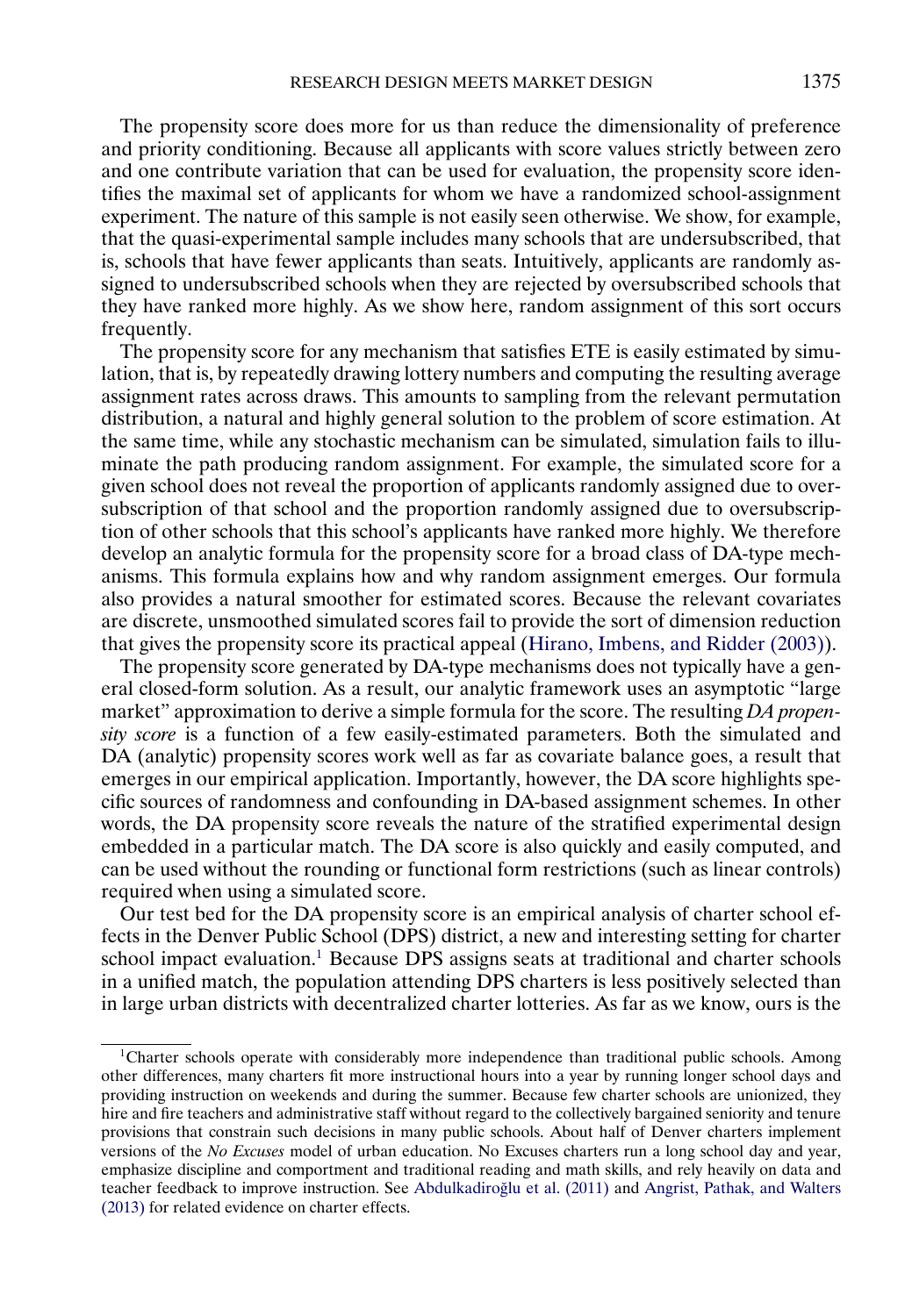<span id="page-4-0"></span>first charter evaluation to exploit an assignment scheme that simultaneously randomizes seats in both the charter and traditional public school sectors.

The next section details the class of assignment mechanisms of interest to us and describes the central role of the propensity score for impact evaluation. Following this context, Section [3](#page-12-0) uses the theory of market design to characterize the propensity score for DA-generated offers in large markets. Section [4](#page-27-0) uses these results to estimate charter effects. Specifically, our empirical evaluation strategy uses an indicator for DA-generated charter offers as an instrument for charter school attendance in a two-stage least squares (2SLS) setup. This 2SLS procedure eliminates bias from non-random variation in preferences and priorities by controlling for the DA propensity score. This section also shows how to estimate effects for multiple sectors, an important extension when school effects are potentially heterogeneous. Finally, Section [5](#page-42-0) summarizes our theoretical and empirical findings and outlines an agenda for further work.

#### 2. CENTRALIZED ASSIGNMENT IN GENERAL AND IN DENVER

#### 2.1. *Conditional Independence and ETE*

A school choice problem is an economy defined by a set of applicants, schools, and school capacities. Applicants have strict preferences over schools while schools have priorities over applicants. Let I denote a set of applicants, indexed by i, and let  $s = 0, 1, ..., S$ index schools, where  $s = 0$  represents an outside option. Let *n* be the number of applicants. Seats at schools are constrained by a capacity vector,  $\mathbf{q} = (q_0, q_1, q_2, \dots, q_s)$ ; we assume  $q_0 > n$ .

Applicant i's preferences over schools constitute a partial ordering of schools, denoted  $\succ_i$ , where  $a \succ_i b$  means that *i* prefers school *a* to school *b*. Each applicant is also granted a priority at every school. Let  $\rho_{is} \in \{1, \ldots, K, \infty\}$  denote applicant *i*'s priority at school *s*, where  $\rho_{is} < \rho_{is}$  means school s prioritizes i over j. For instance,  $\rho_{is} = 1$  might encode the fact that applicant *i* has sibling priority at school *s*, while  $\rho_{is} = 2$  encodes neighborhood priority, and  $\rho_{is} = 3$  for everyone else. We use  $\rho_{is} = \infty$  to indicate that *i* is ineligible for school s. Many applicants share priorities at a given school, in which case  $\rho_{is} = \rho_{is}$  for some  $i \neq j$ . Let  $\rho_i = (\rho_{i1}, \dots, \rho_{iS})$  be the vector of applicant *i*'s priorities for each school.

*Applicant type* is defined as  $\theta_i = (\succ_i, \rho_i)$ , that is, the combination of an individual applicant's preference and priorities at all schools. We say that an applicant of type  $\theta$  has preferences  $\succ_{\theta}$  and priorities  $\rho_{\theta}$ . The symbol  $\Theta$  denotes the set of possible types.

An *assignment* for applicant *i*, denoted  $\mu_i$ , specifies her assigned school or assignment to the outside option.  $\mu$  denotes the vector of assignments for all  $i \in I$ . School s is assigned at most  $q_s$  applicants. A mechanism is a set of rules determining  $\mu$  as a function of preferences, priorities, and a possible tie-breaking variable that might be randomly assigned. The mechanism known as *serial dictatorship*, for example, orders applicants by the tie-breaker, assigning the first in line his or her top choice, the second in line his or her top choice among schools with seats remaining, and so on.

Many mechanisms use randomization to break ties, inducing a distribution of assignments. Such mechanisms are said to be *stochastic*. When applicants in a serial dictatorship are ordered randomly, for example, the mechanism is called *random serial dictatorship* (RSD). Randomizers that are drawn independently from a uniform distribution for each applicant are called *lottery numbers*. The distribution of assignments induced by RSD is the permutation distribution generated by all possible lottery draws.

Formally, any stochastic mechanism maps economies characterized by  $(I, S, \mathbf{q}, \Theta)$  into a distribution of possible assignments. This distribution is described by a matrix with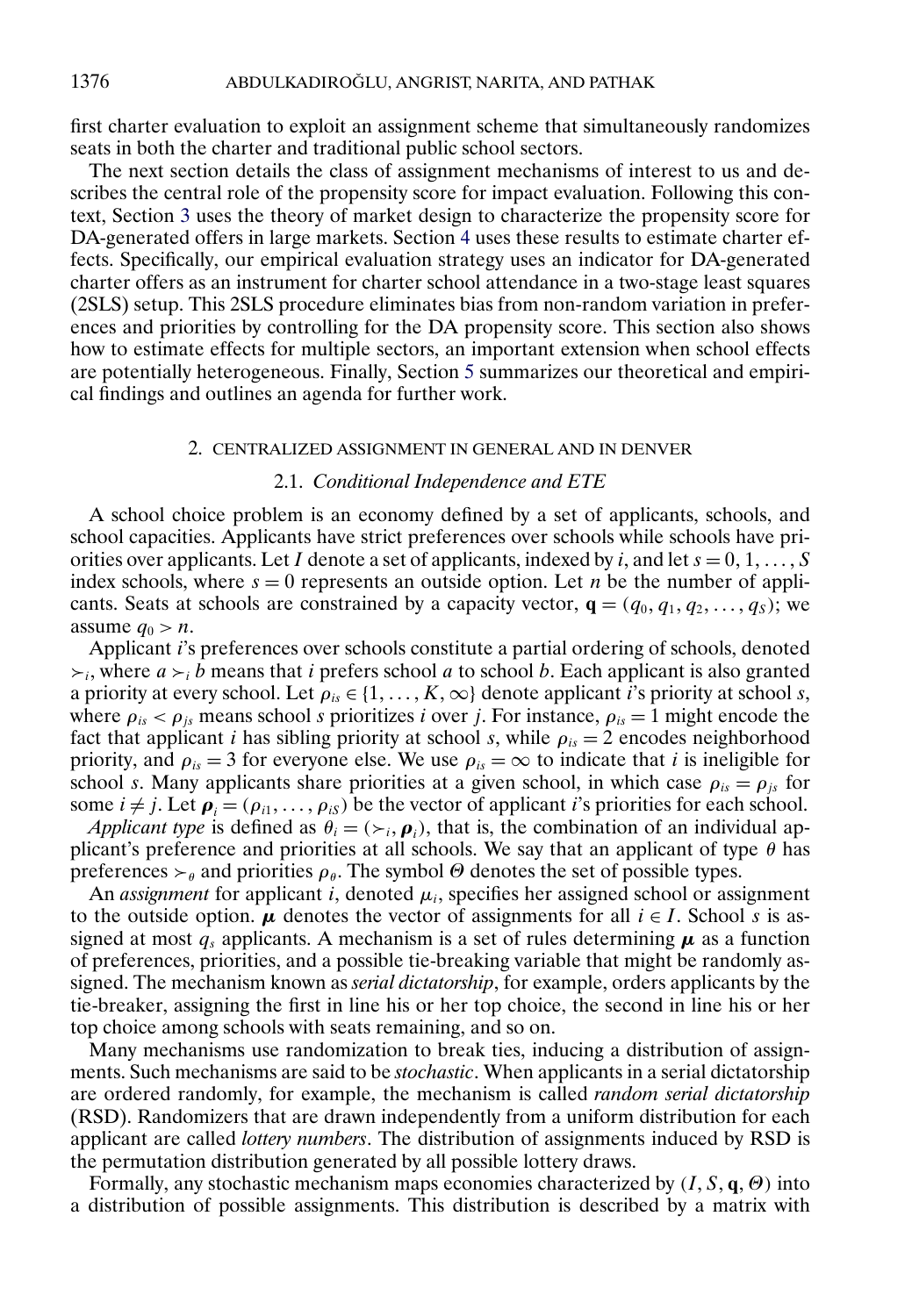<span id="page-5-0"></span>generic element  $p_{is}$  satisfying (i)  $0 \le p_{is} \le 1$  for all i and s, (ii)  $\sum_s p_{is} = 1$  for all i, and (iii)  $\sum_i p_{is} \le q_s$  for all s. The value of  $p_{is}$  is the probability that applicant *i* is assigned to school *s*. These are collected in a vector  $p_i = (p_{i0}, p_{i1}, \dots, p_{iS})$  recording the probabilities i finds a seat for all schools. This notation covers deterministic mechanisms in which  $p_{is}$ equals either 0 or 1 and, for each *i*,  $p_{is} = 1$  for at most one *s*.

We say mechanism  $\varphi$  satisfies the *equal treatment of equals* (ETE) property when applicants with the same preferences and priorities at all schools have the same assignment probability at each school.<sup>2</sup> That is, for any school choice problem and any applicants  $i$ and j with  $\theta_i = \theta_j$ , ETE means that  $p_i = p_j$ .

ETE allows us to use stochastic mechanisms to estimate causal effects. Specifically, we would like to estimate the causal effect of attendance at a particular school or group of schools relative to one or more alternative schools. This task is complicated by the fact that school assignment reflects preferences and priorities and these variables in turn are related to outcomes like test scores. ETE solves this problem: the distribution of offers generated by a stochastic assignment mechanism is viewed here as a stratified randomized trial, where the "strata" are defined by type.

As the notion of a stratified randomized trial suggests, ETE makes offers conditionally independent of all possible confounding variables that might otherwise generate omitted variables bias in econometric analyses of school attendance effects. To see this, pick any school s as a treatment school and let  $D_i(s)$  be a dummy variable indicating when applicant *i* is assigned to school s by stochastic mechanism  $\varphi$ . For any random variable or vector of characteristics  $W_i$ , which can include covariates like race or outcome variables like test scores, let  $W_{0i}$  be the potential value of  $W_i$  that is revealed when  $D_i(s) = 0$ and let  $W_{1i}$  be the potential value revealed when  $D_i(s) = 1$ . These two potential values might be the same, as for covariates (race is unchanged by school assignment) or for test scores when assignment has no effect on achievement. But in cases where they differ, as for outcomes affected by treatment, only one is seen in a given assignment realization. Potential variables are attributes and therefore non-stochastic in a fixed applicant population, that is, they are unchanged by school assignments (see, e.g., [Rosenbaum \(2002\),](#page-60-0) [Imbens and Rubin \(2015\)\)](#page-59-0). We therefore say that the observed characteristic Wi is *fixed under re-randomization* if  $W_{0i} = W_{1i}$  for all *i*.

Although assignment probabilities almost certainly vary with applicant characteristics, ETE restricts this variation to be independent of characteristics conditional on type:

PROPOSITION 1: *Consider the conditional assignment probability*  $P[D_i(s) = 1 | W_i = w$ ,  $\theta_i = \theta$ ] *for all applicants i with*  $W_i = w$  *and*  $\theta_i = \theta$ . *The probability* P *is the assignment rate to school s induced by stochastic mechanism*  $\varphi$  *and* w *is a particular value of*  $W_i$ *. If*  $\varphi$  *satisfies ETE and* Wi *is fixed under re-randomization*, *we have that*

$$
P[D_i(s) = 1 | W_i = w, \theta_i = \theta] = P[D_i(s) = 1 | \theta_i = \theta]
$$

*for any* w.

PROOF: Since  $W_i$  is fixed under re-randomization,

$$
P[D_i(s) = 1 | W_i = w, \theta_i = \theta] = P[D_i(s) = 1 | W_{0i} = w, \theta_i = \theta].
$$

<sup>&</sup>lt;sup>2</sup>ETE is widely studied in allocation problems; see, for example, [Moulin \(2003\).](#page-59-0) [Shapley'](#page-60-0)s [\(1953\)](#page-60-0) axiomatization of the Shapley value appears to be the first formal statement of this concept.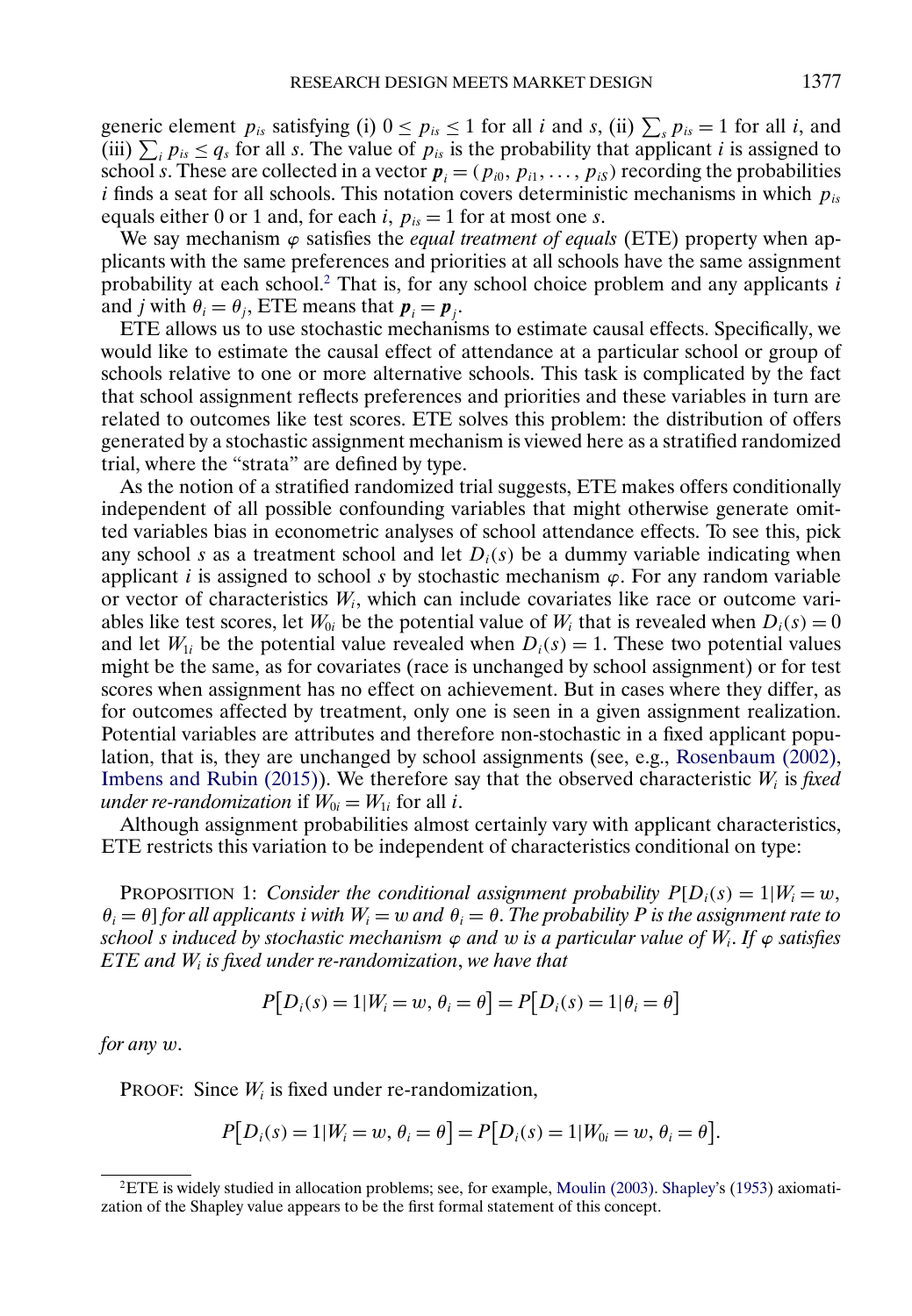Moreover, since knowledge of an individual applicant's identity implies knowledge of his type and of  $W_i$ , the law of iterated expectations implies

$$
P[D_i(s) = 1 | W_{0i} = w, \theta_i = \theta] = E[p_{is} | W_{0i} = w, \theta_i = \theta] = E[p_{is} | \theta_i = \theta],
$$

where the second equality follows from ETE:  $p_{is}$  is the same for applicants of the same type. We have therefore shown

$$
P[D_i(s) = 1 | W_i = w, \theta_i = \theta] = P[D_i(s) = 1 | \theta_i = \theta].
$$
 Q.E.D.

Although elementary, Proposition [1](#page-5-0) is the foundation of our analysis, showing how centralized assignment schemes induce a stratified randomized trial. In particular, this proposition defines the conditional independence assumption that provides the foundation for causal analysis of DA-generated assignments.

#### *Conditional Independence for DA*

Many U.S. school districts implement versions of DA with a single tie-breaking lottery number, though some districts use other schemes. As we discuss below, however, the most widely-used centralized assignment mechanisms can be cast as a version of DA. Single tiebreaking DA for school assignment works like this:

Draw an independently and identically distributed lottery number for each applicant.

Each applicant applies to his most preferred school. Each school ranks these applicants first by priority, then by random number within priority groups, and *provisionally* admits the highest-ranked applicants in this order up to its capacity. Other applicants are rejected.

Each rejected applicant applies to his next most preferred school. Each school ranks these new applicants *together with applicants that it admitted provisionally in the previous round*, first by priority and then by random number. From this pool, the school provisionally admits those it ranks highest up to capacity, rejecting the rest.

The algorithm terminates when there are no new applications (some applicants may remain unassigned). $3$ 

DA with single tie-breaking is easily seen to satisfy ETE. Stochastic assignments in this case are determined by the type distribution, which is fixed, and a particular lottery draw. Assignment differences from one realization to the next are therefore generated solely by differences in lottery draws. In particular, if we swap the lottery numbers for two applicants with the same type, DA swaps their assignments, leaving other assignments unchanged. Since all draws are equally likely for all applicants, the probability of assignment must be equal for two applicants of the same type, satisfying ETE. This argument is made formally in Appendix [A.1,](#page-43-0) which also shows that the class of mechanisms satisfying ETE includes:

• DA with multiple tie-breakers (i.e., different lottery numbers at different schools)

• the immediate acceptance ("Boston") mechanism with single or multiple tiebreakers

<span id="page-6-0"></span>

<sup>&</sup>lt;sup>3</sup>DA produces a stable allocation in the following sense: any applicant who prefers another school to the one he has been assigned must be outranked at that school, either because everyone assigned there has higher priority, or because those who share the applicant's priority at that school have higher lottery numbers. DA is also strategy-proof, meaning that families do as well as possible by submitting a truthful preference list (e.g., there is nothing to be gained by ranking undersubscribed schools highly just because they are likely to yield seats). See [Roth and Sotomayor \(1990\)](#page-60-0) for a review of these and related theoretical results.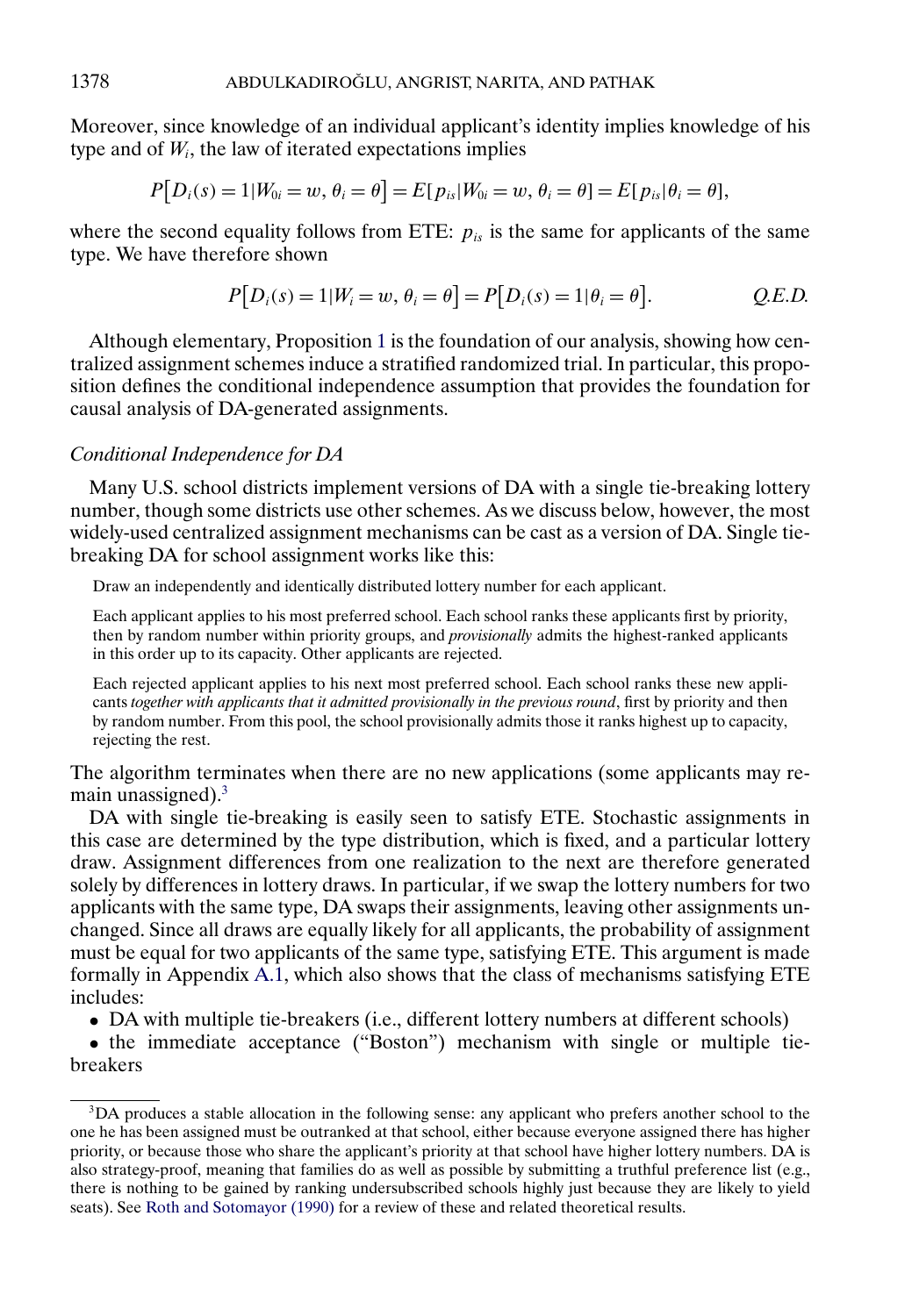- <span id="page-7-0"></span>• random serial dictatorship
- top trading cycles with single or multiple tie-breakers.

Where does ETE fail? Some English towns use DA with distance-based tie-breaking [\(Burgess, Greaves, Vignoles, and Wilson](#page-58-0) [\(2014\)](#page-58-0)). In this case, distance plays the role otherwise played by lottery numbers. DA with distance-based tie-breaking fails to satisfy ETE because applicants of the same type (as defined above) need not face the same assignment probability.

#### 2.2. *Propensity Score Pooling*

Proposition [1](#page-5-0) implies that for applicant i of type  $\theta$  and for any variable  $W_i$  that is fixed under re-randomization,

$$
P[D_i(s) = 1 | W_i = w, \theta_i = \theta] = P[D_i(s) = 1 | \theta_i = \theta].
$$

In other words for any mechanism that treats equals equally, conditioning on  $\theta_i$  eliminates selection bias arising from the association between type and potential outcomes. Since  $\theta_i$ takes on many values, however, full-type conditioning reduces the sample available for impact evaluation. We therefore consider schemes that compare applicants while pooling types.

[Rosenbaum and Rubin'](#page-60-0)s [\(1983\)](#page-60-0) propensity score theorem tells us how this pooling can be accomplished while still eliminating omitted variables bias. The *propensity score* for a market of any size, denoted  $p_s(\theta)$ , is the scalar function of type defined by

$$
p_s(\theta) = \Pr[D_i(s) = 1 | \theta_i = \theta].
$$

[Rosenbaum and Rubin \(1983\)](#page-60-0) showed that propensity score conditioning is enough to ensure that offers are independent of  $W_i$ . In other words,

$$
P[D_i(s) = 1 | W_i = w, p_s(\theta_i) = p] = P[D_i(s) = 1 | p_s(\theta_i) = p] = p.
$$
 (1)

Equation (1) implies that propensity score conditioning eliminates omitted variables bias due to the dependence of offers on type.4 The following simple example illustrates propensity score pooling in a matching market.

EXAMPLE 1: Five applicants  $\{1, 2, 3, 4, 5\}$  apply to three schools  $\{a, b, c\}$ , each with one seat. Applicant 5 has the highest priority at c and applicant 2 has the highest priority at b; otherwise the applicants have the same priority at all schools. We are interested in measuring the effect of an offer at school a. Applicant preferences are

$$
1: a > b,
$$
  
\n
$$
2: a > b,
$$
  
\n
$$
3: a,
$$
  
\n
$$
4: c > a,
$$
  
\n
$$
5: c.
$$

Applicants 3 and 5 rank only one school.

[<sup>4</sup>Rosenbaum and Rubin \(1983\)](#page-60-0) also showed that the propensity score is the coarsest balancing score, which in this case means that no coarser function of type ensures conditional independence of  $D_i(s)$  and  $W_i$ . [Hahn](#page-59-0) [\(1998\),](#page-59-0) [Hirano, Imbens, and Ridder \(2003\),](#page-59-0) and [Angrist and Hahn \(2004\)](#page-58-0) discussed the efficiency consequences of conditioning on the score.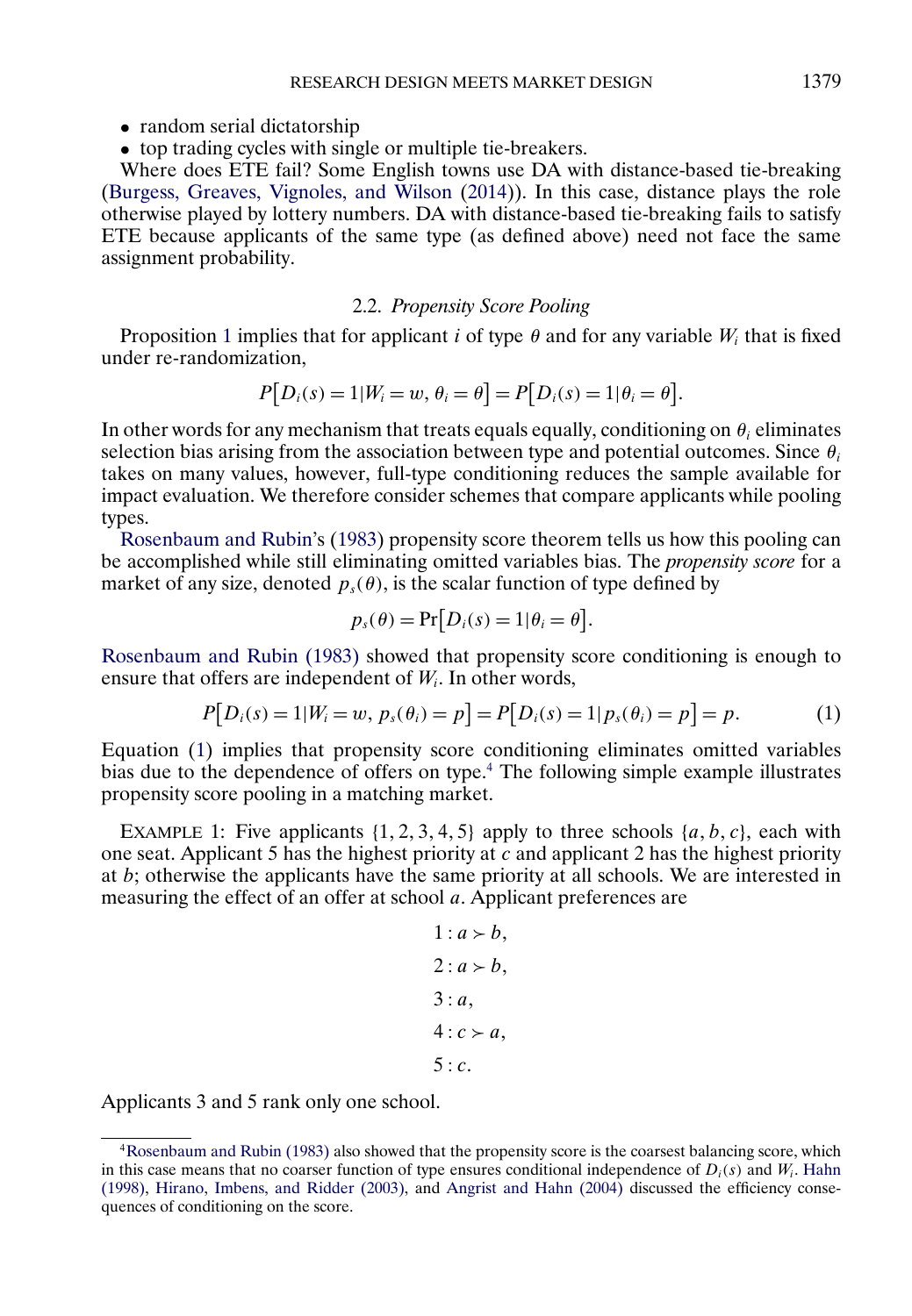Note that no two applicants here have the same preferences and priorities. Consequently, full-type conditioning puts each applicant into a different stratum. This rules out research strategies that rely on full-type conditioning to eliminate selection bias. But fulltype conditioning is unnecessary in this case because DA assigns each of applicants 1, 2, 3, and 4 to school a with probability 0.25. This calculation reflects the fact that 5 beats 4 at c by virtue of his priority there, leaving 1, 2, 3, and 4 all applying to  $\alpha$  with no one advantaged there. The impact of assignment to a can therefore be analyzed in a single stratum containing four applicants with a common propensity score value of 0.25.

The propensity score for this simple example is readily determined. In real assignment problems, the score is not easily computed, but can be simulated by repeatedly drawing lottery numbers and running DA for each draw. By a conventional law of large numbers, the average offer rate across draws converges to the actual finite-market score as the number of draws increases. We illustrate this approach to score estimation by using data from the Denver Public School (DPS) district to construct a simulated propensity score for offers of a charter school seat.

#### 2.3. *DPS Data and Descriptive Statistics*

Since the 2011 school year, DPS has used DA to assign applicants to most schools in the district, a process known as SchoolChoice. Denver school assignment involves two rounds, but only the first round uses DA. Our analysis therefore focuses on the initial round.

In the first round of SchoolChoice, parents rank up to five schools of any type, including traditional public schools, magnet schools, innovation schools, and most charters. A neighborhood school is also ranked automatically (if need be, the district inserts a neighborhood school in applicant rankings as the last choice). Schools ration seats using a mix of priorities and a single lottery number. Priorities vary across schools and typically involve siblings and neighborhoods. Seats may be reserved for a certain number of subsidized-lunch applicants and for children of school staff. Reserved seats are allocated by splitting schools and assigning the highest priority status to applicants in the reserved group at one of the sub-schools created by a split.<sup>5</sup> Seats grouped together in this way within a school are said to be in a "bucket."

Buckets are created when schools are split to accommodate reserved seating, but they're created for programmatic reasons as well. DPS converts applicants' preferences over schools into preferences over buckets, depending on qualification for reserved seating and/or programmatic interests. The upshot for our purposes is that DPS's version of DA assigns seats at buckets rather than schools, while the relevant propensity score captures the probability of offers at buckets. The discussion that follows nevertheless refers to propensity scores for schools, with the understanding that the fundamental unit of assignment is a bucket, from which assignment rates to schools are constructed.<sup>6</sup>

The data analyzed here come from files containing the information used for first-round assignment of students applying in the 2011–2012 and 2012–2013 school years for seats the following years (this information includes preference lists, priorities, random num-

<span id="page-8-0"></span>

<sup>5</sup>For more on reserve implementation via school splitting, see [Dur, Kominers, Pathak, and Sönmez \(2014\)](#page-59-0) and [Dur, Pathak, and Sönmez \(2016\).](#page-59-0)

<sup>6</sup>DPS modifies DA by recoding the lottery numbers of all siblings applying to the same school to be the best random number held by any of them. This modification (known as "family link") changes the allocation of only about 0.6% of applicants from that generated by standard DA. Our analysis incorporates family link by defining distinct types for linked applicants.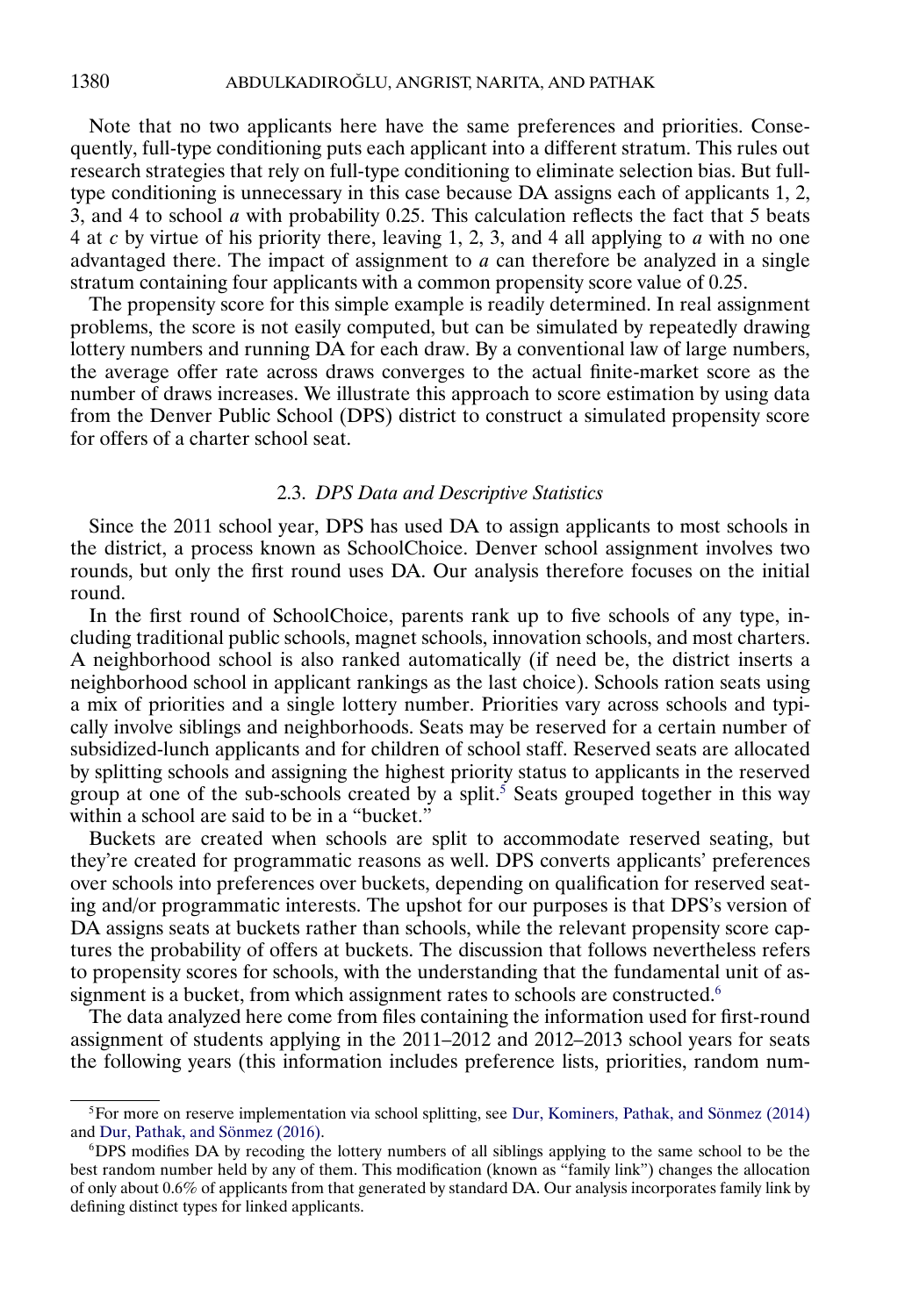bers, assignment status, and school capacities). We use a spring dating convention, labeling these years "2013" and "2014," and focus on applicants for grades 4–10, who are in grades 3–9 in the application year. Most of our applicants are applying for a (middle school) grade 6 seat or a (high school) grade 9 seat. School-level scores were constructed by summing scores for all component buckets. Our empirical work also uses files with information on October enrollment and standardized scores from the Colorado School Assessment Program (CSAP) and the Transitional Colorado Assessment Program (TCAP) tests, given annually in grades 3–10. The Supplemental Material (Abdulkadiroğlu, An[grist, Narita, and Pathak \(2017\)\)](#page-58-0) describes these files and the extract we created from them. For our purposes, "Charter schools" are schools identified as "charter" in DPS *2012–2013 and 2013–2014 SchoolChoice Enrollment Guide* brochures and not identified as "intensive pathways" schools, which serve applicants who are much older than is typical for their grade.

The DPS population enrolled in grades 3–9 is roughly 60% Hispanic, a fact reported in Table [I,](#page-10-0) along with other descriptive statistics. The outcome scores of applicants in grades 3–9 come from TCAP tests taken in grades 4–10 in the spring of the following year.7 The high Hispanic proportion of its student body makes DPS an especially interesting and unusual urban district. Not surprisingly in view of this, almost 30 percent of DPS students have limited English proficiency. Consistent with the high poverty rates seen in many urban districts, three quarters of DPS students are poor enough to qualify for a subsidized lunch. Roughly 20% of the DPS students in our data are identified as gifted, a designation that qualifies them for differentiated instruction and other programs.

In the two years covered in Table [I,](#page-10-0) roughly 22,000 of the students enrolled in grades 3– 9 sought to change their school for the following year by participating in SchoolChoice in the spring. We drop applicants for 2014 seats who also participated in the previous year's match. The sample participating in the assignment, described in column 2 of Table [I,](#page-10-0) contains fewer charter school students than appear in the total DPS population, but is otherwise similar. It is also worth noting that our analysis is limited to students enrolled in DPS in the years that provide baseline (that is, pre-assignment) test scores. The sample described in column 2 is therefore a subset of that described in column 1.

Column 3 of Table [I](#page-10-0) shows that of the 22,000 DPS-at-baseline applicants participating in SchoolChoice, about 10,000 ranked at least one charter school. We refer to these students as charter applicants; the estimated charter attendance effects that follow are for subsets of this applicant group. DPS charter applicants have baseline achievement levels and demographic characteristics broadly similar to those seen district-wide. The most noteworthy feature of the charter applicant sample is a reduced proportion white, from about 18% among SchoolChoice applicants to a little over 12% among charter applicants. It is also worth noting that charter applicants have baseline test scores close to the DPS average. This contrasts with the modest positive selection of charter applicants seen in Boston (reported in Abdulkadiroğlu et al. [\(2011\)](#page-57-0)).

We computed simulated scores by running DA for one million lottery draws for each year. Simulated scores are the proportion these of draws in which applicants of a given type were seated at each school. The propensity score for charter offers is the sum of the scores for each individual charter school (a consequence of the fact that SchoolChoice produces a single offer for each applicant).8 Applicants subject to random charter assign-

<sup>7</sup>Grade 3 is omitted from our outcome sample because third-graders have no baseline test to gauge balance. [8Calsamiglia, Fu, and Güell \(2014\)](#page-58-0) and [Agarwal and Somaini \(2015\)](#page-58-0) simulate variants of the Boston mechanism as part of research estimating preferences over schools.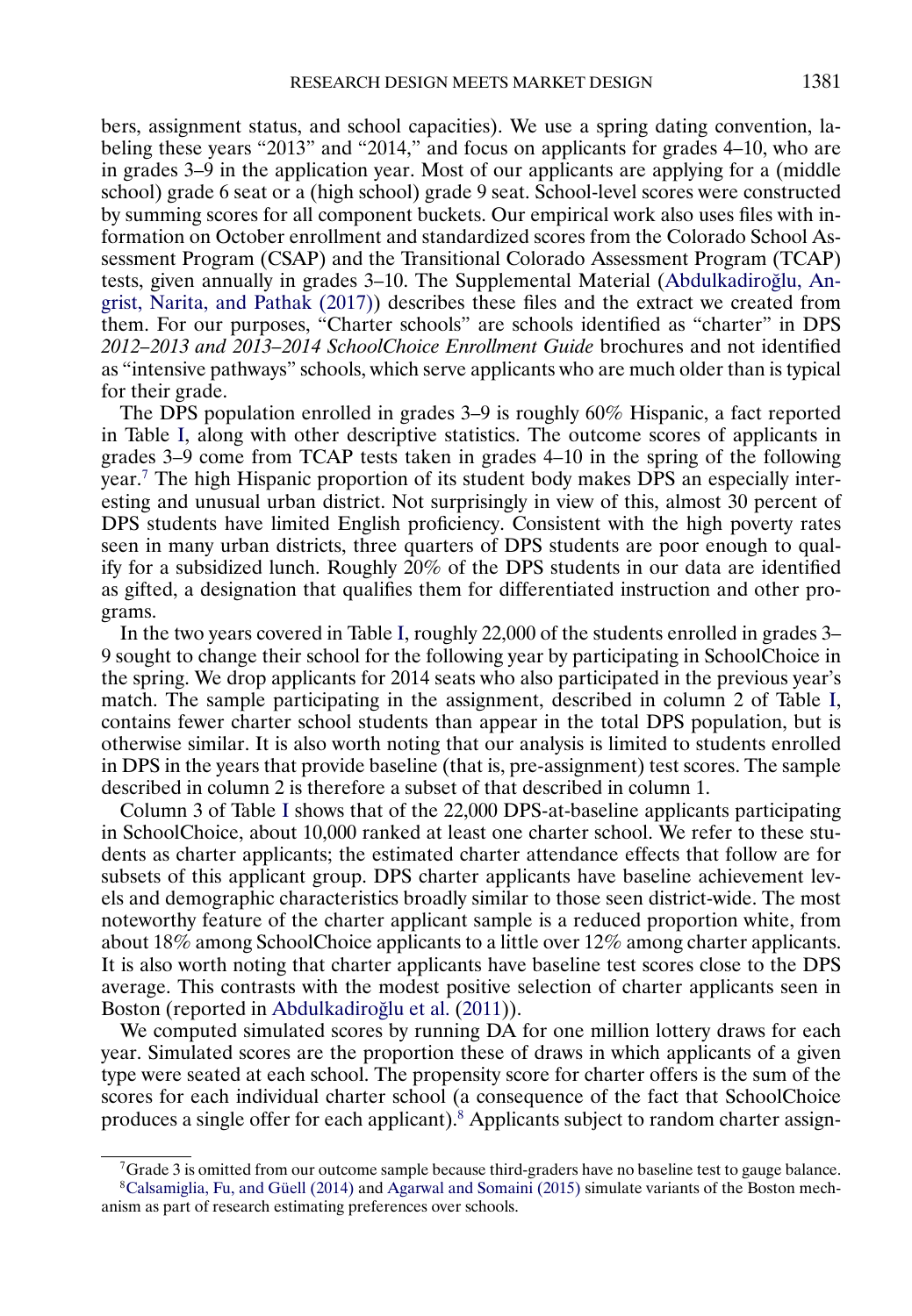<span id="page-10-0"></span>

|                            |                                  |                                   |                              | Simulated Score in $(0, 1)$  |                            |  |
|----------------------------|----------------------------------|-----------------------------------|------------------------------|------------------------------|----------------------------|--|
|                            | Denver<br><b>Students</b><br>(1) | SchoolChoice<br>Applicants<br>(2) | Charter<br>Applicants<br>(3) | Charter<br>Applicants<br>(4) | Charter<br>Students<br>(5) |  |
| Origin school is charter   | 0.151                            | 0.088                             | 0.144                        | 0.192                        | 0.273                      |  |
| Female                     | 0.494                            | 0.495                             | 0.505                        | 0.500                        | 0.495                      |  |
| Race                       |                                  |                                   |                              |                              |                            |  |
| Hispanic                   | 0.594                            | 0.600                             | 0.640                        | 0.645                        | 0.698                      |  |
| <b>Black</b>               | 0.140                            | 0.143                             | 0.167                        | 0.186                        | 0.161                      |  |
| White                      | 0.193                            | 0.184                             | 0.126                        | 0.102                        | 0.082                      |  |
| Asian                      | 0.034                            | 0.033                             | 0.028                        | 0.027                        | 0.029                      |  |
| Applied in 2013            | 0.490                            | 0.488                             | 0.487                        | 0.445                        | 0.445                      |  |
| Gifted                     | 0.180                            | 0.214                             | 0.203                        | 0.180                        | 0.175                      |  |
| <b>Bilingual</b>           | 0.040                            | 0.030                             | 0.038                        | 0.037                        | 0.038                      |  |
| Subsidized lunch           | 0.752                            | 0.763                             | 0.804                        | 0.815                        | 0.827                      |  |
| Limited English proficient | 0.297                            | 0.301                             | 0.344                        | 0.364                        | 0.419                      |  |
| Special education          | 0.119                            | 0.122                             | 0.091                        | 0.087                        | 0.084                      |  |
| Baseline scores            |                                  |                                   |                              |                              |                            |  |
| Math                       | 0.000                            | $-0.003$                          | 0.008                        | $-0.009$                     | 0.043                      |  |
| Reading                    | 0.000                            | $-0.003$                          | $-0.009$                     | $-0.032$                     | $-0.022$                   |  |
| Writing                    | 0.000                            | $-0.008$                          | $-0.005$                     | $-0.012$                     | 0.019                      |  |
| N                          | 51,325                           | 22,311                            | 10,203                       | 3,466                        | 1,769                      |  |

TABLE I DPS APPLICANT CHARACTERISTICS<sup>a</sup>

aThis table describes the population of Denver 3rd–9th graders in 2011–2012 and 2012–2013, the baseline years. Statistics in column 1 are for charter and non-charter students. Column 2 describes the subset that submitted an application to the SchoolChoice system for a seat in grades 4–10 at another DPS school in 2013 or 2014. Column 3 reports values for applicants ranking any charter school. Column 4 shows statistics for charter applicants with simulated score values strictly between zero and one. The simulated score is rounded to 0.001. Column 5 tabulates statistics for applicants in column 4 who matriculate at a charter school. Test scores are standardized to the population described in column 1.

ment are those with charter propensity scores (probabilities of assignment) between zero and one. Column 4 of Table I shows that nearly 3,500 charter applicants are subject to random assignment. This group looks like the full charter applicant pool on most dimensions, though randomized applicants are more likely to have already been enrolled at a charter at the time they entered the match. Column 5 reports statistics for the subset of the randomized group that enrolls in a charter school; these show slightly higher baseline scores among charter students.

#### 2.4. *DPS Schools Randomized*

Table [II](#page-11-0) lists charter schools in our sample, along with the number of applicants, capacities, offers, and counts of applicants subject to random assignment for each school in 2013. Three charter management organizations (CMOs), the Denver School of Science and Technology (DSST), STRIVE Preparatory Schools, and the Knowledge is Power Program (KIPP), contribute 16 of the 31 charters listed.

The proportion of applicants subject to random assignment varies markedly from school to school. This can be seen by comparing the count of applicants subject to random assignment in column 5 with the total applicant count in column 2. Column 5 documents the presence of applicants subject to random assignment at every charter in 2013, except for the Denver Language School, which offered no seats. With the exception of Venture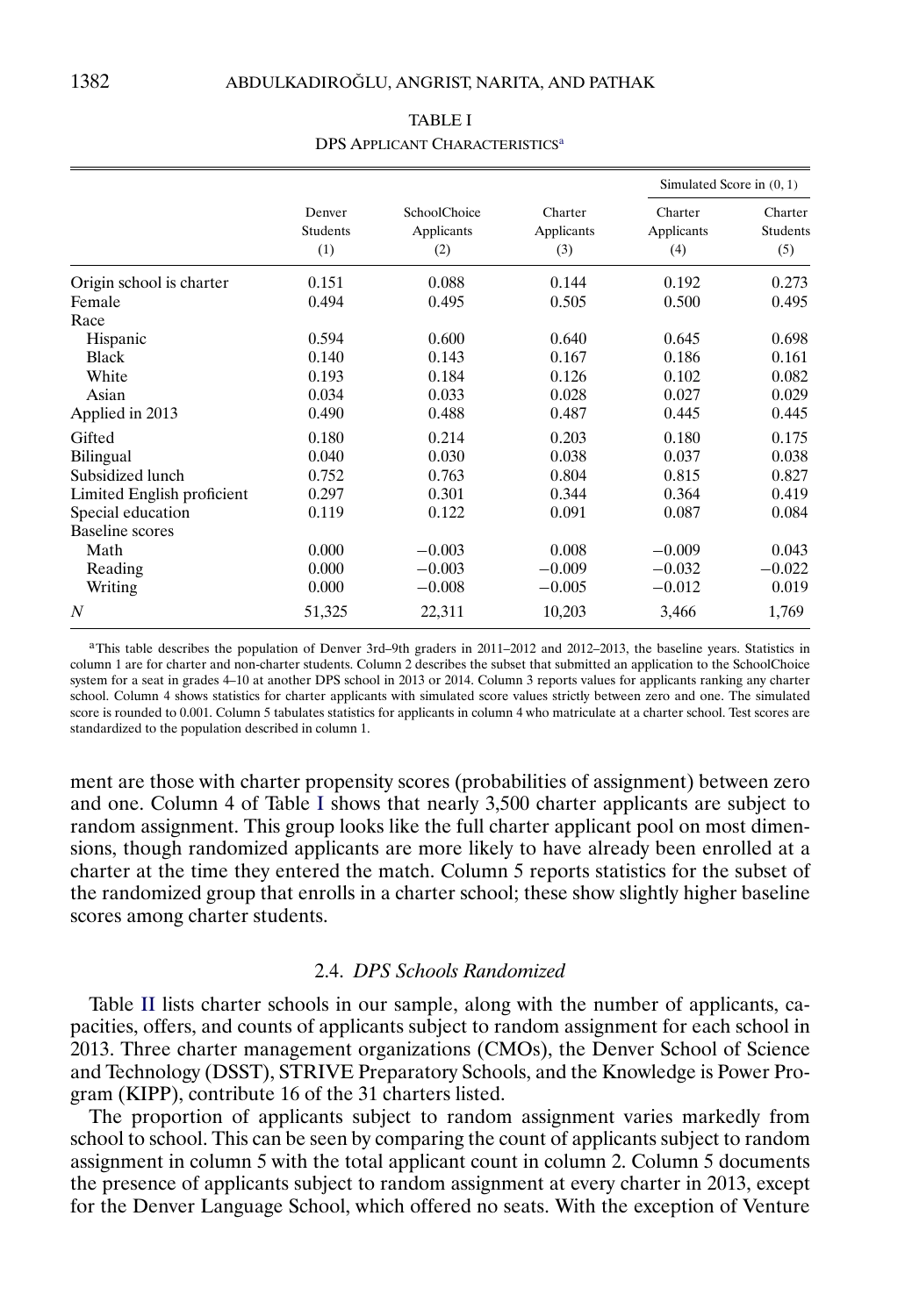#### RESEARCH DESIGN MEETS MARKET DESIGN 1383

#### TABLE II DPS CHARTER SCHOOLS (2013 APPLICANTS)<sup>a</sup>

<span id="page-11-0"></span>

|                                    |                   |                   |                           |                                           |                   | Simulated Score in $(0, 1)$              |
|------------------------------------|-------------------|-------------------|---------------------------|-------------------------------------------|-------------------|------------------------------------------|
| School                             | <b>CMO</b><br>(1) | Applicants<br>(2) | School<br>Capacity<br>(3) | Applicants<br><b>Offered Seats</b><br>(4) | Applicants<br>(5) | <b>First Choice</b><br>Applicants<br>(6) |
| Elementary and middle schools      |                   |                   |                           |                                           |                   |                                          |
| Cesar Chavez Academy Denver        |                   | 62                | 72                        | 9                                         | 8                 | 3                                        |
| Denver Language School             |                   | 4                 | 100                       | $\theta$                                  | $\theta$          | $\theta$                                 |
| <b>DSST: Cole</b>                  | Yes               | 281               | 150                       | 129                                       | 45                | $\overline{0}$                           |
| <b>DSST: College View</b>          | Yes               | 299               | 310                       | 130                                       | 69                | $\theta$                                 |
| <b>DSST: Green Valley Ranch</b>    | Yes               | 1,014             | 146                       | 146                                       | 358               | 291                                      |
| <b>DSST:</b> Stapleton             | Yes               | 849               | 156                       | 156                                       | 231               | 137                                      |
| Girls Athletic Leadership School   |                   | 221               | 143                       | 86                                        | 51                | $\theta$                                 |
| Highline Academy Charter School    |                   | 159               | 93                        | 26                                        | 84                | 50                                       |
| KIPP Montbello College Prep        | Yes               | 211               | 125                       | 39                                        | 56                | 21                                       |
| <b>KIPP Sunshine Peak Academy</b>  | Yes               | 389               | 120                       | 83                                        | 46                | 36                                       |
| <b>Odyssey Charter Elementary</b>  |                   | 215               | 32                        | 6                                         | 22                | 14                                       |
| Omar D. Blair Charter School       |                   | 385               | 193                       | 114                                       | 182               | 99                                       |
| Pioneer Charter School             |                   | 25                | 152                       | 5                                         | $\overline{2}$    | $\mathbf{0}$                             |
| <b>SIMS</b> Fayola International   |                   |                   |                           |                                           |                   |                                          |
| <b>Academy Denver</b>              |                   | 86                | 120                       | 37                                        | 21                | $\Omega$                                 |
| SOAR at Green Valley Ranch         |                   | 85                | 114                       | 9                                         | 44                | 37                                       |
| <b>SOAR Oakland</b>                |                   | 40                | 117                       | $\overline{4}$                            | $\tau$            | $\overline{c}$                           |
| STRIVE Prep-Federal                | Yes               | 621               | 138                       | 138                                       | 193               | 131                                      |
| <b>STRIVE Prep-GVR</b>             | Yes               | 324               | 147                       | 112                                       | 119               | $\theta$                                 |
| STRIVE Prep-Highland               | Yes               | 263               | 147                       | 112                                       | 19                | $\theta$                                 |
| STRIVE Prep-Lake                   | Yes               | 320               | 147                       | 126                                       | 26                | $\overline{0}$                           |
| STRIVE Prep-Montbello              | Yes               | 188               | 147                       | 37                                        | 36                | $\overline{0}$                           |
| <b>STRIVE Prep-Westwood</b>        | Yes               | 535               | 141                       | 141                                       | 239               | 141                                      |
| Venture Prep                       |                   | 100               | 114                       | 50                                        | 18                | $\boldsymbol{0}$                         |
| Wyatt Edison Charter Elementary    |                   | 48                | 300                       | 4                                         | $\overline{c}$    | $\theta$                                 |
| High schools                       |                   |                   |                           |                                           |                   |                                          |
| <b>DSST: Green Valley Ranch</b>    | Yes               | 806               | 186                       | 173                                       | 332               | 263                                      |
| <b>DSST:</b> Stapleton             | Yes               | 522               | 27                        | 27                                        | 143               | 96                                       |
| KIPP Denver Collegiate High School | Yes               | 268               | 100                       | 60                                        | 41                | 24                                       |
| SIMS Fayola International          |                   |                   |                           |                                           |                   |                                          |
| <b>Academy Denver</b>              |                   | 71                | 130                       | 15                                        | 23                | $\overline{0}$                           |
| Southwest Early College            |                   | 265               | 235                       | 76                                        | 58                | $\theta$                                 |
| <b>STRIVE Prep-SMART</b>           | Yes               | 383               | 160                       | 160                                       | 175               | 175                                      |
| Venture Prep                       |                   | 140               | 246                       | 39                                        | 49                | $\overline{0}$                           |

aThis table describes DPS charter applications for the 2012-2013 school year. Column 1 indicates CMO schools belonging to the DSST, STRIVE, and KIPP networks. Column 2 reports the number of applicants ranking each school. Column 3 reports each school's capacity. Column 4 counts the number of applicants offered a seat. Column 5 counts applicants with simulated score values strictly between zero and one. The simulated score is rounded to 0.001. Column 6 shows the number of applicants from column 5 who rank each school first.

Prep, this was also true in 2014 (see Supplemental Material Table B.V for a version of Table II for 2014 applicants).

DA randomizes seats for applicants ranking charters *first* for a smaller set of schools. This can be seen in the last column of Table II, which reports the number of applicants with a simulated charter score strictly between zero and one who also ranked each school first. The reduced scope of first-choice randomization is important for our comparison of strategies using the DA propensity score with previously-employed IV strategies us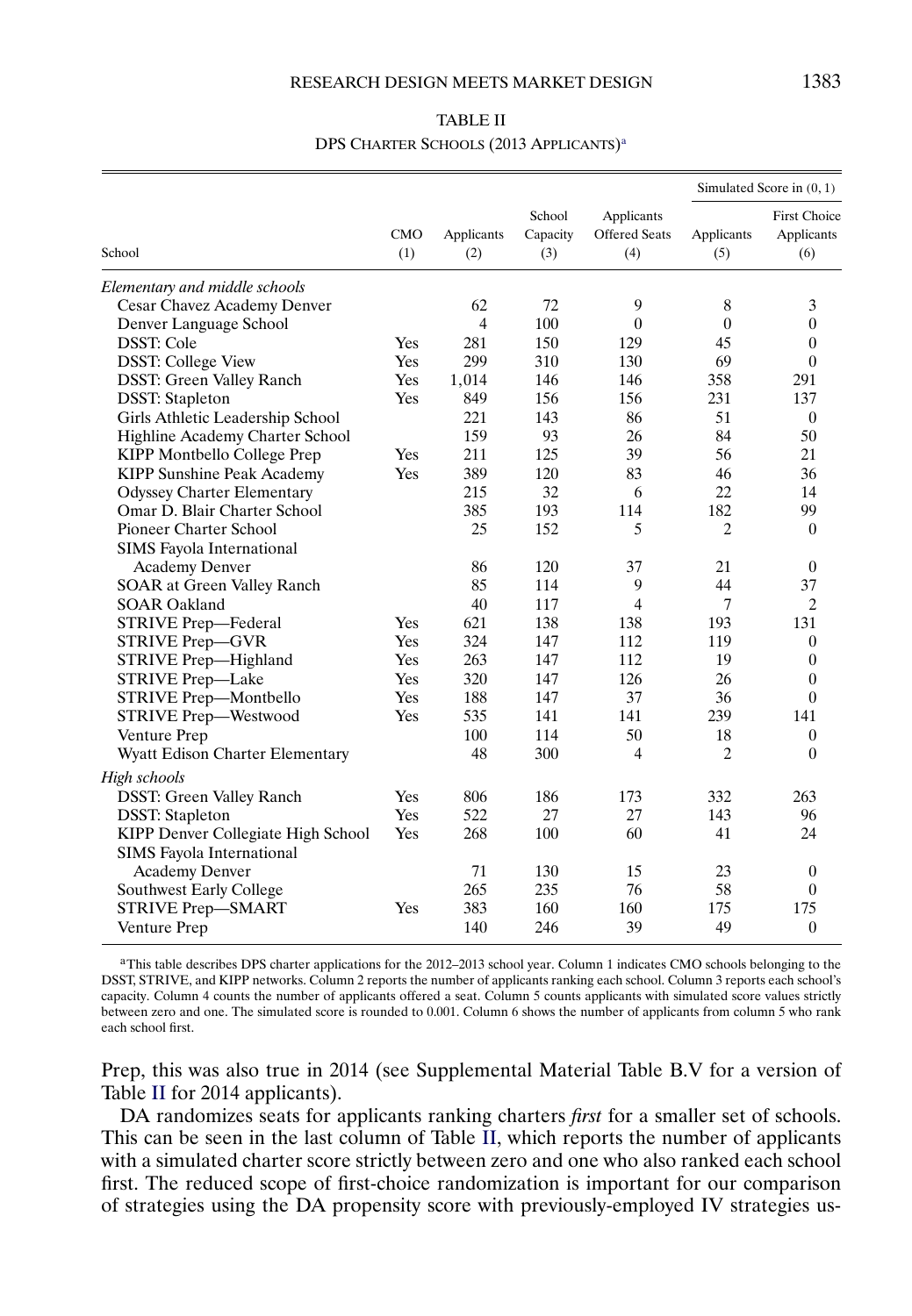<span id="page-12-0"></span>ing first-choice instruments. First-choice instruments applied to the DPS charter sector necessarily ignore many schools (in 2013, 15 schools had no first-choice random assignment).

A broad picture of DPS random assignment appears in Figure [1.](#page-13-0) Panel (a) summarizes the information in columns 5 and 6 of Table [II](#page-11-0) by plotting the number of first-choice applicants subject to randomization as dots, with the total number randomized at each school plotted as an arrow pointing up from these (schools are indexed on the x-axis by their capacities). This representation highlights the empirical payoff to our score-based approach to the DA research design. These benefits are not limited to the charter sector, a fact documented in panel (b) of the figure, which presents the same comparisons for non-charter schools in the DPS match.

Table [II](#page-11-0) reports a few surprising features of the assignment distribution. We see, for example, that only 112 applicants were offered seats at STRIVE Prep-GVR, a school with a capacity of 147. In spite of the fact that this school was undersubscribed, many of the seats there were randomly assigned. The simulated score shows that this happens, without explaining why. We therefore introduce a large-market approximation to  $p_s(\theta)$ that reveals the sources of random assignment in a large class of mechanisms satisfying equal treatment of equals. The large-market score also provides a natural smoother for the raw simulated score.

#### 3. SCORE THEORY

#### 3.1. *A Large-Market Approximation*

Our analysis of single tie-breaking DA provides a theoretical foundation for the derivation of propensity scores for a wide class of mechanisms. Extensions to the most important of these other mechanisms (DA with multiple tie-breakers and immediate acceptance) are discussed at the end of the [Appendix.](#page-43-0)

The probability of assignment to school *a* under DA is determined both by an applicant's failure to win a seat at schools he ranks more highly than  $a$  and by the odds he wins a seat at  $a$  in competition with those who have also ranked  $a$  and similarly failed to find seats at schools they have ranked more highly. This structure leads to a simple formula quantifying these two types of risk.<sup>9</sup> The following example illustrates this structure:

EXAMPLE 2: Four applicants  $\{1, 2, 3, 4\}$  apply to three schools  $\{a, b, c\}$ , each with one seat. There are no school priorities and applicant preferences are

1: c,  
\n2: 
$$
c > b > a
$$
,  
\n3:  $b > a$ ,  
\n4: a.

As in Example [1,](#page-7-0) each applicant is of a different type.

<sup>&</sup>lt;sup>9</sup>Other applications of large-market approximations include Abdulkadiroğlu, Che, and Yasuda (2015), [Azevedo and Leshno \(2016\),](#page-58-0) [Budish \(2011\),](#page-58-0) [Che and Kojima \(2010\),](#page-58-0) [Kesten and Ünver \(2015\).](#page-59-0)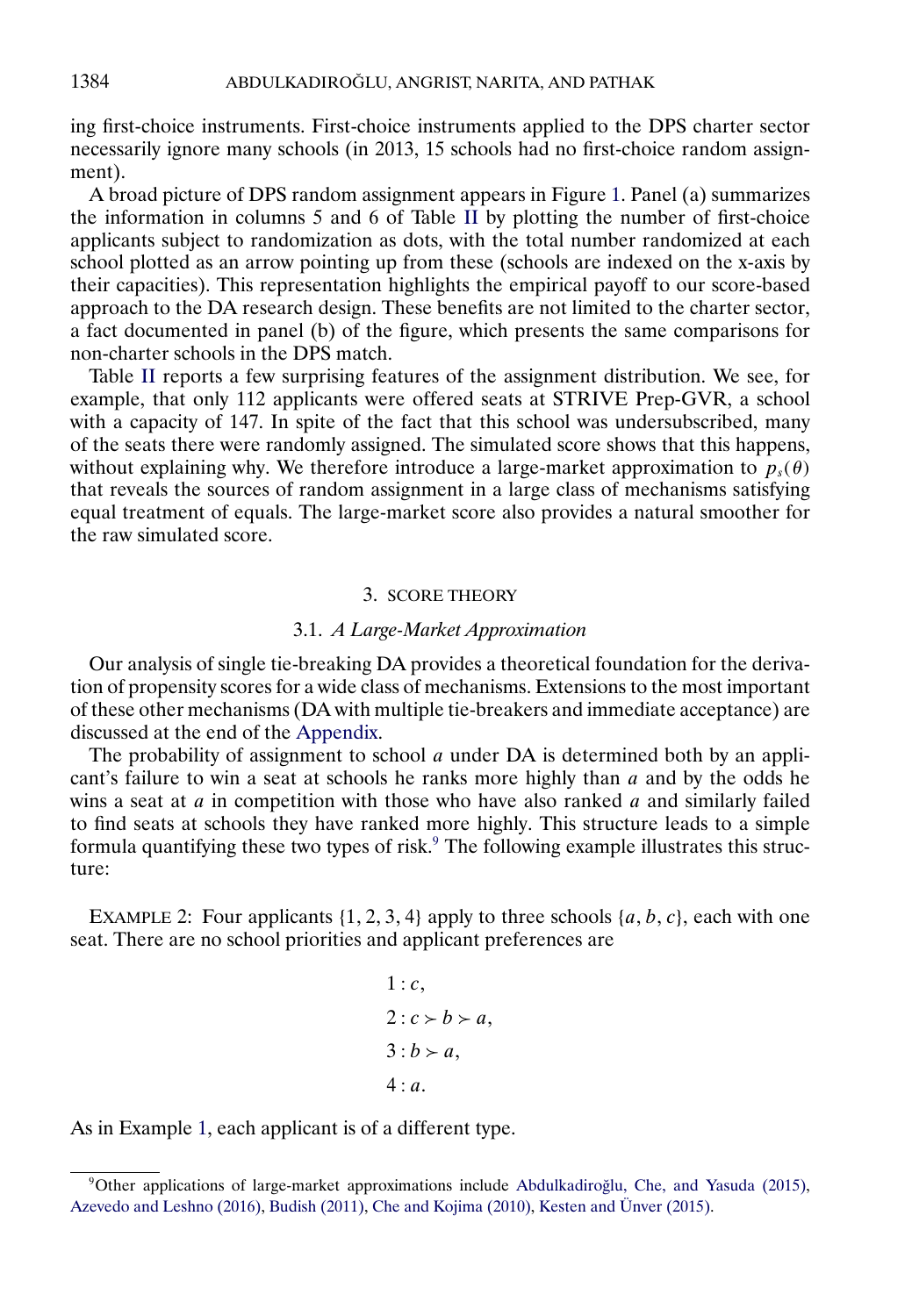<span id="page-13-0"></span>

FIGURE 1.—Sample size gains from the propensity-score strategy. *Notes*: These figures compare the sample size subject to random assignment to the number of applicants randomized at their first choice school. An applicant is said to be subject to randomization at a school if the applicant has a simulated probability of assignment to that school that is neither 0 nor 1.

Let  $p_a(\theta)$  denote the probability that type *i* is assigned to school *a* for  $\theta = 1, 2, 3, 4$ . With four applicants,  $p_a(\theta)$  comes from 4! = 24 possible orders of lottery draws, all equally likely. Given this modest number of possibilities,  $p_a(\theta)$  is easily calculated by enumeration:

• Not having ranked a, type 1 is never assigned there, so  $p_a(1) = 0$ .

• Type 2 is seated at  $a$  when schools he has ranked ahead of  $a$ , schools  $b$  and  $c$ , are filled by others, and when he also beats type  $4$  in competition for a seat at  $a$ . This occurs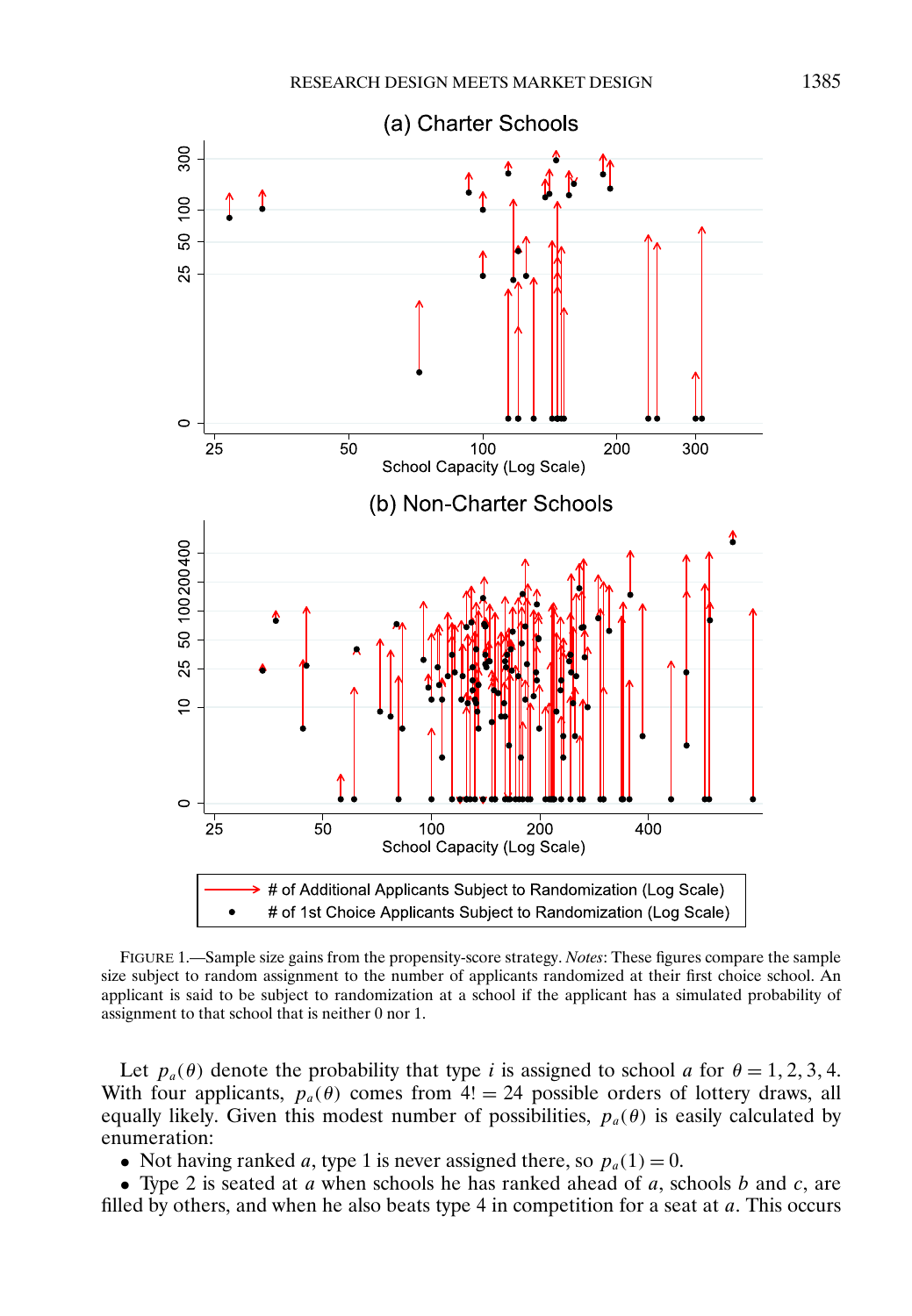for the two realizations of the form  $(s, t, 2, 4)$  for s,  $t = 1, 3$ , where the notation  $(s, t, u, v)$ means a draw with lottery number s assigned to applicant 1, lottery number t assigned to applicant 2, and so on. Therefore,  $p_a(2) = 2/24 = 1/12$ .

• Type 3 is seated at a when the schools he has ranked ahead of  $a$ —in this case, only  $b$  are filled by others, while he also beats type  $4$  in competition for a seat at  $a$ .  $b$  can be filled by type 2 only when 2 loses to 1 in the lottery at  $c$ . Consequently, type 3 is seated at  $a$  only in a sequence of the form  $(1, 2, 3, 4)$ , which occurs only once. Therefore,  $p_a(3) = 1/24$ .

• Finally, since type 4 gets the seat at  $a$  if and only if the seat does not go to type 2 or type 3, so  $p_a(4) = 21/24$ .

In this example, the propensity score differs for each applicant. But in larger markets with the same distribution of types, the score is smoother. To see this, consider a market that replicates the structure of this example  $n$  times, so that  $n$  applicants of each type apply to up to three schools, each with  $n$  seats.

The relationship between simulated probabilities of assignment and market size for Example [2,](#page-12-0) plotted in Figure 2, reveals that as the market grows, the distinction between types 2 and 3 disappears. In particular, Figure 2 shows that, for large enough  $n$ ,

$$
p_a(2) = p_a(3) = 1/12;
$$
  $p_a(1) = 0;$   $p_a(4) = 5/6,$ 

with the probability of assignment at  $a$  for types 2 and 3 converging quickly. This convergence is a consequence of a result established in the next subsection, which shows that the large-market probabilities that types 2 and 3 are seated at  $a$  are both determined by failure to win a seat at  $b$ . The fact that applicant 2 ranks  $c$  ahead of  $b$  is irrelevant.

Why is the difference in preferences between applicants 2 and 3 ultimately irrelevant? Among schools that an applicant prefers to  $a$ , large-market risk is determined solely by failure to qualify—that is, by having a lottery number above the cutoff—at the school



FIGURE 2.—Propensity scores and market size in Example [2.](#page-12-0) *Notes*: This figure plots finite-market propen-sity scores for expansions of Example [2.](#page-12-0) For each value on the x axis, we consider an expansion with x applicants of each type. The propensity scores plotted here were computed by drawing lottery numbers 100,000 times and rerunning the DA algorithm for each draw.

<span id="page-14-0"></span>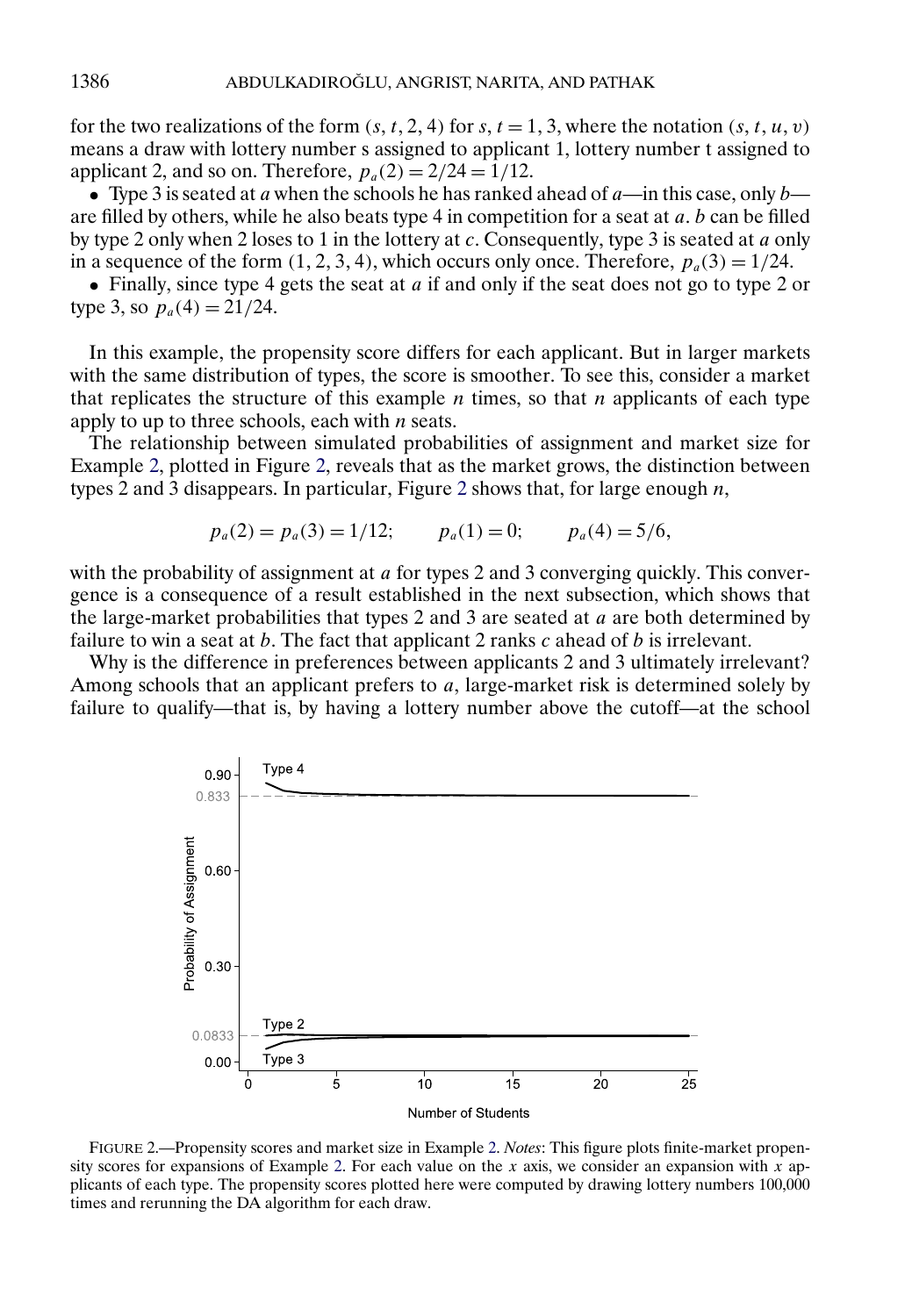<span id="page-15-0"></span>at which it is easiest to qualify. In general, this *most informative disqualification* (MID) determines how distributions of lottery numbers for applicants of differing types are truncated before entering the competition for seats at  $a$ . As we show below, the fact that the large-market score depends on type only through a set of parameters like MID allows us to replace full-type conditioning with something much smoother.

As a formal matter, the large-market model is built on the notion of a continuum of applicants. A *continuum economy* sets  $I = [0, 1]$ , with school capacities,  $q_s$ , defined as the proportion of I that can be seated at school s. Applicant i's lottery number,  $r_i$ , is drawn from a standard uniform distribution over  $[0, 1]$ , independently for all applicants. In particular, lottery draws are independent of type. With single tie-breaking, all schools look at the same lottery number. Extension to the less-common multiple tie-breaking case, in which applicants have different lottery numbers for each school, is discussed in the [Appendix.](#page-43-0)

For any set of applicant types  $\Theta_0 \subset \Theta$  and for any number  $r_0 \in [0, 1]$ , define the set of applicants in  $\Theta_0$  with lottery number less than  $r_0$  to be

$$
I(\Theta_0,r_0)=\{i\in I\mid \theta_i\in \Theta_0,r_i\leq r_0\}.
$$

We use the shorthand notation  $I_0 = I(\Theta_0, r_0)$ .

In a finite economy with *n* applicants, denote the fraction of applicants in  $I_0$  by

$$
F(I_0)=\frac{|I_0|}{n}.
$$

 $F(I_0)$  for a finite economy depends on the realized lottery draw. In a continuum economy,  $F(I_0)$  is defined as

$$
F(I_0) = E\big[1\{\theta_i \in \Theta_0\}\big] \times r_0,
$$

where  $E[1{\theta_i \in \Theta_0}]$  is the proportion of types in set  $\Theta_0$ . Either way, the applicant side of an economy is fully characterized by the distribution of types and lottery numbers, for which we sometimes use the shorthand notation, F.

#### *Defining DA*

We define DA using the notation above, nesting the finite-market and continuum cases. First, combine priority status and lottery realization into a single number for each applicant and school, called *applicant rank*:

$$
\pi_{is}=\rho_{is}+r_i.
$$

Since the difference between any two priorities is at least one and random numbers are between zero and one, rank is lexicographic in priority and lottery numbers.

DA proceeds in a series of rounds, indexed here by  $t$ . Denote the evolving vector of *admissions cutoffs* in round t by  $\mathbf{c}^t = (c_1^t, \dots, c_s^t)$ . The *demand* for seats at school s conditional on  $c<sup>t</sup>$  is defined as

$$
Q_s(\mathbf{c}^t) = \left\{ i \in I \mid \pi_{is} \le c_s^t \text{ and } s \succ_i \tilde{s} \text{ for all } \tilde{s} \in S \text{ such that } \pi_{i\tilde{s}} \le c_s^t \right\}.
$$

In other words, school  $s$  is demanded by applicants with rank below the school- $s$  cutoff, who prefer school s to any other school for which they are also below the relevant cutoff.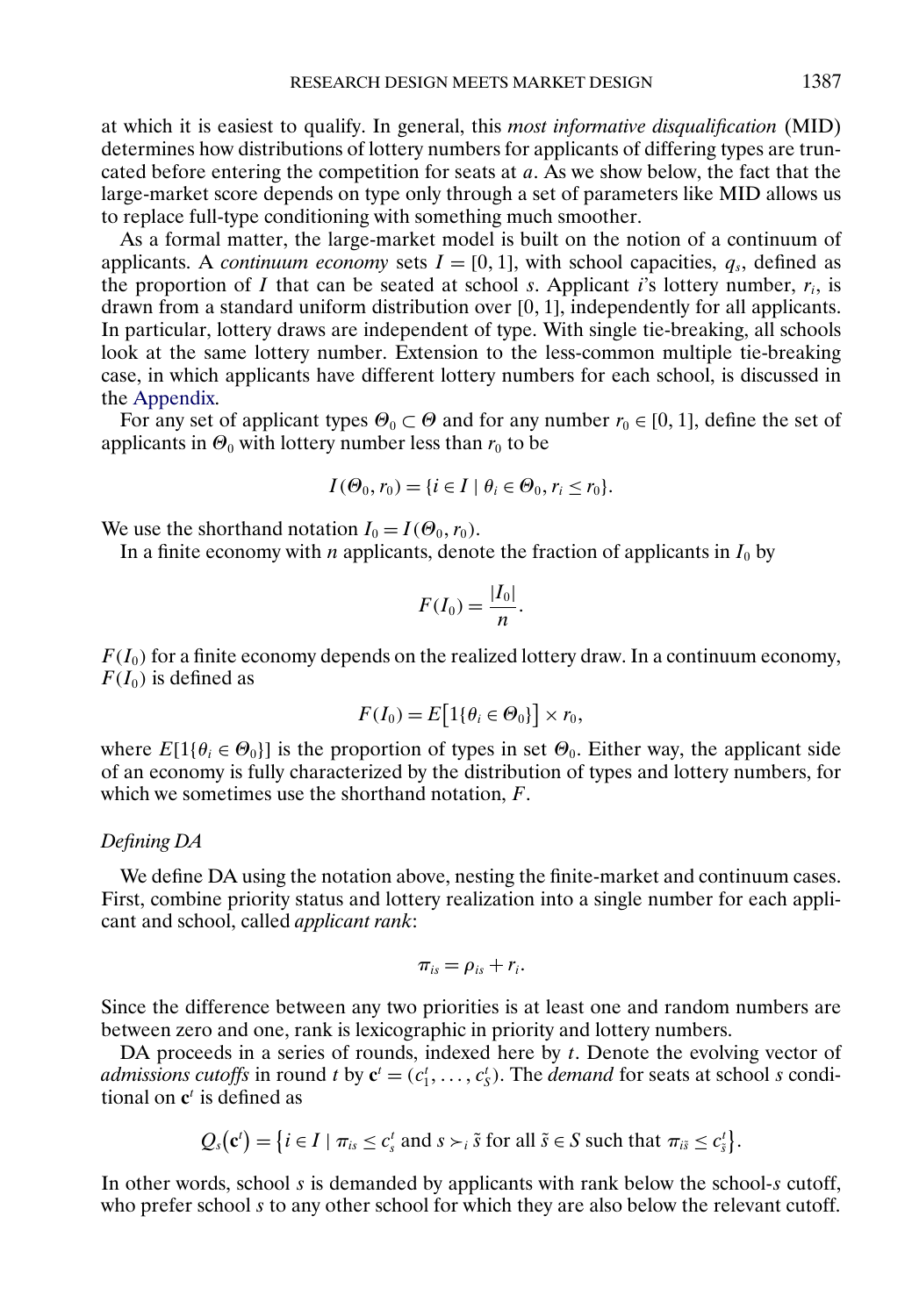<span id="page-16-0"></span>The largest possible value of an eligible applicant's rank is  $K + 1$ , so we can start with  $c_s^1 = K + 1$  for all s. Cutoffs then evolve as follows:

$$
c_s^{t+1} = \begin{cases} K+1 & \text{if } F(Q_s(\mathbf{c}^t)) < q_s, \\ \max\{x \in [0, K+1] \mid F(\{i \in Q_s(\mathbf{c}^t) \text{ such that } \pi_{is} \le x\}) \le q_s\} & \text{otherwise}; \end{cases}
$$

where, because the quantities involving F can be written in the form  $F({i \in I | \theta_i \in \Theta_0, r_i \leq \Theta_0, \theta_i \leq \Theta_0, \theta_i \leq \Theta_0, \theta_i \leq \Theta_0, \theta_i \leq \Theta_0, \theta_i \leq \Theta_0, \theta_i \leq \Theta_0, \theta_i \leq \Theta_0, \theta_i \leq \Theta_0, \theta_i \leq \Theta_0, \theta_i \leq \Theta_0, \theta_i \leq \Theta_0, \theta_i$  $r_0$ ), the expression is well-defined. This formalizes the idea that when the demand for seats at s falls below capacity at s, the cutoff is  $K + 1$ . Otherwise, the cutoff at s is the largest value such that demand for seats at s is less than or equal to capacity at s.

The final admissions cutoffs determined by DA for each school s are given by

$$
c_s=\lim_{t\to\infty}c_s^t.
$$

The set of applicants that are assigned school s under DA is the demand for seats at the limiting cutoffs:  $\{i \in Q_s(\mathbf{c})\}$  where  $\mathbf{c} = (c_1, \dots, c_s)$ .<sup>10</sup> Since  $c_s \leq K + 1$ , an ineligible applicant (who has priority  $\infty$ ) is never assigned to school s.

We write the final DA cutoffs as a limiting outcome to accommodate the continuum economy; in real markets, DA converges in a finite number of rounds. Appendix [A.2](#page-45-0) shows that the characterization of DA in this section is valid in the sense that: (a) the necessary limits exist for every economy, finite or continuum; (b) for every finite economy, the allocation upon convergence matches that produced by DA as usually described (e.g., by [Gale and Shapley \(1962\)](#page-59-0) and the many studies building on their work).

#### 3.2. *Characterizing the DA Propensity Score*

A key component of our large-market characterization of  $p_s(\theta)$  is the notion of a *marginal priority* group at school s. The marginal priority group consists of applicants for whom seats are allocated by lottery when a school is oversubscribed. Formally, marginal priority,  $\rho_s$ , is the integer part of the cutoff,  $c_s$ . Conditional on being rejected by all more preferred schools and applying for school s, an applicant is assigned s with certainty if  $\rho_{is} < \rho_s$ , that is, if he clears marginal priority. Applicants with  $\rho_{is} > \rho_s$  have no chance of finding a seat at s. Applicants for whom  $\rho_{is} = \rho_s$  are marginal: these applicants are seated at s when their lottery numbers fall below a school-specific *lottery cutoff*. The lottery cutoff at school s, denoted  $\tau_s$ , is the decimal part of the cutoff at s, that is,  $\tau_s = c_s - \rho_s$ .

These observations motivate a partition determined by marginal priorities at s. Let  $\Theta_s$ denote the set of applicant types who rank s and partition  $\Theta_s$  according to

- (i)  $\Theta_s^n = \{ \theta \in \Theta_s \mid \rho_{\theta s} > \rho_s \}$  (never seated),
- (ii)  $\Theta_s^a = \{ \theta \in \Theta_s \mid \rho_{\theta s} < \rho_s \}$  (always seated),
- (iii)  $\Theta_s^c = \{ \theta \in \Theta_s \mid \rho_{\theta s} = \rho_s \}$  (*conditionally seated*).

The set  $\Theta_s^n$  contains applicant types who have worse-than-marginal priority at s. No one in this *never seated* group is assigned to s.  $\Theta_s^a$  contains applicant types that clear marginal priority at s. Some of these *always seated* applicants may end up seated at a school they prefer to s, but they are assigned s for sure if they fail to find a seat at any school they

<sup>&</sup>lt;sup>10</sup>The characterization of DA via cutoffs has proven valuable in other studies of matching markets. See, for example, Abdulkadiroğlu, Che, and Yasuda (2015), [Azevedo and Leshno \(2016\),](#page-58-0) and [Agarwal and Somaini](#page-58-0) [\(2015\).](#page-58-0)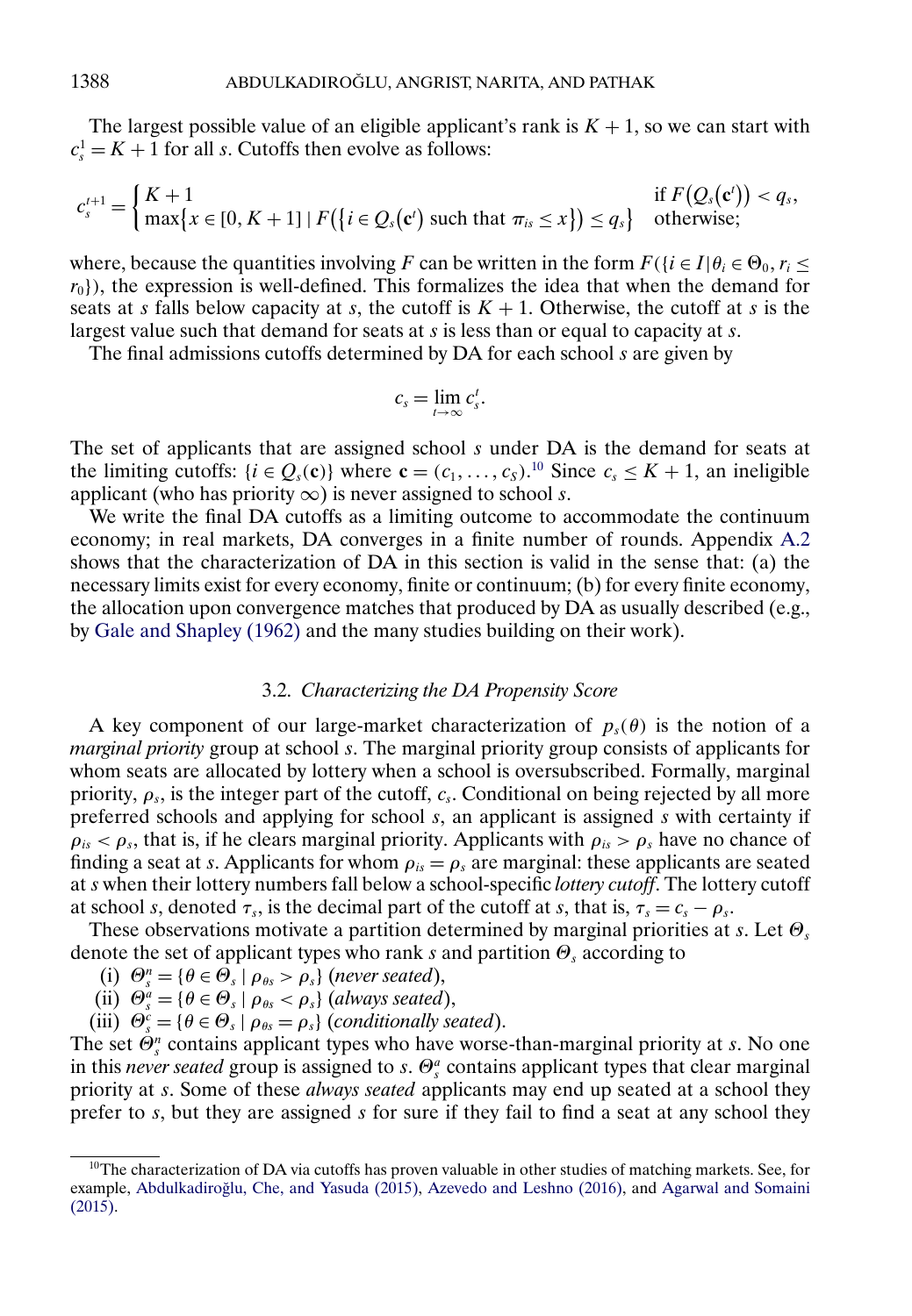<span id="page-17-0"></span>have ranked more highly. Finally,  $\Theta_s^c$  is the subset of  $\Theta_s$  that has marginal priority at s. These *conditionally seated* applicants are assigned s when they are not assigned a higher choice *and* have a lottery number that clears the lottery cutoff at s.

A second key component of our score formulation reflects the fact that qualification at schools other than s may truncate the distribution of lottery numbers in the marginal priority group for s. To characterize the distribution of lottery numbers among those at risk of assignment to s, we introduce notation for the set of schools ranked above s. Specifically, applicants of type  $\theta$  view the following set of schools as better than s:

$$
B_{\theta s} = \{ s' \in S \mid s' \succ_{\theta} s \}.
$$

Type  $\theta$ 's MID at school s is defined as a function of the cutoffs at schools in  $B_{\theta s}$ :

$$
\text{MID}_{\theta s} = \begin{cases} 0 & \text{if } \rho_{\theta \tilde{s}} > \rho_{\tilde{s}} \text{ for all } \tilde{s} \in B_{\theta s} = \emptyset, \\ 1 & \text{if } \rho_{\theta \tilde{s}} < \rho_{\tilde{s}} \text{ for some } \tilde{s} \in B_{\theta s}, \\ \max \{\tau_{\tilde{s}} \mid \tilde{s} \in B_{\theta s} \text{ and } \rho_{\theta \tilde{s}} = \rho_{\tilde{s}}\} & \text{if } \rho_{\theta \tilde{s}} = \rho_{\tilde{s}} \text{ for some } \tilde{s} \in B_{\theta s} \\ \text{and } \rho_{\theta \tilde{s}} > \rho_{\tilde{s}} \text{ otherwise.} \end{cases}
$$

 $MID_{\theta s}$  describes lottery number truncation among applicants to s disqualified at schools they prefer to s. MID $_{\theta s}$  is zero when type- $\theta$  applicants have worse-than-marginal priority at all higher ranked schools: when no applicants for s can be seated at a more preferred school, there is no lottery number truncation among those at risk of assignment to s. On the other hand, when at least one school in  $B_{\theta s}$  is undersubscribed, no one of type  $\theta$ competes for a seat at s. Truncation in this case is complete, and  $MID_{\theta s} = 1$ .

The definition of MID<sub>θs</sub> also reflects the fact that, among applicants for whom  $\rho_{\theta\tilde{s}} = \rho_{\tilde{s}}$ for some  $\tilde{s} \in B_{\theta s}$ , anyone who fails to clear  $\tau_{\tilde{s}}$  is surely disqualified at schools with lower (less forgiving) cutoffs. For example, applicants who fail to qualify at a school with a cutoff of 0.5 fail to qualify at schools with cutoffs below 0.5. Consequently, to keep track of the truncation induced by qualification at all schools an applicant prefers to s, we need to record only the most forgiving cutoff that an applicant fails to clear.

The following theorem uses the marginal priority and MID concepts to define an easilycomputed *DA propensity score*, which coincides with the true propensity score  $p_s(\theta)$  in any continuum economy:

THEOREM 1: *Consider a continuum economy populated by applicants of type*  $\theta \in \Theta$ , *to be assigned to schools indexed by*  $s \in S$ . For all *s* and  $\theta$  *in this economy, we have:* 

$$
p_s(\theta) = \varphi_s(\theta) = \begin{cases} 0 & \text{if } \theta \in \Theta_s^n, \\ (1 - \text{MID}_{\theta s}) & \text{if } \theta \in \Theta_s^a, \\ (1 - \text{MID}_{\theta s}) \times \max\left\{0, \frac{\tau_s - \text{MID}_{\theta s}}{1 - \text{MID}_{\theta s}}\right\} & \text{if } \theta \in \Theta_s^c, \end{cases}
$$
(2)

*where we also set*  $\varphi_s(\theta) = 0$  *when*  $\text{MID}_{\theta s} = 1$  *and*  $\theta \in \Theta_s^c$ .

The proof appears in Appendix [A.3.](#page-46-0)

School choice without priorities offers a revealing simplification of this result. Without priorities, DA is the same as a random serial dictatorship (RSD), that is, a serial dictatorship with applicants ordered by lottery number (see, e.g., Abdulkadiroğlu and Sönmez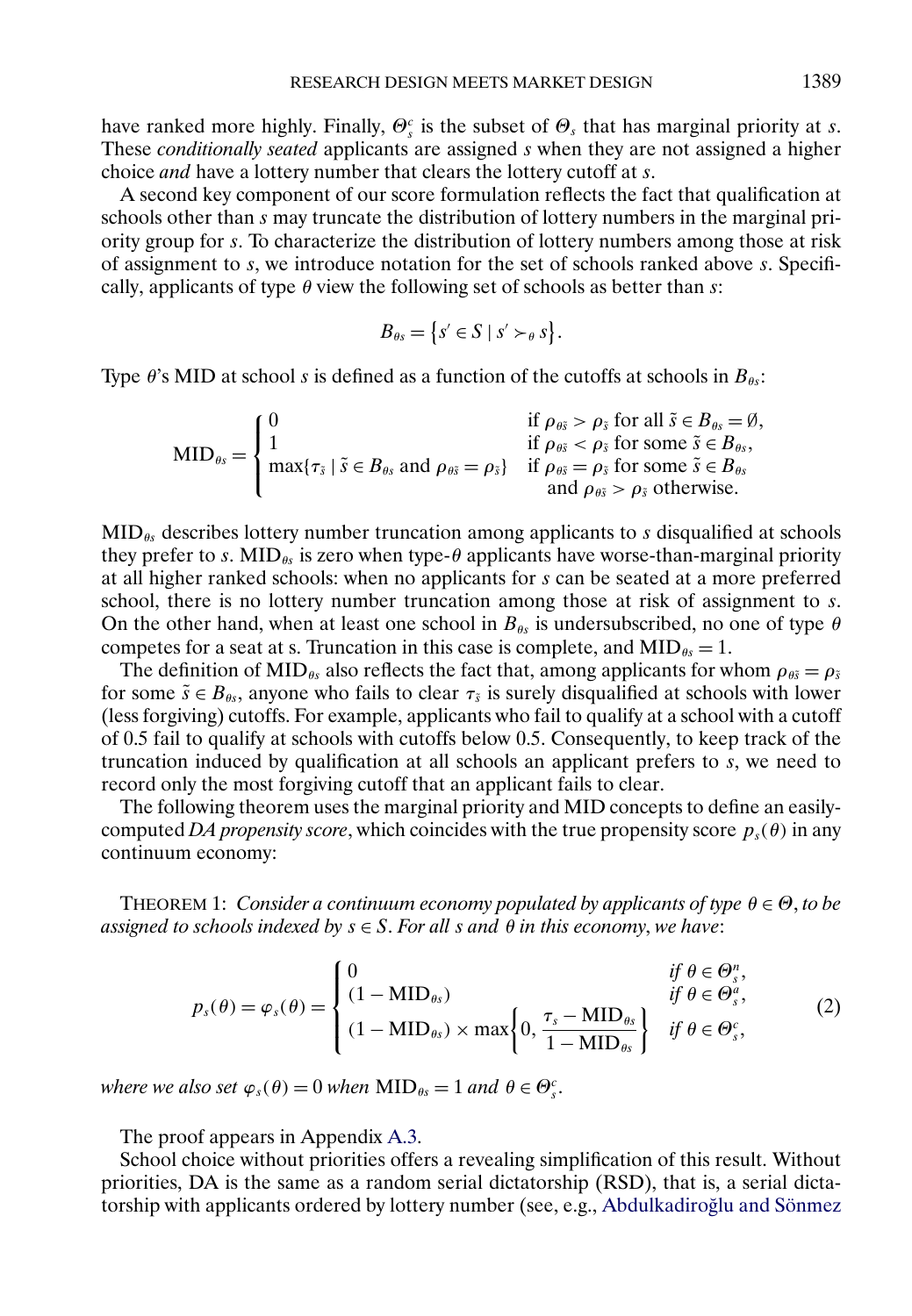[\(1998\)](#page-57-0), [Svensson](#page-60-0) [\(1999\)](#page-60-0), [Pathak and Sethuraman](#page-60-0) [\(2011\)](#page-60-0)).<sup>[1](#page-17-0)1</sup> Theorem 1 therefore implies the following corollary, which gives the *RSD propensity score*:

COROLLARY 1: *Consider a continuum economy with no priorities populated by applicants of type*  $\theta \in \Theta$ , *to be assigned to schools indexed by*  $s \in S$ . For all *s* and  $\theta$  *in this economy*, *we have*:

$$
p_s(\theta) = \varphi_s(\theta) = (1 - \text{MID}_{\theta s}) \times \max\left\{0, \frac{\tau_s - \text{MID}_{\theta s}}{1 - \text{MID}_{\theta s}}\right\} = \max\{0, \tau_s - \text{MID}_{\theta s}\}.
$$

Without priorities,  $\Theta_s^n$  and  $\Theta_s^a$  are empty. The probability of assignment at s is therefore determined solely by draws from the truncated distribution of lottery numbers remaining after eliminating applicants seated at schools they have ranked more highly. Applicants whose most informative disqualification exceeds the cutoff at school  $s$  cannot be seated at s because disqualification at a more preferred school implies disqualification at s. Abdulkadiroğlu, Angrist, Narita, Pathak, and Zarate (2017) derive the propensity score for simple RSD with a single non-random tie-breaker.

In a match with priorities, the DA propensity score also accounts for the fact that random assignment at s occurs partly as a consequence of not being seated at a school preferred to s. Using the language and notation introduced in this section, we can explain the DA propensity score as follows:

(i) Type  $\Theta_s^n$  applicants have a DA score of zero because these applicants have worsethan-marginal priority at s.

(ii) The probability of assignment at s is  $1 - \text{MID}_{\theta s}$  for applicants in  $\Theta_s^a$  because these applicants clear marginal priority at s, and applicants who clear marginal priority at s are guaranteed a seat there if they do not do better. Not doing better means failing to clear  $MID_{\theta s}$ , the most forgiving cutoff to which they are exposed in the set of schools preferred to s. Since lottery numbers are uniform, this occurs with probability  $1 - \text{MID}_{\theta s}$ .

(iii) Applicants in  $\Theta_s^c$  are marginal at s and so are seated at s when they fail to be seated at a higher-ranked choice and win the competition for seats at s. As for applicants in  $\Theta_s^a$ , the proportion in  $\Theta_s^c$  given consideration at s is 1 – MID<sub> $\theta_s$ </sub>. Because applicants in  $\Theta_s^c$  are marginal at s, their status at s is also determined by the lottery cutoff at s. If the cutoff at s,  $\tau_s$ , falls below the truncation point, MID<sub>0s</sub>, no one in this partition finds a seat at s. On the other hand, when  $\tau_s$  exceeds MID $_{\theta s}$ , seats are awarded by drawing from a continuous uniform distribution on  $[MID_{\theta s}, 1]$ . The resulting assignment probability is therefore  $(\tau_s - \text{MID}_{\theta s})/(1 - \text{MID}_{\theta s}).$ 

The DA propensity score is a simple function of a small number of market parameters, specifically, MID<sub> $\theta$ s</sub>,  $\tau_s$ , and marginal priority status at s and elsewhere. Because priorites are usually coarse and  $MID_{\theta s}$  is drawn from the set of school-specific cutoffs, we expect many different types to share marginal priority status and  $\text{MID}_{\theta s}$ , coarsening the score in a manner that facilitates empirical work. In stylized examples, we can easily compute continuum values for these parameters.<sup>12</sup> In real markets with elaborate preferences and

<span id="page-18-0"></span>

<sup>&</sup>lt;sup>11</sup>Seats for selective exam schools are sometimes assigned by a serial dictatorship based on admission test scores instead of random numbers (see, e.g., Abdulkadiroğlu, Angrist, and Pathak [\(2014\)](#page-57-0), [Dobbie and Fryer](#page-59-0) [\(2014\)](#page-59-0)). A generalization of RSD, multi-category serial dictatorship, is used for Turkish college admissions [\(Balinski and Sönmez](#page-58-0) [\(1999\)](#page-58-0)).

 $12$  $12$ Appendix [A.4](#page-47-0) uses Theorem 1 to explain the convergence of type 2 and type 3 propensity scores seen in Figure [2.](#page-14-0)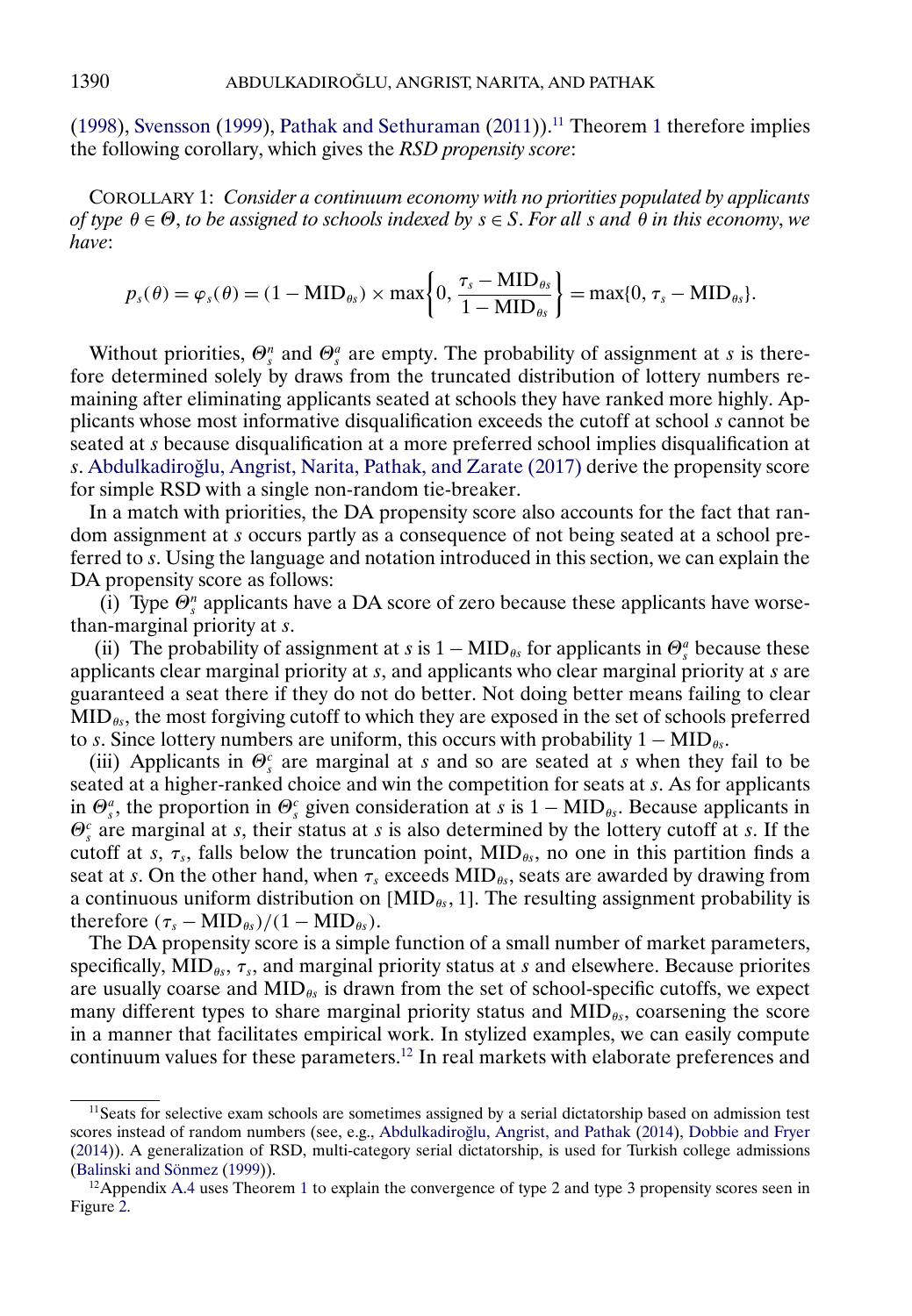<span id="page-19-0"></span>priorities, it is natural to use sample analogs for score estimation. As we show below, this generates consistent estimators of the propensity score for finite markets.13

#### 3.3. *Estimating the DA Propensity Score*

We are interested in the asymptotic behavior of propensity score estimates based on Theorem [1.](#page-17-0) In particular, we show here that a sample analog of the DA score converges (almost surely) uniformly as market size grows to the propensity score for the limiting economy. Convergence in overall market size explains in part why we expect conditioning on the sample analog of the DA score to produce ignorable offers in real markets with few applicants per type. Our empirical application validates this conjectured good performance: applicant characteristics are balanced conditional on sample analogs of the DA propensity score. Other factors contributing to the empirical success of Theorem [1](#page-17-0) are discussed briefly after documenting this balance.

The asymptotic sequence for the estimated score works as follows: randomly sample  $n$ applicants and their lottery numbers from a continuum economy, described by distribution F and school capacities, **q**. Call the distribution of types and lottery numbers in this sample  $F_n$ . Fix the proportion of seats at school s in the sampled economy to be  $q_s$  and run DA with these applicants and schools. Compute MID<sub>0s</sub>,  $\tau_s$ , and partition  $\Theta_s$  using observed cutoffs  $\hat{\mathbf{c}}_n$  and assignments in this single realization, then plug these quantities into equation [\(2\)](#page-17-0). This generates an estimated propensity score,  $\hat{p}_{ns}(\theta)$ , constructed by treating a size-n sample economy like its continuum analog. The actual propensity score for this finite economy, computed by repeatedly drawing lottery numbers for the sample of applicants described by  $F_n$  and the set of schools with proportional capacities **q**, is denoted  $\mathbf{p}_{ns}(\theta)$ . We consider the gap between  $\hat{p}_{ns}(\theta)$  and  $p_{ns}(\theta)$  as *n* grows.

The analysis here makes use of a regularity condition:

ASSUMPTION 1—Rich Support: *For any*  $s \in S$  *and priority*  $\rho \in \{1, ..., K\}$  *with*  $F({i \in I : S})$  $\rho_{is} = \rho$ }) > 0, *we have*  $F({i \in I : \rho_{is} = \rho, i \text{ ranks } s \text{ first}}) > 0$ .

This says that in the continuum economy, every school is ranked first by at least some applicants in every non-empty priority group defined for that school.

In this setup, the propensity score estimated by applying Theorem [1](#page-17-0) to data drawn from a single sample and lottery realization converges almost surely to the propensity score generated by repeatedly drawing lottery numbers. This result is presented as a theorem:

THEOREM 2: In the asymptotic sequence described by  $F_n$  with proportional school capac*ities fixed at* **q** *and maintaining Assumption* 1, *the DA propensity score*  $\hat{p}_{ns}(\theta)$  *computed by applying Theorem* [1](#page-17-0) *to*  $F_n$  *is a strongly consistent estimator of*  $p_{ns}(\theta)$  *in the following sense: For all*  $\theta \in \Theta$  *and*  $s \in S$ ,

$$
\left|\hat{p}_{ns}(\theta)-p_{ns}(\theta)\right|\overset{a.s.}{\rightarrow}0.
$$

*Moreover*, *since* θ *has finite support*, *this convergence is uniform in* θ.

<sup>&</sup>lt;sup>13</sup>Appendices [A.9](#page-56-0) and [A.10](#page-57-0) extend Theorem [1](#page-17-0) to DA using school-specific tie-breaking and the Boston mechanism. Theorem [1](#page-17-0) also applies to first preference first mechanisms (discussed by [Pathak and Sönmez](#page-60-0) [\(2013\)](#page-60-0)), Chinese parallel mechanisms (discussed by [Chen and Kesten](#page-58-0) [\(2017\)](#page-58-0)), and deduction point mechanisms (discussed by [Pathak, Song, and Sönmez](#page-60-0) [\(2016\)](#page-60-0)).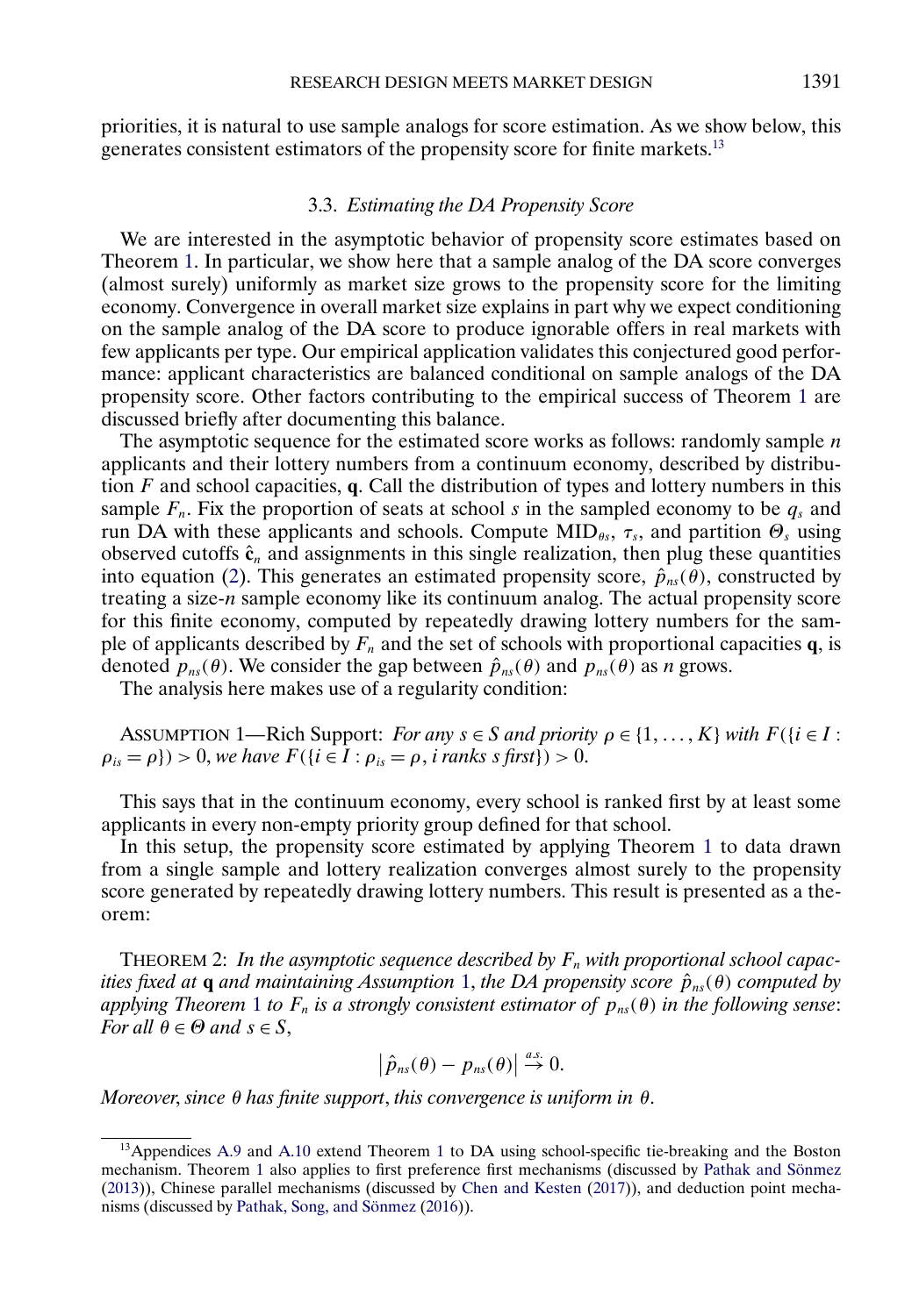1392 ABDULKADIROĞLU, ANGRIST, NARITA, AND PATHAK

PROOF: The proof uses intermediate results given as lemmas in Appendix [A.5.](#page-47-0) The first lemma establishes that the vector of cutoffs computed for the sampled economy,  $\hat{\mathbf{c}}_n$ , converges to the vector of cutoffs in the continuum economy. That is,

$$
\hat{\mathbf{c}}_n \stackrel{\text{a.s.}}{\rightarrow} \mathbf{c},
$$

where **c** denotes the continuum economy cutoffs. This result, together with the continuous mapping theorem, implies

$$
\hat{p}_{ns}(\theta) \stackrel{\text{a.s.}}{\rightarrow} \varphi_s(\theta).
$$

In other words, the propensity score estimated by applying Theorem [1](#page-17-0) to a sampled finite economy converges to the DA propensity score for the corresponding continuum economy.

A second lemma establishes that for all  $\theta \in \Theta$  and  $s \in S$ ,

$$
p_{ns}(\theta) \stackrel{\text{a.s.}}{\rightarrow} \varphi_s(\theta).
$$

That is, the actual (re-randomization-based) propensity score in the sampled finite economy also converges to the propensity score in the continuum economy.14

Combining these two results shows that for all  $\theta \in \Theta$  and  $s \in S$ ,

$$
\left|\hat{p}_{ns}(\theta)-p_{ns}(\theta)\right|\overset{\text{a.s.}}{\rightarrow}\left|\varphi_{s}(\theta)-\varphi_{s}(\theta)\right|=0,
$$

completing the proof. Since both  $\Theta$  and S are finite, this also implies uniform convergence, that is,  $\sup_{\theta \in \Theta, s \in S} |\hat{p}_{ns}(\theta) - p_{ns}(\theta)| \stackrel{\text{a.s.}}{\rightarrow}$ → 0. *Q.E.D.*

Theorem [2](#page-19-0) justifies our use of the formula in Theorem [1](#page-17-0) to control for applicant type in empirical work estimating school attendance effects. This theoretical result is used for propensity score estimation in two ways. The first, which we label a "formula" calculation, applies equation [\(2\)](#page-17-0) directly to the DPS data. Specifically, for each applicant type, school, and entry grade, we identify marginal priorities and applicants are allocated by priority status to either  $\Theta_s^n$ ,  $\Theta_s^a$ , or  $\Theta_s^c$ . The DA score is then estimated by computing the sample analog of MID<sub>θs</sub> and  $\tau_s$  in the DPS assignment data and plugging these into equation [\(2\)](#page-17-0).

Much of our empirical work uses a second application of Theorem [1,](#page-17-0) which also starts with marginal priorities, MIDs, and cutoffs in the DPS data. This score estimate takes cells defined by constant values of MID,  $\Theta^c$ ,  $\Theta^a$ , and  $\Theta^n$  estimated as in the formula calculation and tabulates the empirical offer rate in these cells. This score estimate, which we refer to as a "frequency" calculation, is closer to an estimated score of the sort discussed by [Abadie and Imbens \(2016\)](#page-57-0) than is the formula score. The large-sample distribution theory in [Abadie and Imbens \(2016\)](#page-57-0) suggests that conditioning on an estimated score may increase the efficiency of score-based estimates of average treatment effects.<sup>15</sup>

<sup>&</sup>lt;sup>14</sup>See also [Azevedo and Leshno \(2016\),](#page-58-0) who provided convergence results for the cutoffs and conditionalon-type probabilities of assignment generated by a sequence of stable matchings, showing that the empirical assignment rates for types in a finite market converge to the continuum probability of assignment. The two lemmas in Appendix [A.5](#page-47-0) differ from [Azevedo and Leshno'](#page-58-0)s [\(2016\)](#page-58-0) results in that they use Assumption [1](#page-19-0) and are proved using the Extended Continuous Mapping Theorem. The characterization of the DA propensity score in Theorem [1](#page-17-0) does not appear to have an analog in the [Azevedo and Leshno \(2016\)](#page-58-0) framework.

<sup>15</sup>Section 2.3 of [Rosenbaum \(1987\)](#page-60-0) makes a similar argument.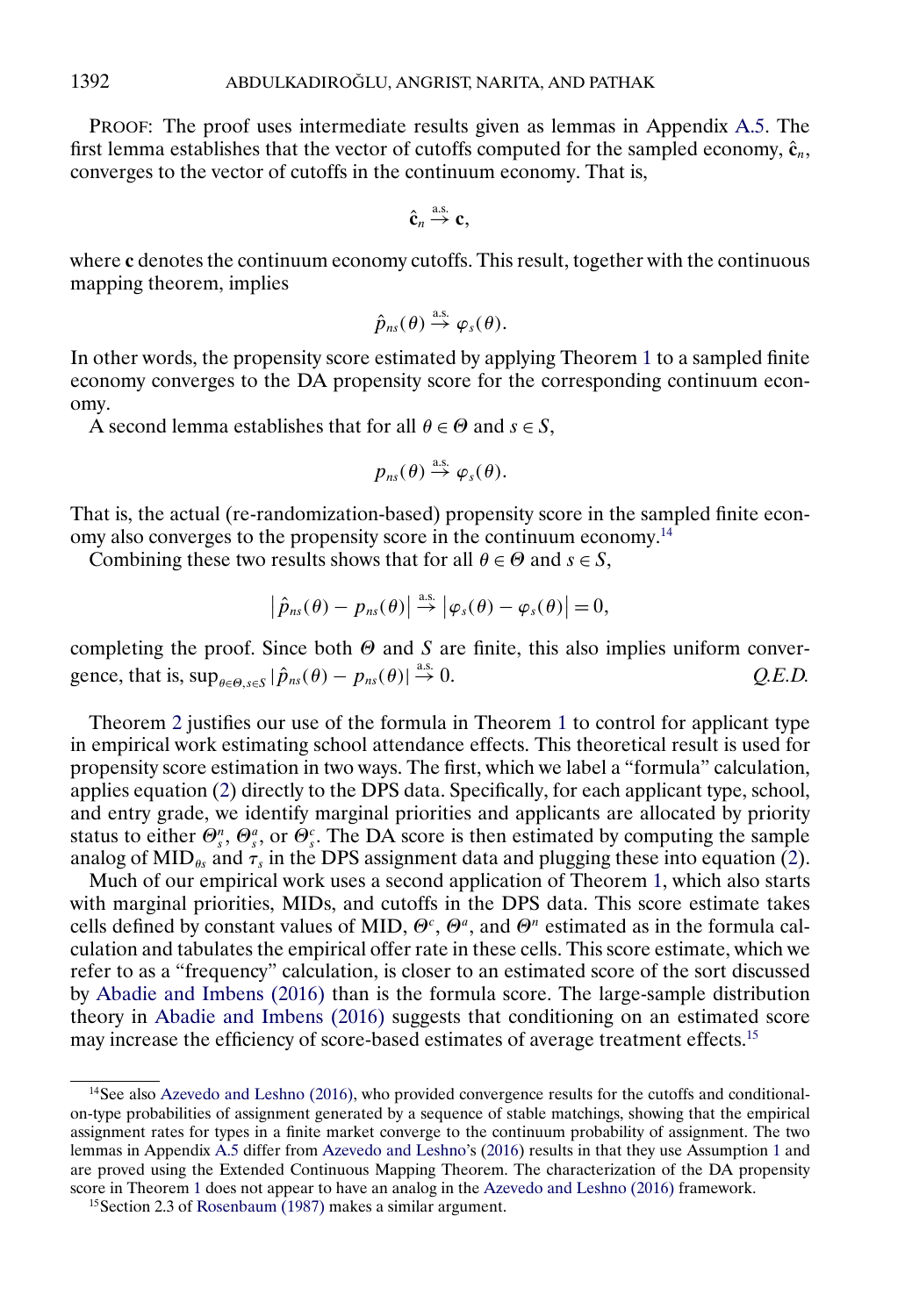#### RESEARCH DESIGN MEETS MARKET DESIGN 1393

<span id="page-21-0"></span>

|            |                                            |                 |                      | $\Theta_s^n$                            |                                            | $\Theta_s^c$                                   |                  | $\Theta_s^a$                                                      |                                       |
|------------|--------------------------------------------|-----------------|----------------------|-----------------------------------------|--------------------------------------------|------------------------------------------------|------------------|-------------------------------------------------------------------|---------------------------------------|
| Campus     | Eligible<br>Applicants<br>$\left(1\right)$ | Capacity<br>(2) | <b>Offers</b><br>(3) | 0 < MID < 1<br>$p_s(\theta) = 0$<br>(4) | $MID > \tau_s$<br>$p_S(\theta) = 0$<br>(5) | $MID < \tau_s$<br>$0 < p_s(\theta) < 1$<br>(6) | $MID = 1$<br>(7) | 0 < MID < 1<br>$p_S(\theta) = 0 \quad 0 < p_S(\theta) < 1$<br>(8) | $MID = 0$<br>$p_s(\theta) = 1$<br>(9) |
| <b>GVR</b> | 324                                        | 147             | 112                  | $\theta$                                | 0                                          | $\theta$                                       | 159              | 116                                                               | 49                                    |
| Lake       | 274                                        | 147             | 126                  | 0                                       | $^{(1)}$                                   | 0                                              | 132              | 26                                                                | 116                                   |
| Highland   | 244                                        | 147             | 112                  | 0                                       | 0                                          | $\theta$                                       | 121              | 21                                                                | 102                                   |
| Montbello  | 188                                        | 147             | 37                   | $\theta$                                | 0                                          | $\theta$                                       | 128              | 31                                                                | 29                                    |
| Federal    | 574                                        | 138             | 138                  | 78                                      | 284                                        | 171                                            | 3                |                                                                   | 37                                    |
| Westwood   | 494                                        | 141             | 141                  | 53                                      | 181                                        | 238                                            |                  |                                                                   | 18                                    |

| TABLE III                                                              |
|------------------------------------------------------------------------|
| DA SCORE ANATOMY AT STRIVE PREP SCHOOLS (2013 APPLICANTS) <sup>a</sup> |

<sup>a</sup>This table shows how formula scores are determined for STRIVE applicants in grade 6 (all 6th-grade seats at these schools are assigned in a single bucket; ineligible applicants are omitted) for applicants applying for seats in the fall 2013 school year. Column 3 records offers made to these applicants. Columns 4, 5, and 7 show the number of applicants in partitions with a score of zero. Columns 6 and 8 show the number of applicants subject to random assignment. Column 9 shows the number of applicants with certain offers.

#### 3.4. *Explaining Random Assignment*

Earlier, we noted that STRIVE Prep-GVR had 119 applicants randomized in 2013, even though no applicant with non-degenerate offer risk ranked this school first. Random assignment at GVR is a consequence of the many GVR applicants randomized by admissions offers at schools they had ranked more highly. This and related determinants of offer risk are detailed in Table III, which explores the anatomy of the DA propensity score for 6th-grade applicants to six middle schools in the STRIVE network. Columns 6 and 8 of the table count the number of randomized applicants. We see, for example, that all 116 randomized GVR applicants were randomized by virtue of having  $MID_{\theta s}$  inside the unit interval (shown in column 8), with no one randomized at GVR's own cutoff (shown in column 6).

In contrast with STRIVE's GVR school, few 2013 applicants were randomized at STRIVE's Highland, Lake, and Montbello campuses. This is a consequence of the fact that most Highland, Lake, and Montbello applicants were likely to clear marginal priority at these schools (having  $\rho_{\theta s} < \rho_s$ ), with values of MID<sub> $\theta_s$ </sub> mostly equal to zero or one, eliminating random assignment at schools ranked more highly. Interestingly, the Federal and Westwood campuses are the only STRIVE schools to see applicants randomized around the cutoff in these schools' own marginal priority groups. We can therefore increase the number randomly assigned at Federal and Westwood by changing the cutoff there (e.g., by changing capacity), whereas such a change is likely to be of little consequence for evaluations of the other schools.

Table III also documents the surprisingly weak connection between applicant randomization counts and a naive definition of oversubscription based on school capacity. In particular, columns 2 and 3 reveal that four out of six schools described in the table ultimately made fewer offers than they had seats available (far fewer in the case of Montbello). Even so, assignment at these schools was far from certain. They therefore contribute to our charter school impact analysis.

#### 3.5. *DA Score Balancing Tests*

Theorems [1](#page-17-0) and [2](#page-19-0) provide asymptotic approximations, the quality of which should be judged in real markets. The goal of propensity score conditioning is to eliminate omit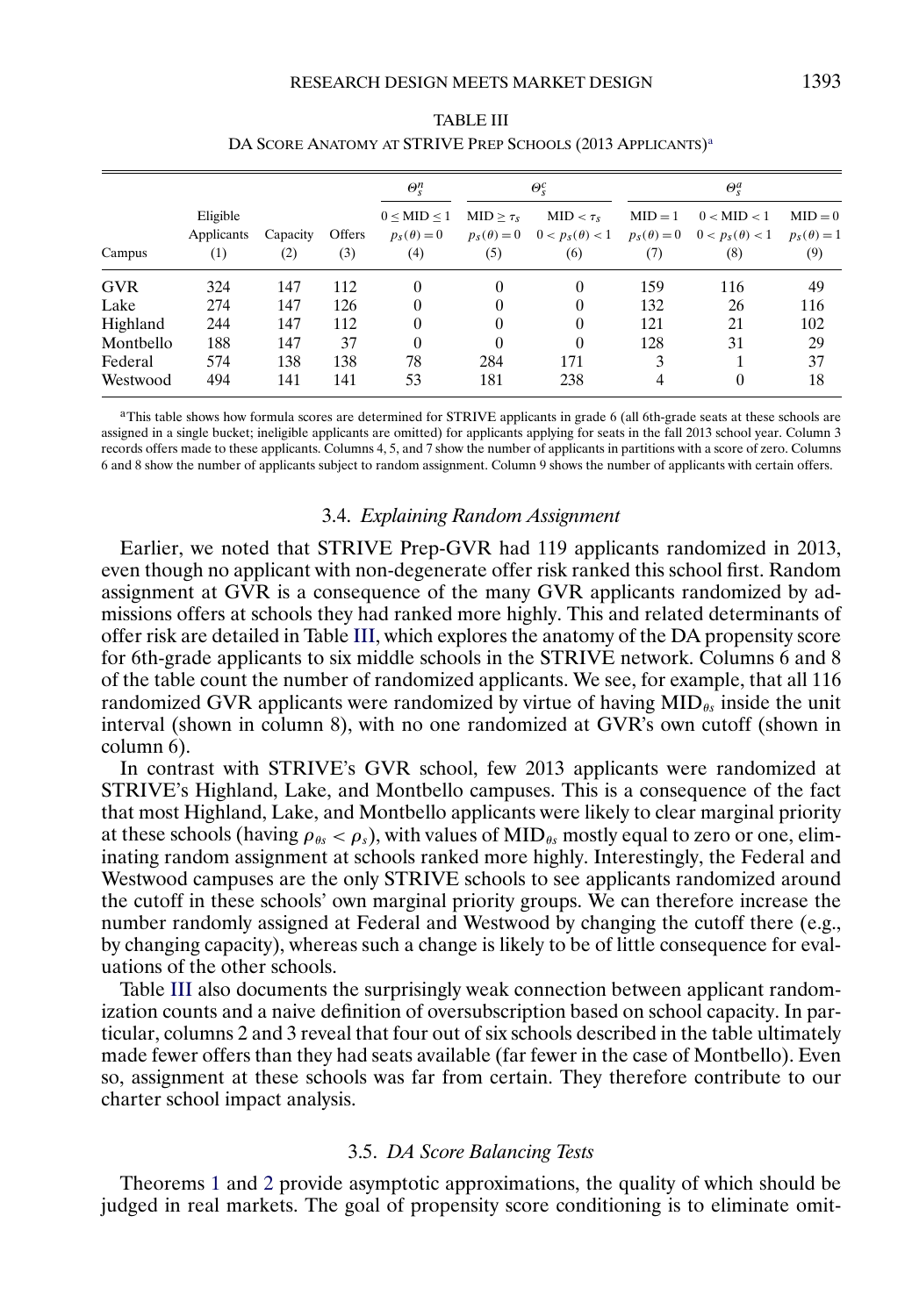ted variables bias induced by covariates associated with treatments. Covariate balance is therefore an important measure of the score-based empirical strategy's success (a standard applied routinely; see, e.g., [Dehejia and Wahba \(1999\)](#page-59-0) and Chapter 14 of [Imbens](#page-59-0) [and Rubin \(2015\)\)](#page-59-0).

The balance measures reported in Table [IV](#page-23-0) compare uncontrolled differences in average applicant characteristics by charter-offer status with balance estimates that control for the score. The latter put applicant characteristics on the left-hand side of regression models that have charter-offer status and controls for the propensity score on the right. Balance in this case is measured by regression estimates of

$$
\omega = E\big\{\big[W_i|D_i=1,\hat{p}_D(\theta_i)\big]-E\big[W_i|D_i=0,\hat{p}_D(\theta_i)\big]\big\},\
$$

where  $W_i$  is a vector of applicant characteristics, including some in  $\theta_i$ , and  $D_i$  indicates the offer of any charter seat.  $\hat{p}_D(\theta_i)$  is an estimate of the propensity score for getting any charter seat  $(D<sub>i</sub> = 1)$  $(D<sub>i</sub> = 1)$  $(D<sub>i</sub> = 1)$ , computed using simulation or Theorems 1 and [2.](#page-19-0) The balance parameter,  $\omega$ , is estimated over 400 runs of DA. Specifically, for each of these 400 draws, we regress  $W_i$  on a saturated model for the estimated (or simulated) propensity score along with a dummy for charter offers. The propensity score theorem leads us to expect the average charter offer coefficient from these regressions to be close to zero.

Table [IV](#page-23-0) reports the average coefficient on offer in models that dummy all score values inside the unit interval. Uncontrolled comparisons by offer status, reported in column 2 of the table, show large differences in average applicant characteristics, especially for variables related to preferences. On average, those not offered a charter seat ranked an average of 1.4 charter schools, but this increases by almost half a school for applicants who were offered a charter seat. Likewise, while fewer than 30% of those not offered a charter seat had ranked a charter school first, the probability applicants ranked a charter first increases to over 0.9 (i.e.,  $0.28 + 0.64$ ) for those offered a charter seat. Column 2 also reveals important demographic differences by offer status; Hispanic applicants, for example, are substantially over-represented among those offered a charter seat.

Control for the simulated propensity score balances covariates almost perfectly. This can be seen in columns 3 and 4 of Table [IV,](#page-23-0) which report balance conditional on the simulated score using two rounding schemes. Rounding reflects the fact that, for example, the simulated score has 1,229 unique values. Rounding to the nearest hundredth leaves 77 points of support, while rounding to the nearest thousandth leaves 153 points of support.

Conditioning on frequency and formula estimates of the DA propensity score also reduces differences by offer status markedly, and almost as completely as does conditioning on the simulated score. The balance estimates in column 5 of Table [IV,](#page-23-0) which come from regression models with nonparametric control for the DA frequency score, show only small differences by offer status. Column 6 shows that control for the formula score reduces offer gaps for some covariates even further. This evidence of balance means that the estimated DA score indeed eliminates selection bias. This is in spite of the fact that the DA propensity score is an asymptotic approximation that has been shown to provide perfect treatment-control balance only in a large-market limit.

We also report traditional statistical balance tests such as would typically be reported for a randomized trial. Specifically, Table [V](#page-24-0) documents balance for the realized School-Choice match by reporting  $t$ - and  $F$ -statistics for charter offer gaps in covariate means. Again, we look at balance conditional on propensity scores for applicants with scores strictly between zero and one. Measured by statistical tests, covariates are about equally well-balanced by both the simulated score and the estimated DA scores. Not surprisingly,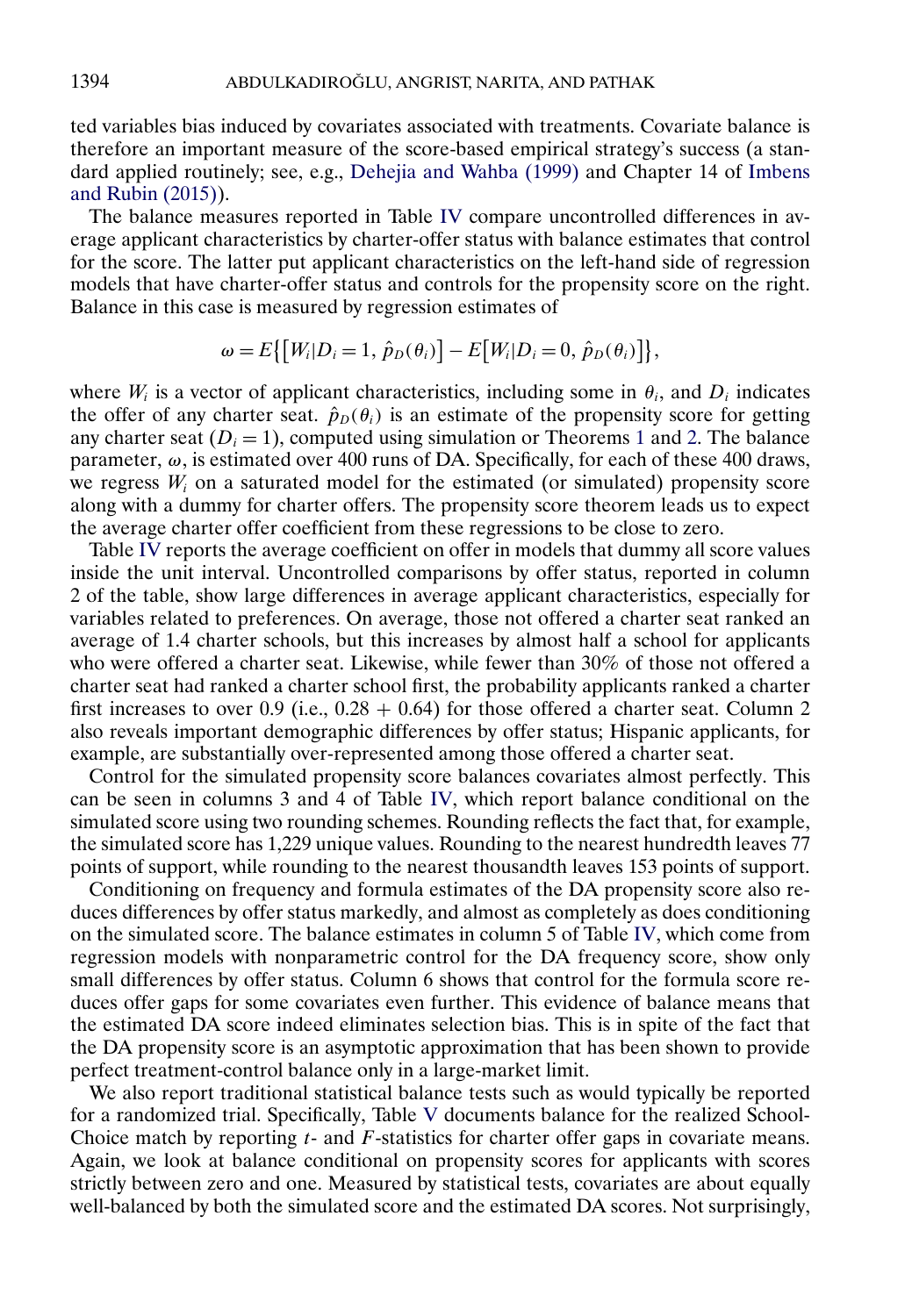#### TABLE IV EXPECTED BALANCE<sup>a</sup>

<span id="page-23-0"></span>

|                                    |                            |                               |                                | Simulated Score Controls        |                                 | DA Score Controls             |
|------------------------------------|----------------------------|-------------------------------|--------------------------------|---------------------------------|---------------------------------|-------------------------------|
| Covariate                          | Non-Offered<br>Mean<br>(1) | No Controls<br>(2)            | Rounded<br>(Hundredths)<br>(3) | Rounded<br>(Thousandths)<br>(4) | Frequency<br>(Saturated)<br>(5) | Formula<br>(Saturated)<br>(6) |
|                                    |                            | A. Application variables      |                                |                                 |                                 |                               |
| Number of schools ranked           | 4.431                      | $-0.533$                      | 0.013                          | 0.005                           | 0.049                           | 0.012                         |
| Number of charter schools ranked   | 1.451                      | 0.445                         | 0.005                          | 0.002                           | 0.061                           | 0.002                         |
| First school ranked is charter     | 0.276                      | 0.641                         | 0.000                          | $-0.001$                        | 0.002                           | 0.000                         |
|                                    |                            | <b>B.</b> Baseline covariates |                                |                                 |                                 |                               |
| Origin school is charter           | 0.085                      | 0.124                         | $-0.003$                       | $-0.003$                        | 0.002                           | $-0.002$                      |
| Female                             | 0.513                      | $-0.021$                      | 0.003                          | 0.003                           | 0.002                           | 0.003                         |
| Hispanic                           | 0.596                      | 0.105                         | 0.001                          | 0.001                           | $-0.002$                        | 0.003                         |
| <b>Black</b>                       | 0.189                      | $-0.053$                      | 0.000                          | 0.001                           | 0.001                           | 0.000                         |
| Gifted                             | 0.207                      | $-0.009$                      | 0.003                          | 0.002                           | $-0.002$                        | $-0.001$                      |
| Bilingual                          | 0.033                      | 0.016                         | 0.000                          | 0.000                           | 0.001                           | 0.001                         |
| Subsidized lunch                   | 0.781                      | 0.054                         | 0.001                          | 0.000                           | 0.000                           | 0.003                         |
| Limited English proficient         | 0.306                      | 0.090                         | 0.001                          | 0.001                           | $-0.002$                        | 0.002                         |
| Special education                  | 0.094                      | $-0.007$                      | $-0.001$                       | 0.000                           | $-0.003$                        | $-0.001$                      |
| Baseline scores                    |                            |                               |                                |                                 |                                 |                               |
| Math                               | $-0.028$                   | 0.078                         | $-0.003$                       | $-0.002$                        | $-0.007$                        | $-0.006$                      |
| Reading                            | $-0.001$                   | $-0.024$                      | $-0.002$                       | $-0.004$                        | $-0.007$                        | $-0.008$                      |
| Writing                            | $-0.001$                   | $-0.011$                      | $-0.002$                       | $-0.003$                        | $-0.008$                        | $-0.007$                      |
| Average risk set points of support |                            |                               | 77                             | 153                             | 90                              | 104                           |

<sup>a</sup>This table reports average covariate balance by charter offer status across 400 lottery draws, with DA rerun each time. The sample includes applicants for 2012–2013 and 2013–2014 charter seats in grades 4–10 who were enrolled in Denver at baseline. Balance is estimated by regressing each covariate on an any-charter offer dummy, controlling for the propensity-score variable indicated in each column and dummies for the year in which the applicant applied. The table reports averages of these balance coefficients. The charteroffer variable indicates an offer at any charter school for a given lottery draw (excluding alternative charters). Column 1 reports the average over lottery draws baseline characteristics of charter applicants who did not receive a charter offer. Column 2 reports the average coefficient when no propensity-score controls are used. The estimates in columns 3, 4, 5, and 6 control for the score variables indicated in the column heading. The average risk set points of support reported at the bottom of the table counts the average number of unique values found in the support of the relevant propensity score, excluding 0 and 1. For applicants who applied in both years, we consider only first-time applications.

a few marginally significant imbalances pop up. But the F-statistics (reported at the bottom of the table) that jointly test balance for all baseline covariates fail to reject the null hypothesis of conditional balance for any specification reported. In this case, conditioning on the frequency score produces a slight improvement in balance over the formula score.

As can be seen in the last column of Table [V,](#page-24-0) full control for type reduces the sample available for estimation considerably. Models with full-type control are run on a sample of size 462. Likewise, the fact that saturated control for the simulated score requires some smoothing can be seen in the reduced sample available for estimation of models that control fully for a simulated score rounded to the nearest thousandth rather than the nearest hundreth (the sample size for baseline score balance falls from 2,678 to 2,263).

A few marginally significant baseline score gaps appear in some of the score-controlled comparisons at the bottom of the table. The  $F$ -test results and the fact that these gaps are not mirrored in the comparisons in Table IV suggest the differences in Table [V](#page-24-0) are due to chance. Still, we can mitigate the effect of chance differences on 2SLS estimates of charter effects by adding baseline score controls (and other covariates) to empirical models. The inclusion of these additional controls also has the salutary effect of making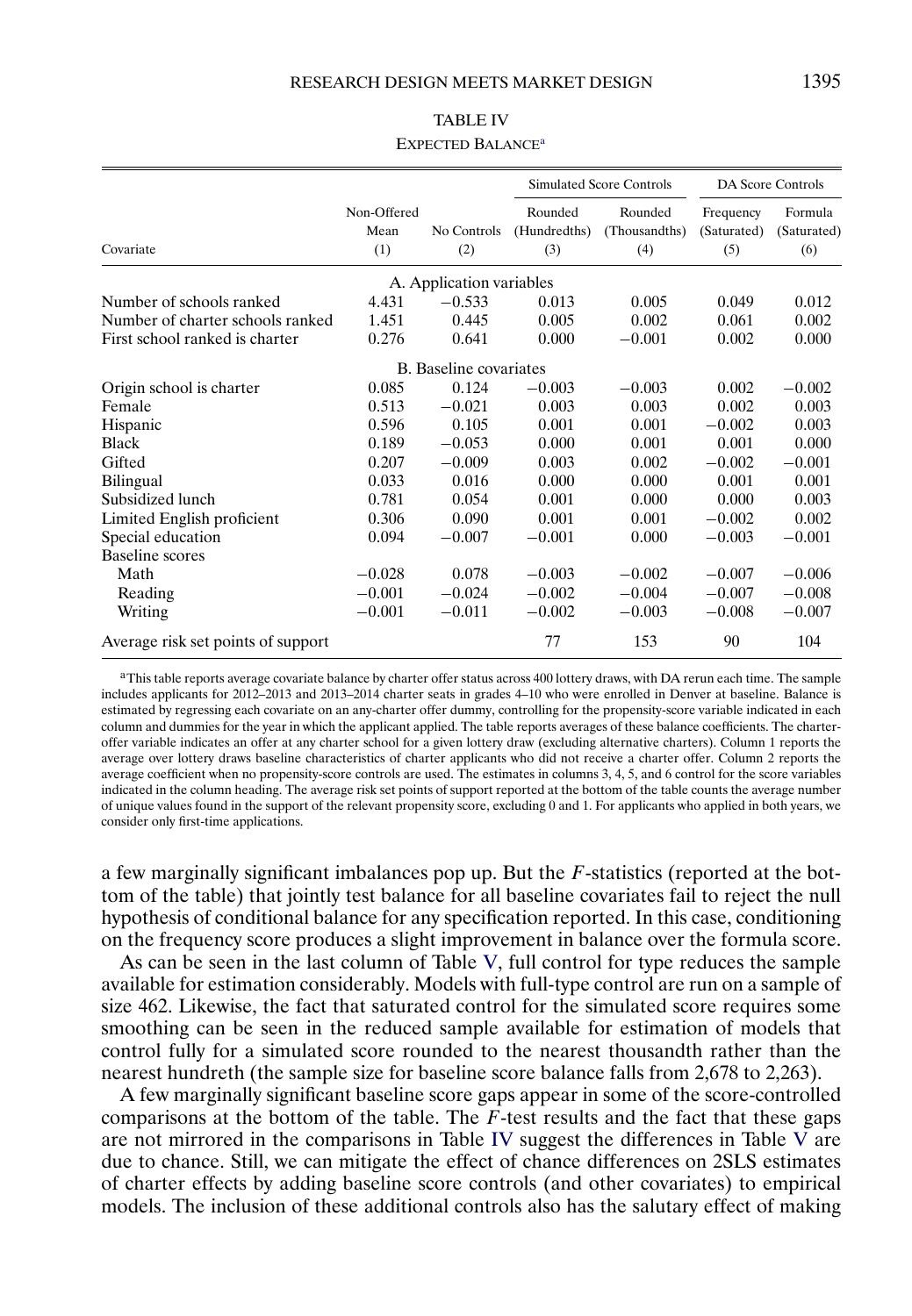<span id="page-24-0"></span>

|                                  |                     |                                | <b>TABLE V</b>                             |                             |                             |                             |                                                      |
|----------------------------------|---------------------|--------------------------------|--------------------------------------------|-----------------------------|-----------------------------|-----------------------------|------------------------------------------------------|
|                                  |                     |                                | STATISTICAL TESTS FOR BALANCE <sup>a</sup> |                             |                             |                             |                                                      |
|                                  |                     |                                | Simulated Score Controls                   |                             |                             | DA Score Controls           |                                                      |
|                                  | Non-Offered<br>Mean | No Controls                    | Rounded<br>(Hundredths)                    | Rounded<br>(Thousandths)    | Frequency<br>(Saturated)    | Formula<br>(Saturated)      | <b>Full Applicant</b><br><b>Type Controls</b>        |
|                                  | (1)                 | (2)                            | (3)                                        | (4)                         | (5)                         | (6)                         | (7)                                                  |
|                                  |                     |                                | A. Application variables                   |                             |                             |                             |                                                      |
| Number of schools ranked         | 4.438               | $-0.544***$<br>(0.031)         | $-0.076$<br>(0.070)                        | $-0.084$<br>(0.073)         | $-0.075$<br>(0.071)         | $-0.104$<br>(0.069)         | $-0.046$<br>(0.041)                                  |
| Number of charter schools ranked | 1.450               | $0.443***$<br>(0.018)          | $-0.027$<br>(0.035)                        | $-0.029$<br>(0.037)         | 0.036<br>(0.037)            | $-0.020$<br>(0.035)         | 0.001<br>(0.018)                                     |
| First school ranked is charter   | 0.275               | $0.639***$<br>(0.007)          | $-0.026$<br>(0.017)                        | $-0.022$<br>(0.015)         | $-0.005$<br>(0.015)         | $-0.003$<br>(0.014)         | ABDULKADIROGLU, ANGRIST, NARITA,<br>0.000<br>(0.000) |
|                                  |                     |                                | <b>B.</b> Baseline covariates              |                             |                             |                             |                                                      |
| Origin school is charter         | 0.087               | $0.118***$<br>(0.007)          | $-0.027*$<br>(0.014)                       | $-0.029**$<br>(0.014)       | $-0.028**$<br>(0.012)       | $-0.038***$<br>(0.012)      | 0.024<br>(0.015)                                     |
| Female                           | 0.512               | $-0.017*$<br>(0.010)           | 0.030<br>(0.025)                           | 0.023<br>(0.027)            | 0.020<br>(0.026)            | 0.020<br>(0.026)            | 0.027<br>(0.055)                                     |
| Hispanic                         | 0.597               | $0.102***$<br>(0.010)          | $-0.011$<br>(0.021)                        | $-0.013$<br>(0.023)         | $-0.014$<br>(0.021)         | $-0.007$                    | 0.025<br>(0.034)                                     |
| <b>Black</b>                     | 0.188               | $-0.052***$                    | 0.004                                      | 0.000                       | 0.006                       | (0.022)<br>0.003            | $-0.020$                                             |
| Subsidized lunch                 | 0.782               | (0.007)<br>$0.052***$          | (0.019)<br>$-0.007$                        | (0.020)<br>$-0.003$         | (0.019)<br>0.004            | (0.019)<br>0.010            | (0.028)<br>0.031                                     |
| Limited English proficient       | 0.305               | (0.008)<br>$0.089***$          | (0.018)<br>0.006                           | (0.019)<br>0.017            | (0.018)<br>0.002            | (0.018)<br>0.019            | (0.031)<br>0.007                                     |
| Special education                | 0.093               | (0.010)<br>$-0.005$<br>(0.006) | (0.023)<br>0.014<br>(0.014)                | (0.026)<br>0.009<br>(0.016) | (0.024)<br>0.006<br>(0.014) | (0.025)<br>0.012<br>(0.015) | (0.051)<br>0.036<br>(0.023)                          |
| Ν                                | 5,674               | 9,879                          | 2,714                                      | 2,291                       | 2,445                       | 2,404                       | 464                                                  |

(*Continues*)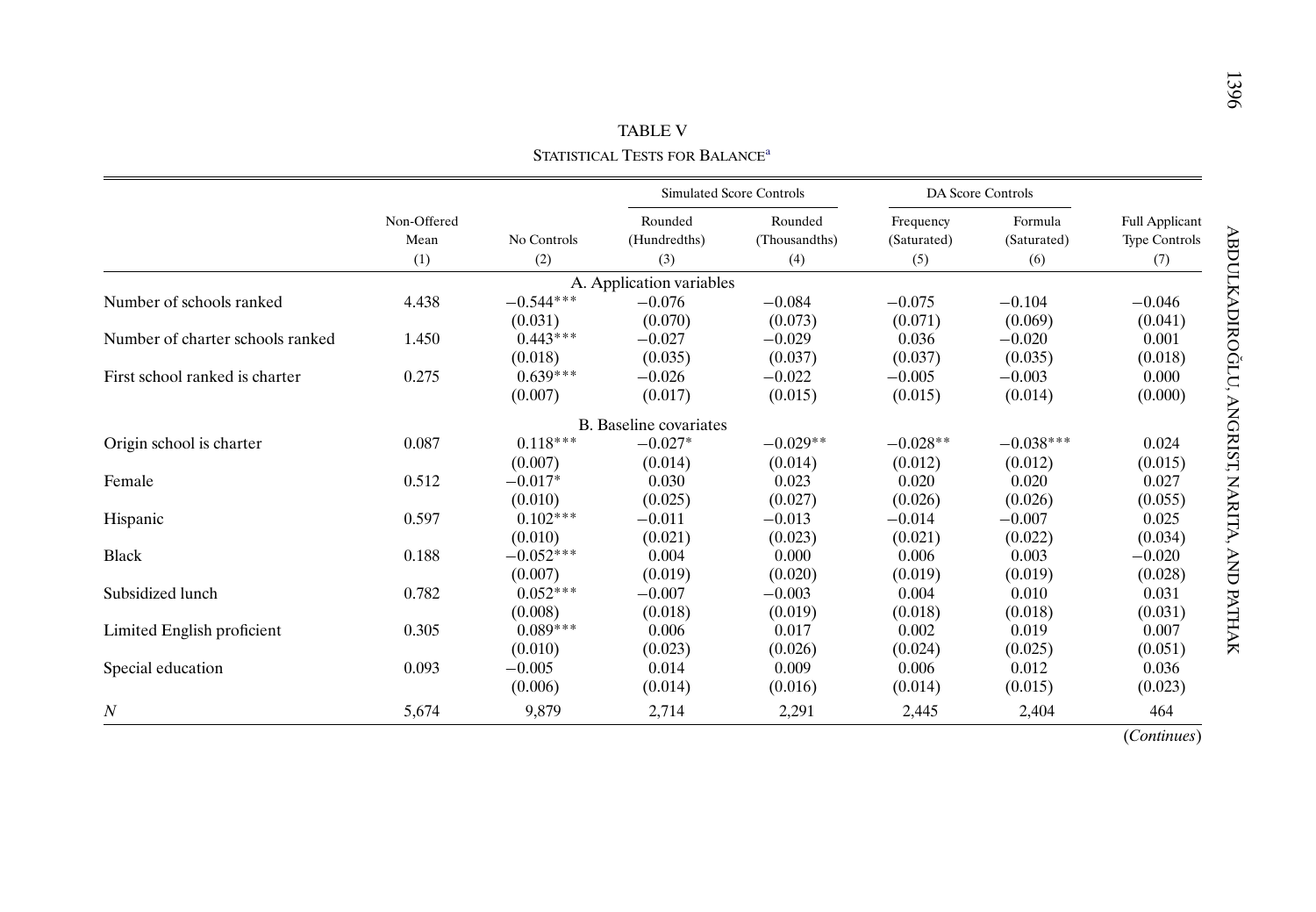<span id="page-25-0"></span>

|                                                     |                     |                       |                         | <b>Simulated Score Controls</b> |                          | DA Score Controls      |                                               |  |
|-----------------------------------------------------|---------------------|-----------------------|-------------------------|---------------------------------|--------------------------|------------------------|-----------------------------------------------|--|
|                                                     | Non-Offered<br>Mean | No Controls           | Rounded<br>(Hundredths) | Rounded<br>(Thousandths)        | Frequency<br>(Saturated) | Formula<br>(Saturated) | <b>Full Applicant</b><br><b>Type Controls</b> |  |
|                                                     | (1)                 | (2)                   | (3)                     | (4)                             | (5)                      | (6)                    | (7)                                           |  |
| Baseline scores                                     |                     |                       |                         |                                 |                          |                        |                                               |  |
| Math                                                | $-0.025$            | $0.073***$<br>(0.019) | $-0.038$<br>(0.044)     | $-0.035$<br>(0.049)             | $-0.037$<br>(0.045)      | $-0.052$<br>(0.046)    | $-0.205**$<br>(0.093)                         |  |
| Reading                                             | 0.003               | $-0.032*$<br>(0.019)  | $-0.069$<br>(0.043)     | $-0.079*$<br>(0.048)            | $-0.077*$<br>(0.045)     | $-0.080*$<br>(0.045)   | $-0.140$<br>(0.086)                           |  |
| Writing                                             | 0.002               | $-0.016$<br>(0.018)   | $-0.055$<br>(0.043)     | $-0.049$<br>(0.046)             | $-0.057$<br>(0.044)      | $-0.069$<br>(0.044)    | $-0.122$<br>(0.089)                           |  |
| $\boldsymbol{N}$                                    | 5,586               | 9,743                 | 2,678                   | 2,263                           | 2,415                    | 2,375                  | 462                                           |  |
| Risk set points of support                          |                     |                       | 75                      | 141                             | 80                       | 92                     | 89                                            |  |
| $F$ -test for joint significance (mvreg)<br>P-value |                     | 483.3<br>0.000        | 0.78<br>0.702           | 0.82<br>0.660                   | 1.02<br>0.434            | 1.25<br>0.226          | 0.92<br>0.538                                 |  |

TABLE V—*Continued*

<sup>a</sup>This table reports coefficients from regressions of the application variables and baseline covariates in each row on a dummy for charter offers. The sample includes applicants for 2012-2014 charter seats in grades 4–10 who were enrolled in Denver at baseline. Columns 2–6 are from regressions like those used to construct expected balance in Table [IV](#page-23-0), excep<sup>t</sup> that the tests reported here use realized DA offers, with test statistics and standard errors computed in the usual way. Column 7 reports the balance test generated by a regression with saturated controls for applicant type (i.e., unique combinations of applicant preferences over school programs and school priorities in those programs). In columns  $3-7$ , N is the number of applicants with a propensity score between zero and one. Robust standard errors are reported in parentheses. p-values for joint significance tests are estimated with stata's mvreg command. The sample used here and for the following tables omits repea<sup>t</sup> applications. \*significant at 10%; \*\*significant at 5%; \*\*\*significant at 1%.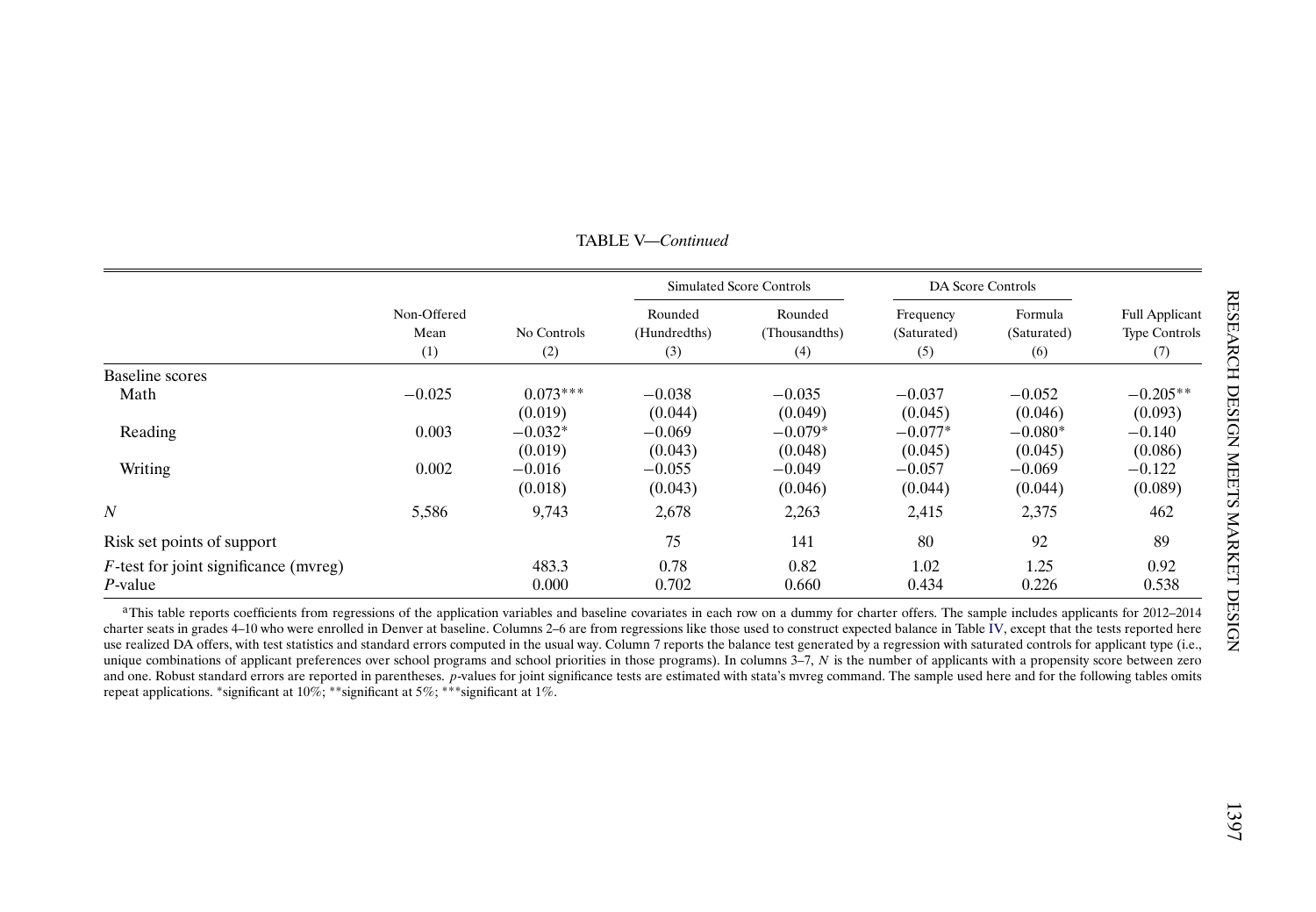<span id="page-26-0"></span>the 2SLS estimates of interest considerably more precise (covariates used for this purpose include dummies for grade tested, gender, origin school charter status, race, gifted status, bilingual status, subsidized lunch eligibility, special education, limited English proficiency status, and baseline test scores; baseline score controls are responsible for most of the resulting precision gain).<sup>16</sup>

The DA score provides effective control for covariates in spite of the fact that the DPS SchoolChoice market includes almost as many types as applicants. This is consistent with Theorem [2,](#page-19-0) which establishes uniform almost sure convergence at a rate determined by overall market size. The good performance of the estimated DA score is also in line with earlier evidence on the accuracy of large-market approximations in matching markets from [Azevedo and Leshno \(2016\),](#page-58-0) who used simulation to show the rapid convergence of empirical DA cutoffs to large-market values. The Azevedo–Leshno results are relevant because our DA score is determined by cutoffs.

We conclude this section by noting that when lottery numbers are independent of cutoffs, the DA score described by Theorems [1](#page-17-0) and [2](#page-19-0) is both unbiased and sufficient for type. This, too, helps explain the success of an empirical strategy based on these theoretical results. Formally, we have the following finite-sample result:

PROPOSITION 2: Let  $\tilde{p}_s(\theta)$  be the estimated DA propensity score obtained by computing  $\text{MID}_{\theta s}$ ,  $\tau_s$ , and  $\Theta_s$  for a lottery realization in a finite economy and plugging these quantities *into equation* [\(2\)](#page-17-0).17 *Suppose that individual lottery numbers are independent of DA cutoffs generated by each lottery number realization, that is, r<sub>i</sub> ⊥ c <i>for every applicant i. Then the estimated DA propensity score is unbiased for the true propensity score*, *that is*,

$$
E[\tilde{p}_s(\theta)] = P[D_i(s) = 1 | \theta_i = \theta],
$$

*for every applicant type* θ, *where* P *denotes the probability induced by DA with random lottery numbers*. *Moreover*, *assignment is independent of type conditional on the estimated DA propensity score*:

$$
P[D_i(s) = 1 | \tilde{p}_s(\theta_i), \theta_i] = P[D_i(s) = 1 | \tilde{p}_s(\theta_i)].
$$

*These unbiasedness and conditional independence properties also hold for the frequency version of*  $\tilde{p}_s(\theta)$ .

This result (proved in Appendix [A.6\)](#page-52-0) applies to the continuum since continuum cutoffs are constant. In finite economies, cutoffs are correlated with individual lottery numbers, so the premise of the proposition is false. Even so, our simulations of DPS SchoolChoice show that lottery numbers are close to uniformly distributed conditional on cutoffs, suggesting the premise is a reasonable approximation for this market. Proposition 2 therefore provides a finite-sample rationale for the use of the estimated DA propensity score in our application, and suggests the score may apply under approximation sequences that increase the number of types along with market size (as in [Kojima and Pathak \(2009\),](#page-59-0)

<sup>&</sup>lt;sup>16</sup>Supplemental Material Table B.II reports score-controlled estimates of differential attrition by offer status. Applicants who receive charter offers are 3–4 percent more likely to have follow-up scores, a modest difference that seems unlikely to bias the 2SLS charter estimates reported below. This is confirmed by an analysis that omits the 5% of applicants for whom conditional-on-score imbalance is greatest. Results in this trimmed sample are virtually unchanged from those in the full sample.

<sup>&</sup>lt;sup>17</sup>Here,  $\tilde{p}_s(\theta)$  is the estimated DA score for a fixed finite economy. In contrast,  $\hat{p}_{ns}(\theta)$  in Section [3.3](#page-19-0) is the estimated DA score for finite economies randomly sampled from a continuum economy.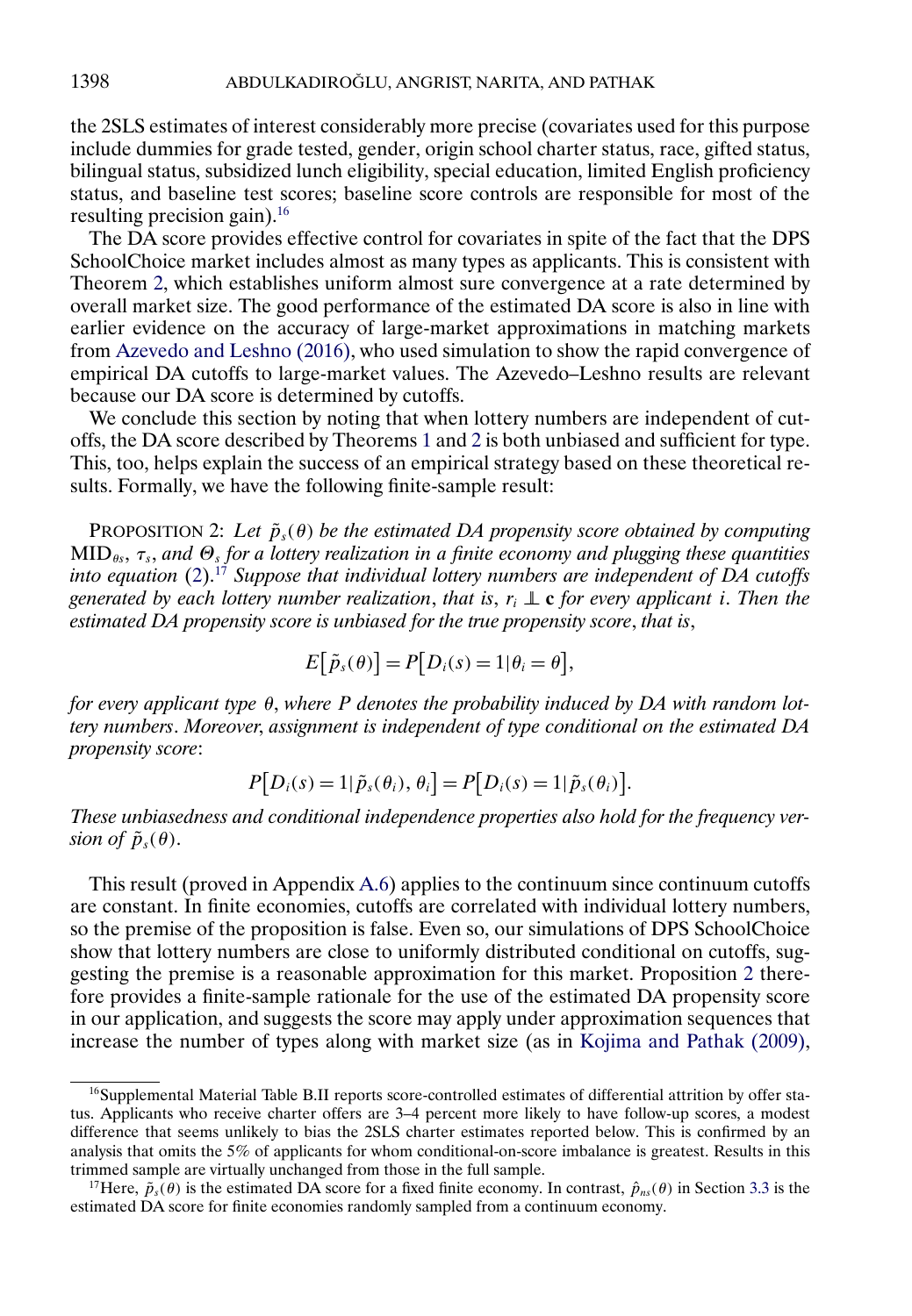<span id="page-27-0"></span>[Lee \(2014\),](#page-59-0) [Ashlagi, Kanoria, and Leshno \(2017\)\)](#page-58-0). The near-unbiasedness of DPS charter score estimates constructed using Theorems [1](#page-17-0) and [2](#page-19-0) is documented in Figure [3.](#page-28-0) This figure plots the average frequency and formula scores across 2,000 lottery draws against the corresponding values of the simulated score (computed using one million draws and rounded to 0.01). The figure shows a close fit.

#### 4. USING THE SCORE

#### 4.1. *Empirical Strategies*

We use DPS's first-round charter offers to construct instrumental variables estimates of the effects of charter enrollment on achievement. How should the resulting IV estimates be interpreted? Our IV procedure identifies causal effects for applicants enrolling in a charter when DA produces a charter offer but not otherwise; in the local average treatment effects (LATE) framework of [Imbens and Angrist \(1994\)](#page-59-0) and [Angrist, Imbens, and](#page-58-0) [Rubin \(1996\),](#page-58-0) these are charter-offer compliers. IV fails to reveal average causal effects for applicants who decline a first-round DA charter offer and are assigned another type of school in round 2 (in the LATE framework, these are never-takers). Likewise, IV methods are not directly informative about the effects of charter enrollment on applicants not offered a charter seat in round 1, but who nevertheless find their way into a charter school in the second round (LATE always-takers).

To flesh out this interpretation and the assumptions on which it rests, let  $C_i$  be a charter enrollment indicator and let  $D_i$  indicate the offer of a charter seat. These variables indicate attendance and offers at *any* charter school, rather than at a specific school. Since DA produces a single offer, offers of seats at particular schools are mutually exclusive. We therefore construct  $D_i$  by summing individual charter-offer dummies. Likewise, the propensity score for this variable,  $p_D(\theta) \equiv E[D_i|\theta_i = \theta]$ , is obtained by summing the scores for all charter schools.

The population of charter-offer compliers is defined by *potential* charter enrollment status. This is indexed against the charter-offer instrument,  $D_i$ . In particular, we observe potential enrollment  $C_{1i}$  when  $D_i$  is switched on and potential enrollment  $C_{0i}$  otherwise (both of these are assumed to exist for all i). Observed enrollment is therefore

$$
C_i = C_{0i} + (C_{1i} - C_{0i})D_i.
$$

Compliers have  $C_{1i} - C_{0i} = 1$ , an event that happens when  $C_{1i} = 1$  and  $C_{0i} = 0$ .

Causal effects are determined by potential outcomes, indexed against  $C_i$ . These are written as  $Y_{1i}$  and  $Y_{0i}$ . When  $C_i = c$ , we see  $Y_{ci}$ , so the observed outcome (a test score) is

$$
Y_i = Y_{0i} + (Y_{1i} - Y_{0i})C_i.
$$

Proposition [1](#page-5-0) implies that charter offers are independent of potential assignments conditional on type. Given an exclusion restriction, the conditional random assignment of  $D_i$  also makes  $D_i$  conditionally independent of potential outcomes. The exclusion restriction in this case means that charter offers have no effect on outcomes other than by boosting charter attendance. The conceptual distinction between random assignment and instrument exclusion is discussed in [Angrist, Imbens, and Rubin \(1996\)](#page-58-0) and, for the case of charter offers, in our working paper [\(Abdulkadiroglu, Angrist, Narita, and Pathak](#page-58-0) [\(2015\)](#page-58-0)). As a practical matter, the exclusion restriction fails when charter offers change school quality *within* charter and non-charter sectors. This most likely occurs when charter offers change the type of school attended on margins other than charter attendance.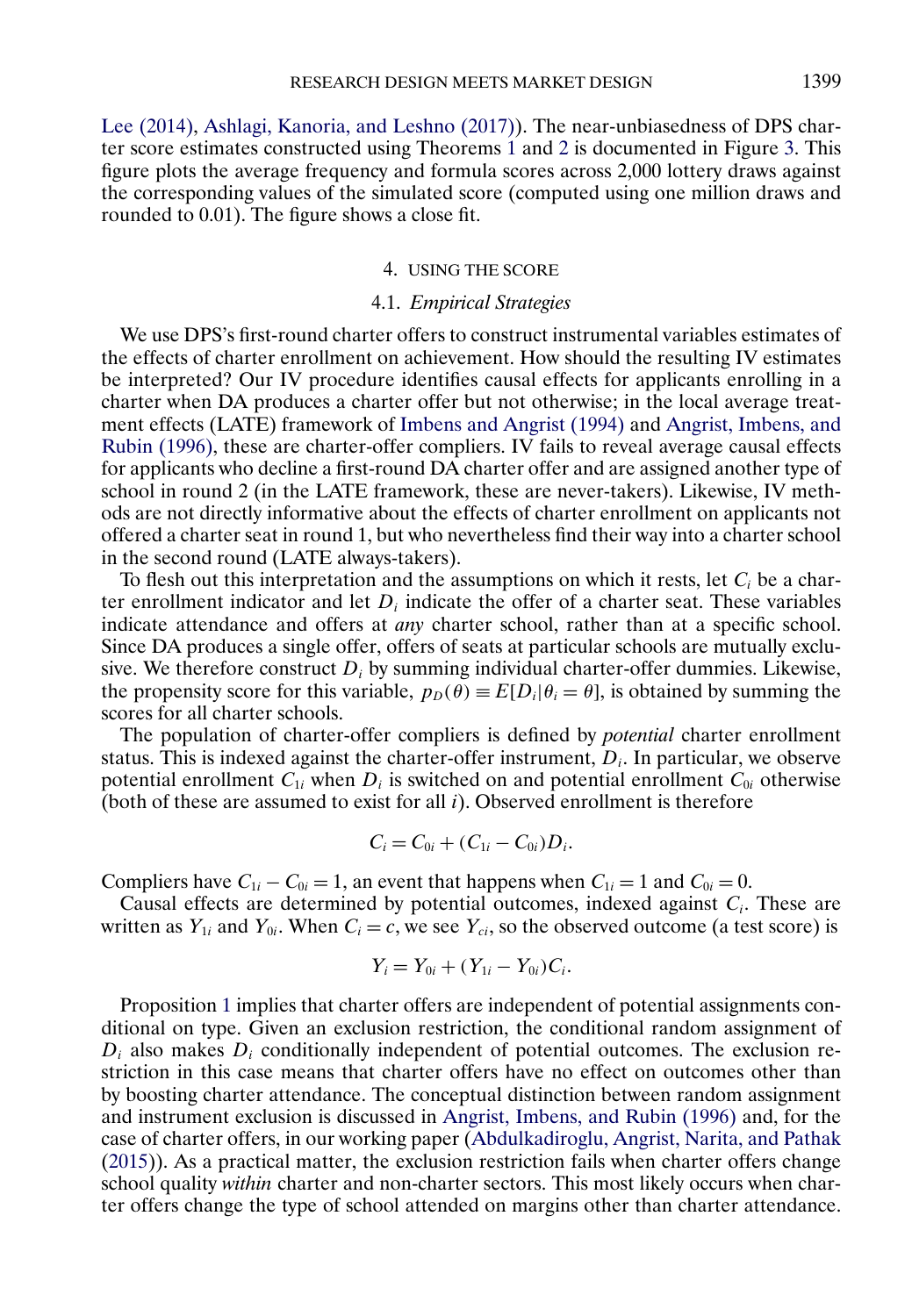<span id="page-28-0"></span>

FIGURE 3.—Comparison of frequency and formula scores with simulated scores for 2013 applicants. *Notes*: This figure plots frequency and formula scores averaged over 2,000 simulations against the simulated score computed from 1,000,000 lottery draws, for each school bucket. Simulated scores are rounded to 0.01. The plot symbols are dots with radius proportional to the square root of the number of students in each 0.01 bin.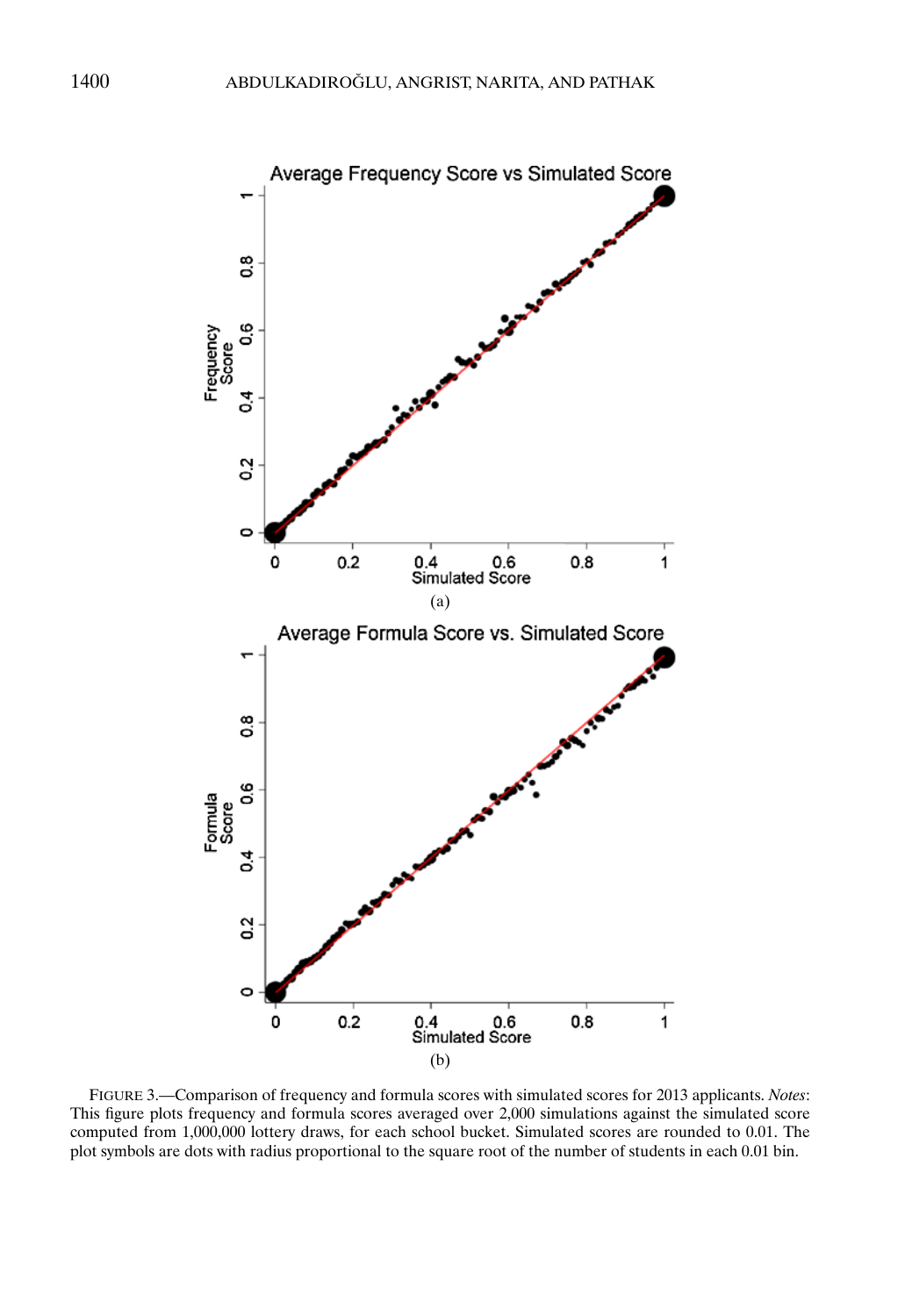<span id="page-29-0"></span>We therefore explore multi-sector models that identify the causal effects of attendance at different types of charter and non-charter schools. Estimates of multi-sector models are reported following 2SLS estimates of overall charter effects.

As with the conditional independence of single-school offers described by Proposition [1,](#page-5-0) the conditional independence and exclusion assumptions motivating 2SLS estimation of an overall charter effect can be written

$$
P[D_i = 1 | \{Y_{1i}, Y_{0i}, C_{1i}, C_{0i}\}, \theta_i = \theta] = P[D_i = 1 | \theta_i = \theta] = p_D(\theta),
$$
\n(3)

where the vector of potentials,  $\{Y_{1i}, Y_{0i}, C_{1i}, C_{0i}\}$ , plays the role of  $W_i$ . Likewise, as for single-school offers in equation [\(1\)](#page-7-0), the propensity score theorem implies

$$
P[D_i = 1 | \{Y_{1i}, Y_{0i}, C_{1i}, C_{0i}\}, p_D(\theta_i) = p] = p,\tag{4}
$$

where  $p_D(\theta_i)$  is the charter-offer propensity score associated with applicant *i*'s type.

Equations (3) and (4) allow us to estimate causal effects of charter *offers*, that is, the effect of Di. In practice, however, we are interested in the effects of charter *attendance*, the treatment indicated by  $C_i$ . To complete the causal chain from charter offers to charter enrollment and finally to outcomes, we assume that charter offers change charter enrollment for at least some applicants, and that charter offers can only make charter enrollment more likely, so that  $C_{1i} \geq C_{0i}$  for all i. With these first-stage and monotonicity assumptions supplementing (4), the conditional-on-score IV estimand is a conditional average causal affect for compliers at that score value.<sup>18</sup> That is, for all  $\theta_i$  with  $p_D(\theta_i) \in (0,1)$ ,

$$
E[Y_i|D_i = 1, p_D(\theta_i) = x] - E[Y_i|D_i = 0, p_D(\theta_i) = x]
$$
  
\n
$$
E[C_i|D_i = 1, p_D(\theta_i) = x] - E[C_i|D_i = 0, p_D(\theta_i) = x]
$$
  
\n
$$
= E[Y_{1i} - Y_{0i}|p_D(\theta_i) = x, C_{1i} > C_{0i}],
$$
\n(5)

where x indexes values in the support of  $p_D(\theta)$ .

In view of the fact that (5) generates a distinct causal effect for each score value, it is natural to consider parsimonious models that use data from all propensity-score cells to estimate a single average causal effect. We marginalize conditional effects by estimating a 2SLS specification with first- and second-stage equations that can be written

$$
C_i = \sum_{x} \gamma(x) d_i(x) + \delta D_i + X'_i \lambda + \nu_i,
$$
\n(6)

$$
Y_i = \sum_{x} \alpha(x) d_i(x) + \beta C_i + X'_i \mu + \varepsilon_i,
$$
\n(7)

where the  $d_i(x)$ 's are dummies indicating values of the estimated score,  $\hat{p}_D(\theta_i)$ , indexed by x, and  $\gamma(x)$  and  $\alpha(x)$  are the associated "score effects" in the first and second stages. The coefficient  $\delta$  in (6) is the first-stage effect of charter offers on charter enrollment, while the coefficient  $\beta$  in (7) is the causal effect of interest. These first- and second-stage

<sup>&</sup>lt;sup>18</sup>Monotonicity is plausible because noncompliance of any sort arises through post-match appeals. Specifically, applicants can appeal SchoolChoice offers after the match, no matter what they are offered in School-Choice. But the offer of a charter seat through SchoolChoice produces a charter option that remains available regardless of the result of the appeal. The appeals process therefore seems unlikely to reduce charter enrollment for applicants effectively guaranteed a charter seat.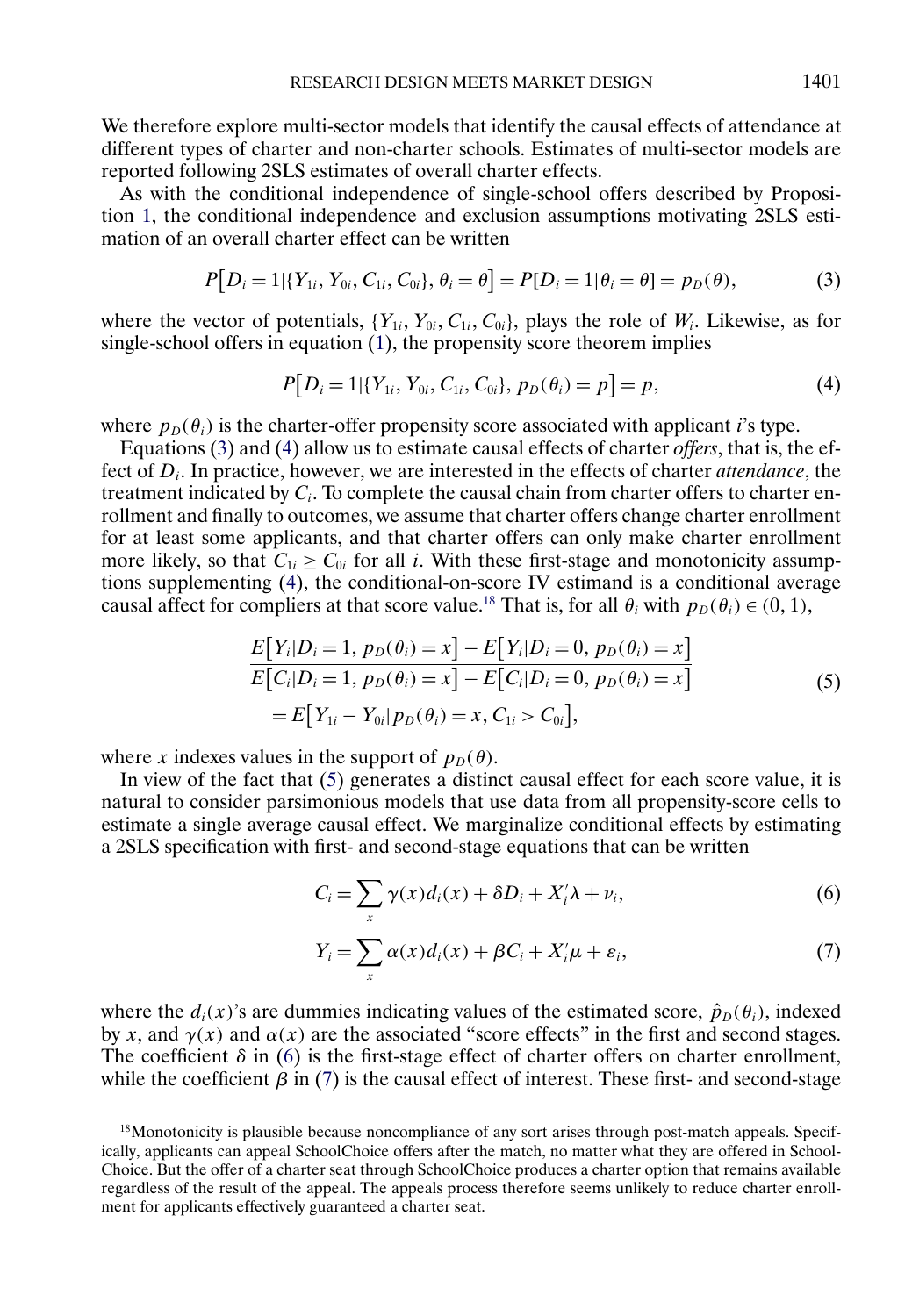equations include baseline covariates,  $X_i$ , to increase precision and adjust for chance imbalances in applicant characteristics.

As a check on the 2SLS specification, we also report semiparametric estimates of  $E[Y_{1i} - Y_{0i}|C_{1i} > C_{0i}]$ . In contrast with the additive 2SLS setup, the semiparametric procedure requires only correct specification of the propensity score to generate a single average causal effect for all compliers. Our semiparametric strategy uses [Abadie'](#page-57-0)s [\(2003\)](#page-57-0) observation that the conditional independence and exclusion restrictions imply

$$
E[Y_{1i}|C_{1i} > C_{0i}] = \frac{1}{\Pr(C_{1i} > C_{0i})} E\left[\frac{C_i Y_i (D_i - p_D(\theta_i))}{(1 - p_D(\theta_i)) p_D(\theta_i)}\right],
$$
  
\n
$$
E[Y_{0i}|C_{1i} > C_{0i}] = \frac{1}{\Pr(C_{1i} > C_{0i})} E\left[\frac{(1 - C_i) Y_i ((1 - D_i) - (1 - p_D(\theta_i)))}{(1 - p_D(\theta_i)) p_D(\theta_i)}\right].
$$

Subtracting and rearranging, we have

$$
E[Y_{1i} - Y_{0i} | C_{1i} > C_{0i}] = \frac{1}{\Pr(C_{1i} > C_{0i})} E\bigg[\frac{Y_i(D_i - p_D(\theta))}{(1 - p_D(\theta_i))p_D(\theta_i)}\bigg].
$$
 (8)

The first stage in the denominator,  $P[C_{1i} > C_{0i}]$ , is constructed using

$$
P[C_{1i} > C_{0i}] = E\bigg[\frac{C_i(D_i - p_D(\theta_i))}{(1 - p_D(\theta_i))p_D(\theta_i)}\bigg].
$$
\n(9)

The semiparametric IV estimator used here is the sample analog of the right-hand side of (8) divided by the sample analog of (9). The semiparametric estimator plugs score estimates directly into (8) and (9), while our 2SLS strategies use saturated models to control for the frequency and formula scores. It's worth noting, however, that when the only covariates are score controls, and the estimated score is an empirical relative frequency like our frequency score, 2SLS models that control for a full set of score dummies produce estimated treatment effects identical to those generated by 2SLS with linear control for the estimated score. This is a consequence of the regression algebra detailed in the proof of Proposition [3,](#page-36-0) below.

#### 4.2. *Effects of Charter Enrollment*

As can be seen in Table [VI,](#page-31-0) 2SLS estimates of charter attendance effects are similar to the corresponding semiparametric estimates. Compare, for instance, the semiparametric estimates of effects on math and writing scores of 0.37 and 0.22 in column 1 with the 2SLS estimates of 0.35 and 0.18 in column 2. Both of these control for simulated scores. The standard errors for the semiparametric estimates using the simulated score are higher than those for 2SLS (semiparametric precision is estimated using a Bayesian bootstrap that randomly reweights observations; see, e.g., [Shao and Tu \(1995\)\)](#page-60-0). There are further substantial precision gains in 2SLS estimates using models that control for covariates beyond the score, reported in column 3. The similarity of 2SLS and semiparametric estimates and the relative simplicity and precision of 2SLS leads us to focus on

<span id="page-30-0"></span>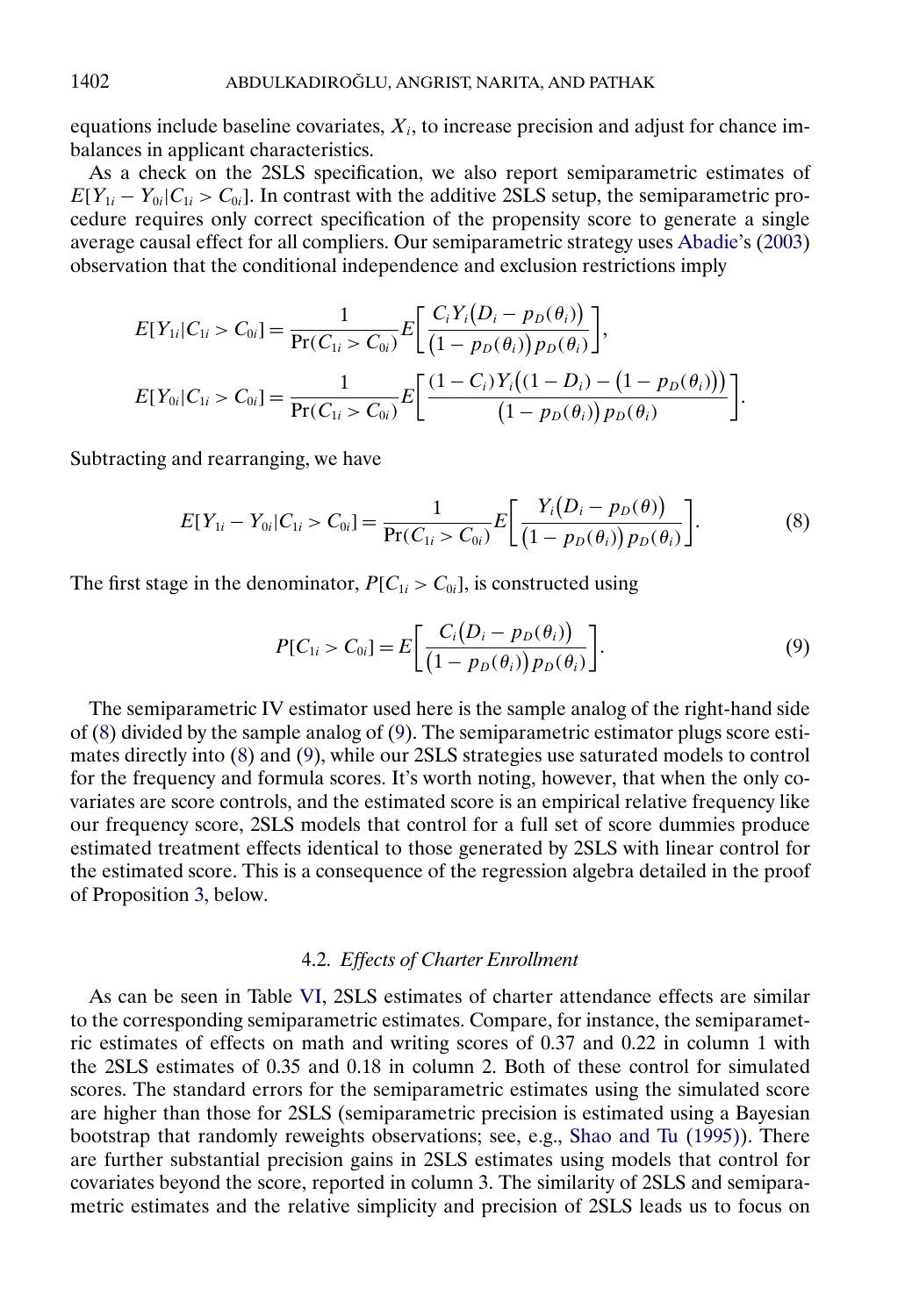<span id="page-31-0"></span>

|             | <b>Simulated Score Controls</b><br>(Rounded to Hundredths) |                                | DA Score Controls<br>(With Covariates) | No Score Controls<br>(With Covariates) |                               |                       |                       |
|-------------|------------------------------------------------------------|--------------------------------|----------------------------------------|----------------------------------------|-------------------------------|-----------------------|-----------------------|
|             | Semiparametric<br>(1)                                      | 2SLS<br>(No Covariates)<br>(2) | 2SLS<br>(With Covariates)<br>(3)       | Frequency<br>(Saturated)<br>(4)        | Formula<br>(Saturated)<br>(5) | 2SLS<br>(6)           | <b>OLS</b><br>(7)     |
| First stage | $0.389***$<br>${0.053}$                                    | $0.415***$<br>(0.024)          | $0.420***$<br>(0.024)                  | $0.443***$<br>(0.024)                  | $0.435***$<br>(0.024)         | $0.561***$<br>(0.016) |                       |
| Math        | $0.372***$<br>${0.133}$                                    | $0.351***$<br>(0.108)          | $0.415***$<br>(0.052)                  | $0.417***$<br>(0.050)                  | $0.409***$<br>(0.051)         | $0.231***$<br>(0.030) | $0.230***$<br>(0.010) |
| Reading     | 0.180<br>${0.162}$                                         | 0.083<br>(0.108)               | $0.166***$<br>(0.053)                  | $0.174***$<br>(0.050)                  | $0.166***$<br>(0.052)         | $0.066**$<br>(0.029)  | $0.094***$<br>(0.010) |
| Writing     | 0.217<br>${0.136}$                                         | $0.184*$<br>(0.105)            | $0.274***$<br>(0.058)                  | $0.295***$<br>(0.056)                  | $0.315***$<br>(0.058)         | $0.141***$<br>(0.032) | $0.171***$<br>(0.011) |
| N           | 2,229                                                      | 2,308                          | 2,308                                  | 2.099                                  | 2,058                         | 2.947                 | 8,528                 |

| <b>TABLE VI</b>                                                         |
|-------------------------------------------------------------------------|
| CHARTER EFFECTS ESTIMATED USING ALTERNATIVE SCORE CONTROLS <sup>a</sup> |

aThis table compares semiparametric, 2SLS, and OLS estimates of charter attendance effects on the 2013 and 2014 TCAP scores of Denver 4th–10th graders. For columns 2, 3, 4, 5, and 6, the instrument is an any-charter offer dummy. Models generating columns 2, 3, 4, and 5 include propensity-score controls, while models for 6 and 7 do not. All 2SLS and OLS estimates include controls for grade tested, gender, origin school charter status, race, gifted status, bilingual status, subsidized school lunch eligibility, special education, limited English proficiency status, baseline test scores, and year of application. Columns 1, 2, and 3 use the simulated score rounded to 0.01. The semiparametric estimator is described in Section [4.2.](#page-30-0) The semiparametric model excludes applicants with a rounded simulated score larger than 0.975 or smaller than 0.025. Standard errors, reported in parentheses, are robust for 2SLS and from a Bayesian bootstrap for semiparametric estimates. \*significant at 10%; \*\*significant at 5%; \*\*\*significant at 1%.

2SLS estimates with covariates in what follows.19 It is also worth noting that 2SLS can be interpreted as a "doubly robust" variation on the semiparametric IV strategy; see, for example, [Robins \(2000\)](#page-60-0) and [Okui, Small, Tan, and Robins \(2012\).](#page-59-0)<sup>[20](#page-59-0)</sup>

A DA-generated charter offer boosts charter school attendance rates by about 0.4. These first-stage estimates, shown in the first row of Table VI, are computed by estimating equation [\(6\)](#page-29-0) or equation [\(9\)](#page-30-0). The first stage of 0.4 reflects the fact that many charter applicants who are not offered a seat in the SchoolChoice first round ultimately find their way into a charter school by applying to schools directly in the second round (specifically, 44% of the charter applicants analyzed in Table VI are always-takers who enroll in charters even without a first-round charter offer, while fewer than 20% of the analysis sample are never-takers who decline charter offers). First-stage estimates of around 0.56 computed without score controls, shown in column 6 of the table, are clearly biased upwards.

2SLS estimates of charter attendance effects on test scores, reported below the firststage estimates in Table VI, show remarkably large gains in math, with smaller effects on reading. The math gains reported here are similar to those found for charter students in Boston (see, e.g., Abdulkadiroğlu et al. [\(2011\)](#page-57-0)). Previous lottery-based studies of charter schools likewise report much larger gains in math than in reading. Here, however, we also see large and statistically significant gains in writing scores.

<sup>&</sup>lt;sup>19</sup>Controls include baseline test scores and the covariates described earlier. Estimates are for test scores on exams taken in grades 4–10. The sample used for IV estimation is limited to charter applicants with the relevant propensity score in the unit interval, in score cells with offer variation in the sample.

 $^{20}$ 2SLS also obviates the need for judgments regarding bootstrap methods or implementation. We found, for example, that a conventional nonparametric bootstrap for the semiparametric estimator requires trimming or tuning to eliminate the influence of occasional small first-stage estimates. Appendix [A.7](#page-54-0) discusses alternative modes of inference for the balance tests in Table [V](#page-24-0) and the 2SLS estimates in Table VI.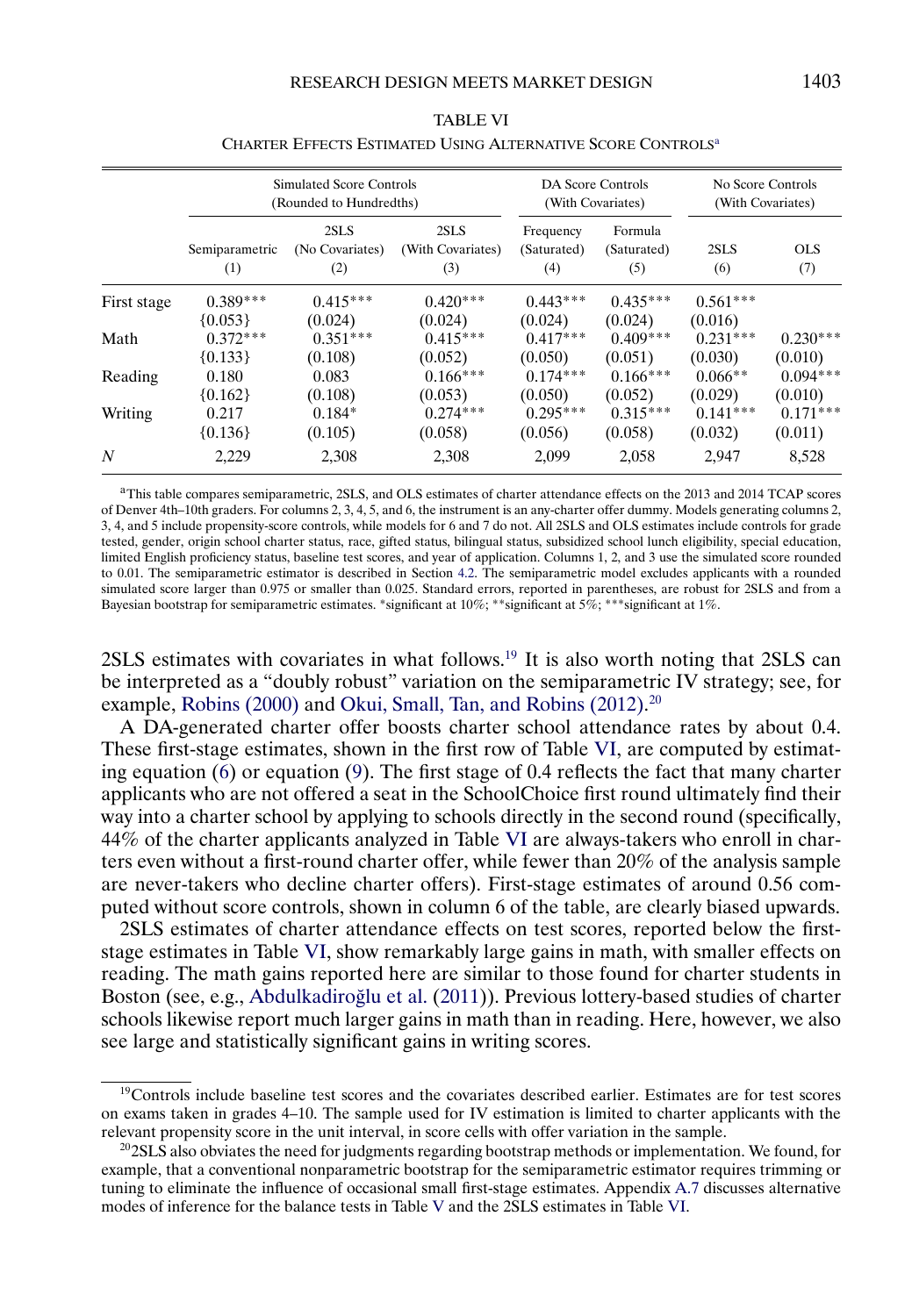Importantly the estimated charter attendance effects reported in Table [VI](#page-31-0) are largely invariant to whether the propensity score is estimated by simulation or by a frequency or formula calculation that uses Theorem [1.](#page-17-0) Compare, for example, math impact estimates of 0.415, 0.417, and 0.415 using simulation-, frequency-, or formula-based score controls, all estimated with similar precision (these appear in columns 3–5). This alignment further validates the use of Theorem [1](#page-17-0) to control for applicant type.

Estimates that omit propensity-score controls highlight the risk of selection bias in a naive 2SLS empirical strategy. This selection bias is documented in column 6 of Table [VI,](#page-31-0) which shows that 2SLS estimates of math and writing effects constructed using DA offer instruments while omitting propensity-score controls are too small by about half. A corresponding set of OLS estimates without propensity-score controls, reported in column 7 of the table, also tends to underestimate the gains from charter attendance.<sup>21</sup>

#### 4.3. *Unbundling Hetereogeneity*

Many evaluations of charter schools emphasize charter sector heterogeneity, estimating separate charter attendance effects for different sorts of schools (see, e.g., [Angrist,](#page-58-0) [Pathak, and Walters \(2013\)\)](#page-58-0). Since just over half of the schools listed in Table [VI](#page-31-0) belong to one of three Denver Charter Management Organizations (CMOs), we split the charter sector by CMO affiliation. Charters run by CMOs implement common practices across school sites, and CMOs similar to those operating in Denver have produced especially large achievement gains [\(Teh, McCullough, and Gill](#page-60-0) [\(2010\)](#page-60-0), [Gleason, Tuttle, Gill,](#page-59-0) [Nichols-Barrer, and Teh](#page-59-0) [\(2014\)](#page-59-0), [Angrist, Dynarski, Kane, Pathak, and Walters](#page-58-0) [\(2012\)](#page-58-0)).

The 2SLS estimates in Table [VI](#page-31-0) also contrast charter outcomes with potential outcomes generated by attendance at a mix of traditional public schools and schools from other noncharter sectors. We would like to unbundle this mix so as to produce something closer to a pure sector-to-sector comparison. Allowance for more than one treatment channel also addresses concerns about changes in counterfactual outcomes that might cause violations of the exclusion restriction.

The first step in our effort to unbundle school sector effects is to describe the distribution of charter and non-charter school choices for applicants who were and were not offered a charter seat in the SchoolChoice match. We then identify the distribution of school sectors for the group of charter-lottery compliers. Finally, we use the DA mechanism to jointly estimate causal effects of attendance at schools in different sectors, thereby making the groups of schools compared in our 2SLS strategy more homogeneous.

Important DPS sectors besides charters are traditional public schools, innovation schools, magnet schools, and alternative schools. Innovation and magnet schools are managed by DPS. Innovation schools design and implement innovative practices meant to improve student outcomes. Innovation schools operate under an innovation plan that waives some provisions of the relevant collective bargaining agreements (for more back-ground on these schools, see [Connors, Moldow, Challender, and Walters](#page-58-0) [\(2013\)](#page-58-0)).<sup>22</sup> Magnet schools serve students with particular styles of learning. Alternative schools serve older students who have struggled in a traditional school environment. Smaller school

<span id="page-32-0"></span>

<sup>&</sup>lt;sup>21</sup>The OLS estimation sample includes most charter applicants, ignoring the score- and cell-variation restrictions relevant for 2SLS.

<sup>&</sup>lt;sup>22</sup>Innovation waivers are subject to approval by the Denver Classroom Teachers Association (which organizes Denver public school teachers' bargaining unit), and they allow, for example, increased instruction time. DPS innovation schools appear to have much in common with Boston's pilot schools, a model examined in Abdulkadiroğlu et al. (2011).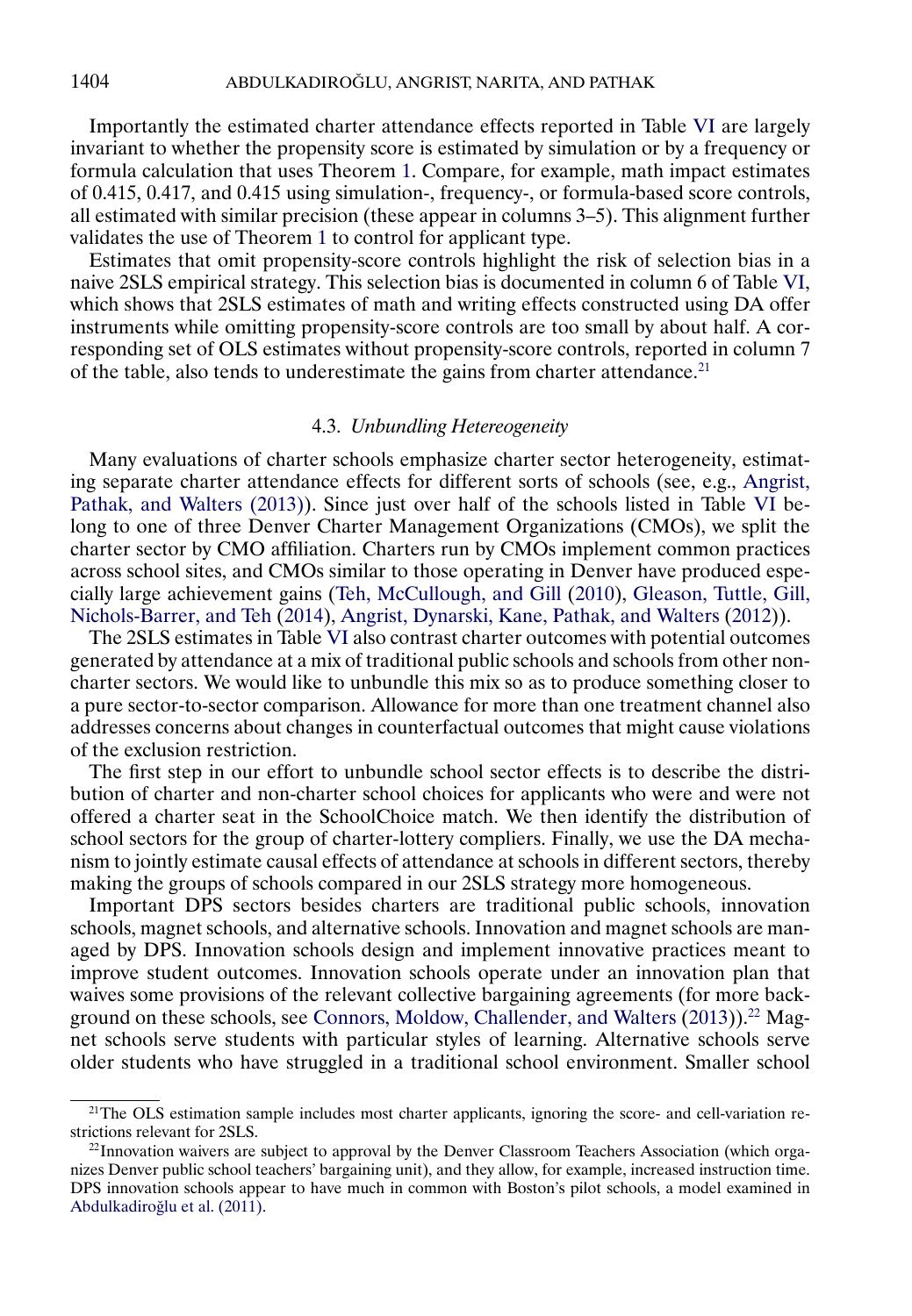<span id="page-33-0"></span>

|                    |                            |                         |                            | Charter Applicants With DA Score (Frequency) in $(0, 1)$ |                            |                         |
|--------------------|----------------------------|-------------------------|----------------------------|----------------------------------------------------------|----------------------------|-------------------------|
|                    | All Charter Applicants     |                         |                            | All Applicants                                           | Compliers                  |                         |
|                    | No Charter<br>Offer<br>(1) | Charter<br>Offer<br>(2) | Non-Offered<br>Mean<br>(3) | First Stage +<br>Col <sub>3</sub><br>(4)                 | No Charter<br>Offer<br>(5) | Charter<br>Offer<br>(6) |
|                    |                            |                         | A. Decomposing $Y_1$       |                                                          |                            |                         |
| Any charter        | 0.129                      | 0.884                   | 0.310                      | 0.754                                                    |                            | 1.000                   |
| <b>CMO</b> Charter | 0.095                      | 0.764                   | 0.248                      | 0.673                                                    |                            | 0.958                   |
| Non-CMO Charter    | 0.034                      | 0.120                   | 0.061                      | 0.080                                                    |                            | 0.042                   |
|                    |                            |                         | B. Decomposing $Y_0$       |                                                          |                            |                         |
| Traditional public | 0.380                      | 0.066                   | 0.244                      | 0.065                                                    | 0.405                      |                         |
| Innovation school  | 0.283                      | 0.023                   | 0.289                      | 0.109                                                    | 0.405                      |                         |
| Magnet school      | 0.191                      | 0.018                   | 0.126                      | 0.056                                                    | 0.157                      |                         |
| Alternative school | 0.009                      | 0.005                   | 0.021                      | 0.014                                                    | 0.015                      |                         |
| Contract school    | 0.007                      | 0.002                   | 0.009                      | 0.000                                                    | 0.022                      |                         |
| N                  | 4,917                      | 3,805                   | 962                        | 2,098                                                    |                            |                         |

## TABLE VII

#### ENROLLMENT DESTINIES FOR CHARTER APPLICANTS<sup>a</sup>

aThis table describes school enrollment outcomes for charter applicants. Columns 1–2 show enrollment by sector for all applicants without and with a charter offer. The remaining columns look only at those with a DA (frequency) score strictly between zero and one. Column 4 adds the non-offered mean in column 3 to the first-stage estimate of the effect of charter offers on charter enrollment. School sectors are classified by grade. CMO charters are listed in Table [II.](#page-11-0) Innovation schools design and implement innovative practices to improve applicant outcomes. Magnet schools serve applicants with particular styles of learning. Alternative schools serve applicants struggling with academics, behavior, attendance, or other factors that may prevent them from succeeding in a traditional school environment. The table omits a charter school that closed in May 2013. Complier means in columns 5 and 6 were estimated using the 2SLS procedures described by [Abadie \(2002\),](#page-57-0) with the same propensity score and controls as were used to construct the estimates in Table [VI.](#page-31-0)

sectors include a single charter middle school outside the centralized DPS assignment process (now closed) and a private school contracted to serve DPS students.

The distribution of enrollment sectors for applicants who do and do not receive a charter offer is described in the first two columns of Table VII. These columns show a charter enrollment rate of 88% in the group offered a charter seat, with roughly 76% enrolling in a CMO charter. Perhaps surprisingly, only around 38% of those not offered a charter seat enroll in a traditional public school, with the rest of the non-offered group distributed over a variety of sectors. Innovation schools are the leading non-charter alternative to traditional public schools.

The sector distribution for non-offered applicants with nontrivial charter risk (meaning a charter-offer score strictly between zero and one) appears in column 3 of Table VII, alongside the sum of the non-offered mean and a charter-offer treatment effect on enrollment in each sector in column 4. These first-stage estimates, computed by putting indicators  $1(S_i = j)$  for when applicant i enrolls in sector j on the left-hand side of equation [\(6\)](#page-29-0), control for the DA propensity score and therefore have a causal interpretation. The number of applicants not offered a seat who end up in a charter school is higher for those with nontrivial charter-offer risk than in the full applicant sample, as can be seen by comparing columns 3 and 1. The charter enrollment first stage that is implicit in the column 4-versus-3 comparison matches the first stage in column 4 of Table [VI.](#page-31-0) The distinction between CMO and non-CMO charters reveals that the charter-offer instrument mostly moves applicants into CMO charters. First stages for other sectors show that charter offers reduce innovation and traditional public school enrollment.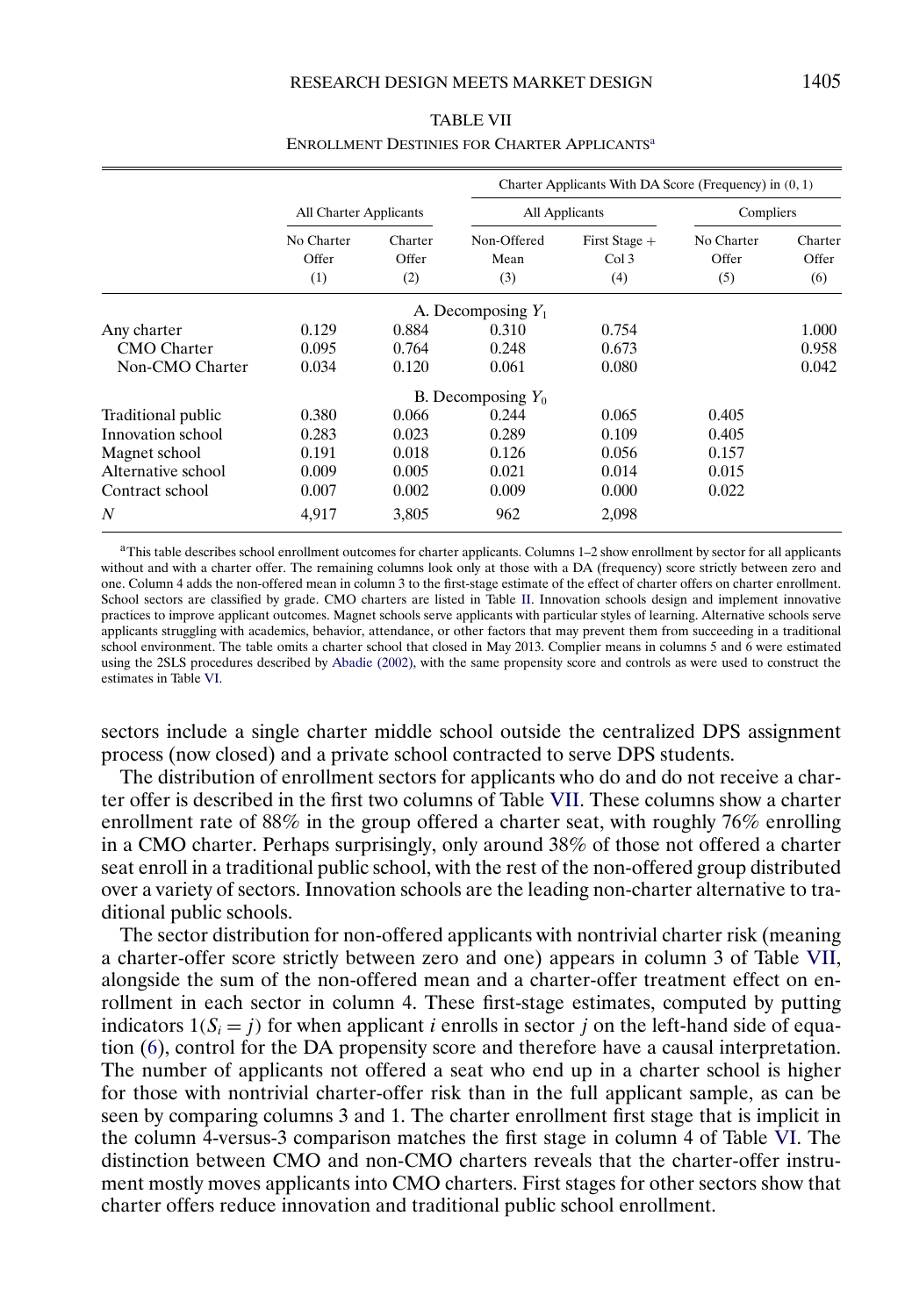<span id="page-34-0"></span>The 2SLS estimates reported in Table [VI](#page-31-0) capture causal effect for charter lottery compliers. We describe the distribution of school sectors for compliers by defining *potential* school sectors,  $S_{1i}$  and  $S_{0i}$ , indexed against charter offers,  $D_i$ . Potential and observed school sectors are related by

$$
S_i = S_{0i} + (S_{1i} - S_{0i})D_i.
$$

In the population of charter-offer compliers,  $S_{1i} =$ *charter* for all *i*: by definition, charteroffer compliers attend a charter school when the DPS assignment offers them the opportunity to do so. The top panel of Table [VII](#page-33-0) reports the breakdown of charter sector for charter-offer compliers, showing (in the last column) that 96% of offered compliers attend CMO charters. We are also interested in  $E[1(S_{0i} = k)|C_{1i} > C_{0i}]$  for sectors indexed by  $k$ , that is, the sector type distribution for charter-offer compliers in the scenario where they are not offered a charter seat. We refer to this distribution as describing counterfactual *enrollment destinies* for compliers.

Enrollment destinies are marginal potential outcome distributions for compliers. As shown by [Abadie \(2002\),](#page-57-0) these are identified by a simple 2SLS estimand. The details of our implementation of this identification strategy follow those in [Angrist, Cohodes,](#page-58-0) [Dynarski, Pathak, and Walters \(2016\),](#page-58-0) with the modification that instead of estimating marginal potential outcome densities for a continuous variable, the outcomes of interest here are Bernoulli $^{23}$ 

Column 5 of Table [VII](#page-33-0) reveals that only about  $41\%$  of charter lottery compliers are destined to end up in a traditional public school if they are not offered a charter seat. Moreover, an innovation school enrollment destiny is just as likely as a traditional public school. By contrast, the likelihood of an enrollment destiny outside the charter, traditional, and innovation sectors is much smaller.

#### 4.4. *Additional School Sector Effects*

The contribution of Denver's CMO charters to our first stage and the outsize role of innovation schools in counterfactual destinies motivate an empirical strategy that distinguishes the effects of CMO and non-CMO charters and allows for separate innovation school treatment effects. By pulling innovation schools out of the non-charter counterfactual, we capture charter treatment effects driven mainly by the contrast between charter and traditional public schools. Models with a more homogeneous non-charter counterfactual also mitigate bias that might arise from violations of the exclusion restriction (discussed in Section [4.1\)](#page-27-0). The innovation treatment effect is also of interest in its own right.

To facilitate the causal analysis of multiple school sectors, we write the potential outcome for sector k as  $Y_{ki}$ , representing the latent outcome when  $S_i = k$ , for school sectors coded by  $k \in \{0, 1, ..., K\}$ . This leads to  $K-1$  heterogeneous causal effects:  $Y_{Ki} - Y_{0i}, \ldots$  $Y_{2i} - Y_{0i}$ , and  $Y_{1i} - Y_{0i}$ . Identification of multiple LATEs with unrestricted heterogeneity is challenging and raises issues that go beyond the scope of this paper.<sup>24</sup> We therefore

<sup>&</sup>lt;sup>23</sup>Briefly, our procedure puts  $(1 - C_i)1(S_i = k)$  on the left-hand side of a version of equation [\(7\)](#page-29-0) with endogenous variable  $1 - C_i$ . The coefficient on this endogenous variable is an estimate of  $E[1(S_{0i} = k)|C_{1i} > C_{0i}, X_i]$ . The covariates and sample used here are the same as those used to construct the 2SLS impact estimates reported in column 4 of Table [VI.](#page-31-0)

<sup>&</sup>lt;sup>24</sup>See [Behaghel, Crépon, and Gurgand \(2013\),](#page-58-0) [Blackwell \(2017\),](#page-58-0) and [Hull \(2016\)](#page-59-0) for recent progress on multi-treatment IV models with heterogeneous effects.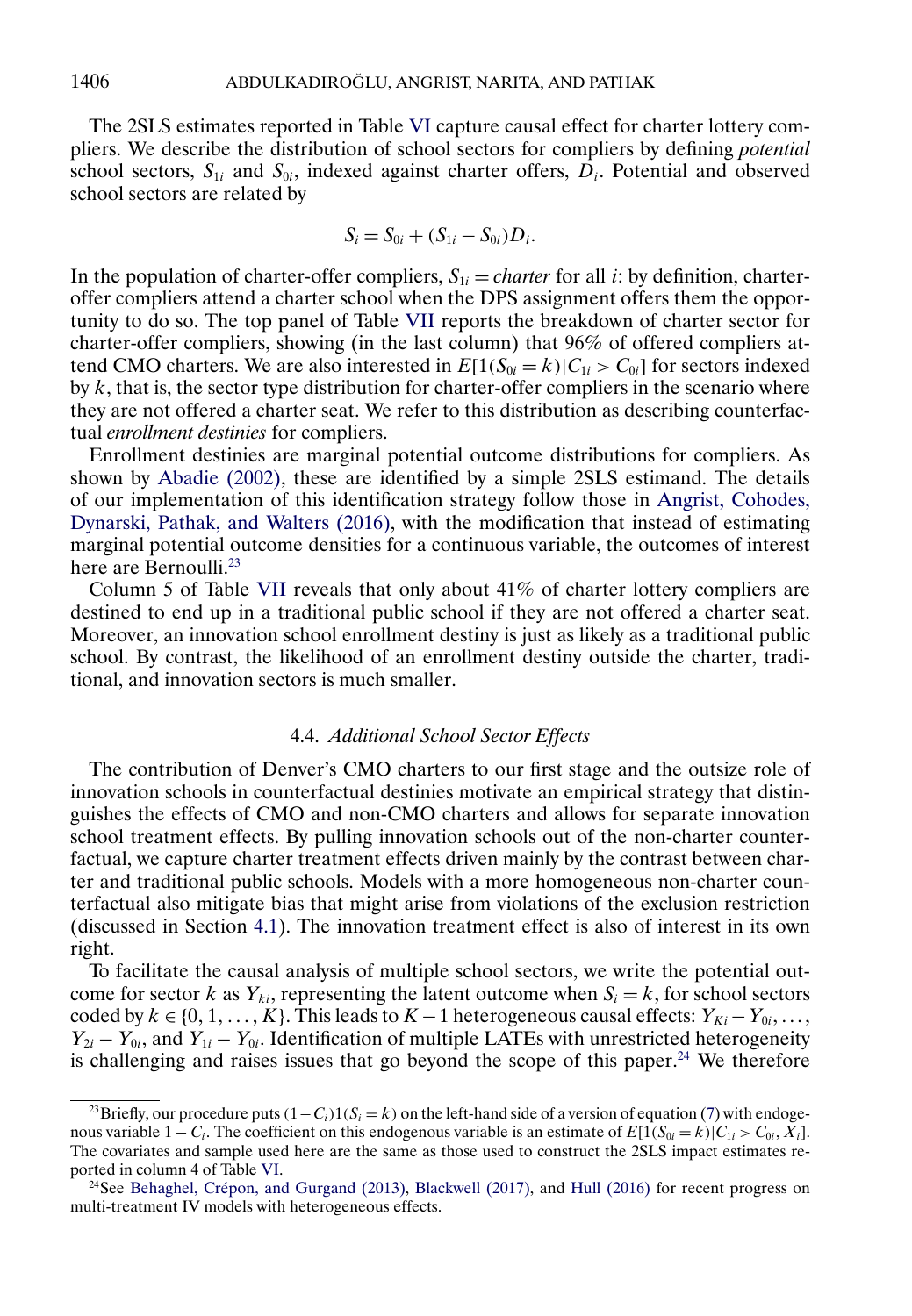<span id="page-35-0"></span>assume constant effects for each sector:

$$
Y_{ki} - Y_{0i} = \beta_k. \tag{10}
$$

With constant effects, a multi-sector identification strategy can be motivated by the simple conditional independence assumption,

$$
Y_{0i} \perp Z_i | \theta_i, \tag{11}
$$

where  $Z_i = k \in \{0, 1, ..., K\}$  is a categorical variable that records DA-generated offers in each sector.

The instruments for the multi-sector model are the full set of indicators for offers in each sector, indexed by  $\ell: \{D_i^{\ell} = 1 | Z_i = \ell\}; \ell = 1, ..., K\}$ . These dummy instruments are used in a 2SLS procedure with endogenous variables  $C_i^k = 1[S_i = k]$  indicating sector k enrollment. As in [Imbens'](#page-59-0)s [\(2000\)](#page-59-0) extension of the propensity-score method to multiple treatments, propensity-score conditioning to make charter offer instruments ignorable is justified by the fact that (11) implies

$$
Y_{0i} \perp Z_i | p^1(\theta), p^2(\theta), \ldots, p^K(\theta), \qquad (12)
$$

where  $p^{l}(\theta) = E[D_i^{\ell}|\theta]$  for  $\ell = 1, ..., K$ .<sup>25</sup>

The 2SLS setup in this case consists of the second- and first-stage equations,

$$
Y_i = \sum_{\ell=1}^K \sum_x \alpha_\ell(x) d_i^\ell(x) + \sum_{k=1}^K \beta_k C_i^k + \varepsilon_i,
$$
\n(13)

$$
C_i^k = \sum_{\ell=1}^K \sum_x \gamma_{k\ell}(x) d_i^{\ell}(x) + \sum_{\ell=1}^K \delta_{k\ell} D_i^{\ell} + \nu_{ik} \quad \text{for } k = 1, ..., K,
$$
 (14)

where the dummy control variables,  $d_i^{\ell}(x)$ , saturate estimates of the propensity scores for each offer dummy,  $D_i^{\ell}$ , with corresponding score effects denoted by the  $\gamma$ 's and  $\alpha$ 's in the first- and second-stage models. Note that there are as many first stages as there are sectors (minus one) and that each offer dummy appears in each first-stage equation, with an associated set of score controls for that offer. The sample used for this analysis contains the union of the sets of charter and innovation school applicants, including all applicants with assignment risk in any sector in the model.

The conditional independence relation (12) suggests we should control for conditional probabilities of assignment for all treatment levels jointly. Joint score control replaces the additive score controls in equations (13) and (14) with saturated score controls of the form

$$
d_i^K(x^1, ..., x^K) = 1[\hat{p}^1(\theta_i) = x^1, \hat{p}^2(\theta_i) = x^2, ..., \hat{p}^K(\theta_i) = x^K],
$$

where hats denote score estimates and the indices,  $(x^1, x^2, \ldots, x^k)$  run independently over all values in the support for each score. This model generates far more score fixed effects than appear in equation (13). Fortunately, however, the algebra of 2SLS obviates the need for joint score control; additive control as in (13) is enough, a conclusion that follows from the next proposition.

 $^{25}$ Imbens (2000) and [Yang et al. \(2016\)](#page-60-0) call the score for indicators of values of a multi-level treatment the *generalized propensity score*.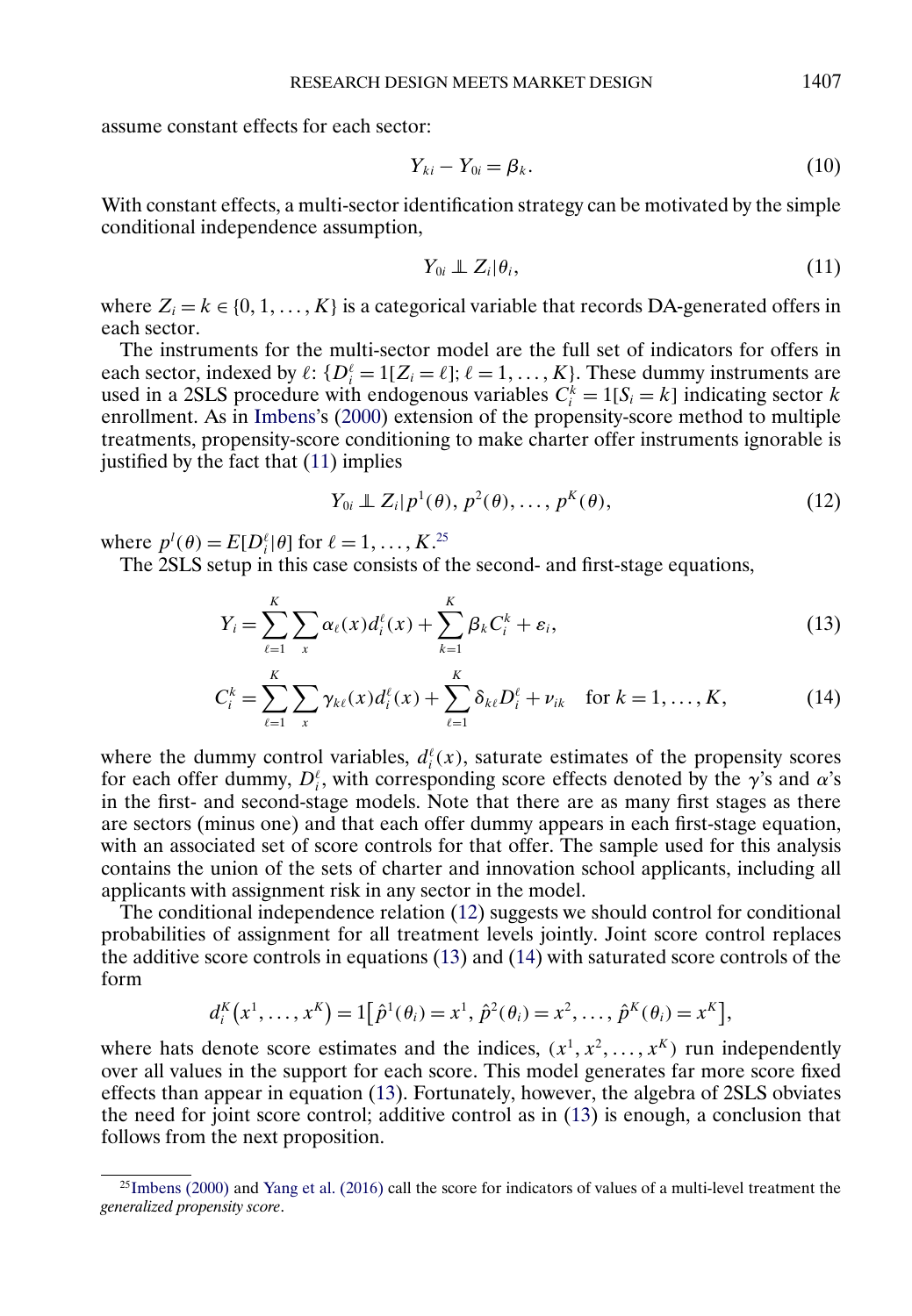<span id="page-36-0"></span>PROPOSITION 3: *Let* q(θi) *be an arbitrary function of type*. *Consider the* 2*SLS estimator of the vector of*  $\beta_k^q$  *for*  $k = 1, ..., K$  *constructed by estimating equations* [\(13\)](#page-35-0) *and* [\(14\)](#page-35-0) *with additional controls*  $q(\theta_i)$  *in each equation. Then,* 

$$
\beta_k^q=\beta_k.
$$

PROOF: Note first that  $2SLS$  estimates of  $(13)–(14)$  $(13)–(14)$  $(13)–(14)$  can be obtained by regressing firststage fitted values on the controls in these two equations (the full set of score dummies and any other covariates in the model) and then using the residuals from this regression as instruments for a model that omits the score dummies and additional covariates (see, e.g., Section 4.1 in [Angrist and Pischke](#page-58-0) [\(2009\)](#page-58-0)). Equivalently, since first-stage fitted values are a linear combination of offer dummies, we can regress each of the offer dummies on these same controls and use the resulting residuals as instruments.

Now consider the set of auxiliary regressions that produce these residualized instruments: they have  $D_i^k$  on the left-hand side, with a saturating set of dummies for  $p^k(\theta_i)$ and a vector of additional controls,  $q(\theta_i)$ , on the right. By the law of iterated expectations, the conditional expectation function (CEF) associated with this auxiliary regression is

$$
E[D_i^k|p'(\theta_i), q(\theta_i)] = E\{E[D_i^k|\theta_i]|p^k(\theta_i), q(\theta_i)\} = p^k(\theta_i).
$$

In other words, having conditioned on  $p^k(\theta_i)$ , other functions of  $\theta_i$  drop out of the CEF (this is a restatement of the propensity-score theorem). Moreover, because our 2SLS procedure includes a saturating set of dummies for the own-score,  $p^k(\theta_i)$ , the CEF  $E[D_i^k | p^k(\theta_i), q(\theta_i)]$  is linear in regressors, so it and the associated auxiliary regression function coincide. This completes the proof.  $Q.E.D.$ 

The argument for additive score control is completed by observing that both the additive and joint models implicitly control for a full set of own-score dummies and additional functions of  $\theta_i$ . For both models, therefore, the auxiliary regression that generates the instruments used by 2SLS has residual  $D_i^k - p^k(\theta_i)$ .<sup>26</sup>

#### *Multi-Sector Estimates*

As a benchmark, columns 1–3 of Table [VIII](#page-37-0) report three sets of single-sector 2SLS estimates, comparing CMO charter-only, non-CMO charter-only, and innovation-only estimates computed using DA (frequency) score controls. Each sample is limited to applicants to the relevant sector.<sup>27</sup> The CMO charter first stage (the effect of a CMO charter offer on CMO charter enrollment) is around 0.49. The non-CMO charter first stage is 0.33. It is worth noting that these two columns use different instruments, one indicating CMO charter offers and one indicating non-CMO offers. This fact makes it possible to identify distinct within-charter sector effects. The innovation school first stage (the effect of an innovation school offer on innovation school enrollment) is around 0.37. Not

 $^{26}$ As noted at the end of Section [4.1,](#page-27-0) a further implication of Proposition 3 is that in models with no covariates other than score controls, and propensity score estimates using empirical offer rates, we can substitute linear score control for saturating dummy controls. In this case, the fitted values and hence the residuals for the auxiliary partialing-out regression generated by both linear and saturated score control are the same.

 $^{27}$ Supplemental Material Table B.III lists innovation schools and describes the random assignment pattern at these schools along the lines of Table [II](#page-11-0) for charter schools. Covariate balance and differential attrition results for innovation schools are reported in Supplemental Material Table B.IV.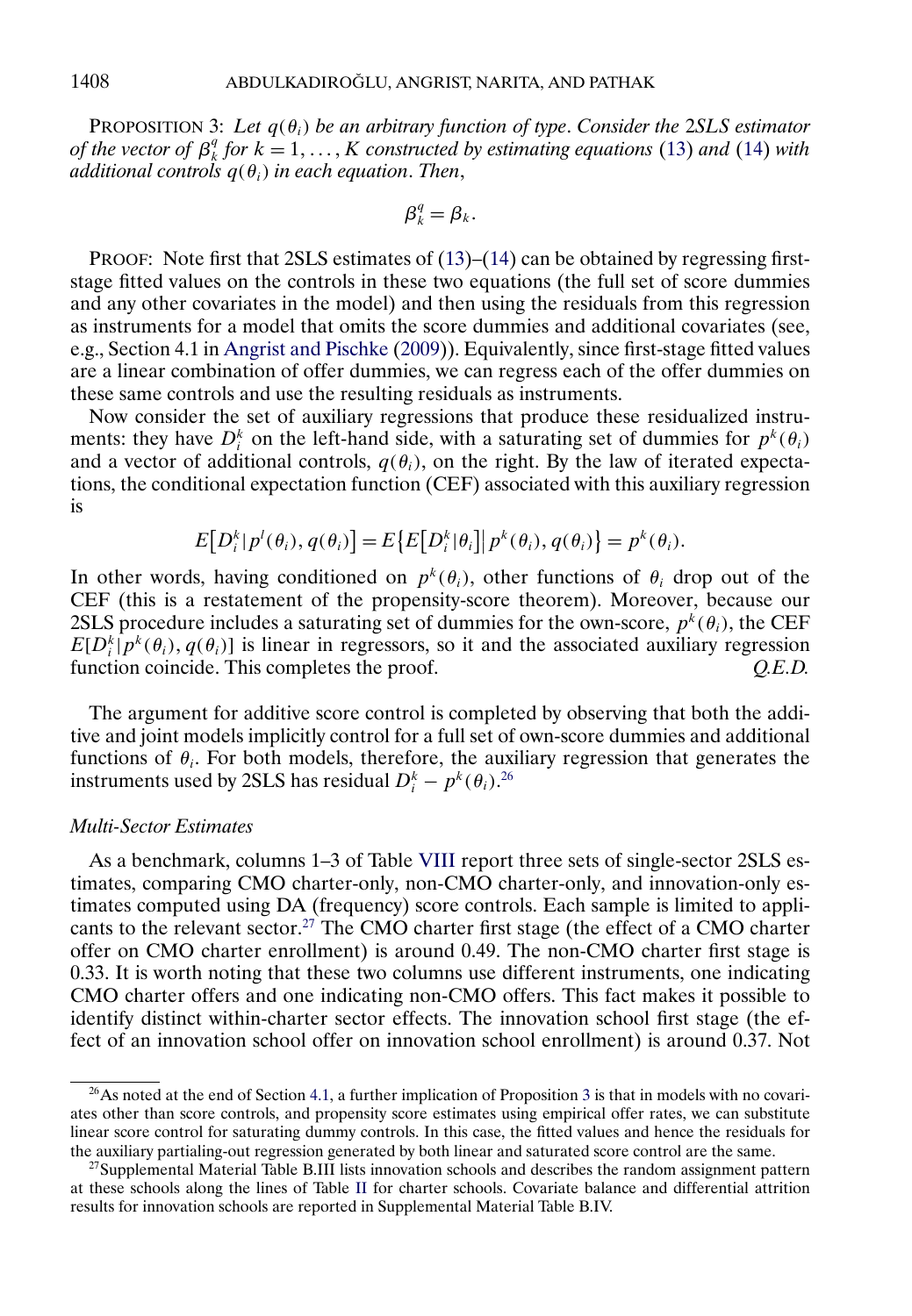<span id="page-37-0"></span>

|                        | Single Sector Models  |                       |                       | Multi-Sector Models                      |                                |  |
|------------------------|-----------------------|-----------------------|-----------------------|------------------------------------------|--------------------------------|--|
|                        | CMO<br>(1)            | Non-CMO<br>(2)        | Innovation<br>(3)     | <b>Additive Score</b><br>Controls<br>(4) | Joint Score<br>Controls<br>(5) |  |
| <b>CMO</b> First Stage | $0.491***$<br>(0.024) | $0.333***$<br>(0.056) | $0.368***$<br>(0.034) |                                          |                                |  |
|                        |                       | A. Math               |                       |                                          |                                |  |
| <b>CMO</b> Charter     | $0.441***$<br>(0.047) |                       |                       | $0.472***$<br>(0.059)                    | $0.442***$<br>(0.065)          |  |
| Non-CMO Charter        |                       | $-0.090$<br>(0.166)   |                       | 0.057<br>(0.164)                         | $-0.035$<br>(0.174)            |  |
| Innovation school      |                       |                       | $-0.137$<br>(0.091)   | 0.168<br>(0.102)                         | 0.132<br>(0.108)               |  |
| $\boldsymbol{N}$       | 1,940                 | 394                   | 923                   | 2,663                                    | 2,326                          |  |
|                        |                       | <b>B.</b> Reading     |                       |                                          |                                |  |
| <b>CMO</b> Charter     | $0.214***$<br>(0.047) |                       |                       | $0.152**$<br>(0.066)                     | $0.127*$<br>(0.072)            |  |
| Non-CMO Charter        |                       | $-0.248$<br>(0.188)   |                       | $-0.257$<br>(0.191)                      | $-0.128$<br>(0.210)            |  |
| Innovation school      |                       |                       | $-0.100$<br>(0.101)   | $-0.038$<br>(0.117)                      | $-0.091$<br>(0.126)            |  |
| $\boldsymbol{N}$       | 1,944                 | 394                   | 924                   | 2,668                                    | 2,332                          |  |
|                        |                       | C. Writing            |                       |                                          |                                |  |
| <b>CMO</b> Charter     | $0.299***$<br>(0.052) |                       |                       | $0.354***$<br>(0.070)                    | $0.343***$<br>(0.077)          |  |
| Non-CMO Charter        |                       | 0.016<br>(0.171)      |                       | 0.087<br>(0.175)                         | 0.072<br>(0.198)               |  |
| Innovation school      |                       |                       | $-0.075$<br>(0.102)   | 0.147<br>(0.120)                         | 0.094<br>(0.126)               |  |
| $\boldsymbol{N}$       | 1,952                 | 393                   | 928                   | 2,676                                    | 2,338                          |  |

#### TABLE VIII SCHOOL SECTOR EFFECTS<sup>a</sup>

<sup>a</sup>This table reports 2SLS estimates of CMO, non-CMO charter, and innovation attendance effects for applicants to schools in these sectors. CMO charters are listed in Table [II.](#page-11-0) Column 1 reports attendance effects of CMO charters, estimated in models using a CMO offer instrument. Column 2 reports attendance effects of non-CMO charters, estimated in models using a non-CMO offer instrument and non-CMO specific saturated score controls constructed like those used for charter applicants. Column 3 reports attendance effects of innovation schools, estimated in models using an innovation school offer instrument and innovation-specific saturated score controls constructed like those used for charter applicants. Column 4 reports coefficients from a three-endogenous-variable/three-instrument 2SLS model for the attendance effects of CMOs, non-CMO charters, and innovation schools, conditioning additively on CMO, non-CMO, and innovation saturated score controls. Column 5 shows results from joint-effect models that add interactions between the three scores to the specification that generates column 4. The first stage estimates reported above Panel A are for math scores. Robust standard errors are reported in parentheses. \*significant at 10%; \*\*significant at 5%; \*\*\*significant at 1%.

surprisingly in view of the substantially reduced number of applicants with nontrivial non-CMO and innovation offer risk (401 and 942) and the corresponding smaller first stages, both the non-CMO and innovation attendance estimates are less precise than the CMO effects. Even so, it is noteworthy that in all subjects the estimated effects of non-CMO and innovation school attendance are negative or close to zero.

2SLS estimates of equation [\(13\)](#page-35-0) appear in columns 4 and 5 of Table VIII. The large CMO charter school effects reported in column 1 remain substantial in this specification, but (insignificant) negative innovation school estimates for math flip to positive when esti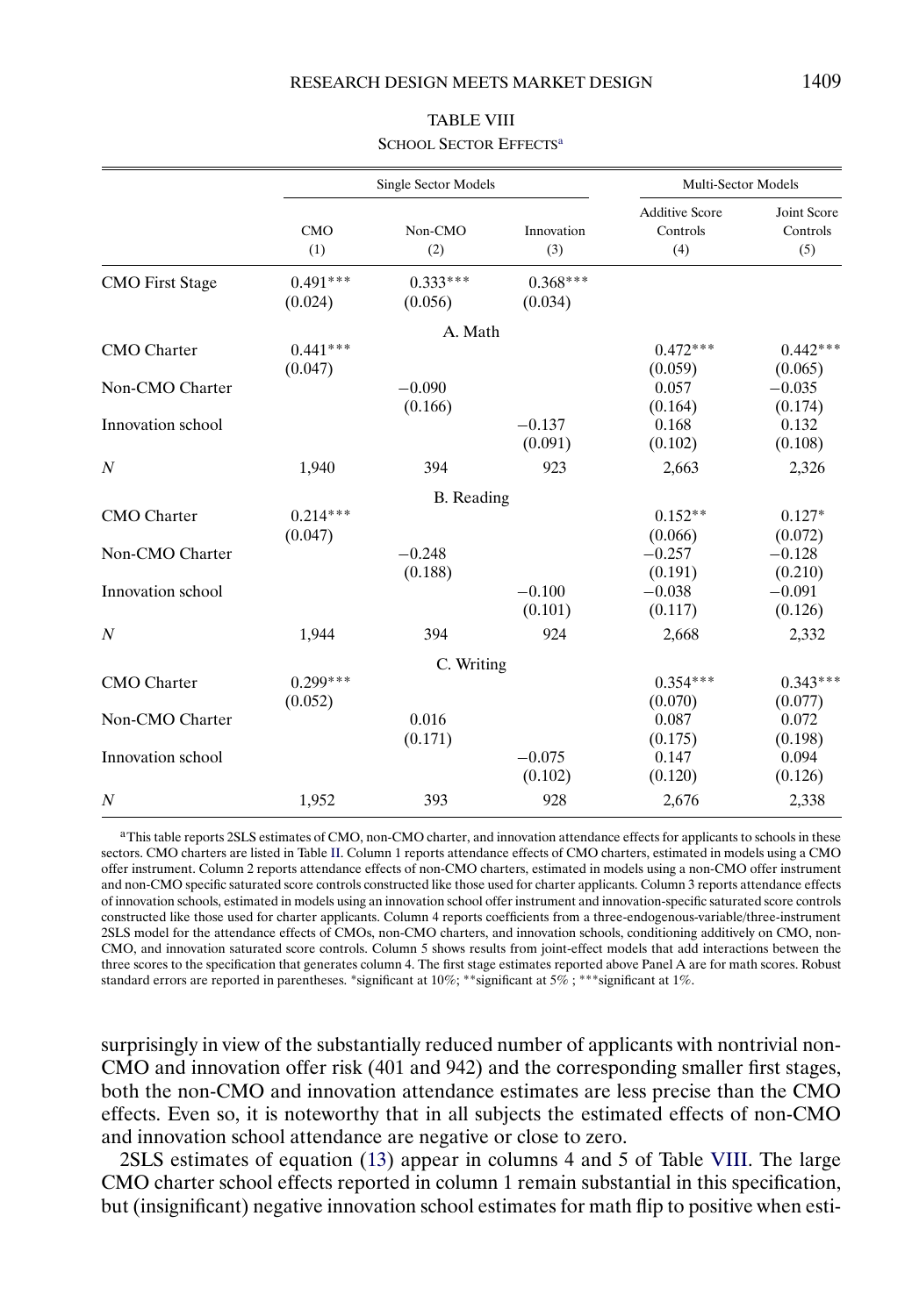<span id="page-38-0"></span>mated using a model that also isolates the two charter treatment effects. The negative innovation school effects on reading seen in column 3 also shrink in the three-endogenousvariables models. Most interestingly, perhaps, the large significant positive CMO charter school effect on reading in column 1 is smaller and only marginally significant in columns 4 and 5. While charter applicants' reading performance exceeds what we can expect to see were these applicants to enroll in a mix of traditional and (low-performing) innovation schools, the reading gap between CMO charters and traditional public schools appears to be a little smaller.

As the theoretical discussion above leads us to expect, the results of estimation with joint score controls, reported in column 5 of Table [VIII,](#page-37-0) differ little from the estimates constructed using additive score controls. Overall, it seems fair to say that the findings showing substantial charter effectiveness in Table [VI](#page-31-0) are driven entirely by CMO charters, and that these findings hold up when effects are estimated using a procedure that removes the innovation sector from the charter enrollment counterfactual.

#### 4.5. *Alternative IV Strategies*

Previous research using centralized assignment to eliminate the selection bias arising from the dependence of assignments on preferences and priorities focuses either on offers of seats at applicants' first-choice schools, or uses instrumental variables (IVs) indicating whether an applicant's lottery number falls below the highest number offered a seat at all schools he has ranked (we call this a qualification instrument). The first-choice strategy conditions on the identity of the school ranked first, while qualification instruments condition on the set of schools ranked. These IV strategies are likely to produce estimates of school attendance free of omitted variables bias. At the same time, both first-choice and qualification instruments discard much of the variation induced by centralized assignment.

We are interested in comparing 2SLS estimates of charter effects constructed using offer dummies as instruments while controlling for the DA propensity score with suitablycontrolled estimates using first-choice and qualification instruments. We expect DA-offer instruments to yield a precision gain while also increasing the number of schools represented in the estimation sample relative to these two previously-employed IV strategies.<sup>28</sup>

Let  $X(\theta_i)$  be a variable identifying the charter school that applicant *i* ranks first, along with his priority status at this school, defined for applicants whose first choice is indeed a charter school.  $X(\theta_i)$  ignores other schools that might have been ranked. The first-choice strategy is implemented by the following 2SLS setup:

$$
Y_i = \sum_{x} \alpha(x) d_i(x) + \beta C_i + \varepsilon_i,
$$
  

$$
C_i = \sum_{x} \gamma(x) d_i(x) + \delta D_i^f + \nu_i,
$$

<sup>&</sup>lt;sup>28</sup>Studies using first-choice instruments to evaluate schools in districts with centralized assignment in-clude Abdulkadiroğlu, Hu, and Pathak (2013), [Deming \(2011\),](#page-59-0) [Deming et al. \(2014\),](#page-59-0) and [Hastings, Kane,](#page-59-0) [and Staiger \(2009\).](#page-59-0) First-choice instruments have also been used with decentralized assignment mechanisms (Abdulkadiroğlu et al. (2011), [Cullen, Jacob, and Levitt \(2006\),](#page-58-0) [Dobbie and Fryer \(2011\),](#page-59-0) and [Hoxby, Mu](#page-59-0)[rarka, and Kang \(2009\)\)](#page-59-0). [Dobbie and Fryer \(2014\),](#page-59-0) [Lucas and Mbiti \(2014\),](#page-59-0) and [Pop-Eleches and Urquiola](#page-60-0) [\(2013\)](#page-60-0) use qualification instruments.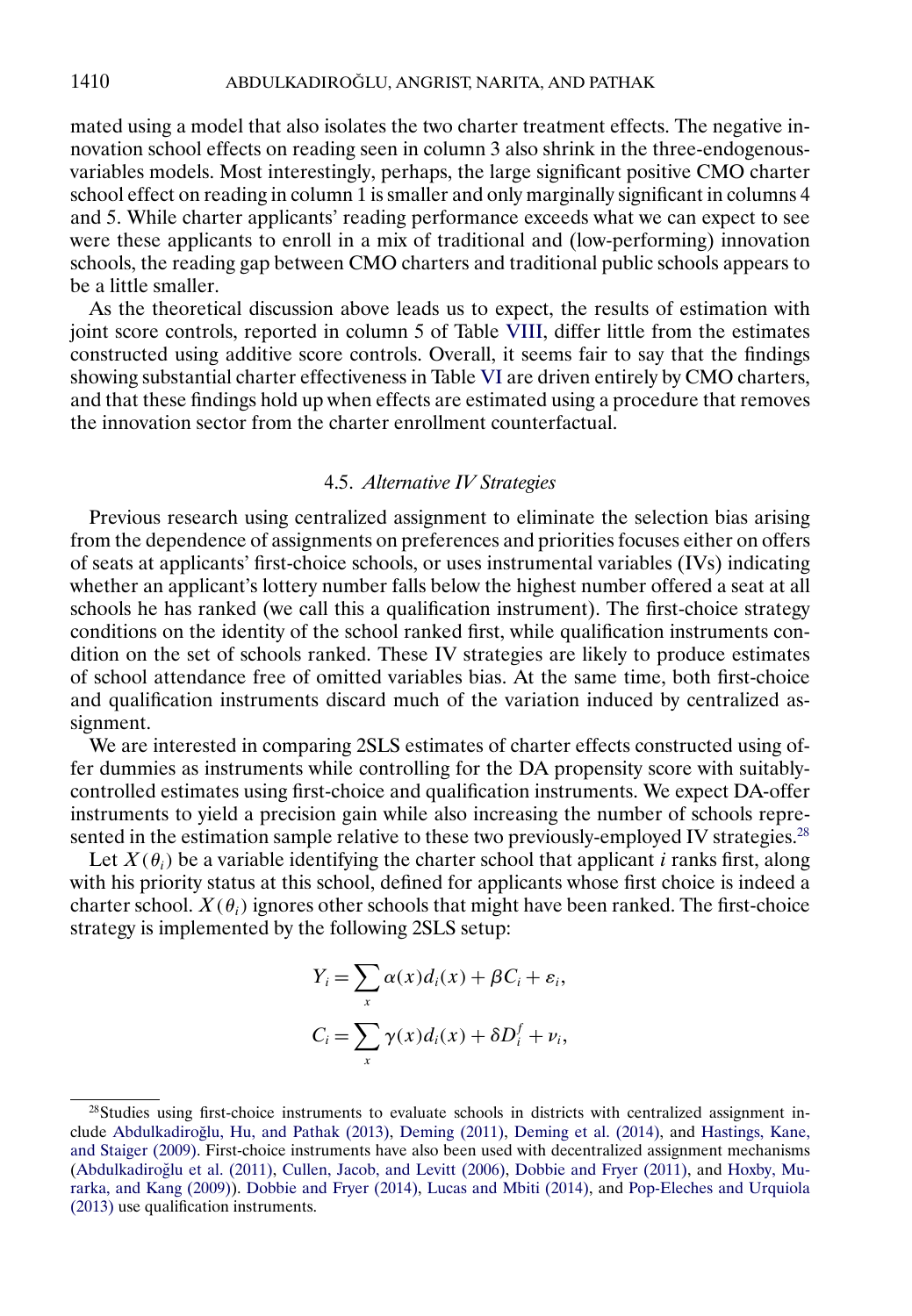<span id="page-39-0"></span>where the  $d_i(x)$ 's are dummies indicating values of  $X(\theta_i)$ , indexed by x, and  $\gamma(x)$  and  $\alpha(x)$  are the associated "risk set effects" in the first and second stages. The first-choice instrument,  $D_i^f$ , is a dummy variable indicating *i*'s qualification at his or her first-choice school. In other words,

$$
D_i^f = 1[\pi_{is} \le c_s \text{ for character } s \text{ that } i \text{ has ranked first}].
$$

First-choice qualification is the same as first-choice offer since, under DA, applicants who rank *a* first are offered a seat there if and only if they qualify at  $a$ .<sup>29</sup>

The qualification strategy expands the sample to include all charter applicants, with the risk sets for qualification instruments identifying the set of all charter schools that i ranks, along with his or her priority status at each of these schools (again, these risk sets are denoted  $X(\theta_i)$ .<sup>30</sup> The qualification instrument,  $D_i^q$ , indicates qualification at *any* charter he or she has ranked. In other words,

 $D_i^q = 1[\pi_{is} \leq c_s \text{ for at least one character } s \text{ that } i \text{ has ranked}].$ 

In large markets, the instruments  $D_i^f$  and  $D_i^q$  are independent of type conditional on  $X(\theta_i)$ ; see Appendix [A.8](#page-55-0) for details.

A primary source of inefficiency in the first-choice and qualification strategies is apparent in Panel A of Table [IX.](#page-40-0) This panel reports two sorts of first-stage estimates for each instrument: the first of these regresses a dummy indicating any charter *offer*—that is, our DA charter offer instrument,  $D_i$ —on each of the three instruments under consideration. A regression of  $D_i$  on itself necessarily produces a coefficient of 1. By contrast, a firstchoice offer boosts the probability of any charter offer by only around 0.73 in the sample of those who have ranked a charter first. This reflects the fact that, while anyone receiving a first-choice charter offer has surely been offered a charter seat, roughly 27% of the sample ranking a charter first is offered a charter seat at schools other than their first choice. The relationship between  $D_i^q$  and charter offers is even weaker, at around 0.46. This reflects the fact that, for schools below the one ranked first, charter qualification is insufficient for a charter offer.

The diminished impact of the two alternative instruments on charter offers translates into a weakened first stage for charter *enrollment*. The best-case scenario, using all DAgenerated offers (i.e.,  $D_i$ ) as a source of quasi-experimental variation, produces a first stage of around 0.44. But first-choice offers boost charter enrollment by only 0.35, while qualification at any charter yields a charter enrollment gain of only 0.23. As always, the size of the first stage is a primary determinant of the precision of an IV estimate.<sup>31</sup>

At 0.050, the standard error of the DA-offer estimate for effects on math scores is lower than the standard error of 0.064 yielded by a first-choice strategy and well below the standard error of 0.092 generated by qualification instruments. The precision loss here is similar to the decline in the intermediate first stages recorded in the first row of the table (compare 0.73 with  $0.050/0.064 = 0.78$  and 0.46 with  $0.050/0.092 = 0.54$ ).

<sup>&</sup>lt;sup>29</sup>DPS divides each school into buckets, as explained in Section [2.3.](#page-8-0) Our first-choice risk set therefore identifies applicants to all buckets at the first-choice school.

 $30$ For example, an applicant who ranks A and B with marginal priority only at A is distinguished from an applicant who ranks A and B with marginal priority only at B.

<sup>&</sup>lt;sup>31</sup>The sample used to construct the estimates in columns 1–3 of Table [IX](#page-40-0) is limited to those who have variation in the instrument at hand conditional on the relevant risk set.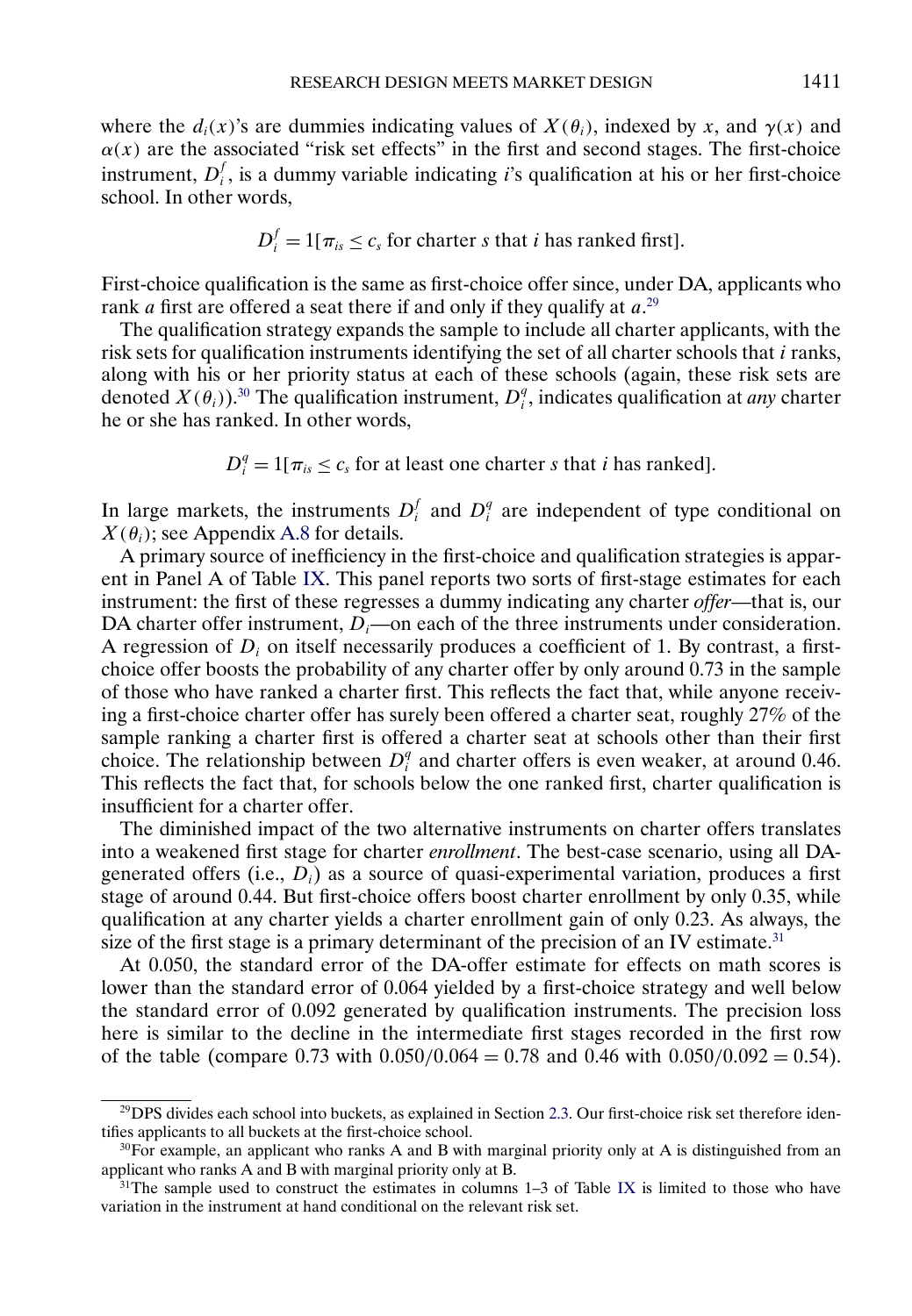<span id="page-40-0"></span>

|                                    |                                                      | Instrument                                                                   | <b>Equivalent Sample Increase</b>                                                            |      |      |
|------------------------------------|------------------------------------------------------|------------------------------------------------------------------------------|----------------------------------------------------------------------------------------------|------|------|
|                                    | Offer Instrument<br>With DA Score<br>Controls<br>(1) | <b>First Choice</b><br>Charter Offer With<br><b>Risk Set Controls</b><br>(2) | Qualification<br>Instrument With<br>Risk Set Controls Col 2 vs. Col 1 Col 3 vs. Col 1<br>(3) | (4)  | (5)  |
|                                    |                                                      | A. First stage estimates                                                     |                                                                                              |      |      |
| First stage for charter offers     | 1.000                                                | $0.731***$                                                                   | $0.457***$                                                                                   |      |      |
|                                    |                                                      | (0.017)                                                                      | (0.018)                                                                                      |      |      |
| First stage for charter enrollment | $0.443***$                                           | $0.347***$                                                                   | $0.227***$                                                                                   |      |      |
|                                    | (0.024)                                              | (0.022)                                                                      | (0.021)                                                                                      |      |      |
|                                    |                                                      | <b>B.</b> 2SLS estimates                                                     |                                                                                              |      |      |
| Math                               | $0.417***$                                           | $0.515***$                                                                   | $0.379***$                                                                                   | 1.64 | 3.46 |
|                                    | (0.050)                                              | (0.064)                                                                      | (0.092)                                                                                      |      |      |
| Reading                            | $0.174***$                                           | $0.258***$                                                                   | $0.198**$                                                                                    | 1.56 | 2.96 |
|                                    | (0.050)                                              | (0.062)                                                                      | (0.086)                                                                                      |      |      |
| Writing                            | $0.295***$                                           | $0.316***$                                                                   | $0.344***$                                                                                   | 1.61 | 2.81 |
|                                    | (0.056)                                              | (0.071)                                                                      | (0.094)                                                                                      |      |      |
| N                                  | 2,099                                                | 2,222                                                                        | 3,502                                                                                        |      |      |

#### TABLE IX OTHER IV STRATEGIES<sup>a</sup>

aThis table compares alternative 2SLS estimates of charter attendance effects using the same sample and control variables used to construct the estimates in Table [VI.](#page-31-0) Column 1 repeats the estimates from column 4 in Table [VI.](#page-31-0) The row labeled "First stage for charter offers" reports the coefficient from a regression of an any-charter offer dummy (the instrument used in column 1) on other instruments, conditioning on the controls used in the corresponding first-stage estimates for charter enrollment. Column 2 reports 2SLS estimates estimated using a first-choice charter offer instrument. Column 3 reports charter attendance effects estimated using an any-charter qualification instrument. These alternative IV models control for risk sets making the first-choice and qualification instruments conditionally random; see Section [4.5](#page-38-0) for details. Columns 4 and 5 report the sample size increase needed to achieve a precision gain equivalent to the gain from using the any-charter offer instrument. Robust standard errors are reported in parentheses. \*significant at 10%; \*\*significant at 5%; \*\*\*significant at 1%.

Columns 4 and 5 show the sample size increase needed to undo the damage done by a smaller first stage for each alternative instrument.<sup>32</sup>

The precision loss from alternative IV strategies is much worse in multi-sector models. For example, when estimating sector effects jointly, with additive score controls (as in column 4 of Table [VIII\)](#page-37-0), the innovation school math effect estimated using a first-choice offer instrument has a standard error of 0.737, while the corresponding standard error using a qualification instrument is 1.879. These can be compared with the standard error of 0.097 using DA offers and the DA score. It seems fair to say that multi-sector estimators with these other IV strategies are uninformative.

First-choice analyses lose schools because many lotteries fail to randomize first-choice applicants (as seen in Table [II\)](#page-11-0). It is therefore worth noting that the first-choice estimate of effects on math and reading scores are noticeably larger than the estimates generated using DA-offer and qualification instruments (compare the estimate of 0.42 using DA offers with estimates of 0.52 and 0.38 using first-choice and qualification instruments).

 $32$ This pattern is consistent with theoretical econometric results in [Newey \(1990\)](#page-59-0) and [Hong and Nekipelov](#page-59-0) [\(2010\),](#page-59-0) which show that the semiparametric efficiency bound for LATE-type estimates is proportional to the number of compliers, that is, to the size of the first stage. [Hong and Nekipelov \(2010\)](#page-59-0) also show that the efficient estimator of marginal-over-covariates LATE  $(E[Y_1 - Y_0 | D_1 > D_0] = E\{E[Y_1 - Y_0 | D_1 > D_0, X]|D_1 > D_0\}$  $D_0$ ) is a weighted average of empirical covariate-specific Wald estimators, with weights proportional to the corresponding covariate-specific first stage. See also [Frölich \(2007\).](#page-59-0)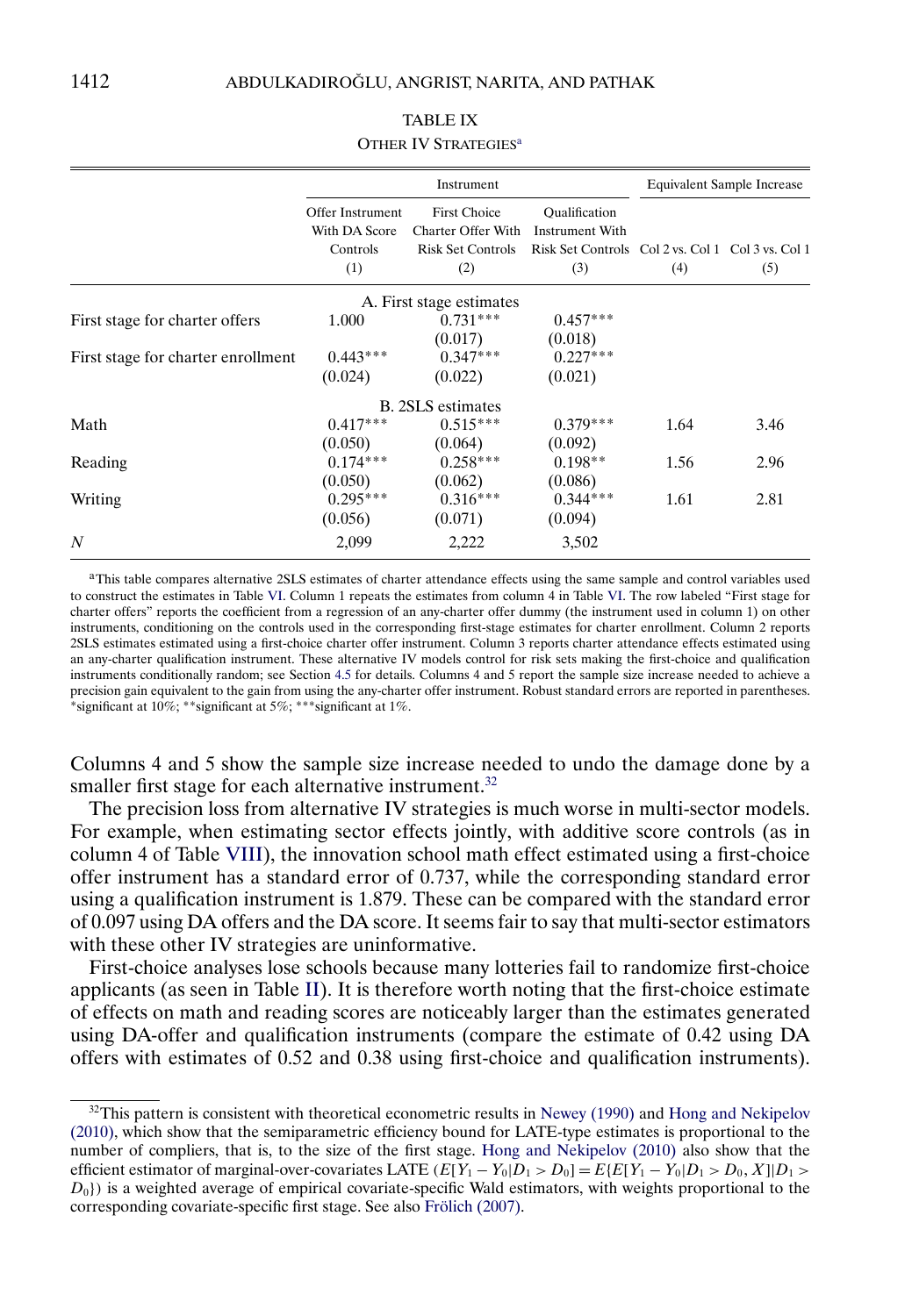<span id="page-41-0"></span>This finding may reflect an advantage for those awarded a seat at their first-choice school [\(Hastings, Kane, and Staiger](#page-59-0) [\(2009\)](#page-59-0), [Deming](#page-59-0) [\(2011\)](#page-59-0), [Deming et al.](#page-59-0) [\(2014\)](#page-59-0) report a general "first-choice advantage" in analyses of school attendance effects). By contrast, the DA-offer instrument yields an estimand that is more representative of the full complement of charter schools in the SchoolChoice match.

Motivated by the possibility of a "first-choice" advantage, we conclude our empirical analysis with estimates from models allowing separate effects of first-choice charters and other-choice charters. As for the estimates in Table [VIII,](#page-37-0) the instruments for enrollment in more narrowly defined sectors are dummies indicating offers of seats in these sectors, controlling for the corresponding narrow-sector propensity score. For first-choice charters, for example, the instrument indicates offers at a charter ranked first and the propensity score is the probability of receiving an offer at a charter ranked first.

Consistent with the hypothesis of "first-choice" advantage, the estimates in Table X suggest first-choice charters generate achievement effects beyond those of charters ranked lower. Compare, for example, the 0.40 math estimate for first-choice charters with the 0.24 estimate for other-choice charters, both of which are reported in column 1. Likewise, for reading, the estimates in column 3 show a gain around 0.14 at first-choice charters, with an estimated zero reading effect elsewhere. As can be seen in column 5, estimates of effects on writing are similar at both types of schools.

CMO charters drive positive overall charter effects. It is natural, therefore, to ask whether the first-choice advantage is visible within CMO and non-CMO sectors. The estimates reported in even-numbered columns in Table X are from a model with four endogenous variables, distinguishing first-choice and other charters by their CMO status. The evidence of CMO charter quality remains impressive in this parameterization. We see, for example (in column 2), that among charters ranked first, CMO charters boost math

|                                | Math                  |                       | Reading               |                       | Writing               |                       |
|--------------------------------|-----------------------|-----------------------|-----------------------|-----------------------|-----------------------|-----------------------|
|                                | (1)                   | (2)                   | (3)                   | (4)                   | (5)                   | (6)                   |
| First-choice charters          | $0.403***$<br>(0.049) |                       | $0.141***$<br>(0.049) |                       | $0.291***$<br>(0.056) |                       |
| First-choice charters, CMO     |                       | $0.428***$<br>(0.051) |                       | $0.166***$<br>(0.052) |                       | $0.307***$<br>(0.060) |
| First-choice charters, non-CMO |                       | 0.015<br>(0.173)      |                       | $-0.270$<br>(0.235)   |                       | 0.048<br>(0.220)      |
| Other-choice charters          | $0.239***$<br>(0.076) |                       | $-0.025$<br>(0.078)   |                       | $0.289***$<br>(0.086) |                       |
| Other-choice charters, CMO     |                       | $0.294***$<br>(0.073) |                       | 0.038<br>(0.071)      |                       | $0.296***$<br>(0.082) |
| Other-choice charters, non-CMO |                       | 0.033<br>(0.309)      |                       | $-0.253$<br>(0.355)   |                       | 0.250<br>(0.358)      |
| N                              | 2,522                 | 2,519                 | 2,522                 | 2,519                 | 2,522                 | 2,519                 |

TABLE X DPS CHARTER SCHOOL ATTENDANCE EFFECTS BY FIRST CHOICE AND CMO STATUS<sup>a</sup>

aThis table reports 2SLS estimates for a two-endogenous/two-instrument model using saturated frequency score controls. The two endogenous variables indicate attendance at first-choice charters and other-choice charters. Estimates are also presented for a fourendogenous/four-instrument model. The four endogenous variables indicate attendance at a first-choice CMO, first-choice non-CMO, other-choice CMO, and other-choice non-CMO. The first-choice charter instrument is a dummy indicating an offer from a first-choice charter. The other-choice charter instrument is a dummy indicating an offer from a charter ranked below the applicant's first choice. The four first-choice-by-CMO instruments are defined similarly. Robust standard errors are reported in parentheses. \*significant at 10%; \*\*significant at 5%; \*\*\*significant at 1%.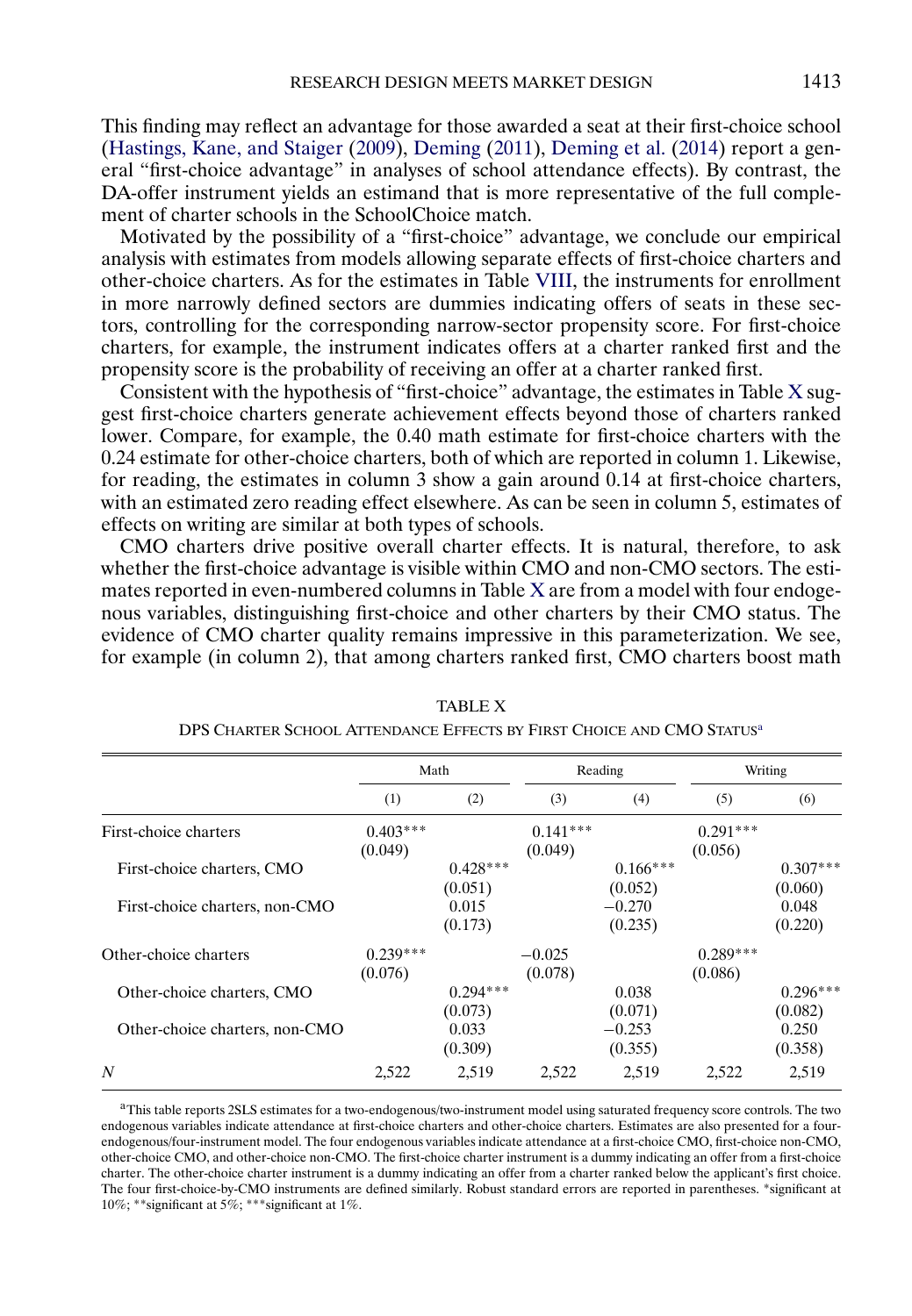<span id="page-42-0"></span>scores by 0.43, while non-CMO charters ranked first have essentially no effect. A similar contrast in favor of CMOs appears for other subjects as well, though it should be noted that the non-CMO estimates here are imprecise.

#### 5. SUMMARY AND DIRECTIONS FOR FURTHER WORK

We have shown how to analyze the stratified randomized trial induced by any centralized assignment mechanism satisfying the equal treatment of equals property. DA with lottery tie-breaking is the leading mechanism in the ETE class. Our main theoretical result is an analytical formula for the DA propensity score, derived using a large-market approximation. This approximation works well in our DPS application in the sense of producing the covariate balance promised by the propensity-score theorem.

The theoretical results developed here extend to other widely-used matching schemes, including immediate acceptance, as well as to matches using multiple tie-breakers. The DA propensity score also reveals the nature of the experimental design embedded in DA, as well as suggesting modifications (such as to priorities) that might boost the research value of school assignment or other matching schemes. Finally, as a theoretical matter, the DA score provides a natural data driven smoother for the finite-market propensity score. In ongoing work, we are extending the framework in this paper to cover centralized assignment schemes using top trading cycles.

A score-based analysis of data from Denver's unified school match reveals substantial gains from attendance at one of Denver's many charter schools. The resulting charter effects are similar to those computed using single-school lottery strategies for Boston's charters reported in Abdulkadiroğlu et al.  $(2011)$  and to estimates computed using char-ter takeovers in New Orleans (Abdulkadiroğlu, Angrist, Hull, and Pathak [\(2016\)](#page-57-0)). At the same time, as with previously reported results for Boston Pilot schools, Denver's Innovation school model does not appear to boost achievement. As always, econometric estimates need not predict the effects of policy changes. But the track record for charter lottery estimates is encouraging. In addition to the fact that lottery estimates have been replicated in many large urban districts, [Cohodes, Setren, and Walters \(2016\)](#page-58-0) showed that a recent wave of Boston charter expansions, a policy innovation prompted by a legislative change, produced achievement gains very much in line with earlier lottery estimates.

Our analysis focuses on defining and estimating the DA propensity score, giving less attention to the problem of how best to use the score for estimation. Still, simple 2SLS procedures seem to work well, and the resulting estimates of DPS charter effects differ little from those generated by semiparametric alternatives. Estimates using DA-offer instruments also generate noteworthy precision gains relative to qualification and firstchoice instruments, mostly as a consequence of an increased first stage, though also (in the case of first choice) by exploiting randomization at a larger set of schools.

Our DPS analysis shows how centralized assignment schemes can be used to unbundle school heterogeneity. We see, for example, that CMO-affiliated charters are much stronger than others in DPS, and achievement gains are larger when applicants are offered seats at charters they rank first. In principle, the empirical strategy demonstrated here can be used to construct single-school value-added estimates, though the VAM agenda raises unique challenges. In a related paper, [Angrist, Hull, Pathak, and Walters](#page-58-0) [\(2017\)](#page-58-0) show how lottery estimates can be embedded in an empirical Bayes framework that identifies value added for schools that are undersubscribed or for which there is no randomization. A natural direction for future work is the combination of the strategy outlined here with the empirical Bayes VAM framework.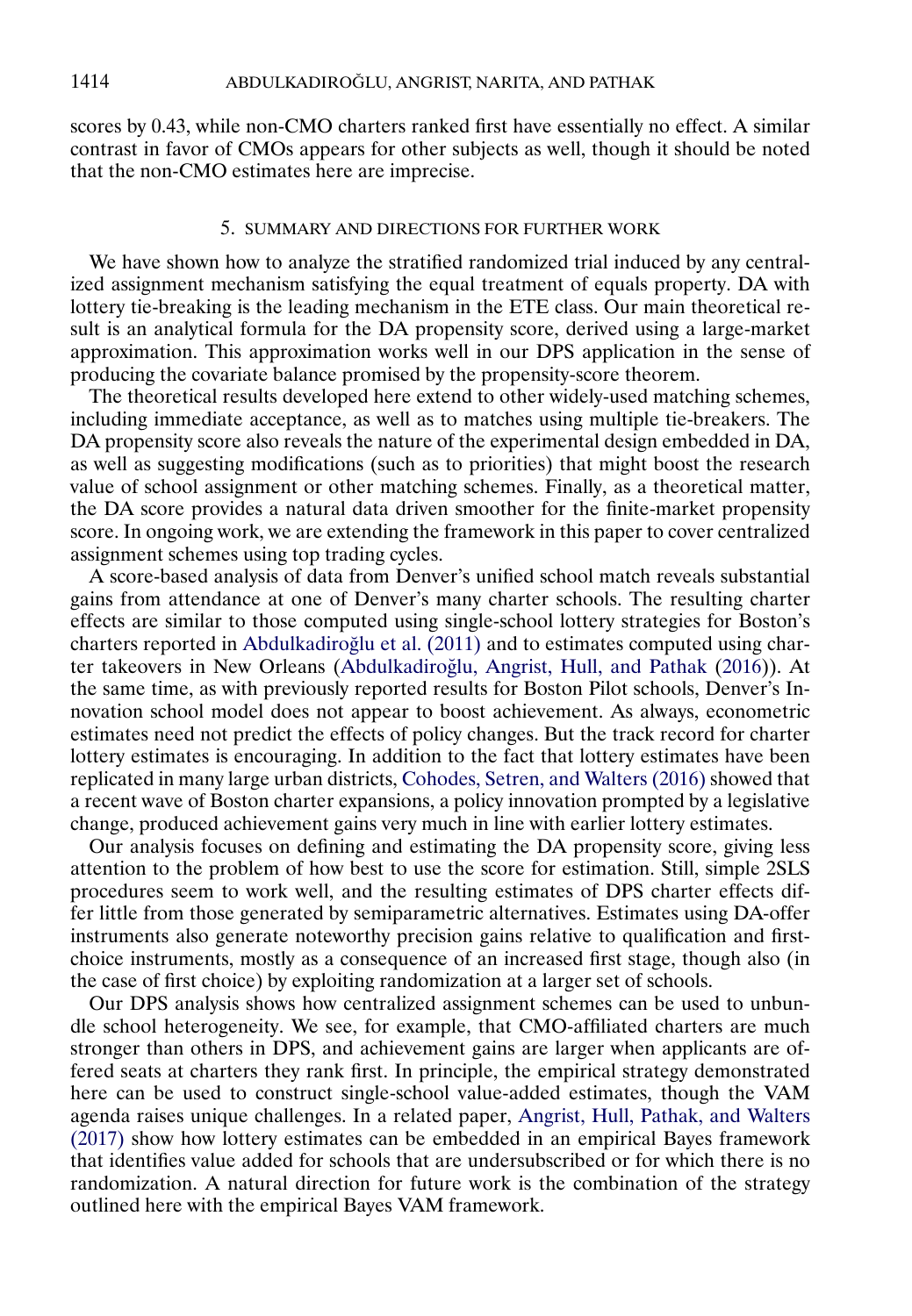<span id="page-43-0"></span>Finally, it is worth noting that matching schemes for selective exam schools (analyzed by [Jackson \(2010\),](#page-59-0) [Dobbie and Fryer \(2014\),](#page-59-0) Abdulkadiroğlu, Angrist, and Pathak (2014), [Lucas and Mbiti \(2014\),](#page-59-0) [Pop-Eleches and Urquiola \(2013\)\)](#page-60-0) and the U.S. medical match use non-randomly-assigned tie-breakers rather than a lottery. These schemes embed regression discontinuity designs inside a market design rather than embedding a randomized trial. The question of how best to define and exploit the DA propensity score for markets that combine regression-discontinuity tie-breaking with market-design matchmaking is an important next step on the market-design-meets-research-design agenda. Abdulkadiroğlu et al. [\(2017\)](#page-58-0) report initial results on this piece of our agenda.

#### APPENDIX A: THEORETICAL APPENDIX

#### A.1. *Equal Treatment of Equals*

This section describes a broad class of mechanisms satisfying ETE. Fix the set of applicants and suppose that each applicant is assigned  $L$  lottery numbers. For example,  $L$ is equal to 1 if every applicant is assigned a single random number as in a DA with single tie-breakers, and  $\hat{L}$  is equal to the number of schools if every applicant is assigned a different lottery number at every school. Generalizing the notation of Section [3,](#page-12-0) let  $\mathbf{r}_i = (r_{i1}, \dots, r_{iL})$  be the vector of applicant *i*'s realized lottery numbers and  $\mathbf{r} = (\mathbf{r}_i : i \in I)$ . Assume that, for any  $\ell \in \{1, ..., L\}$ ,  $r_{i\ell} = r_{j\ell}$  if and only if  $i = j$ .

Recall that a stochastic mechanism maps a school-choice problem into a distribution of possible assignments. Given lottery numbers **r**, we can be more explicit about how a stochastic mechanism is constructed by defining a function  $\phi$  which maps the set of applicants and their random numbers to an assignment.  $\phi$  is the allocation produced for a particular lottery realization. Let  $\phi_i(\mathbf{r})$  denote *i*'s assignment when lottery numbers are given by **r** and define  $\phi(\mathbf{r}) = (\phi_i(\mathbf{r}) : i \in I)$ .

Given **r** and  $i, j \in I$ , let i and j swap lottery numbers and denote the resulting lottery vector by  $(\mathbf{r}_{(i,j)}, \mathbf{r}_j, \mathbf{r}_i)$ . We say that  $\phi$  is *anonymous* if, for any *i*, *j*, and **r** such that  $i \neq j$  and  $\theta_i = \theta_j$ , we have

$$
\phi_i(\mathbf{r}_{(i,j)}, \mathbf{r}_j, \mathbf{r}_i) = \phi_j(\mathbf{r}),
$$
  
\n
$$
\phi_j(\mathbf{r}_{(i,j)}, \mathbf{r}_j, \mathbf{r}_i) = \phi_i(\mathbf{r}), \text{ and}
$$
  
\n
$$
\phi_k(\mathbf{r}_{(i,j)}, \mathbf{r}_j, \mathbf{r}_i) = \phi_k(\mathbf{r}) \text{ for all } k \in I \setminus \{i, j\}.
$$

We construct a stochastic mechanism by drawing lottery numbers. Let  $h$  be a probability distribution over **r** with support  $R<sup>h</sup>$ . Given  $(\phi, h)$ , we can construct the corresponding stochastic mechanism, which we denote  $\phi^h$ . Let  $\phi^h_{is}$  be the probability that *i* is assigned *s*, that is,

$$
\phi_{is}^h = \sum_{\mathbf{r} \in R^h} h(\mathbf{r}) \mathbb{1}(\phi_i(\mathbf{r}) = s)
$$

when the support of  $h$  is countable, and

$$
\phi_{is}^h = \int_{R^h} h(\mathbf{r}) \mathbb{1}(\phi_i(\mathbf{r}) = s) \, dr
$$

otherwise. We say that a random lottery h is *symmetric* if  $h(\mathbf{r}) = h(\mathbf{r}_{(i,j)}, \mathbf{r}_i, \mathbf{r}_i)$  for any i, j, and **r** such that  $i \neq j$  and  $\theta_i = \theta_i$ .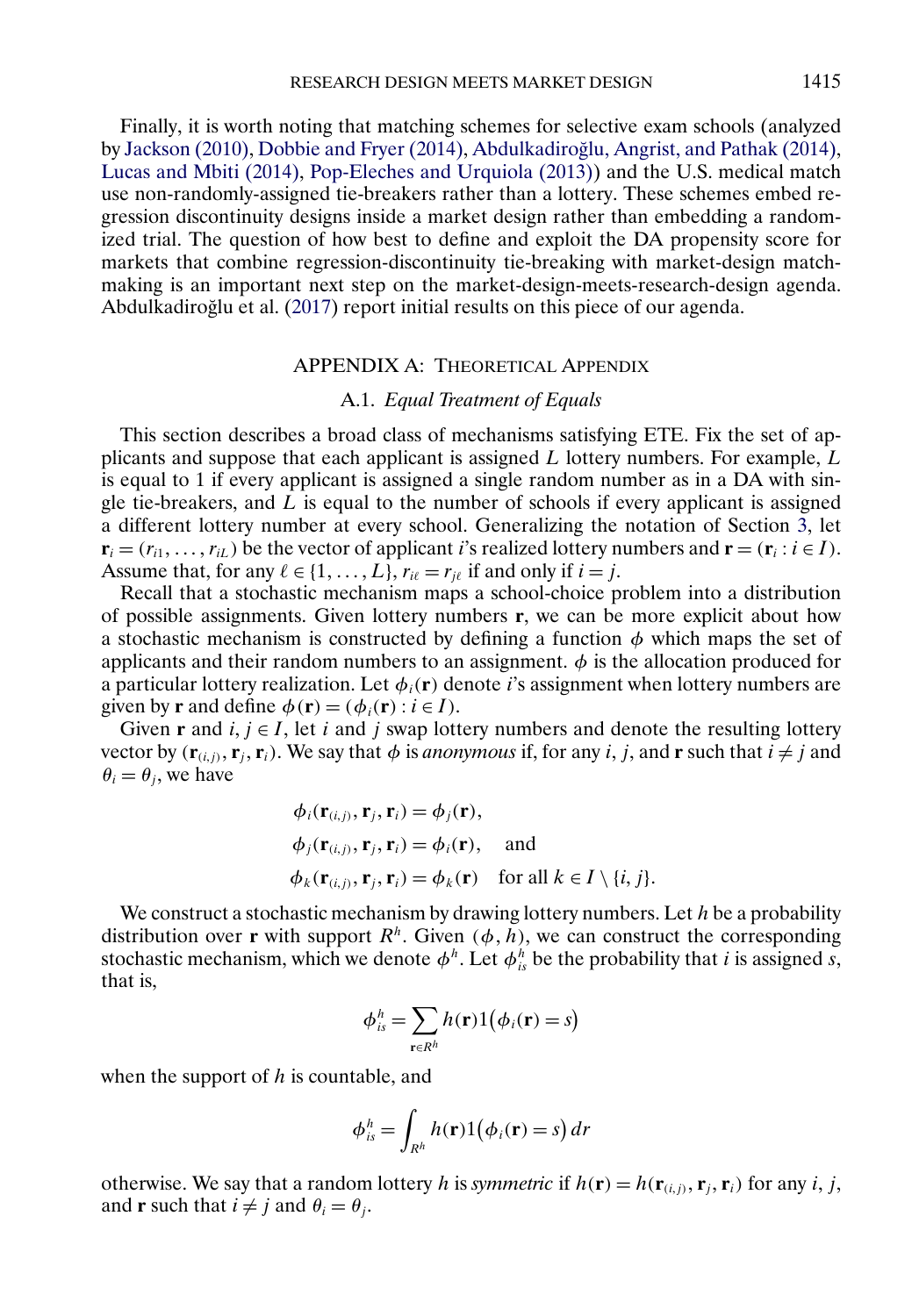LEMMA 1: *If*  $\phi$  *is anonymous and h is symmetric, then stochastic mechanism*  $\phi^h$  *satisfies Equal Treatment of Equals*, *that is*,

$$
\boldsymbol{\phi}_{is}^h = \boldsymbol{\phi}_{js}^h
$$

*for all s and i, j such that*  $\theta_i = \theta_i$ .

PROOF: Assume that  $\phi$  is anonymous and h is symmetric. Consider any i and j such that  $i \neq j$ ,  $\theta_i = \theta_i$ .

The set of possible assignments is finite. So, by grouping together the sets of random numbers that yield the same assignment and redefining  $h$ , we can assume without of loss of generality that  $R^h$  has finite cardinality. Formally, let  $M = \{\phi(\mathbf{r}) : \mathbf{r} \in R^h\}$  be the set of all assignments generated by  $(\phi, h)$ . Construct a new lottery g as follows: Let  $R^g$  denote the support of g. For each assignment  $m \in M$ , pick some  $\mathbf{r} \in R^h$  such that  $\phi(\mathbf{r}) = m$ , include it in  $R<sup>g</sup>$ , and set

$$
g(\mathbf{r}) = \int_{R^h} h(\mathbf{z}) \mathbb{1}(\phi(\mathbf{z}) = m) dz.
$$

Then, by construction,

 $\phi_{is}^g = \phi_{is}^h$ 

for all s and i.  $R<sup>g</sup>$  can be constructed in a way that g is symmetric. So we assume without loss of generality that  $R<sup>h</sup>$  has finite cardinality.

Let  $\{R, R^{ij}\}\$  be a partition of  $R^h$  such that  $r \in R$  if and only if  $(\mathbf{r}_{(i,j)}, \mathbf{r}_j, \mathbf{r}_i) \in R^{ij}$ . Such partition exists by the symmetry of h and finite cardinality of  $\mathbb{R}^h$ . Then

$$
\phi_{is}^{h} = \sum_{r \in R \cup R^{ij}} h(\mathbf{r}) 1(\phi_{i}(\mathbf{r}) = s)
$$
\n
$$
= \sum_{r \in R} h(\mathbf{r}) 1(\phi_{i}(\mathbf{r}) = s) + h(\mathbf{r}_{(i,j)}, \mathbf{r}_{j}, \mathbf{r}_{i}) 1(\phi_{i}(\mathbf{r}_{(i,j)}, \mathbf{r}_{j}, \mathbf{r}_{i}) = s)
$$
\n
$$
= \sum_{r \in R} h(\mathbf{r}_{(i,j)}, \mathbf{r}_{j}, \mathbf{r}_{i}) 1(\phi_{j}(\mathbf{r}_{(i,j)}, \mathbf{r}_{j}, \mathbf{r}_{i}) = s) + h(\mathbf{r}) 1(\phi_{j}(\mathbf{r}) = s)
$$
\n
$$
= \sum_{r \in R \cup R^{ij}} h(\mathbf{r}) 1(\phi_{j}(\mathbf{r}) = s)
$$
\n
$$
= \phi_{js}^{h},
$$

where the first equality is the definition of  $\phi_{is}^h$ , the second follows from the way the partition is constructed, the third follows from (i)  $h(\mathbf{r}) = h(\mathbf{r}_{(i,j)}, \mathbf{r}_j, \mathbf{r}_i)$  by symmetry of h, and (ii)  $\phi_i(\mathbf{r}) = s \Leftrightarrow \phi_j(\mathbf{r}_{(i,j)}, \mathbf{r}_j, \mathbf{r}_i) = s$  by  $\phi$  being anonymous. The fourth equality follows from the way the partition is constructed. Finally, the fifth equality is by definition. This completes the proof.  $Q.E.D.$ 

This result implies that the following mechanisms with a symmetric lottery satisfy ETE: DA, the immediate acceptance ("Boston") mechanism, random serial dictatorship, and TTC, since each is anonymous. To see why, consider any i and j with  $\theta_i = \theta_i$ . When i and j swap lottery numbers, they swap roles in the implementation of each mechanism as well; consequently, they swap assignments. Lemma 1 also allows us to conclude that versions of these mechanisms using school-specific tie-breaking satisfy ETE when tiebreaking lotteries are symmetric.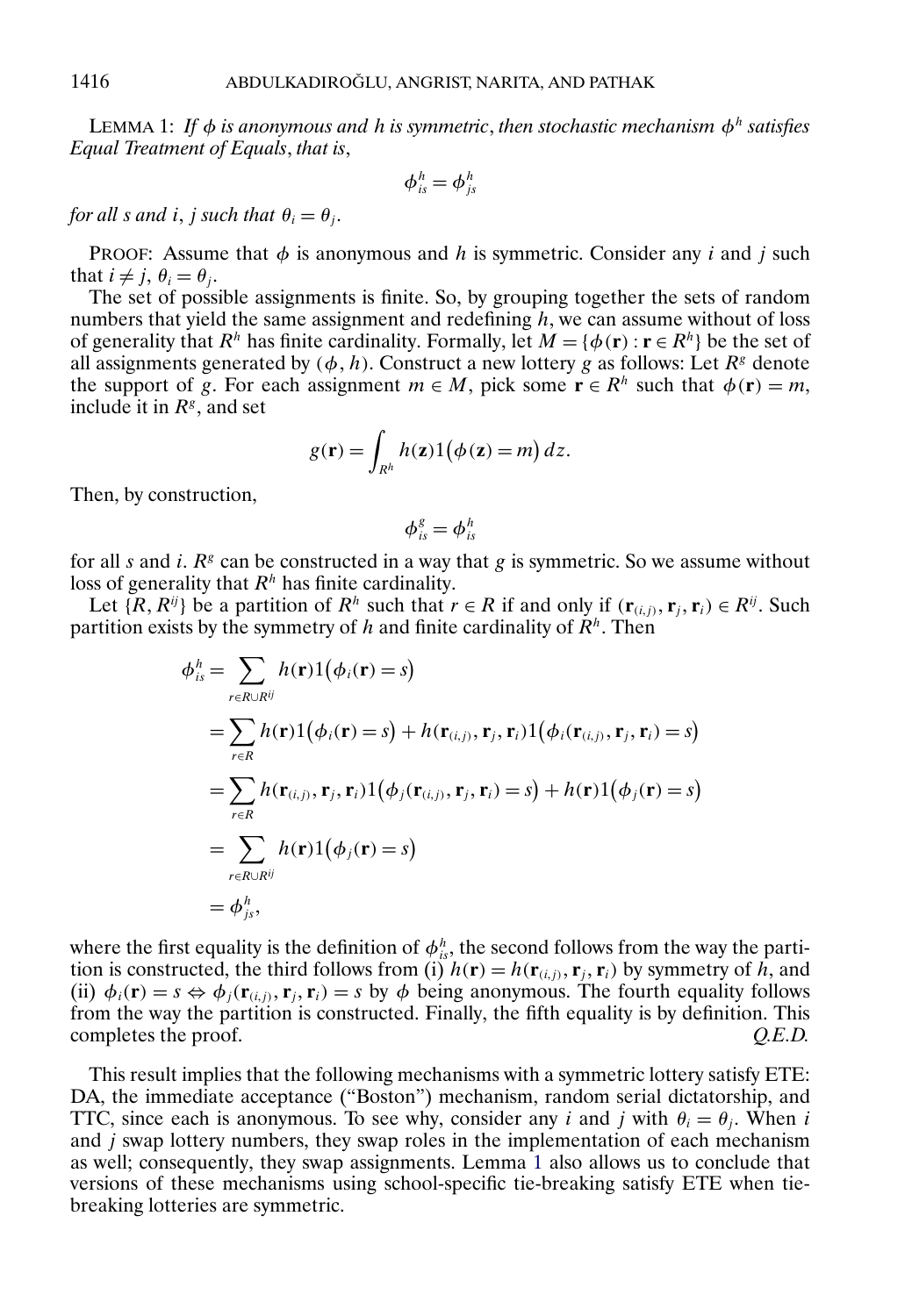#### A.2. *Defining DA: Details*

<span id="page-45-0"></span>Our general formulation defines the DA match as determined by cutoffs found in the limit of a sequence. Recall that these cutoffs evolve according to

$$
c_s^{t+1} = \begin{cases} K+1 & \text{if } F(Q_s(\mathbf{c}^t)) < q_s, \\ \max\{x \in [0, K+1] \mid F(\{i \in Q_s(\mathbf{c}^t) \text{ such that } \pi_{is} \leq x\}) \leq q_s\} & \text{otherwise,} \end{cases}
$$

where  $Q_s(\mathbf{c}^t)$  is the demand for seats at school s for a given vector of cutoffs  $\mathbf{c}^t$  and is defined as

$$
Q_s(\mathbf{c}^t) = \{i \in I \mid \pi_{is} \le c_s^t \text{ and } s \succ_i \tilde{s} \text{ for all } \tilde{s} \in S \text{ such that } \pi_{i\tilde{s}} \le c_s^t\}. \tag{15}
$$

The following result confirms that these limiting cutoffs exist, that is, that the sequence  $\mathbf{c}^t$ converges.

LEMMA 2: *Consider an economy described by a distribution of applicants* F *and school* capacities as defined in Section [3.1.](#page-12-0) Construct a sequence of cutoffs,  $c_{\scriptscriptstyle s}^{\scriptscriptstyle t}$ , for this economy as *described above. Then,*  $\lim_{t\to\infty} c_s^t$  *exists.* 

PROOF:  $c_s^t$  is well-defined for all  $t \ge 1$  and all  $s \in S$  since it is either  $K + 1$  or the maximizer of a continuous function over a compact set. We will show by induction that  $\{c_s^t\}$  is a decreasing sequence for all s.

For the base case,  $c_s^2 \leq c_s^1$  for all s since  $c_s^1 = K + 1$  and  $c_s^2 \leq K + 1$  by construction. For the inductive step, suppose that  $c_s^t \leq c_s^{t-1}$  for all s and all  $t = 1, \ldots, T$ . For each s, if  $c_s^T = K + 1$ , then  $c_s^{T+1} \leq c_s^T$  since  $c_s^t \leq K + 1$  for all t by construction. Otherwise, suppose to the contrary that  $c_s^{T+1} > c_s^T$ . Since  $c_s^T < K + 1$ ,  $F(\lbrace i \in Q_s(\mathbf{c}^{T-1}) \text{ such that } \pi_{is} \leq c_s^T \rbrace) = q_s$ . Then,

$$
F({i \in Q_s(\mathbf{c}^T) \text{ such that } \pi_{is} \le c_s^{T+1}}) = F({i \in Q_s(\mathbf{c}^T) \text{ such that } \pi_{is} \le c_s^T})
$$
  
+ 
$$
F({i \in Q_s(\mathbf{c}^T) \text{ such that } c_s^T < \pi_{is} \le c_s^{T+1}})
$$
  

$$
\ge F({i \in Q_s(\mathbf{c}^{T-1}) \text{ such that } \pi_{is} \le c_s^T})
$$
  
+ 
$$
F({i \in Q_s(\mathbf{c}^T) \text{ such that } c_s^T < \pi_{is} \le c_s^{T+1}})
$$
  

$$
\ge q_s + F({i \in Q_s(\mathbf{c}^T) \text{ such that } c_s^T < \pi_{is} \le c_s^{T+1}})
$$
(17)  

$$
> q_s.
$$
 (18)

Expression (16) follows because

$$
\{i \in Q_s(\mathbf{c}^T) \text{ such that } \pi_{is} \le c_s^T\}
$$
\n
$$
= \{i \in I \mid \pi_{is} \le c_s^T \text{ and } s \succ_i \tilde{s} \text{ for all } \tilde{s} \in S \text{ such that } \pi_{i\tilde{s}} \le c_{\tilde{s}}^T\}
$$
\n
$$
\supseteq \{i \in I \mid \pi_{is} \le c_s^T \text{ and } s \succ_i \tilde{s} \text{ for all } \tilde{s} \in S \text{ such that } \pi_{i\tilde{s}} \le c_{\tilde{s}}^{T-1}\} \quad \text{(by } c_{\tilde{s}}^T \le c_{\tilde{s}}^{T-1}\}
$$
\n
$$
= \{i \in Q_s(\mathbf{c}^{T-1}) \text{ such that } \pi_{is} \le c_s^T\}.
$$

Expression (17) follows by the inductive assumption and since  $c_s^T < K + 1$ .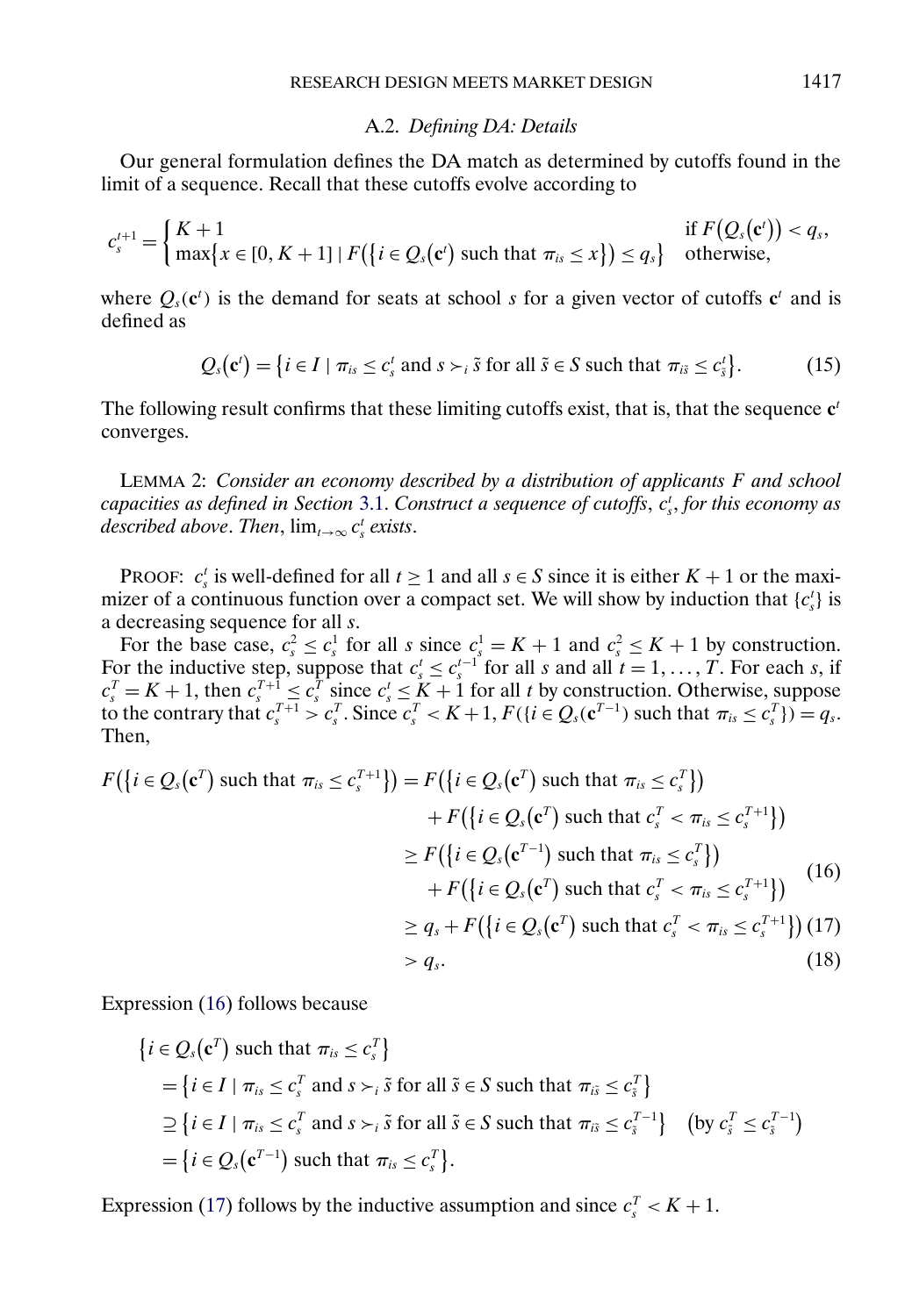Expression [\(18\)](#page-45-0) follows since if  $F({i \in Q_s}(\mathbf{c}^T)$  such that  $c_s^T < \pi_{is} \le c_s^{T+1}) = 0$ , then

$$
F(\lbrace i \in Q_s(\mathbf{c}^{T-1}) \text{ such that } \pi_{is} \leq c_s^{T+1} \rbrace) = F(\lbrace i \in Q_s(\mathbf{c}^{T-1}) \text{ such that } \pi_{is} \leq c_s^T \rbrace) \leq q_s,
$$

while  $c_s^{T+1} > c_s^T$ , contradicting the definition of  $c_s^T$ .

Expression [\(18\)](#page-45-0) contradicts the definition of  $c^{T+1}$  since the cutoff at step  $T+1$  results in an allocation that exceeds the capacity of school s. This therefore establishes the inductive step that  $c_s^{T+1} \leq c_s^T$ .

To complete the proof of the proposition, observe that since  $\{c_s^t\}$  is a decreasing sequence in the compact interval  $[0, K + 1]$ ,  $c_s^t$  converges by the monotone convergence theorem.  $Q.E.D.$ 

Note that this result applies to the cutoffs for both finite and continuum economies. In finite markets, at convergence, these cutoffs produce the allocation we get from the usual definition of DA (e.g., as in [Gale and Shapley \(1962\)\)](#page-59-0). This can be seen by noting that

$$
\max\{x \in [0, K+1] | F({i \in Q_s(\mathbf{c}^t) \text{ such that } \pi_{is} \le x\}) \le q_s\}
$$
  
= 
$$
\max\{x \in [0, K+1] | [j \in Q_s(\mathbf{c}^t) : \pi_{js} \le x] | \le k_s\},\
$$

implying that the provisional cutoff at school s in step t in our DA formulation, which is determined by the left-hand side of this equality, is the same as that in [Gale and Shap](#page-59-0)[ley'](#page-59-0)s [\(1962\)](#page-59-0) DA formulation, which is determined by the right-hand side of the equality. Our DA formulation and the [Gale and Shapley \(1962\)](#page-59-0) formulation therefore produce the same cutoff at each step. This also implies that, in finite markets, our DA cutoffs are found in a finite number of iterations, since DA as described by [Gale and Shapley \(1962\)](#page-59-0) converges in a finite number of steps.

#### A.3. *Proof of Theorem [1](#page-17-0)*

Note first that admissions cutoffs **c** in a continuum economy are invariant to lottery outcomes  $r_i$  for each i: DA in the continuum depends only on  $F(I_0)$  for sets  $I_0 = \{i \in I \mid I_0 \}$  $\theta_i \in \Theta_0$  with various choices of  $\Theta_0$ . In particular,  $F(I_0)$  does not depend on lottery realizations. Likewise, marginal priority  $\rho_s$  is uniquely determined for every school, s.

Now, consider the propensity score for school s. Applicants who do not rank s have  $p_s(\theta) = 0$ . Among those who do rank s, those of type  $\theta \in \Theta_s^n$  have  $\rho_{\theta s} > \rho_s$ . Therefore,  $p_s(\theta) = 0$  for every  $\theta \in \Theta_s^n \cup (\Theta \setminus \Theta_s)$ .

Applicants of type  $\theta \in \Theta_s^a \cup \Theta_s^c$  may be assigned  $\tilde{s} \in B_{\theta s}$ , where  $\rho_{\theta \tilde{s}} = \rho_{\tilde{s}}$ . Since lottery numbers are uniform, the proportion of type- $\theta$  applicants assigned some  $\tilde{s} \in B_{\theta s}$  where  $\rho_{\theta\bar{s}} = \rho_{\bar{s}}$  is MID<sub> $\theta\bar{s}$ </sub>. In other words, the probability of not being assigned any  $\tilde{s} \in B_{\theta s}$  where  $\rho_{\theta\tilde{s}} = \rho_{\tilde{s}}$  for a type- $\theta$  applicant is 1 – MID<sub> $\theta$ s</sub>. Every applicant of type  $\theta \in \Theta_s^a$  who is not assigned a higher choice is assigned s because  $\rho_{\theta s} < \rho_s$ , and so

$$
p_s(\theta) = (1 - \text{MID}_{\theta s}) \quad \text{for all } \theta \in \Theta_s^a.
$$

Finally, consider applicants of type  $\theta \in \Theta_s^c$  who are not assigned a higher choice. The fraction of applicants  $\theta \in \Theta_s^c$  who are not assigned a higher choice is  $1 - \text{MID}_{\theta s}$ . Also, the random numbers of these applicants is larger than  $MID_{\theta s}$ . If  $\tau_s < MID_{\theta s}$ , then no such applicant is assigned s. If  $\tau_s \geq \text{MID}_{\theta s}$ , then the ratio of applicants that are assigned s within this set is given by  $\frac{\tau_s-\text{MID}_{\theta s}}{1-\text{MID}_{\theta s}}$ . Hence, conditional on  $\theta \in \Theta_s^c$  and not being assigned

<span id="page-46-0"></span>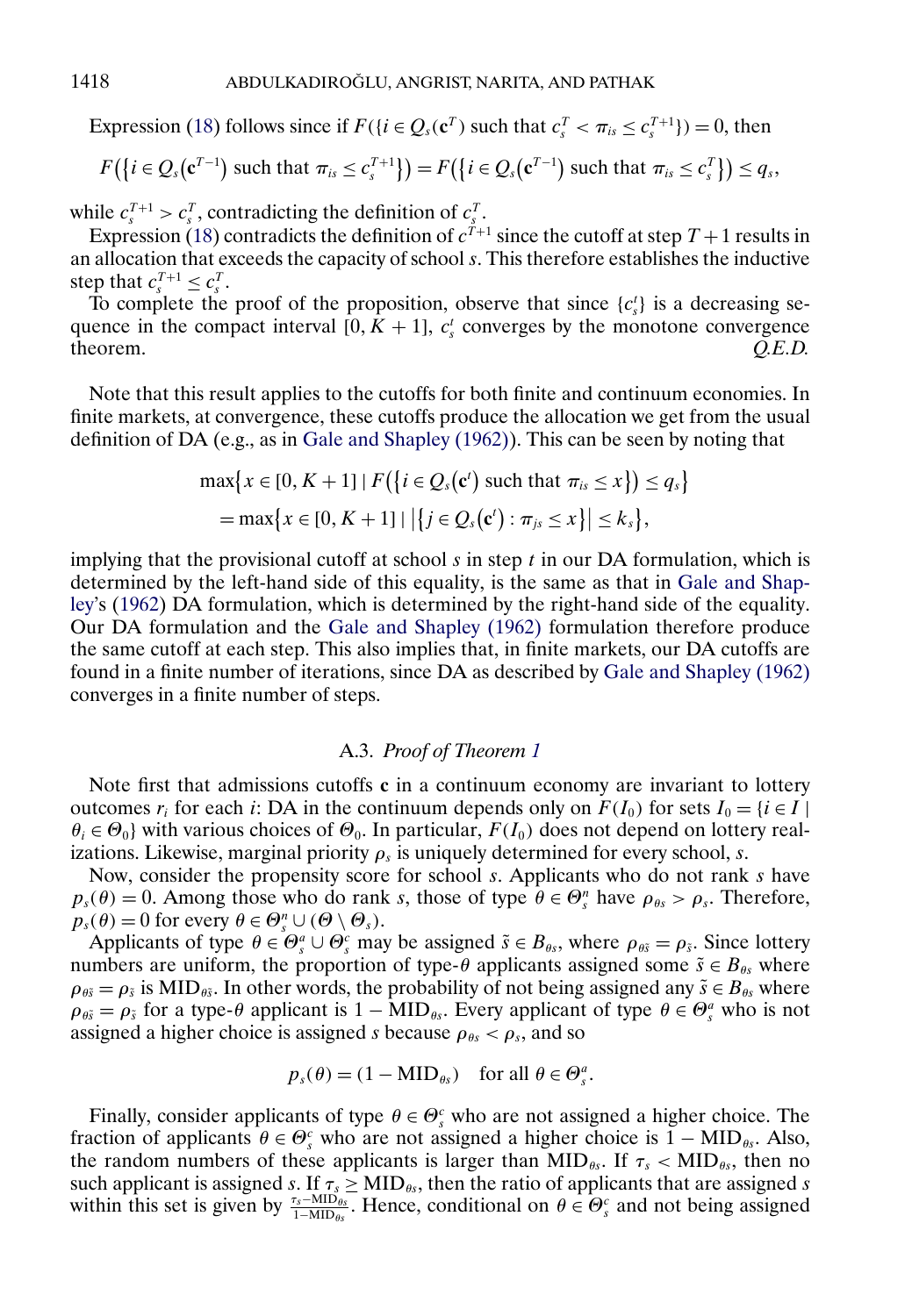<span id="page-47-0"></span>a choice higher than s, the probability of being assigned s is given by  $\max\{0, \frac{\tau_s - MID_{\theta s}}{1 - MID_{\theta s}}\}.$ Therefore,

$$
p_s(\theta) = (1 - \text{MID}_{\theta s}) \times \max\left\{0, \frac{\tau_s - \text{MID}_{\theta s}}{1 - \text{MID}_{\theta s}}\right\} \text{ for all } \theta \in \Theta_s^c.
$$

#### A.4. *Example [2](#page-12-0) in the Continuum*

In the large-market analog of Example [2,](#page-12-0) we can model lottery numbers as distributed according to a continuous uniform distribution over  $[0, 1]$ . Types 2 and 3 rank different schools ahead of a, so the sets of schools preferred to a by types 2 and 3 are

$$
B_{3a} = \{b\}
$$
 and  $B_{2a} = \{b, c\}.$ 

Nevertheless, because  $\tau_c = 0.5 < 0.75 = \tau_b$ , we have that

$$
MID_{2a} = MID_{3a} = \tau_b = 0.75.
$$

To see where these cutoffs come from, note first that among the  $2n$  type 1 and type 2 applicants who rank  $c$  first in this large market, those with lottery numbers lower (better) than 0.5 are assigned to c since it has a capacity of n:  $\tau_c = 0.5$ . The remaining type 2 applicants (half of the original mass of type 2), all of whom have lottery numbers higher (worse) than  $0.5$ , must compete with all type 3 applicants for seats at  $b$ . We therefore have 1.5n school-b hopefuls but only n seats at b. All type 3 applicants with lottery numbers below 0.5 get seated at  $b$  (the type 2 applicants all have lottery numbers above 0.5), but this does not fill  $b$ . The remaining seats are therefore split equally between type 2 and type 3 applicants in the upper half of the lottery distribution, implying that the highest lottery number seated at b is  $\tau_b = 0.75$ .

Since there are no priorities, type 2 and type 3 are in  $\Theta_s^c$  and type 2 and type 3 applicants seated at a must have lottery numbers above 0.75. It remains to compute the cutoff,  $\tau_a$ . Types 2 and 3 compete only with type 4 at  $a$ , and are surely beaten out there by type 4's with lottery numbers below 0.75. The remaining 0.25 seats are shared equally between types  $2$ ,  $3$ , and  $4$ , going to the best lottery numbers in  $[0.75, 1]$ , without regard to type. The lottery cutoff at a,  $\tau_a$ , is therefore  $0.75 + 0.25/3 = 5/6$ . Plugging these into equation [\(2\)](#page-17-0) gives the DA score for types 2 and 3:

$$
\varphi_a(\theta) = (1 - \text{MID}_{\theta a}) \times \max\left\{0, \frac{\tau_a - \text{MID}_{\theta a}}{1 - \text{MID}_{\theta a}}\right\}
$$

$$
= (1 - 0.75) \times \max\left\{0, \frac{5/6 - 0.75}{1 - 0.75}\right\}
$$

$$
= \frac{1}{12}.
$$

The score for type 4 is the remaining probability,  $1 - (2 \times \frac{1}{12}) = \frac{5}{6}$ .

#### A.5. *Proof of Theorem [2](#page-19-0)*

We complete the proof of Theorem [2](#page-19-0) in Section [3.3](#page-19-0) by proving the following two intermediate results.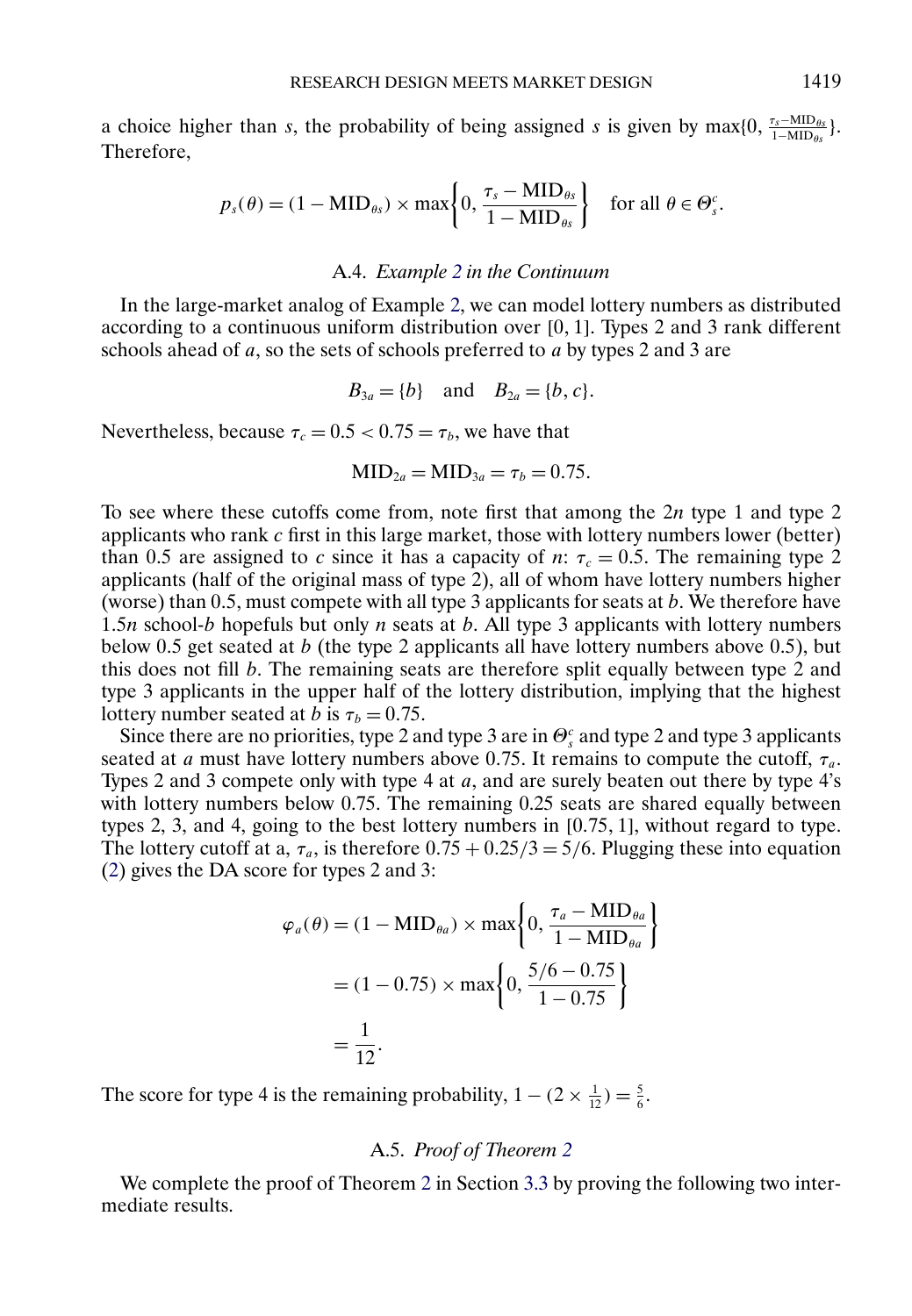LEMMA 3—Cutoff Almost Sure Convergence:  $\hat{\mathbf{c}}_n \stackrel{a.s.}{\rightarrow} \mathbf{c}$ .

LEMMA 4—Propensity-Score Almost Sure Convergence: *For all*  $\theta \in \Theta$  *and*  $s \in S$ ,  $p_{ns}(\theta) \stackrel{a.s.}{\rightarrow} \varphi_s(\theta)$ .

#### A.5.1. *Proof of Lemma 3*

We use the Extended Continuous Mapping Theorem (Theorem 19.1 in [van der Vaart](#page-60-0) [\(2000\)\)](#page-60-0) to prove the lemma. We first show deterministic convergence of cutoffs in order to verify the assumptions of the Continuous Mapping theorem.

Let

$$
I(\Theta_0, r_0, r_1) = \{i \in I \mid \theta_i \in \Theta_0, r_0 < r_i \leq r_1\}.
$$

In a continuum economy,

$$
F(I(\Theta_0,r_0,r_1)) = E\big[1\{\theta_i \in \Theta_0\}\big] \times (r_1-r_0),
$$

where the expectation is assumed to exist. In a finite economy with  $n$  applicants,

$$
F(I(\Theta_0,r_0,r_1))=\frac{|I(\Theta_0,r_0,r_1)|}{n}.
$$

Let F be the set of possible F's defined above. For any two distributions F and F', the supnorm metric is defined by

$$
d(F, F') = \sup_{\Theta_0 \subset \Theta, r_0, r_1 \in [0,1]} |F(I(\Theta_0, r_0, r_1)) - F'(I(\Theta_0, r_0, r_1))|.
$$

The notation is otherwise as in the text.

PROOF OF LEMMA 3: Consider a deterministic sequence of economies described by a sequence of distributions  ${f_n}$  over applicants, together with associated school capacities, so that for all n,  $f_n \in \mathcal{F}$  is a potential realization produced by randomly drawing n applicants and their lottery numbers from F. Assume that  $f_n \to F$  in metric space  $(F, d)$ . Let  $c_n$  denote the admissions cutoffs in  $f_n$ . Note the  $c_n$  is constant because this is the cutoff for a particular realized economy  $f_n$ .

The proof first shows deterministic convergence of cutoffs for any convergent subsequence of  $f_n$ . Let  $\{\tilde{f}_n\}$  be a subsequence of realized economies  $\{f_n\}$ . The corresponding cutoffs are denoted  $\{\tilde{\mathbf{c}}_n\}$ . Let  $\tilde{\mathbf{c}} \equiv (\tilde{c}_s)$  be the limit of  $\tilde{\mathbf{c}}_n$ . The following two claims establish that  $\tilde{\mathbf{c}}_n \to \mathbf{c}$ , the cutoff associated with F.

$$
CLAIM 1: \ \tilde{c}_s \geq c_s \text{ for every } s \in S.
$$

PROOF: This is proved by contradiction in three steps. Suppose to the contrary that  $\tilde{c}_s < c_s$  for some s. Let  $S' \subset S$  be the set of schools the cutoffs of which are strictly lower under  $\tilde{c}$ . For any  $s \in S'$ , define  $I_n^s = \{i \in I \mid \tilde{c}_{ns} < \pi_{is} \leq c_s \text{ and } i \text{ ranks } s \text{ first} \}$  where I is the set of applicants in  $F$ , which contains the set of applicants in  $f<sub>n</sub>$  for all n. In other words,  $I_n^s$  are the set of applicants ranking school s first who have an applicant rank in between  $\tilde{c}_{ns}$  and  $c_s$ .

<span id="page-48-0"></span>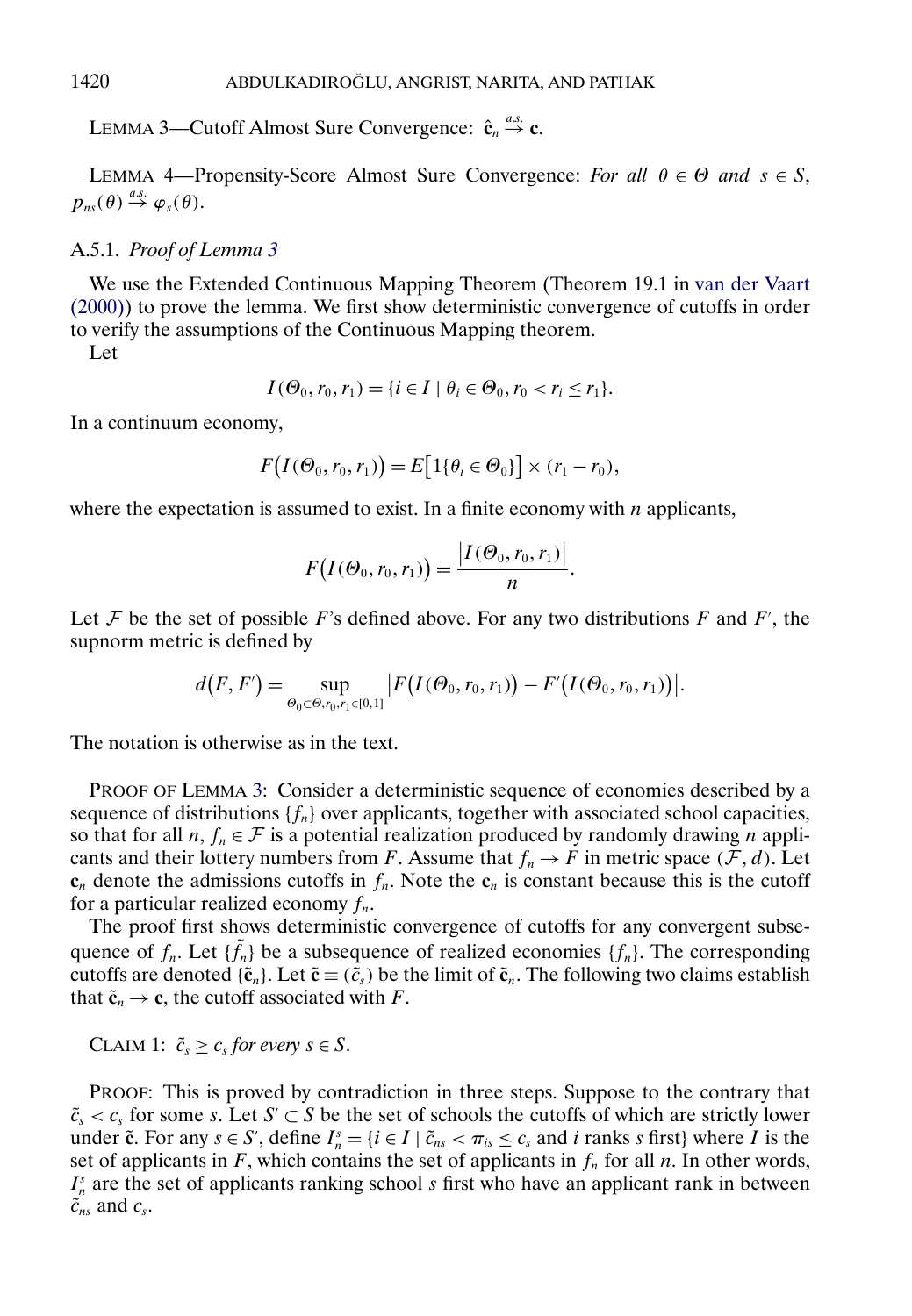*Step (a)*: We first show that for our subsequence, when the market is large enough, there must be some applicants who are in  $I_n^s$ . That is, there exists N such that for any  $n > N$ , we have  $\tilde{f}_n(I_n^s) > 0$  for all  $s \in S'$ .

To see this, we begin by showing that for all  $s \in S'$ , there exists N such that for any  $n > N$ , we have  $F(I_n^s) > 0$ . Suppose, to the contrary, that there exists  $s \in S'$  such that for all N, there exists  $n > N$  such that  $F(I_n^s) = 0$ . When we consider the subsequence of realized economies  $\{\tilde{f}_n\}$ , we find that

$$
\tilde{f}_n(\lbrace i \in Q_s(\mathbf{c}_n) \text{ such that } \pi_{is} \leq c_s \rbrace)
$$
\n
$$
= \tilde{f}_n(\lbrace i \in Q_s(\mathbf{c}_n) \text{ such that } \pi_{is} \leq \tilde{c}_{ns} \rbrace) + \tilde{f}_n(\lbrace i \in Q_s(\mathbf{c}_n) \text{ such that } \tilde{c}_{ns} < \pi_{is} \leq c_s \rbrace)
$$
\n
$$
= \tilde{f}_n(\lbrace i \in Q_s(\mathbf{c}_n) \text{ such that } \pi_{is} \leq \tilde{c}_{ns} \rbrace) \tag{19}
$$
\n
$$
\leq q_s. \tag{20}
$$

Expression (19) follows from Assumption [1](#page-19-0) by the following reason. Equation (19) does not hold, that is,  $\tilde{f}_n({i \in Q_s(\mathbf{c}_n)}$  such that  $\tilde{c}_{ns} < \pi_{is} \le c_s$ }) > 0 only if  $F({i \in I} \mid$  $\tilde{c}_{ns} < \pi_{is} \leq c_s$ }) > 0. This and Assumption [1](#page-19-0) imply  $F({i \in I | \tilde{c}_{ns} < \pi_{is} \leq c_s \text{ and } i \text{ ranks}})$ s first})  $\equiv F(I_n^s) > 0$ , a contradiction to  $F(I_n^s) = 0$ . Since  $\tilde{f}_n$  is realized as *n* i.i.d. samples from F,  $\tilde{f}_n({i \in I | \tilde{c}_{ns} < \pi_{is} \le c_s}) = 0$ . Expression (20) follows by our definition of DA, which can never assign more applicants to a school than its capacity for each of the *n* samples. We obtain our contradiction since  $\tilde{c}_{ns}$  is not maximal at s in  $\tilde{f}_n$  since expression (20) means it is possible to increase the cutoff  $\tilde{c}_{ns}$  to  $c_s$  without violating the capacity constraint.

Given that we have just shown that for each  $s \in S'$ ,  $F(I_n^s) > 0$  for some *n*, it is possible to find an *n* such that  $F(I_n^s) > \varepsilon > 0$ . Since  $f_n \to F$  and so  $\tilde{f}_n \to F$ , there exists N such that for all  $n > N$ , we have  $\tilde{f}_n(I_n^s) > F(I_n^s) - \varepsilon > 0$ . Since the number of schools is finite, such N can be taken uniformly over all  $s \in S$ . This completes the argument for Step (a).

Step (a) allows us to find some N such that for any  $n > N$ ,  $\tilde{f}_n(I_n^s) > 0$  for all  $s' \in S'$ . Let  $\tilde{s}_n \in S$  and t be such that  $\tilde{c}_{ns}^{t-1} \ge c_s$  for all  $s \in S$  and  $\tilde{c}_{n\tilde{s}_n}^{t} < c_{\tilde{s}_n}$ . That is,  $\tilde{s}_n$  is one of the first schools the cutoff of which falls strictly below  $c_{\tilde{s}_n}$  under the DA algorithm in  $\tilde{f}_n$ , which happens in round t of the DA algorithm. Such  $\tilde{s}_n$  and t exist since the choice of n guarantees  $\tilde{f}_n(I_n^s) > 0$  and so  $\tilde{c}_{ns} < c_s$  for all  $s \in S'$ .

*Step (b)*: We next show that there exist infinitely many values of  $n$  such that the associated  $\tilde{s}_n$  is in S' and  $\tilde{f}_n(I_n^s) > 0$  for all  $s \in S'$ . This is true because otherwise, by Step (a), there exists N such that for all  $n > N$ , we have  $\tilde{s}_n \notin S'$ . Since there are only finitely many schools,  $\{\tilde{s}_n\}$  has a subsequence  $\{\tilde{s}_m\}$  such that  $\tilde{s}_m$  is the same school outside S' for all *m*. By definition of  $\tilde{s}_n$ ,  $\tilde{c}_{m\tilde{s}_m} \leq \tilde{c}'_{m\tilde{s}_m} < c_{\tilde{s}_m}$  for all *m* and so  $\tilde{c}_{\tilde{s}_m} < c_{\tilde{s}_m}$ , a contradiction to  $\tilde{s}_m \notin S'.$ 

Fix some *n* such that the associated  $\tilde{s}_n$  is in S' and  $\tilde{f}_n(l_n^s) > 0$  for all  $s \in S'$ . Step (b) guarantees that such *n* exists. Let  $\tilde{A}_{n\tilde{s}_n}$  and  $A_{\tilde{s}_n}$  be the sets of applicants assigned  $\tilde{s}_n$  under  $\tilde{f}_n$  and F, respectively. All applicants in  $I_n^{\tilde{s}_n}$  are assigned  $\tilde{s}_n$  in F and rejected by  $\tilde{s}_n$  in  $\tilde{f}_n$ . Since these applicants rank  $\tilde{s}_n$  first, there must exist a positive measure (with respect to  $\tilde{f}_n$ ) of applicants outside  $I_n^{\tilde{s}_n}$  who are assigned  $\tilde{s}_n$  in  $\tilde{f}_n$  and some other school in F; denote the set of them by  $\tilde{A}_{n\tilde{s}_n} \setminus A_{\tilde{s}_n} \setminus \tilde{A}_{n\tilde{s}_n} \setminus A_{\tilde{s}_n}$  > 0 since otherwise, for any *n* such that Step (b)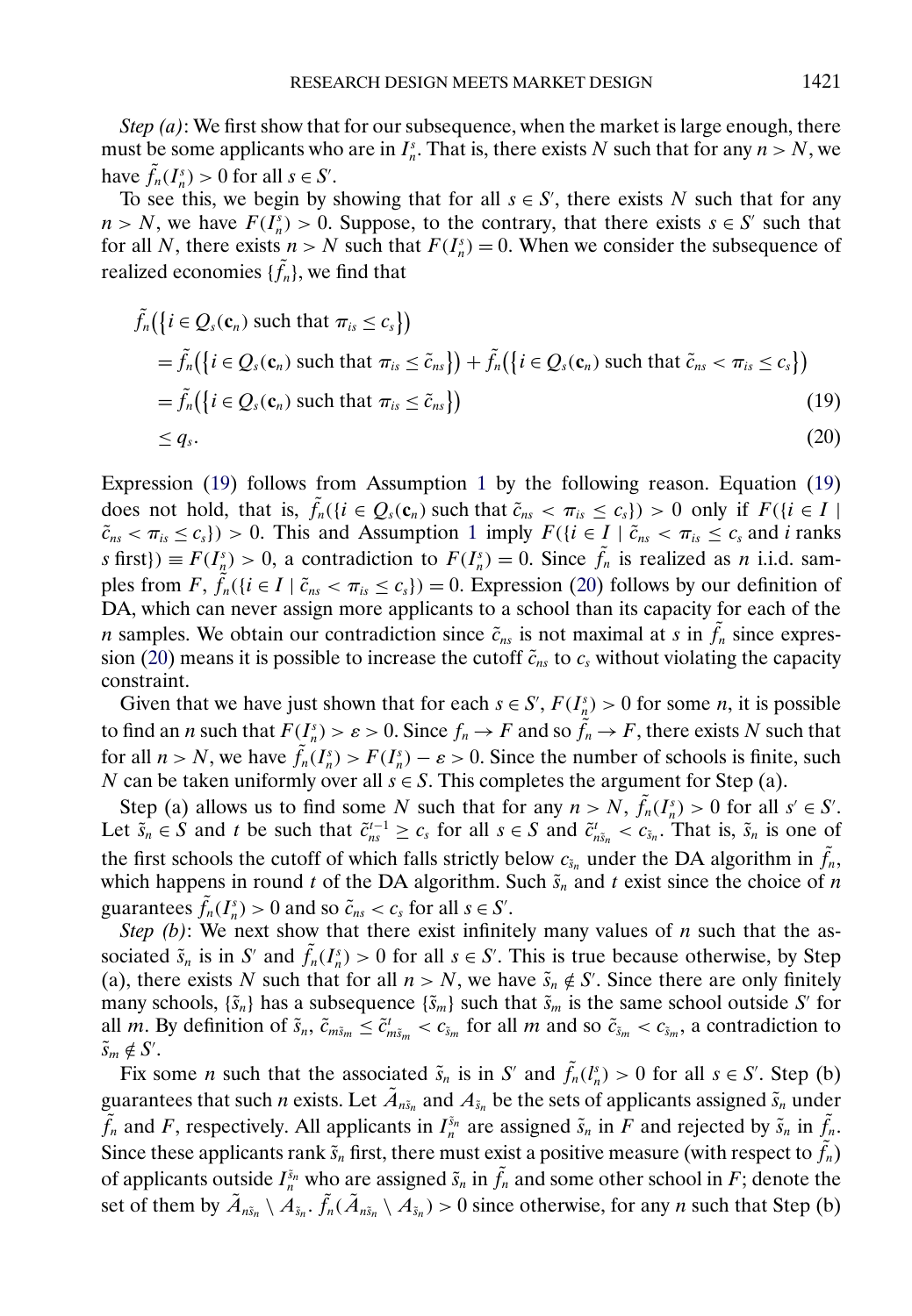<span id="page-50-0"></span>applies,

$$
\tilde{f}_n(\tilde{A}_{n\tilde{s}_n}) \leq \tilde{f}_n(A_{\tilde{s}_n} \setminus I_n^{\tilde{s}_n}) = \tilde{f}_n(A_{\tilde{s}_n}) - \tilde{f}_n(I_n^{\tilde{s}_n}),
$$

which by Step (a) converges to something strictly smaller than  $F(A_{\tilde{s}_n})$  since  $\tilde{f}_n(A_{\tilde{s}_n}) \to$  $F(A_{\tilde{s}_n})$  and  $\tilde{f}_n(I_n^{\tilde{s}_n}) > 0$  for all large enough *n* by Step (a). Note that  $F(A_{\tilde{s}_n})$  is weakly smaller than  $q_{\tilde{s}_n}$ . This implies that for large enough  $n, \tilde{f}_n(\tilde{A}_{n\tilde{s}_n}) < q_{\tilde{s}_n}$ , a contradiction to  $\tilde{A}_{n\tilde{s}_n}$ 's being the set of applicants assigned  $\tilde{s}_n$  at a cutoff strictly smaller than the largest possible value  $K + 1$ . For each  $i \in \tilde{A}_{n\tilde{s}_n} \setminus A_{\tilde{s}_n}$ , let  $s_i$  be the school to which i is assigned under F.

*Step (c)*: To complete the argument for Claim [1,](#page-48-0) we show that some  $i \in \tilde{A}_{n\tilde{S}_n} \setminus A_{\tilde{S}_n}$  must have been rejected by  $s_i$  in some step  $\tilde{t} \le t - 1$  of the DA algorithm in  $\tilde{f}_n$ . That is, there exists  $i \in \tilde{A}_{n\tilde{s}_n} \setminus A_{\tilde{s}_n}$  and  $\tilde{t} \le t - 1$  such that  $\pi_{is_i} > \tilde{c}_{ns_i}^{\tilde{t}}$ . Suppose to the contrary that for all  $i \in \tilde{A}_{n\tilde{s}_n} \setminus A_{\tilde{s}_n}$  and  $\tilde{t} \leq t-1$ , we have  $\pi_{is_i} \leq \tilde{c}_{ns_i}^{\tilde{t}}$ . Each such applicant i must prefer  $s_i$  to  $\tilde{s}_n$  because i is assigned  $s_i \neq \tilde{s}_n$  under F though  $\pi_{i\tilde{s}_n} \leq \tilde{c}_{n\tilde{s}_n} < c_{\tilde{s}_n}$ , where the first inequality holds because *i* is assigned  $\tilde{s}_n$  in  $\tilde{F}_n$  while the second inequality does because  $\tilde{s}_n \in S'$ . This implies none of  $\tilde{A}_{n\tilde{s}_n} \setminus A_{\tilde{s}_n}$  is rejected by  $s_i$ , applies for  $\tilde{s}$ , and contributes to decreasing  $\tilde{c}^t_{n\tilde{s}_n}$  at least until step t and so  $\tilde{c}^t_{n\tilde{s}_n} < c_{\tilde{s}_n}$  cannot be the case, a contradiction. Therefore, we have our desired conclusion of Step (c).

Claim [1](#page-48-0) can now be established by showing that Step (c) implies there are  $i \in \tilde{A}_{n\tilde{s}_n} \setminus A_{\tilde{s}_n}$ and  $\tilde{t} \le t-1$  such that  $\pi_{is_i} > \tilde{c}_{ns_i} \ge \tilde{c}_{ns_i}$ , where the last inequality is implied by the fact that in every economy, for all  $s \in S$  and  $t \ge 0$ , we have  $c_s^{t+1} \le c_s^t$ . Also, they are assigned  $s_i$  in *F* so that  $\pi_{is_i} \leq c_{s_i}$ . These imply  $c_{s_i} > \tilde{c}_{ns_i} \geq \tilde{c}_{ns_i}$ . That is, the cutoff of  $s_i$  falls below  $c_{si}$  in step  $\tilde{t} \le t - 1 < t$  of the DA algorithm in  $\tilde{f}_n$ . This contradicts the definition of  $\tilde{s}_n$  and t. Therefore,  $\tilde{c}_s \geq c_s$  for all  $s \in S$ , as desired. This completes the proof of Claim [1.](#page-48-0) *Q.E.D.* 

CLAIM 2: *By a similar argument*,  $\tilde{c}_s \leq c_s$  *for every*  $s \in S$ .

Since  $\tilde{c}_s \geq c_s$  and  $\tilde{c}_s \leq c_s$  for all s, it must be the case that  $\tilde{c}_n \to c$ . The following claim uses this to show that  $c_n \rightarrow c$ .

CLAIM 3: *If*  $\tilde{\mathbf{c}}_n \to \mathbf{c}$  *for every convergent subsequence*  $\{\tilde{\mathbf{c}}_n\}$  *of*  $\{\mathbf{c}_n\}$ *, then*  $\mathbf{c}_n \to \mathbf{c}$ *.* 

**PROOF:** Since  $\{c_n\}$  is bounded in  $[0, K + 1]^{S}$ , it has a convergent subsequence by the Bolzano–Weierstrass theorem. Suppose to the contrary that for every convergent subsequence  ${\tilde{\mathbf{c}}_n}$ , we have  ${\tilde{\mathbf{c}}_n} \to \mathbf{c}$ , but  ${\mathbf{c}_n} \to \mathbf{c}$ . Then there exists  $\varepsilon > 0$  such that for all  $k > 0$ , there exists  $n_k > k$  such that  $\|\mathbf{c}_{n_k} - \mathbf{c}\| \geq \varepsilon$ . Then the subsequence  $\{\mathbf{c}_{n_k}\}_k \subset \{\mathbf{c}_n\}$  has a convergent subsequence that does not converge to **c** (since  $\|\mathbf{c}_{n_k} - \mathbf{c}\| \geq \varepsilon$  for all k), which contradicts the supposition that every convergent subsequence of  ${c_n}$  converges to  ${c_n}$ , completing the proof of the claim. *Q.E.D.*

The last step in the proof of Lemma [3](#page-48-0) relates this fact to stochastic convergence.

CLAIM 4:  $\mathbf{c}_n \to \mathbf{c}$  *implies*  $\hat{\mathbf{c}}_n \stackrel{a.s.}{\to} \mathbf{c}$ .

PROOF: This proof is based on two off-the-shelf asymptotic results from mathematical statics. First, let  $F_n$  be the distribution over  $I(\Theta_0, r_0, r_1)$ 's generated by randomly drawing *n* applicants from *F*. Note that  $F_n$  is random since it involves randomly drawing *n*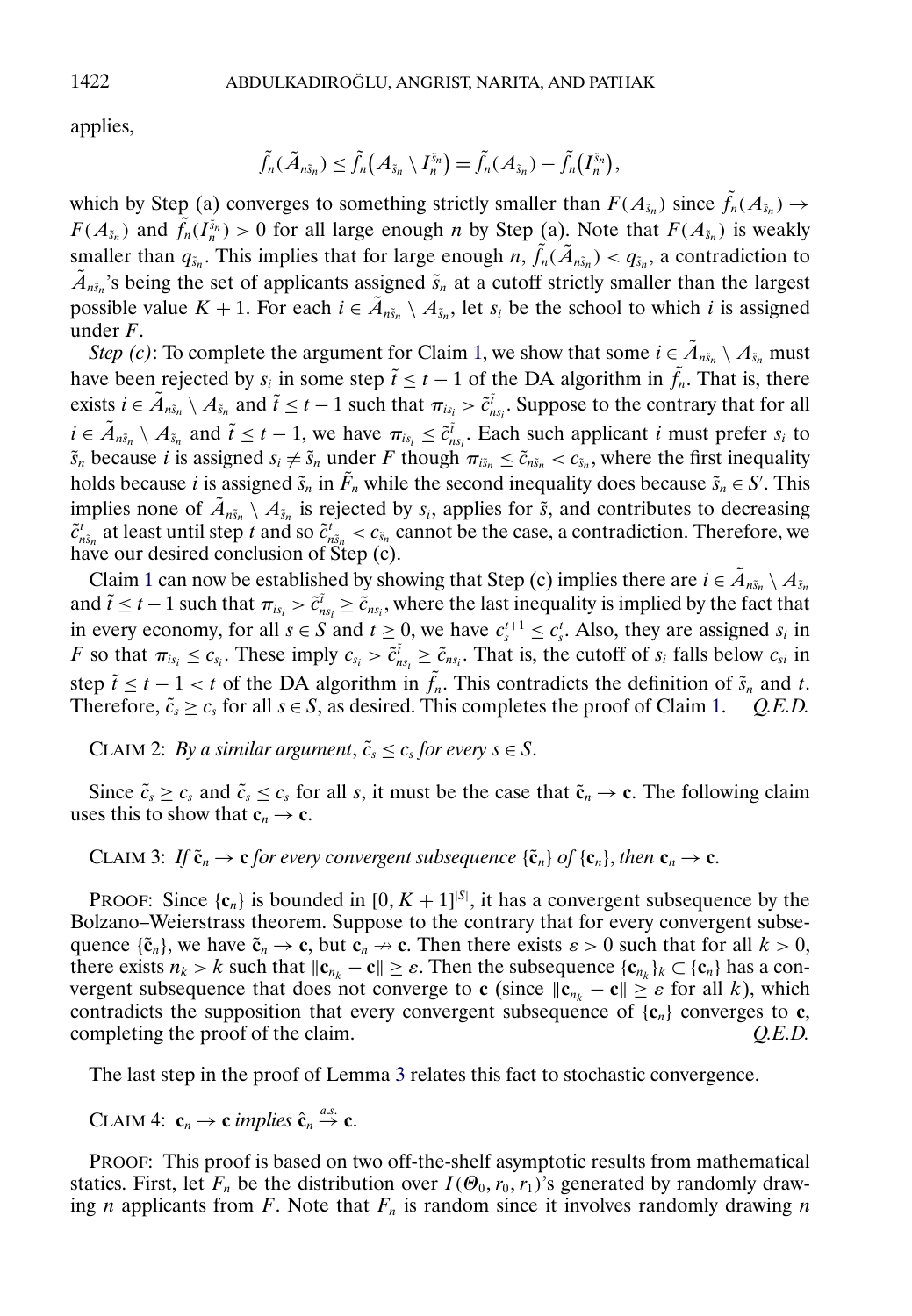applicants.  $F_n \stackrel{\text{a.s.}}{\rightarrow} F$  by the Glivenko–Cantelli theorem (Theorem 19.1 in [van der Vaart](#page-60-0) [\(2000\)\)](#page-60-0). Next, since  $F_n \stackrel{\text{a.s.}}{\rightarrow} F$  and  $\mathbf{c}_n \rightarrow \mathbf{c}$ , the Extended Continuous Mapping Theorem (Theorem 18.11 in [van der Vaart \(2000\)\)](#page-60-0) implies that  $\hat{\mathbf{c}}_n \stackrel{\text{a.s.}}{\rightarrow} \mathbf{c}$ , establishing the claim and completing the proof of Lemma [3.](#page-48-0) *Q.E.D. Q.E.D.*

#### A.5.2. *Proof of Lemma [4](#page-48-0)*

Consider any deterministic sequence of economies { $f_n$ } such that  $f_n \in \mathcal{F}$  for all n and  $f_n \to F$  in the  $(\mathcal{F}, d)$  metric space. Let  $p_{ns}(\theta)$  be the (finite-market, deterministic) propensity score for a particular  $f_n$ . Note that this modifies the definition of  $p_{ns}(\theta)$  from that in the text. The change here is that the propensity score for  $f_n$  is not a random quantity, because economy  $f_n$  is viewed as fixed.

For Lemma [4,](#page-48-0) it is enough to show deterministic convergence of this finite-market score, that is,  $p_{ns}(\theta) \to \varphi_s(\theta)$  as  $f_n \to F$ . To see this, let  $\tilde{F}_n$  be the distribution over  $I(\Theta_0, r_0, r_1)$ 's induced by randomly drawing *n* applicants from *F*. Note that  $F_n$  is random and that  $F_n \stackrel{\text{a.s.}}{\rightarrow} F$  by the Glivenko–Cantelli theorem (Theorem 19.1 in [van der Vaart](#page-60-0) [\(2000\)\)](#page-60-0).  $F_n \stackrel{\text{a.s.}}{\rightarrow} F$  and  $p_{ns}(\theta) \rightarrow \varphi_s(\theta)$  allow us to apply the Extended Continuous Mapping Theorem (Theorem 18.11 in [van der Vaart \(2000\)\)](#page-60-0) to obtain  $\tilde{p}_{ns}(\theta) \stackrel{\text{a.s.}}{\rightarrow} \varphi_s(\theta)$ .

We prove convergence of  $p_{ns}(\theta) \rightarrow \varphi_s(\theta)$  as follows. Let  $\tilde{c}_{ns}$  and  $\tilde{c}_{ns'}$  be the random cutoffs at s and s', respectively, in  $f_n$ , and

$$
\tau_{\theta s} \equiv c_s - \rho_{\theta s},
$$
  
\n
$$
\tau_{\theta s_{-}} \equiv \max_{s' \succ_{\theta} s} \{c_{s'} - \rho_{\theta s'}\},
$$
  
\n
$$
\tilde{\tau}_{n\theta s} \equiv \tilde{c}_{ns} - \rho_{\theta s}, \text{ and}
$$
  
\n
$$
\tilde{\tau}_{n\theta s_{-}} \equiv \max_{s' \succ_{\theta} s} \{\tilde{c}_{ns'} - \rho_{\theta s'}\}.
$$

We can express  $\varphi_s(\theta)$  and  $p_{ns}(\theta)$  as follows:

$$
\varphi_s(\theta) = \max\{0, \tau_{\theta s} - \tau_{\theta s}\},
$$
  

$$
p_{ns}(\theta) = P_n(\tilde{\tau}_{n\theta s} \ge R > \tilde{\tau}_{n\theta s}),
$$

where  $P_n$  is the probability induced by randomly drawing lottery numbers given  $f_n$ , and R is a random (not realized) lottery number for any type- $\theta$  applicant, where we omit an applicant subscript for simplicity. R's marginal distribution is  $U[0, 1]$ .

By Lemma [3,](#page-48-0) with probability 1, for all  $\varepsilon_1 > 0$ , there exists  $N_1$  such that for all  $n > N_1$ ,

$$
|\tilde{c}_{ns'}-c_{s'}|<\varepsilon_1\quad\text{for all }s',
$$

which implies that with probability 1,

$$
\begin{aligned}\n|\tilde{\tau}_{n\theta s_{-}} - \tau_{\theta s_{-}}| \\
&= |\{\tilde{c}_{n s_{1}} - \rho_{\theta s_{1}}\} - \{c_{s_{2}} - \rho_{\theta s_{2}}\}| \\
&< \begin{cases}\n|\{\tilde{c}_{n s_{1}} - \rho_{\theta s_{1}}\} - (\{\tilde{c}_{n s_{1}} - \rho_{\theta s_{2}}\} + \varepsilon_{1}) & \text{if } c_{s_{2}} - \rho_{\theta s_{2}} \ge \tilde{c}_{n s_{1}} - \rho_{\theta s_{1}}, \\
|\{\tilde{c}_{n s_{1}} - \rho_{\theta s_{1}}\} - (\{\tilde{c}_{n s_{1}} - \rho_{\theta s_{2}}\} - \varepsilon_{1}) & \text{if } c_{s_{2}} - \rho_{\theta s_{2}} < \tilde{c}_{n s_{1}} - \rho_{\theta s_{1}} \\
&= \varepsilon_{1},\n\end{cases}\n\end{aligned}
$$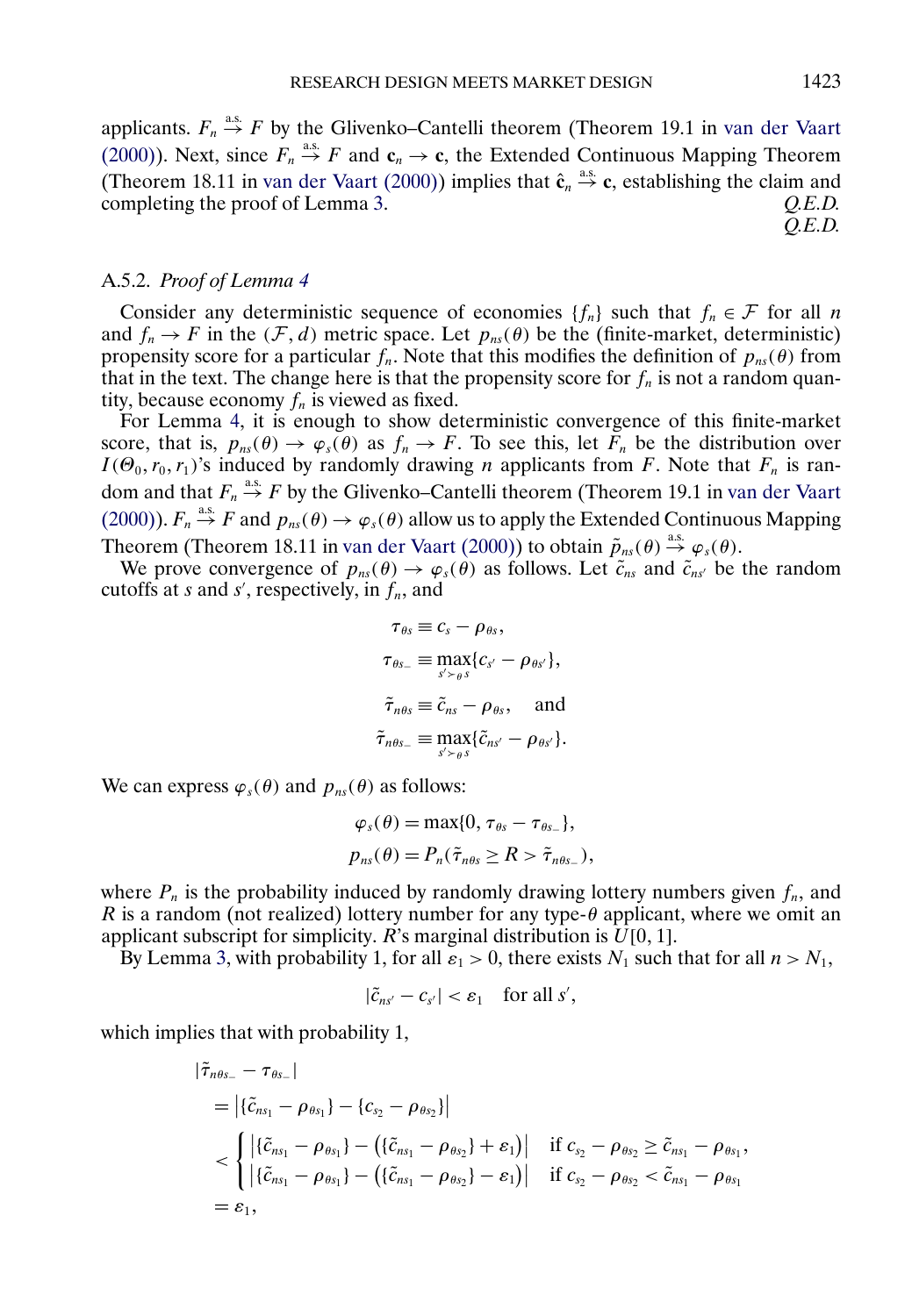<span id="page-52-0"></span>where in the first equality,  $s_1 \equiv \arg \max_{s' > \varrho s} {\{\tilde{c}_{ns'} - \rho_{\theta s'}\}}$  and  $s_2 \equiv \arg \max_{c_{s'} - \rho_{\theta s'}}$ . The inequality is by  $|\tilde{c}_{ns'} - c_{s'}| < \varepsilon_1$  for all  $s'$ . For all  $\varepsilon > 0$ , the above argument with setting  $\varepsilon_1 < \varepsilon/2$  implies that there exists N such that for all  $n > N$ ,

$$
p_{ns}(\theta) = P_n(\tilde{\tau}_{n\theta s} \ge R > \tilde{\tau}_{n\theta s_{-}})
$$
  
\n
$$
\in \left(\max\{0, \tau_{\theta s} - \tau_{\theta s_{-}} - \varepsilon\}, \max\{0, \tau_{\theta s} - \tau_{\theta s_{-}} + \varepsilon\}\right)
$$
  
\n
$$
\in \left(\varphi_s(\theta) - \varepsilon, \varphi_s(\theta) + \varepsilon\right),
$$

where the second-to-last inclusion is because with probability 1, there exists  $N$  such that for all  $n > N$  such that  $|\tilde{\tau}_{n\theta s} - \tau_{\theta s}|, |\tilde{\tau}_{n\theta s} - \tau_{\theta s}| < \varepsilon_1$  and  $R \sim U[0, 1]$ . This means  $p_{ns}(\theta) \rightarrow \varphi_s(\theta)$ , completing the proof of Lemma [4.](#page-48-0)

#### A.6. *Proof of Proposition [2](#page-26-0)*

By the definition of MID, for any  $\theta$  and s, there exists  $\tilde{s}$  such that MID<sub> $\theta$ s</sub> =  $\tau_{\tilde{s}}$ , which is the decimal part of  $c_{\tilde{s}}$ . Cutoff vector **c** also pins down  $\Theta_s^a$  and  $\Theta_s^c$ . Thus, the assumption  $(r_i \perp c)$  implies that individual lottery numbers  $r_i$  are uniformly distributed over [0, 1] (not only unconditionally but also) conditional on any cutoff, MID,  $\Theta_s^a$ ,  $\Theta_s^c$ , and type. This gives us both unbiasedness and conditional independence. When  $\tilde{p}_s(\theta)$  is the formula version of the estimated DA propensity score, the DA propensity score is unbiased for the true propensity score, that is,  $E(\tilde{p}_s(\theta)) = p_s(\theta)$  for every applicant type  $\theta$ since

$$
E(\tilde{p}_s(\theta))
$$
\n
$$
= E\Big(1\{\theta_i \in \Theta_s^a\}(1 - \text{MID}_{\theta_i s}) + 1\{\theta_i \in \Theta_s^c\}(1 - \text{MID}_{\theta_i s})\max\Big\{0, \frac{\tau_s - \text{MID}_{\theta_i s}}{1 - \text{MID}_{\theta_i s}}\Big\} \Big|_{(b)}
$$
\n
$$
\theta_i = \theta\Big)
$$
\n
$$
= E\Big(E\big(1\{\theta_i \in \Theta_s^a\}1\{\text{MID}_{\theta_i s} < r_i\} + 1\{\theta_i \in \Theta_s^c\}1\{\text{MID}_{\theta_i s} < r_i \leq \tau_s\} \Big|
$$
\n
$$
\theta_i = \theta, \tau_s, \text{MID}_{\theta_i s}, \Theta_s^a, \Theta_s^c\Big|\theta_i = \theta\Big)
$$
\n
$$
= E\Big(E\big(1\{\theta_i \in \Theta_s^a \text{ and MID}_{\theta_i s} < r_i\} + 1\{\theta_i \in \Theta_s^c \text{ and MID}_{\theta_i s} < r_i \leq \tau_s\} \Big|
$$
\n
$$
\theta_i = \theta, \tau_s, \text{MID}_{\theta_i s}, \Theta_s^a, \Theta_s^c\Big|\theta_i = \theta\Big)
$$
\n
$$
= E\big(1\{\theta_i \in \Theta_s^a \text{ and MID}_{\theta_i s} < r_i\} + 1\{\theta_i \in \Theta_s^c \text{ and MID}_{\theta_i s} < r_i \leq \tau_s\}|\theta_i = \theta\Big)
$$
\n
$$
= E\big(1\big\{\theta_i \in \Theta_s^a \text{ and MID}_{\theta_i s} < r_i\big\} + 1\big\{\theta_i \in \Theta_s^c \text{ and MID}_{\theta_i s} < r_i \leq \tau_s\big\}|\theta_i = \theta\Big)
$$
\n
$$
= P\big(D_i(s) = 1|\theta_i = \theta\big),
$$
\n(9)

where the first and fourth equalities are by the law of iterated expectation, and the second equality is by  $r_i \sim U(0, 1)$  conditional on any cutoff, MID,  $\Theta_s^a$ ,  $\Theta_s^c$ , and type. To obtain this result for the frequency version of the estimated DA propensity score, insert the following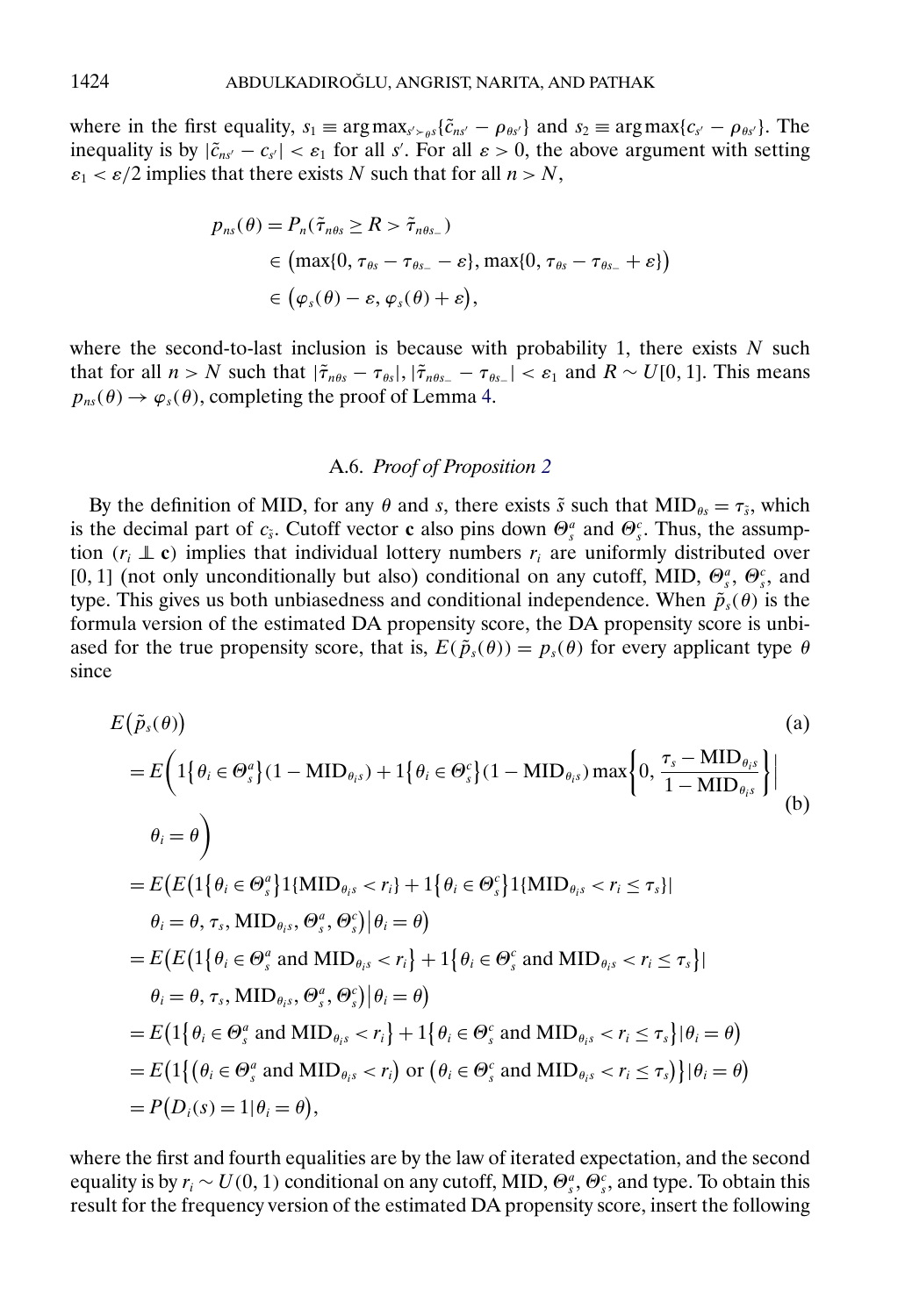<span id="page-53-0"></span>lines between equations [\(a\)](#page-52-0) and [\(b\)](#page-52-0):

$$
(a) = E\left(\sum_{\delta=a,c,n} 1\{\theta_i \in \Theta_s^s\} \frac{\sum_{j\in I} D_j(s)1\{1\{\theta_j \in \Theta_s^s\} = 1\{\theta_i \in \Theta_s^s\}, \text{MID}_{\theta_j s} = \text{MID}_{\theta_j s}\}}{\sum_{j\in I} 1\{1\{\theta_j \in \Theta_s^s\} = 1\{\theta_i \in \Theta_s^s\}, \text{MID}_{\theta_j s} = \text{MID}_{\theta_j s}\}}\right)
$$
\n
$$
\theta_i = \theta
$$
\n
$$
= E\left(E\left(\sum_{\delta=a,c,n} 1\{\theta_i \in \Theta_s^s\} \frac{\sum_{j\in I} D_j(s)1\{1\{\theta_j \in \Theta_s^s\} = 1\{\theta_i \in \Theta_s^s\}, \text{MID}_{\theta_j s} = \text{MID}_{\theta_j s}\}}{\sum_{j\in I} 1\{1\{\theta_j \in \Theta_s^s\} = 1\{\theta_i \in \Theta_s^s\}, \text{MID}_{\theta_j s} = \text{MID}_{\theta_i s}\}}\right|\right)
$$
\n
$$
\theta_i = \theta, \tau_s, \text{MID}_{\theta_i s}, \Theta_s^a, \Theta_s^c\left(\theta_i = \theta\right)
$$
\n
$$
= E\left(E\left(1\{\theta_i \in \Theta_s^s\}(1 - \text{MID}_{\theta_i s}) + 1\{\theta_i \in \Theta_s^c\}(1 - \text{MID}_{\theta_i s})\max\{0, \frac{\tau_s - \text{MID}_{\theta_i s}}{1 - \text{MID}_{\theta_i s}}\}\right|\right)
$$
\n
$$
\theta_i = \theta, \tau_s, \text{MID}_{\theta_i s}, \Theta_s^a, \Theta_s^c\left(\theta_i = \theta\right)
$$
\n
$$
= (b),
$$

where the first equality is by the definition of the frequency DA score, the second equality is by the law of iterated expectation, and the third equality is by  $r_i \sim U[0, 1]$  conditional on any cutoff, MID,  $\Theta_s^a$ ,  $\Theta_s^c$ , and type.

Assignment is independent conditional on the formula version of the estimated DA propensity score, that is,  $P(D_i(s) = 1 | \tilde{p}_s(\theta_i), \theta_i) = P(D_i(s) = 1 | \tilde{p}_s(\theta_i))$  by the following reason:

$$
P(D_i(s) = 1 | \tilde{p}_s(\theta_i) = p, \theta_i)
$$
  
\n
$$
= E\left(1\left\{(\theta_i \in \Theta_s^a \text{ and MID}_{\theta_i s} < r_i) \text{ or } (\theta_i \in \Theta_s^c \text{ and MID}_{\theta_i s} < r_i \leq \tau_s)\right\}|\tilde{p}_s(\theta_i) = p, \theta_i)
$$
  
\n
$$
= E\left(E\left(1\left\{(\theta_i \in \Theta_s^a \text{ and MID}_{\theta_i s} < r_i) \text{ or } (\theta_i \in \Theta_s^c \text{ and MID}_{\theta_i s} < r_i \leq \tau_s)\right\}\right|\right.
$$
  
\n
$$
\tau_s, \text{MID}_{\theta_i s}, \Theta_s^a, \Theta_s^c, \tilde{p}_s(\theta_i) = p, \theta_i)\left|\tilde{p}_s(\theta_i) = p, \theta_i\right)
$$
  
\n
$$
= E\left(E\left(1\left\{(\theta_i \in \Theta_s^a \text{ and MID}_{\theta_i s} < r_i) \text{ or } (\theta_i \in \Theta_s^c \text{ and MID}_{\theta_i s} < r_i \leq \tau_s)\right\}\right|\right.
$$
  
\n
$$
\tau_s, \text{MID}_{\theta_i s}, \Theta_s^a, \Theta_s^c, \theta_i)\left|\tilde{p}_s(\theta_i) = p, \theta_i\right)
$$
  
\n(2)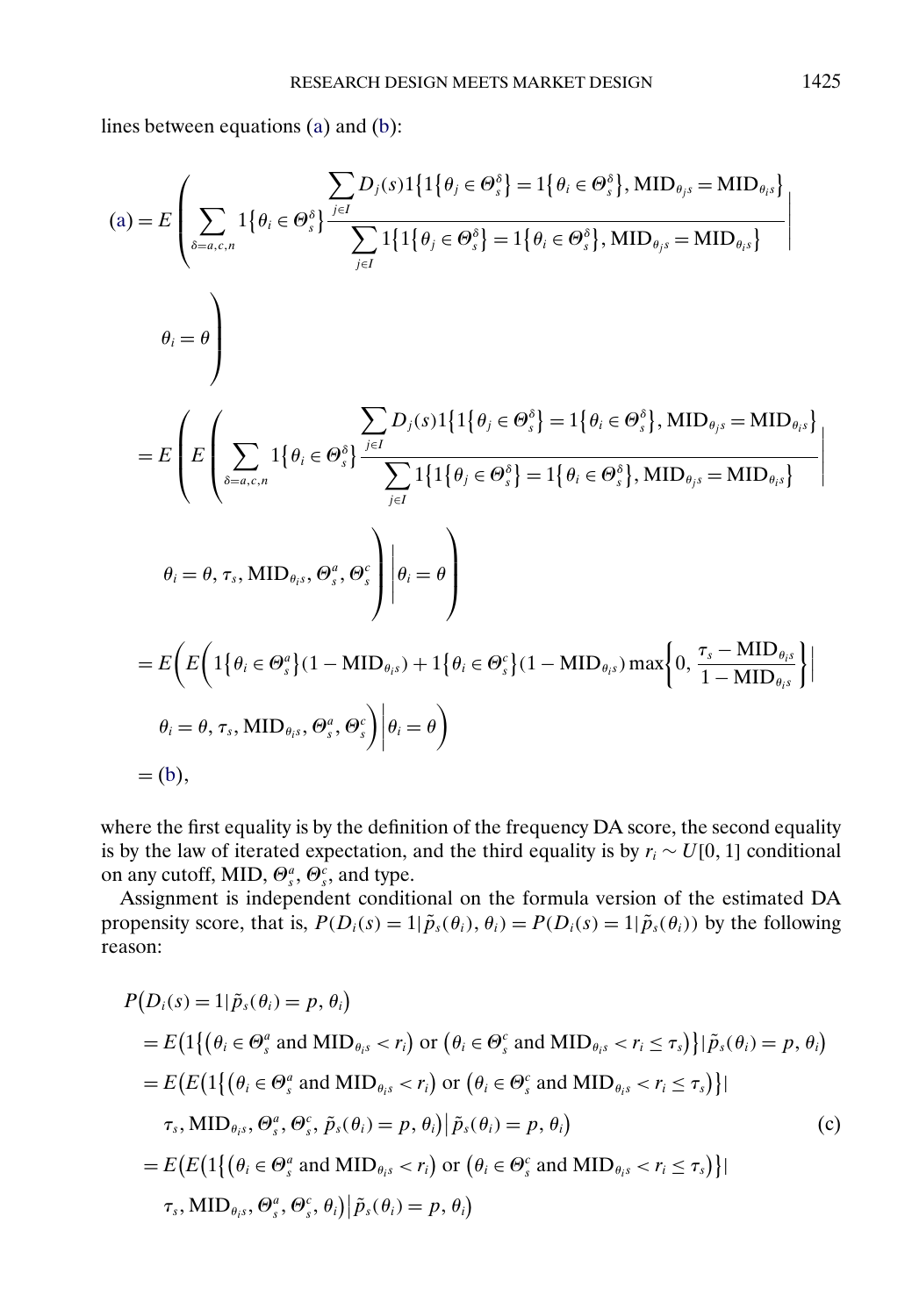<span id="page-54-0"></span>
$$
= E\left(1\{\theta_i \in \Theta_s^a\}(1 - \text{MID}_{\theta_i s}) + 1\{\theta_i \in \Theta_s^c\}(1 - \text{MID}_{\theta_i s})\max\left\{0, \frac{\tau_s - \text{MID}_{\theta_i s}}{1 - \text{MID}_{\theta_i s}}\right\} \middle|
$$
  
\n
$$
\tilde{p}_s(\theta_i) = p, \theta_i\right)
$$
  
\n
$$
= E(\tilde{p}_s(\theta_i)|\tilde{p}_s(\theta_i) = p, \theta_i)
$$
  
\n
$$
= p,
$$
\n
$$
(d)
$$

which is independent from  $\theta_i$  conditional on  $\tilde{p}_s(\theta_i) = p$ . In the above calculations, the first equality is by the definition of  $D_i(s)$ , the second equality is by the law of iterated expectation, the third equality is by the fact that  $\tau_s$ , MID<sub> $\theta_i$ </sub>,  $\Theta_s^a$ , and  $\Theta_s^c$  pin down  $\tilde{p}_s(\theta_i)$ , the fourth equality is by  $r_i \sim U[0, 1]$  conditional on any cutoff, MID,  $\Theta_s^a$ ,  $\Theta_s^c$ , and type, and the fifth equality is by the definition of  $\tilde{p}_s(\theta_i)$ . Assignment is also independent conditional on the frequency version of the estimated DA propensity score since, for the frequency version, equation [\(c\)](#page-53-0) directly implies (d). *Q.E.D.*

#### A.7. *Modes of Inference*

Econometric inference typically tries to quantify the uncertainty due to *random sampling*. What then, to make of the fact that the analysis reported here uses data on all DPS applicants from 2012? On one hand, we might imagine that the applicants we happen to be studying constitute a random sample from some larger population of possible applicants. At the same time, the statistical uncertainty in our empirical work can also be seen as a consequence of *random assignment*: we see only a single lottery draw for each applicant, one of many possibilities even when the sample of applicants is viewed as fixed.

In an effort to determine whether the distinction between sampling inference and randomization inference matters for our purposes, we computed randomization p-values by repeatedly drawing lottery numbers and calculating offer gaps in covariates conditional on the simulated propensity score. Regression conditioning on the simulated score produces near-perfect balance in Table [IV](#page-23-0) so this distribution is what we should expect to see under the null hypothesis of no difference by treatment assignment. Randomization  $p$ -values are therefore given by quantiles of the  $t$ -statistics in the distribution resulting from these repeated draws.

The  $p$ -values associated with conventional robust  $t$ -statistics for covariate balance turn out to be close to the corresponding randomization p-values. For the number of charter schools an applicant has ranked, for example, the conventional  $p$ -value for balance is 0.885 while the corresponding randomization  $p$ -value is 0.850. This is consistent with a classic result on the asymptotic equivalence of randomization and sampling tests for differences in means (see, e.g., Chapter 15.2 in [Lehmann and Romano](#page-59-0) [\(2005\)](#page-59-0)).

[Abadie, Athey, Imbens, and Woolridge \(2014\)](#page-57-0) generalized results on the large-sample equivalence of randomization and sampling inference to cover regression estimates of treatment effects and tests for covariate balance of the sort reported here. If the regression function is linear and the regression of treatment on controls is linear, the usual robust covariance matrix associated with random sampling is asymptotically valid for the sampling distribution induced by random assignment.<sup>33</sup> The treatment in our case is an

 $33$ This is Theorem 3, in [Abadie, Athey, Imbens, and Woolridge \(2014\),](#page-57-0) a result predicated on independent treatment assignments. In practice, DA assignments are correlated. Here too, however, the large-market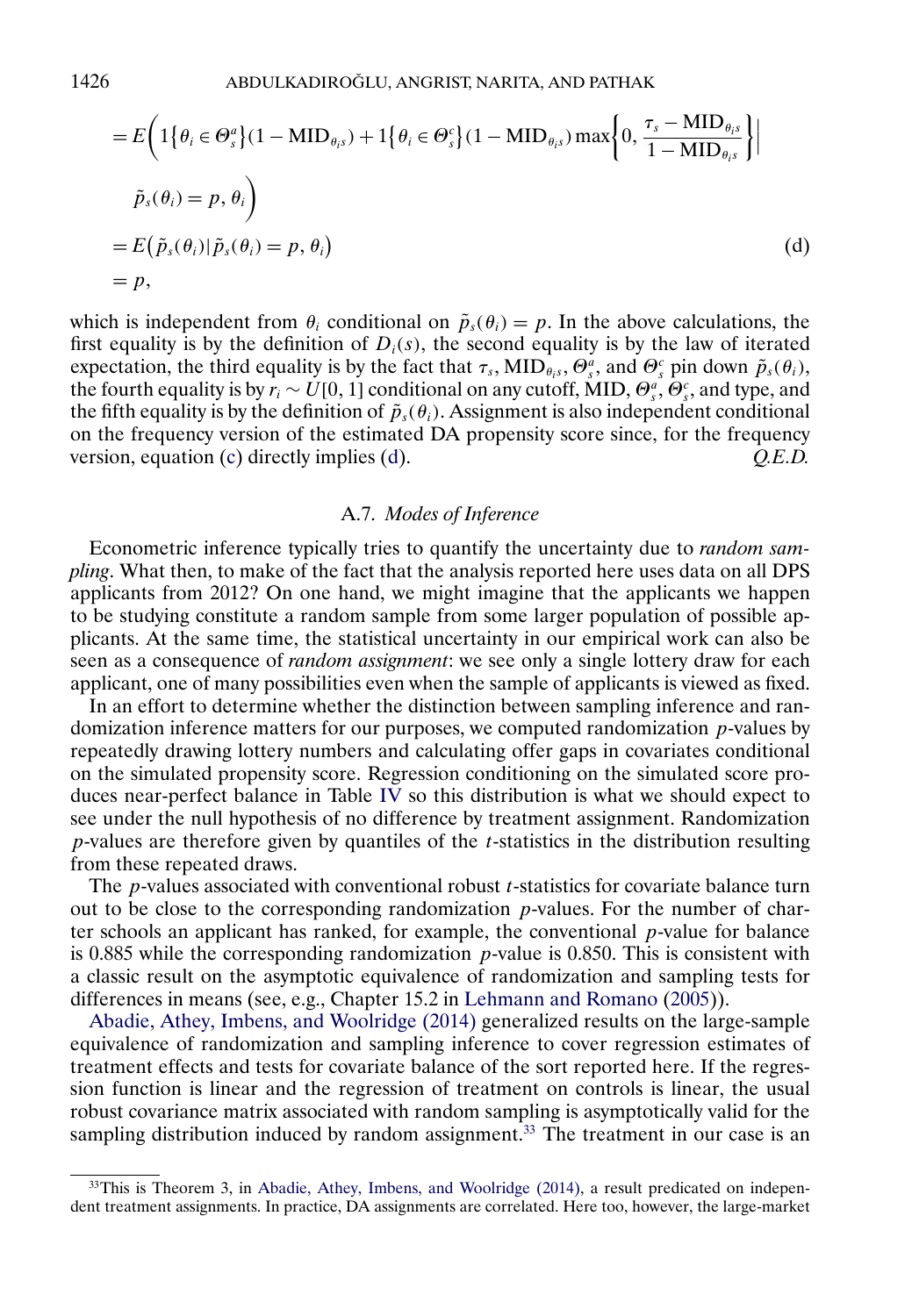<span id="page-55-0"></span>offer dummy, while the controls are dummies or a linear model for the propensity score. The second of these requirements holds here when the controls fully saturate the propensity score (ignoring any additional covariates). The first requires constant offer effects given a saturated model for the score. The models estimated here do not quite satisfy these conditions (they are not fully saturated) but do not seem to be so far off that this matters for inference.

A related issue arises from the fact that the empirical strategy used here conditions on estimates of the propensity score (the simulated score is also an estimate since it is based on a finite number of draws). As noted by [Hirano, Imbens, and Ridder \(2003\)](#page-59-0) and [Abadie and Imbens \(2016\),](#page-57-0) conditioning on an estimated as opposed to a nonstochastic known score may affect sampling distributions of the resulting estimated causal effects. We therefore checked conventional large-sample p-values against randomization p-values for the reduced-form charter-offer effects associated with the 2SLS estimates reported in Table [VI.](#page-31-0) Robust asymptotic sampling formulas again generate pvalues close to a randomization-inference benchmark, regardless of how the score behind these estimates was constructed. In view of these findings, we rely on the usual robust standard errors and test statistics for inference about 2SLS estimates of treatment effects.

#### A.8. *First-Choice and Qualification Instruments: Details*

Let  $D_i^f$  be the first-choice instrument defined in Section [4.5](#page-38-0) and let  $\tilde{s}_i$  be *i*'s first-choice school. The first-choice risk set is  $X(\theta_i) \equiv (\tilde{s}_i, \rho_{i\tilde{s}})$ .

PROPOSITION 4: *In any continuum economy*,  $D_i^f$  *is independent of*  $\theta_i$  *conditional on*  $X(\theta_i)$ .

PROOF: In general,

$$
\Pr(D_i^f = 1 | \theta_i = \theta) = \Pr(\pi_{i\tilde{s}_i} \le c_{\tilde{s}_i} | \theta_i = \theta)
$$
  
= 
$$
\Pr(\rho_{i\tilde{s}_i} + r_i \le c_{\tilde{s}_i} | \theta_i = \theta)
$$
  
= 
$$
\Pr(r_i \le c_{\tilde{s}_i} - \rho_{i\tilde{s}_i} | \theta_i = \theta)
$$
  
= 
$$
c_{\tilde{s}_i} - \rho_{i\tilde{s}_i},
$$

which depends on  $\theta_i$  only through  $X(\theta_i)$  because cutoffs are fixed in the contin-<br>uum. *O.E.D.* uum. *Q.E.D.*

Let  $D_i^q$  and  $X(\theta_i)$  be the qualification instrument and the associated risk set defined in Section [4.5.](#page-38-0) The latter is given by the list of schools  $i$  ranks and his priority status at each, that is,  $X(\theta_i) \equiv (S_i, (\rho_{is})_{s \in S_i})$  where  $S_i$  is the set of charter schools *i* ranks.

PROPOSITION 5: In any continuum economy,  $D_i^q$  is independent of  $\theta_i$  conditional on  $X(\theta_i)$ .

approximation smooths things out. In the continuum, cutoffs are fixed, and treatments are determined by individual independently drawn lottery numbers. We can therefore think of the asymptotic equivalence of randomization and conventional inference as a further consequence of our large-market approximation.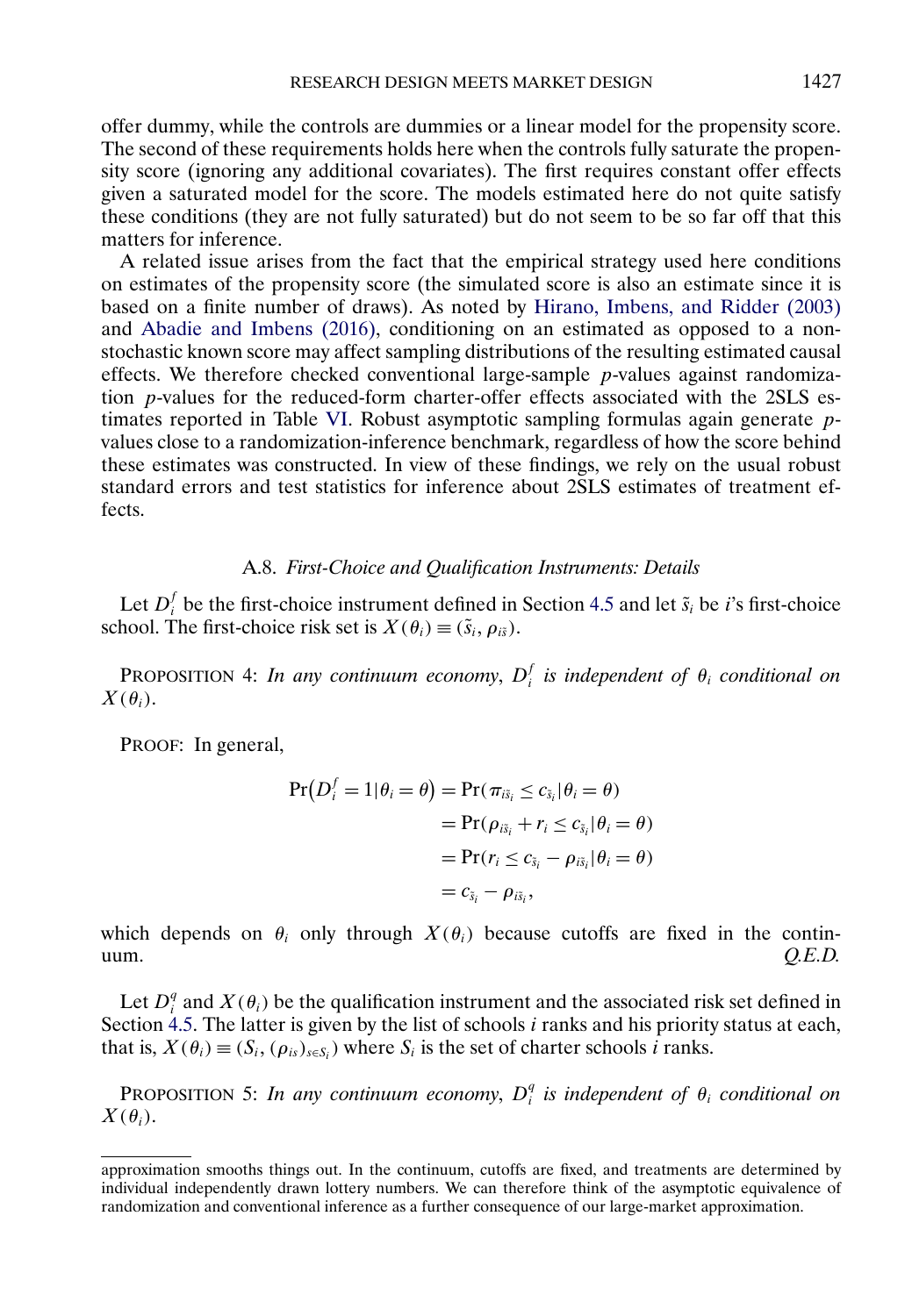<span id="page-56-0"></span>PROOF: In general, we have

$$
Pr(D_i^q = 1 | \theta_i = \theta) = Pr(\pi_{is} \le c_s \text{ for some } s \in S_i | \theta_i = \theta)
$$
  
= Pr( $\rho_{is} + r_i \le c_s$  for some  $s \in S_i | \theta_i = \theta$ )  
= Pr( $r_i \le c_s - \rho_{is}$  for some  $s \in S_i | \theta_i = \theta$ )  
= Pr( $r_i \le \max_{s \in S_i} (c_s - \rho_{is}) | \theta_i = \theta$ )  
=  $\max_{s \in S_i} (c_s - \rho_{is}),$ 

which depends on  $\theta_i$  only through  $X(\theta_i)$  because cutoffs are fixed in the continuum. *Q.E.D.*

#### A.9. *The DA Propensity Score With School-Specific Lotteries*

Washington, DC, New Orleans, and Amsterdam use DA with multiple lottery numbers, one for each school (see, e.g., [de Haan, Gautier, Oosterbeek, and van der Klaauw \(2015\)\)](#page-59-0). Washington, DC uses a version of DA that uses a mixture of shared and individual school lotteries. This section derives the DA propensity score for a mechanism with multiple tie-breaking.

Let random variable  $R_{is}$  denote applicant i's lottery number at school s. Assume that each  $R_{is}$  is distributed uniformly and independently over i, but  $R_{is} \neq R_{is'}$  for some (not necessarily all) s,  $s' \in S$ . When  $R_{is}$  and  $R_{is'}$  differ, they're assumed to be independent.

Recall  $B_{\theta s}$  is defined as  $\{s' \in S \mid s' \succ_{\theta} s\}$ . Partition  $B_{\theta s}$  into  $\bar{m}$  disjoint sets  $B_{\theta s}^1, \ldots, B_{\theta s}^{\bar{m}}$ , so that s' and s'' use the same lottery if and only if  $s', s'' \in B_{\theta s}^m$  for some m. Note that this partition is specific to type  $\theta$ . With single-school lotteries,  $\bar{m}$  simplifies to  $|B_{\theta s}|$ , the number of schools type  $\theta$  ranks ahead of s.

Most information disqualification, MID<sup>*m*</sup><sub>0</sub>, is defined for each *m* as

$$
\text{MID}_{\theta s}^{m} \equiv \begin{cases} 0 & \text{if } \rho_{\theta \tilde{s}} > \rho_{\tilde{s}} \text{ for all } \tilde{s} \in B_{\theta s}^{m}, \\ 1 & \text{if } \rho_{\theta \tilde{s}} < \rho_{\tilde{s}} \text{ for some } \tilde{s} \in B_{\theta s}^{m}, \\ \max \{ \tau_{\tilde{s}} \mid \tilde{s} \in B_{\theta s}^{m} \text{ and } \rho_{\theta \tilde{s}} = \rho_{\tilde{s}} \} & \text{if } \rho_{\theta \tilde{s}} = \rho_{\tilde{s}} \text{ for } \tilde{s} \in B_{\theta s}^{m}, \\ \text{and } \rho_{\theta \tilde{s}} > \rho_{\tilde{s}} \text{ otherwise.} \end{cases}
$$

Let  $m<sup>*</sup>$  be the value of m for schools in the partition that use the same lottery as s. Denote the associated MID by MID<sup>\*</sup><sub>0s</sub>. We define MID<sup>\*</sup><sub>0s</sub> = 0 when the lottery at s is unique and there is no  $m<sup>*</sup>$ . The following result extends Theorem [1](#page-17-0) to a general lottery structure. The proof is omitted.

THEOREM [1—](#page-17-0)Generalization: *For all* s *and* θ *in any continuum economy*, *we have*

$$
\Pr[D_i(s) = 1 | \theta_i = \theta] = \varphi_s(\theta) \equiv \begin{cases} 0 & \text{if } \theta \in \Theta_s^n, \\ \prod_{m=1}^{\bar{m}} (1 - \text{MID}_{\theta s}^m) & \text{if } \theta \in \Theta_s^a, \\ \prod_{m=1}^{\bar{m}} (1 - \text{MID}_{\theta s}^m) \times \max\left\{0, \frac{\tau_s - \text{MID}_{\theta s}^*}{1 - \text{MID}_{\theta s}^*}\right\} & \text{if } \theta \in \Theta_s^c, \end{cases}
$$

*where we set*  $\varphi_s(\theta) = 0$  *when*  $\text{MID}_{\theta s}^* = 1$  *and*  $\theta \in \Theta_s^c$ .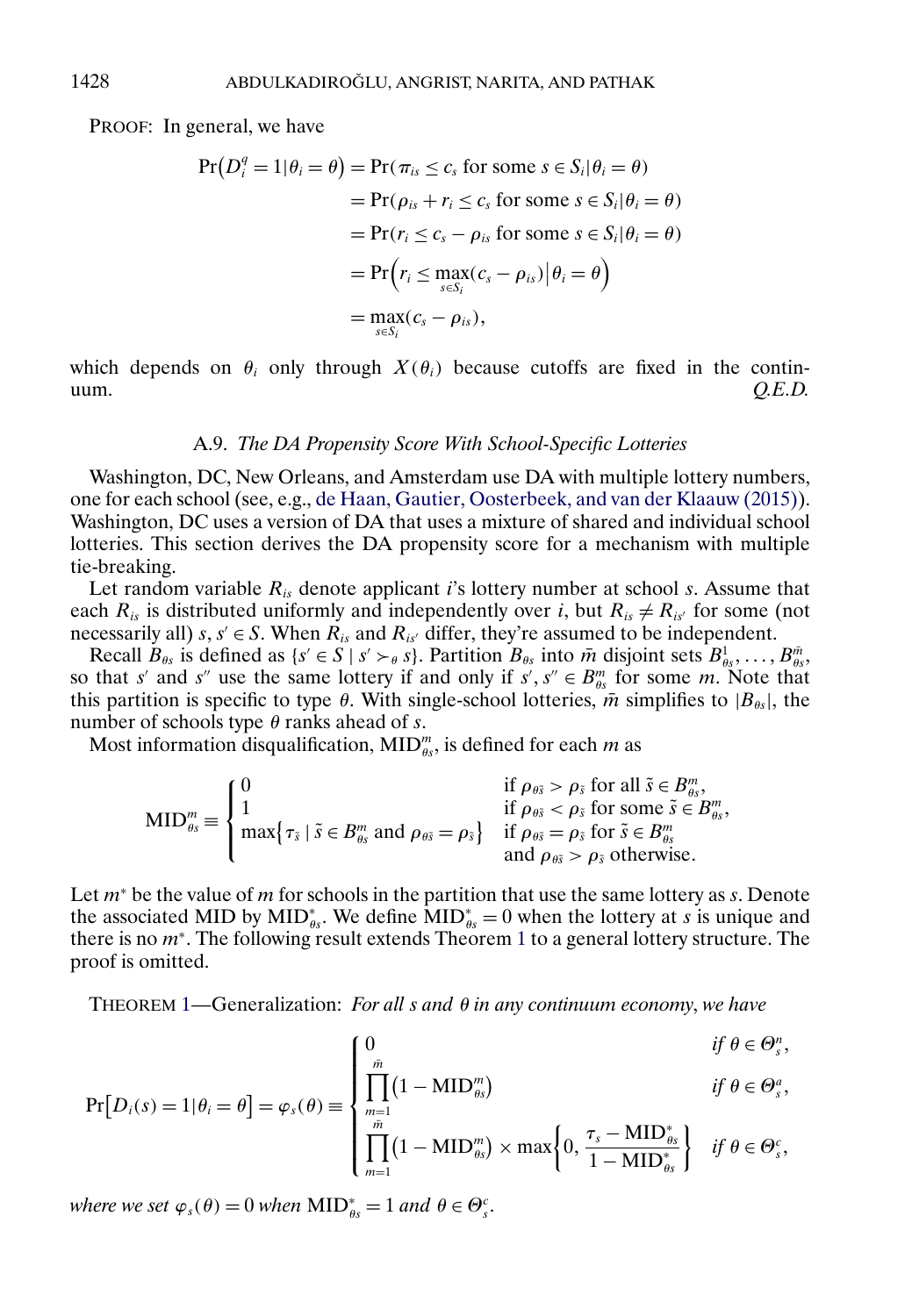<span id="page-57-0"></span>Note that in the single-tie-breaker case, the expression for  $\varphi_s(\theta)$  reduces to that in Theorem [1](#page-17-0) since  $\overline{m} = 1$  in that case.

#### A.10. *The Boston (Immediate Acceptance) Mechanism*

Studies by Hastings–Kane–Staiger [\(2009\)](#page-59-0), Hastings–Neilson–Zimmerman (2012), and Deming–Hastings–Kane–Staiger (2013), among others, use data generated from versions of the Boston mechanism. Given strict preferences of applicants and schools, the Boston mechanism is defined as follows:

• Step 1: Each applicant applies to her most preferred acceptable school (if any). Each school accepts its most-preferred applicants up to its capacity and rejects every other applicant.

In general, for any step  $t \geq 2$ ,

• Step *t*: Each applicant who has not been accepted by any school applies to her most preferred acceptable school that has not rejected her (if any). Each school accepts its most-preferred applicants up to its remaining capacity and rejects every other applicant.

This algorithm terminates at the first step in which no applicant applies to a school. Boston assignments differ from DA in that any offer at any step is fixed; applicants receiving offers cannot be displaced later. This important difference notwithstanding, the Boston mechanism can be represented as a special case of DA by redefining priorities as follows:

PROPOSITION 6[—Ergin and Sönmez \(2006\):](#page-59-0) *The Boston mechanism applied to*  $(\succ_i)_i$ and  $(\succ_s)_{s}$  produces the same assignment as DA applied to  $(\succ_i)_{i}$  and  $(\succ_s^*)_{s}$  where  $\succ_s^*$  is defined *as follows*:

- 1. For  $k = 1, 2, \ldots$ , {*applicants who rank s kth*}  $\succ_s^*$  {*applicants who rank s k* + 1*th*}.
- 2. Within each priority group,  $\succ_s^*$  ranks the applicants in the same order as original  $\succ_s$ .

This equivalence allows us to construct a propensity score for the Boston mechanism by redefining priorities so that priority groups at a given school consist of applicants who share original priority status at this school and rank it the same way.

#### **[REFERENCES](http://www.e-publications.org/srv/ecta/linkserver/setprefs?rfe_id=urn:sici%2F0012-9682%28201709%2985%3A5%3C1373%3ARDMMDU%3E2.0.CO%3B2-1)**

- [ABADIE, A. \(2002\): "Bootstrap Tests for Distributional Treatment Effects in Instrumental Variable Models,"](http://www.e-publications.org/srv/ecta/linkserver/openurl?rft_dat=bib:1/abadie:02&rfe_id=urn:sici%2F0012-9682%28201709%2985%3A5%3C1373%3ARDMMDU%3E2.0.CO%3B2-1) *[Journal of the American Statistical Association](http://www.e-publications.org/srv/ecta/linkserver/openurl?rft_dat=bib:1/abadie:02&rfe_id=urn:sici%2F0012-9682%28201709%2985%3A5%3C1373%3ARDMMDU%3E2.0.CO%3B2-1)*, 97 (457), 284–292. [\[1405,](#page-32-0)[1406\]](#page-33-0)
- [\(2003\): "Semiparametric Instrumental Variables Estimation of Treatment Response Models,"](http://www.e-publications.org/srv/ecta/linkserver/openurl?rft_dat=bib:2/abadie:03&rfe_id=urn:sici%2F0012-9682%28201709%2985%3A5%3C1373%3ARDMMDU%3E2.0.CO%3B2-1) *Journal of Econometrics*[, 113 \(2\), 231–263.](http://www.e-publications.org/srv/ecta/linkserver/openurl?rft_dat=bib:2/abadie:03&rfe_id=urn:sici%2F0012-9682%28201709%2985%3A5%3C1373%3ARDMMDU%3E2.0.CO%3B2-1) [\[1402\]](#page-29-0)
- ABADIE, A., AND G. IMBENS [\(2016\): "Matching on the Estimated Propensity Score,"](http://www.e-publications.org/srv/ecta/linkserver/openurl?rft_dat=bib:3/abadie/imbens:12&rfe_id=urn:sici%2F0012-9682%28201709%2985%3A5%3C1373%3ARDMMDU%3E2.0.CO%3B2-1) *Econometrica*, 84 (2), [781–807.](http://www.e-publications.org/srv/ecta/linkserver/openurl?rft_dat=bib:3/abadie/imbens:12&rfe_id=urn:sici%2F0012-9682%28201709%2985%3A5%3C1373%3ARDMMDU%3E2.0.CO%3B2-1) [\[1392,](#page-19-0)[1427\]](#page-54-0)

ABADIE, A., S. ATHEY, G. IMBENS, AND J. M. WOOLRIDGE (2014): "Finite Population Causal Standard Errors," NBER Working Paper 20325. [\[1426\]](#page-53-0)

ABDULKADIROĞLU, A., AND T. SÖNMEZ [\(1998\): "Random Serial Dictatorship and the Core From Random](http://www.e-publications.org/srv/ecta/linkserver/openurl?rft_dat=bib:5/abdulkadiroglu/sonmez:98&rfe_id=urn:sici%2F0012-9682%28201709%2985%3A5%3C1373%3ARDMMDU%3E2.0.CO%3B2-1) [Endowments in House Allocation Problems,"](http://www.e-publications.org/srv/ecta/linkserver/openurl?rft_dat=bib:5/abdulkadiroglu/sonmez:98&rfe_id=urn:sici%2F0012-9682%28201709%2985%3A5%3C1373%3ARDMMDU%3E2.0.CO%3B2-1) *Econometrica*, 66 (3), 689–701. [\[1389,](#page-16-0)[1390\]](#page-17-0)

[\(2003\): "School Choice: A Mechanism Design Approach,"](http://www.e-publications.org/srv/ecta/linkserver/openurl?rft_dat=bib:6/abdulkadiroglu/sonmez:03&rfe_id=urn:sici%2F0012-9682%28201709%2985%3A5%3C1373%3ARDMMDU%3E2.0.CO%3B2-1) *American Economic Review*, 93, 729–747. [\[1374\]](#page-1-0)

ABDULKADIROĞLU, A., J. ANGRIST, P. HULL, AND P. PATHAK [\(2016\): "Charters Without Lotteries: Testing](http://www.e-publications.org/srv/ecta/linkserver/openurl?rft_dat=bib:7/abdulkadiroglu/angrist/hull/pathak:16&rfe_id=urn:sici%2F0012-9682%28201709%2985%3A5%3C1373%3ARDMMDU%3E2.0.CO%3B2-1) [Takeovers in New Orleans and Boston,"](http://www.e-publications.org/srv/ecta/linkserver/openurl?rft_dat=bib:7/abdulkadiroglu/angrist/hull/pathak:16&rfe_id=urn:sici%2F0012-9682%28201709%2985%3A5%3C1373%3ARDMMDU%3E2.0.CO%3B2-1) *American Economic Review*, 106 (7), 1878–1920. [\[1414\]](#page-41-0)

ABDULKADIROĞLU, A., J. ANGRIST, AND P. PATHAK [\(2014\): "The Elite Illusion: Achievement Effects at Boston](http://www.e-publications.org/srv/ecta/linkserver/openurl?rft_dat=bib:8/abdulkadiroglu/angrist/pathak:11&rfe_id=urn:sici%2F0012-9682%28201709%2985%3A5%3C1373%3ARDMMDU%3E2.0.CO%3B2-1) [and New York Exam Schools,"](http://www.e-publications.org/srv/ecta/linkserver/openurl?rft_dat=bib:8/abdulkadiroglu/angrist/pathak:11&rfe_id=urn:sici%2F0012-9682%28201709%2985%3A5%3C1373%3ARDMMDU%3E2.0.CO%3B2-1) *Econometrica*, 82 (1), 137–196. [\[1390](#page-17-0)[,1415\]](#page-42-0)

ABDULKADIROĞLU[, A., J. D. ANGRIST, S. M. DYNARSKI, T. J. KANE,](http://www.e-publications.org/srv/ecta/linkserver/openurl?rft_dat=bib:9/abdulkadiroglu/angrist/dynarski/kane/pathak:11&rfe_id=urn:sici%2F0012-9682%28201709%2985%3A5%3C1373%3ARDMMDU%3E2.0.CO%3B2-1) AND P. A. PATHAK (2011): "Account[ability and Flexibility in Public Schools: Evidence From Boston's Charters and Pilots,"](http://www.e-publications.org/srv/ecta/linkserver/openurl?rft_dat=bib:9/abdulkadiroglu/angrist/dynarski/kane/pathak:11&rfe_id=urn:sici%2F0012-9682%28201709%2985%3A5%3C1373%3ARDMMDU%3E2.0.CO%3B2-1) *Quarterly Journal of Economics*[, 126 \(2\), 699–748.](http://www.e-publications.org/srv/ecta/linkserver/openurl?rft_dat=bib:9/abdulkadiroglu/angrist/dynarski/kane/pathak:11&rfe_id=urn:sici%2F0012-9682%28201709%2985%3A5%3C1373%3ARDMMDU%3E2.0.CO%3B2-1) [\[1374,](#page-1-0)[1375,](#page-2-0)[1381,](#page-8-0)[1403,](#page-30-0)[1404,](#page-31-0)[1410,](#page-37-0)[1414\]](#page-41-0)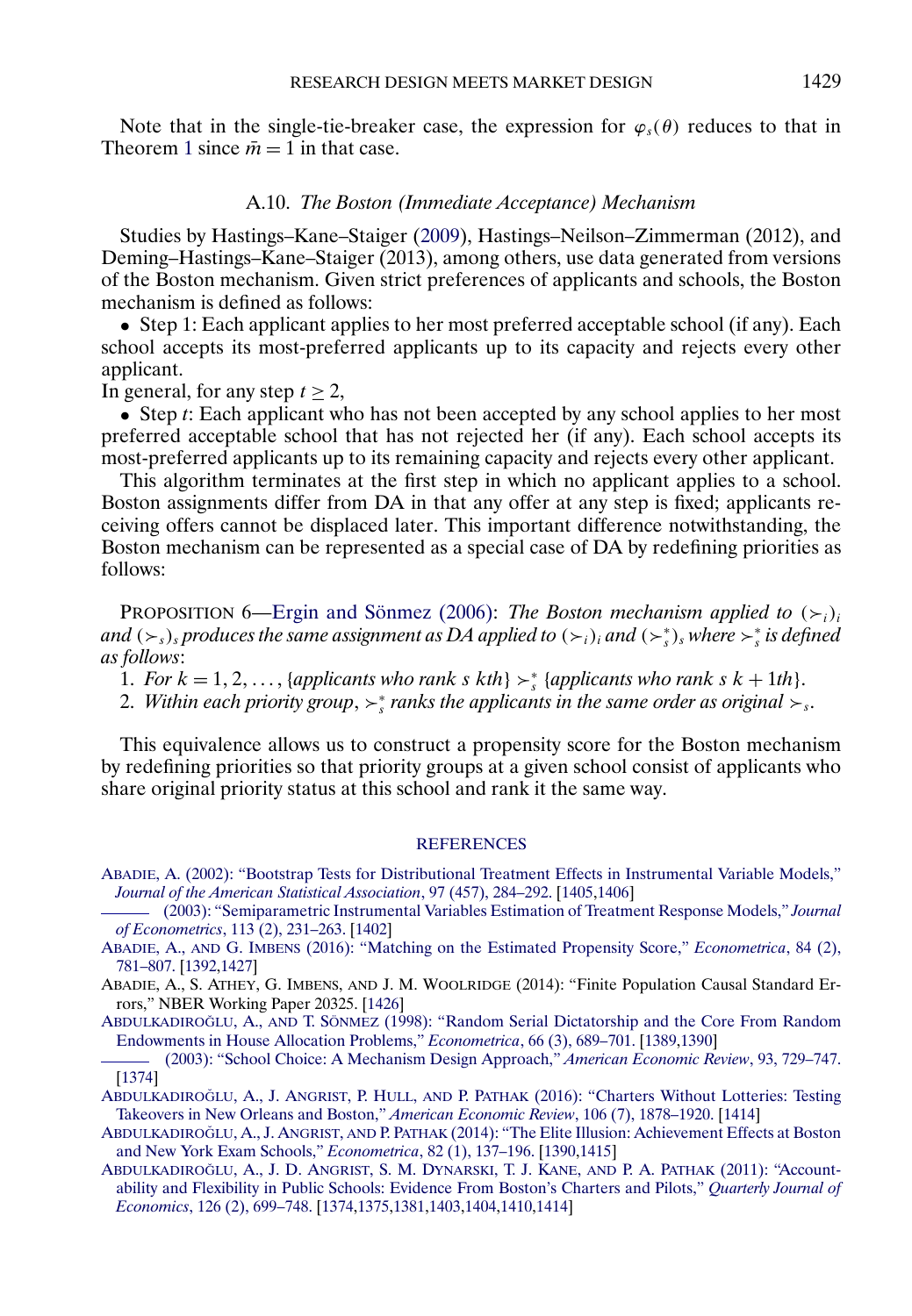- ABDULKADIROĞLU, A., J. D. ANGRIST, Y. NARITA, AND P. A. PATHAK (2015): "Research Design Meets Market Design: Using Centralized Assignment for Impact Evaluation," Technical Report, NBER. [\[1399\]](#page-26-0)
- (2017): "Supplement to 'Research Design Meets Market Design: Using Centralized Assignment for Impact Evaluation,"' *Econometrica Supplemental Material*, 85, <http://dx.doi.org/ECTA13925>. [\[1381\]](#page-8-0)
- ABDULKADIROĞLU[, A., J. D. ANGRIST, Y. NARITA, P. A. PATHAK,](http://www.e-publications.org/srv/ecta/linkserver/openurl?rft_dat=bib:12/mdrd2:17&rfe_id=urn:sici%2F0012-9682%28201709%2985%3A5%3C1373%3ARDMMDU%3E2.0.CO%3B2-1) AND R. A. ZARATE (2017): "Regression [Discontinuity in Serial Dictatorship: Achievement Effects at Chicago's Exam Schools,"](http://www.e-publications.org/srv/ecta/linkserver/openurl?rft_dat=bib:12/mdrd2:17&rfe_id=urn:sici%2F0012-9682%28201709%2985%3A5%3C1373%3ARDMMDU%3E2.0.CO%3B2-1) *American Economic [Review: Papers and Proceedings](http://www.e-publications.org/srv/ecta/linkserver/openurl?rft_dat=bib:12/mdrd2:17&rfe_id=urn:sici%2F0012-9682%28201709%2985%3A5%3C1373%3ARDMMDU%3E2.0.CO%3B2-1)*, 107 (5), 240–245. [\[1390,](#page-17-0)[1415\]](#page-42-0)
- ABDULKADIROGLU ˘ , A., Y.-K. CHE, AND Y. YASUDA [\(2015\): "Expanding 'Choice' in School Choice,"](http://www.e-publications.org/srv/ecta/linkserver/openurl?rft_dat=bib:13/abdulkadiroglu/che/yasuda:10&rfe_id=urn:sici%2F0012-9682%28201709%2985%3A5%3C1373%3ARDMMDU%3E2.0.CO%3B2-1) *American [Economic Journal: Microeconomics](http://www.e-publications.org/srv/ecta/linkserver/openurl?rft_dat=bib:13/abdulkadiroglu/che/yasuda:10&rfe_id=urn:sici%2F0012-9682%28201709%2985%3A5%3C1373%3ARDMMDU%3E2.0.CO%3B2-1)*, 7 (1), 1–42. [\[1384,](#page-11-0)[1388\]](#page-15-0)
- ABDULKADIROĞLU, A., W. HU, AND P. PATHAK (2013): "Small High Schools and Student Achievement: Lottery-Based Evidence From New York City," NBER Working Paper 19576. [\[1374](#page-1-0)[,1410\]](#page-37-0)
- ABDULKADIROĞLU, A., P. A. PATHAK, A. E. ROTH, AND T. SÖNMEZ (2006): "Changing the Boston School Choice Mechanism," NBER Working Paper 11965. [\[1374\]](#page-1-0)
- AGARWAL, N., AND P. SOMAINI (2015): "Demand Analysis Using Strategic Reports: An Application to a School Choice Mechanism," Working Paper. [\[1381](#page-8-0)[,1388\]](#page-15-0)
- ANGRIST, J. D., AND J. HAHN [\(2004\): "When to Control for Covariates? Panel Asymptotics for Estimates of](http://www.e-publications.org/srv/ecta/linkserver/openurl?rft_dat=bib:17/angrist/hahn:04&rfe_id=urn:sici%2F0012-9682%28201709%2985%3A5%3C1373%3ARDMMDU%3E2.0.CO%3B2-1) Treatment Effects," *[Review of Economics and Statistics](http://www.e-publications.org/srv/ecta/linkserver/openurl?rft_dat=bib:17/angrist/hahn:04&rfe_id=urn:sici%2F0012-9682%28201709%2985%3A5%3C1373%3ARDMMDU%3E2.0.CO%3B2-1)*, 86 (1), 58–72. [\[1379\]](#page-6-0)
- ANGRIST, J. D., AND J.-S. PISCHKE (2009): *Mostly Harmless Econometrics: An Empiricist's Companion*. Princeton, NJ: Princeton University Press. [\[1408\]](#page-35-0)
- [ANGRIST, J. D., S. COHODES, S. DYNARSKI, P. A. PATHAK,](http://www.e-publications.org/srv/ecta/linkserver/openurl?rft_dat=bib:19/angrist/cohodes/dynarski/pathak/walters:15&rfe_id=urn:sici%2F0012-9682%28201709%2985%3A5%3C1373%3ARDMMDU%3E2.0.CO%3B2-1) AND C. R. WALTERS (2016): "Stand and Deliver: [Effects of Boston's Charter High Schools on College Preparation, Entry, and Choice,"](http://www.e-publications.org/srv/ecta/linkserver/openurl?rft_dat=bib:19/angrist/cohodes/dynarski/pathak/walters:15&rfe_id=urn:sici%2F0012-9682%28201709%2985%3A5%3C1373%3ARDMMDU%3E2.0.CO%3B2-1) *Journal of Labor Economics*[, 34 \(2\), 275–318.](http://www.e-publications.org/srv/ecta/linkserver/openurl?rft_dat=bib:19/angrist/cohodes/dynarski/pathak/walters:15&rfe_id=urn:sici%2F0012-9682%28201709%2985%3A5%3C1373%3ARDMMDU%3E2.0.CO%3B2-1) [\[1406\]](#page-33-0)
- [ANGRIST, J. D., S. M. DYNARSKI, T. J. KANE, P. A. PATHAK,](http://www.e-publications.org/srv/ecta/linkserver/openurl?rft_dat=bib:20/angrist/dynarski/kane/pathak/walters:10&rfe_id=urn:sici%2F0012-9682%28201709%2985%3A5%3C1373%3ARDMMDU%3E2.0.CO%3B2-1) AND C. R. WALTERS (2012): "Who Benefits From KIPP?" *[Journal of Policy Analysis and Management](http://www.e-publications.org/srv/ecta/linkserver/openurl?rft_dat=bib:20/angrist/dynarski/kane/pathak/walters:10&rfe_id=urn:sici%2F0012-9682%28201709%2985%3A5%3C1373%3ARDMMDU%3E2.0.CO%3B2-1)*, 31 (4), 837–860. [\[1404\]](#page-31-0)
- ANGRIST, J. D., P. HULL, P. A. PATHAK, AND C. R. WALTERS [\(2017\): "Leveraging Lotteries for School Value-](http://www.e-publications.org/srv/ecta/linkserver/openurl?rft_dat=bib:21/angrist/hull/pathak/walters:16&rfe_id=urn:sici%2F0012-9682%28201709%2985%3A5%3C1373%3ARDMMDU%3E2.0.CO%3B2-1)[Added: Testing and Estimation,"](http://www.e-publications.org/srv/ecta/linkserver/openurl?rft_dat=bib:21/angrist/hull/pathak/walters:16&rfe_id=urn:sici%2F0012-9682%28201709%2985%3A5%3C1373%3ARDMMDU%3E2.0.CO%3B2-1) *Quarterly Journal of Economics*, 132 (2), 871–919. [\[1414\]](#page-41-0)
- ANGRIST, J. D., G. W. IMBENS, AND D. B. RUBIN [\(1996\): "Identification of Causal Effects Using Instrumental](http://www.e-publications.org/srv/ecta/linkserver/openurl?rft_dat=bib:22/angrist/imbens/rubin:96&rfe_id=urn:sici%2F0012-9682%28201709%2985%3A5%3C1373%3ARDMMDU%3E2.0.CO%3B2-1) Variables," *[Journal of the American Statistical Association](http://www.e-publications.org/srv/ecta/linkserver/openurl?rft_dat=bib:22/angrist/imbens/rubin:96&rfe_id=urn:sici%2F0012-9682%28201709%2985%3A5%3C1373%3ARDMMDU%3E2.0.CO%3B2-1)*, 91 (434), 444–455. [\[1399\]](#page-26-0)
- ANGRIST, J. D., P. A. PATHAK, AND C. R. WALTERS [\(2013\): "Explaining Charter School Effectiveness,"](http://www.e-publications.org/srv/ecta/linkserver/openurl?rft_dat=bib:23/angrist/pathak/walters:11&rfe_id=urn:sici%2F0012-9682%28201709%2985%3A5%3C1373%3ARDMMDU%3E2.0.CO%3B2-1) *Amer[ican Economic Journal: Applied Economics](http://www.e-publications.org/srv/ecta/linkserver/openurl?rft_dat=bib:23/angrist/pathak/walters:11&rfe_id=urn:sici%2F0012-9682%28201709%2985%3A5%3C1373%3ARDMMDU%3E2.0.CO%3B2-1)*, 5 (4), 1–27. [\[1375](#page-2-0)[,1404\]](#page-31-0)
- ASHLAGI, I., Y. KANORIA, AND J. D. LESHNO [\(2017\): "Unbalanced Random Matching Markets: The Stark](http://www.e-publications.org/srv/ecta/linkserver/openurl?rft_dat=bib:24/ashlagi/kanoria/leshno:15&rfe_id=urn:sici%2F0012-9682%28201709%2985%3A5%3C1373%3ARDMMDU%3E2.0.CO%3B2-1) Effect of Competition," *[Journal of Political Economy](http://www.e-publications.org/srv/ecta/linkserver/openurl?rft_dat=bib:24/ashlagi/kanoria/leshno:15&rfe_id=urn:sici%2F0012-9682%28201709%2985%3A5%3C1373%3ARDMMDU%3E2.0.CO%3B2-1)*, 125 (1), 69–98. [\[1399\]](#page-26-0)
- AZEVEDO, E., AND J. LESHNO [\(2016\): "A Supply and Demand Framework for Two-Sided Matching Markets,"](http://www.e-publications.org/srv/ecta/linkserver/openurl?rft_dat=bib:25/azevedo/leshno:14&rfe_id=urn:sici%2F0012-9682%28201709%2985%3A5%3C1373%3ARDMMDU%3E2.0.CO%3B2-1) *[Journal of Political Economy](http://www.e-publications.org/srv/ecta/linkserver/openurl?rft_dat=bib:25/azevedo/leshno:14&rfe_id=urn:sici%2F0012-9682%28201709%2985%3A5%3C1373%3ARDMMDU%3E2.0.CO%3B2-1)*, 124 (5), 1235–1268. [\[1384](#page-11-0)[,1388,](#page-15-0)[1392,](#page-19-0)[1398\]](#page-25-0)
- BALINSKI, M., AND T. SÖNMEZ [\(1999\): "A Tale of Two Mechanisms: Student Placement,"](http://www.e-publications.org/srv/ecta/linkserver/openurl?rft_dat=bib:26/balinski/sonmez:99&rfe_id=urn:sici%2F0012-9682%28201709%2985%3A5%3C1373%3ARDMMDU%3E2.0.CO%3B2-1) *Journal of Economic Theory*[, 84, 73–94.](http://www.e-publications.org/srv/ecta/linkserver/openurl?rft_dat=bib:26/balinski/sonmez:99&rfe_id=urn:sici%2F0012-9682%28201709%2985%3A5%3C1373%3ARDMMDU%3E2.0.CO%3B2-1) [\[1390\]](#page-17-0)
- BEHAGHEL, L., B. CRÉPON, AND M. GURGAND (2013): "Robustness of the Encouragement Design in a Two-Treatment Randomized Control Trial," IZA Discussion Paper 7447. [\[1406\]](#page-33-0)
- [BLACKWELL, M. \(2017\): "Instrumental Variable Methods for Conditional Effects and Causal Interaction in](http://www.e-publications.org/srv/ecta/linkserver/openurl?rft_dat=bib:28/blackwell:15&rfe_id=urn:sici%2F0012-9682%28201709%2985%3A5%3C1373%3ARDMMDU%3E2.0.CO%3B2-1) Voter Mobilization Experiments," *[Journal of the American Statistical Association](http://www.e-publications.org/srv/ecta/linkserver/openurl?rft_dat=bib:28/blackwell:15&rfe_id=urn:sici%2F0012-9682%28201709%2985%3A5%3C1373%3ARDMMDU%3E2.0.CO%3B2-1)*, 112 (518), 590–599. [\[1406\]](#page-33-0)
- BLOOM, H., AND R. UNTERMAN [\(2014\): "Can Small High Schools of Choice Improve Educational Prospects](http://www.e-publications.org/srv/ecta/linkserver/openurl?rft_dat=bib:29/bloom/unterman:14&rfe_id=urn:sici%2F0012-9682%28201709%2985%3A5%3C1373%3ARDMMDU%3E2.0.CO%3B2-1) for Disadvantaged Students?" *[Journal of Policy Analysis and Management](http://www.e-publications.org/srv/ecta/linkserver/openurl?rft_dat=bib:29/bloom/unterman:14&rfe_id=urn:sici%2F0012-9682%28201709%2985%3A5%3C1373%3ARDMMDU%3E2.0.CO%3B2-1)*, 33 (2), 290–319. [\[1374\]](#page-1-0)
- [BUDISH, E. \(2011\): "The Combinatorial Assignment Problem: Approximate Competitive Equilibrium From](http://www.e-publications.org/srv/ecta/linkserver/openurl?rft_dat=bib:30/budish:11&rfe_id=urn:sici%2F0012-9682%28201709%2985%3A5%3C1373%3ARDMMDU%3E2.0.CO%3B2-1) Equal Incomes," *[Journal of Political Economy](http://www.e-publications.org/srv/ecta/linkserver/openurl?rft_dat=bib:30/budish:11&rfe_id=urn:sici%2F0012-9682%28201709%2985%3A5%3C1373%3ARDMMDU%3E2.0.CO%3B2-1)*, 119 (6), 1061–1103. [\[1384\]](#page-11-0)
- BURGESS, S., E. GREAVES, A. VIGNOLES, AND D. WILSON [\(2014\): "What Parents Want: School Preferences](http://www.e-publications.org/srv/ecta/linkserver/openurl?rft_dat=bib:31/burgess:14&rfe_id=urn:sici%2F0012-9682%28201709%2985%3A5%3C1373%3ARDMMDU%3E2.0.CO%3B2-1) and School Choice," *The Economic Journal*[, 125 \(587\), 1262–1289.](http://www.e-publications.org/srv/ecta/linkserver/openurl?rft_dat=bib:31/burgess:14&rfe_id=urn:sici%2F0012-9682%28201709%2985%3A5%3C1373%3ARDMMDU%3E2.0.CO%3B2-1) [\[1379\]](#page-6-0)
- CALSAMIGLIA, C., C. FU, AND M. GÜELL (2014): "Structural Estimation of a Model of School Choices: The Boston Mechanism vs. Its Alternatives," Working Paper. [\[1381\]](#page-8-0)
- CHE, Y.-K., AND F. KOJIMA [\(2010\): "Asymptotic Equivalence of Probabilistic Serial and Random Priority](http://www.e-publications.org/srv/ecta/linkserver/openurl?rft_dat=bib:33/che/kojima:10&rfe_id=urn:sici%2F0012-9682%28201709%2985%3A5%3C1373%3ARDMMDU%3E2.0.CO%3B2-1) Mechanisms," *Econometrica*[, 78 \(5\), 1625–1672.](http://www.e-publications.org/srv/ecta/linkserver/openurl?rft_dat=bib:33/che/kojima:10&rfe_id=urn:sici%2F0012-9682%28201709%2985%3A5%3C1373%3ARDMMDU%3E2.0.CO%3B2-1) [\[1384\]](#page-11-0)
- CHEN, Y., AND O. KESTEN [\(2017\): "Chinese College Admissions and School Choice Reforms: A Theoretical](http://www.e-publications.org/srv/ecta/linkserver/openurl?rft_dat=bib:34/chen/kesten:16&rfe_id=urn:sici%2F0012-9682%28201709%2985%3A5%3C1373%3ARDMMDU%3E2.0.CO%3B2-1) Analysis," *[Journal of Political Economy](http://www.e-publications.org/srv/ecta/linkserver/openurl?rft_dat=bib:34/chen/kesten:16&rfe_id=urn:sici%2F0012-9682%28201709%2985%3A5%3C1373%3ARDMMDU%3E2.0.CO%3B2-1)*, 125 (1), 99–139. [\[1391\]](#page-18-0)
- COHODES, S., E. SETREN, AND C. WALTERS (2016): "Can Successful Schools Replicate? Scaling up Boston's Charter School Sector," SEII Working Paper 6, MIT. [\[1414\]](#page-41-0)
- CONNORS, S., E. MOLDOW, A. CHALLENDER, AND B. WALTERS (2013): "Innovation Schools in DPS: Year Three of an Evaluation Study," Report, The Evaluation Center, School of Education and Human Development, University of Colorado Denver. [\[1404\]](#page-31-0)
- CULLEN, J. B., B. A. JACOB, AND S. LEVITT [\(2006\): "The Effect of School Choice on Participants: Evidence](http://www.e-publications.org/srv/ecta/linkserver/openurl?rft_dat=bib:37/cullen/jacob/levitt:06&rfe_id=urn:sici%2F0012-9682%28201709%2985%3A5%3C1373%3ARDMMDU%3E2.0.CO%3B2-1) [From Randomized Lotteries,"](http://www.e-publications.org/srv/ecta/linkserver/openurl?rft_dat=bib:37/cullen/jacob/levitt:06&rfe_id=urn:sici%2F0012-9682%28201709%2985%3A5%3C1373%3ARDMMDU%3E2.0.CO%3B2-1) *Econometrica*, 74 (5), 1191–1230. [\[1410\]](#page-37-0)

<span id="page-58-0"></span>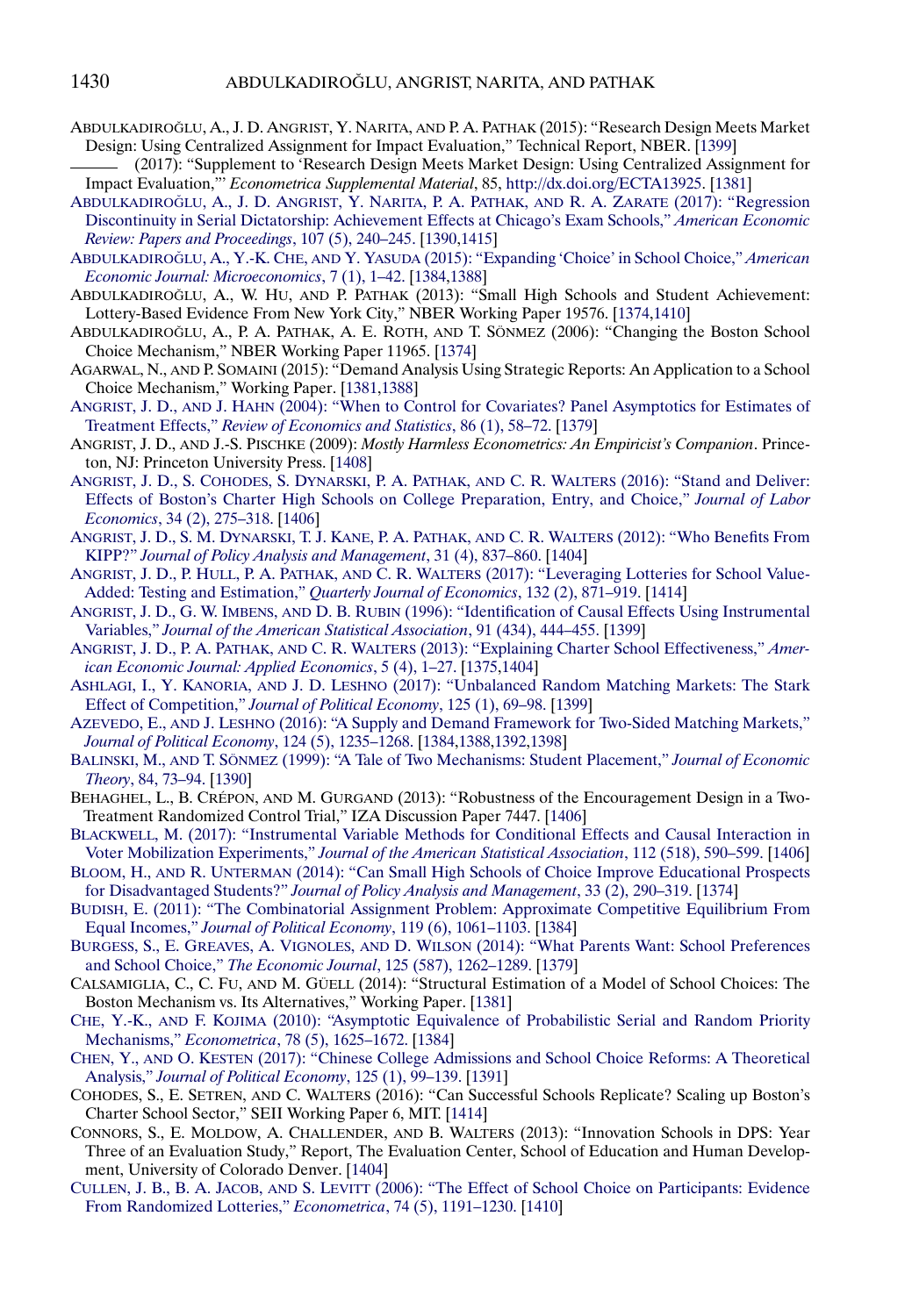- <span id="page-59-0"></span>DE HAAN, M., P. A. GAUTIER, H. OOSTERBEEK, AND B. VAN DER KLAAUW (2015): "The Performance of School Assignment Mechanisms in Practice," Working Paper. [\[1428\]](#page-55-0)
- DEHEJIA, R. H., AND S. WAHBA [\(1999\): "Causal Effects in Nonexperimental Studies: Reevaluating the Eval](http://www.e-publications.org/srv/ecta/linkserver/openurl?rft_dat=bib:39/dehejia1999causal&rfe_id=urn:sici%2F0012-9682%28201709%2985%3A5%3C1373%3ARDMMDU%3E2.0.CO%3B2-1)uation of Training Programs," *[Journal of the American Statistical Association](http://www.e-publications.org/srv/ecta/linkserver/openurl?rft_dat=bib:39/dehejia1999causal&rfe_id=urn:sici%2F0012-9682%28201709%2985%3A5%3C1373%3ARDMMDU%3E2.0.CO%3B2-1)*, 94 (448), 1053–1062. [\[1394\]](#page-21-0)
- [DEMING, D. \(2011\): "Better Schools, Less Crime?"](http://www.e-publications.org/srv/ecta/linkserver/openurl?rft_dat=bib:40/deming:11&rfe_id=urn:sici%2F0012-9682%28201709%2985%3A5%3C1373%3ARDMMDU%3E2.0.CO%3B2-1) *Quarterly Journal of Economics*, 126 (4), 2063–2115. [\[1374,](#page-1-0) [1410,](#page-37-0)[1413\]](#page-40-0)
- DEMING, D., J. HASTINGS, T. KANE, AND D. STAIGER [\(2014\): "School Choice, School Quality and Postsec](http://www.e-publications.org/srv/ecta/linkserver/openurl?rft_dat=bib:41/deming/hastings/kane/staiger:13&rfe_id=urn:sici%2F0012-9682%28201709%2985%3A5%3C1373%3ARDMMDU%3E2.0.CO%3B2-1)ondary Attainment," *[American Economic Review](http://www.e-publications.org/srv/ecta/linkserver/openurl?rft_dat=bib:41/deming/hastings/kane/staiger:13&rfe_id=urn:sici%2F0012-9682%28201709%2985%3A5%3C1373%3ARDMMDU%3E2.0.CO%3B2-1)*, 104 (3), 991–1013. [\[1374](#page-1-0)[,1410](#page-37-0)[,1413\]](#page-40-0)
- DOBBIE, W., AND R. FRYER [\(2011\): "Are High-Quality Schools Enough to Increase Achievement Among the](http://www.e-publications.org/srv/ecta/linkserver/openurl?rft_dat=bib:42/dobbie/fryer:10&rfe_id=urn:sici%2F0012-9682%28201709%2985%3A5%3C1373%3ARDMMDU%3E2.0.CO%3B2-1) [Poor? Evidence From the Harlem Children's Zone,"](http://www.e-publications.org/srv/ecta/linkserver/openurl?rft_dat=bib:42/dobbie/fryer:10&rfe_id=urn:sici%2F0012-9682%28201709%2985%3A5%3C1373%3ARDMMDU%3E2.0.CO%3B2-1) *American Economic Journal: Applied Economics*, 3 (3), [158–187.](http://www.e-publications.org/srv/ecta/linkserver/openurl?rft_dat=bib:42/dobbie/fryer:10&rfe_id=urn:sici%2F0012-9682%28201709%2985%3A5%3C1373%3ARDMMDU%3E2.0.CO%3B2-1) [\[1410\]](#page-37-0)
- DOBBIE, W., AND R. G. FRYER [\(2014\): "The Impact of Attending a School With High-Achieving Peers: Ev](http://www.e-publications.org/srv/ecta/linkserver/openurl?rft_dat=bib:43/dobbie/fryer:11&rfe_id=urn:sici%2F0012-9682%28201709%2985%3A5%3C1373%3ARDMMDU%3E2.0.CO%3B2-1)[idence From the New York City Exam Schools,"](http://www.e-publications.org/srv/ecta/linkserver/openurl?rft_dat=bib:43/dobbie/fryer:11&rfe_id=urn:sici%2F0012-9682%28201709%2985%3A5%3C1373%3ARDMMDU%3E2.0.CO%3B2-1) *American Economic Journal: Applied Economics*, 6 (3), [58–75.](http://www.e-publications.org/srv/ecta/linkserver/openurl?rft_dat=bib:43/dobbie/fryer:11&rfe_id=urn:sici%2F0012-9682%28201709%2985%3A5%3C1373%3ARDMMDU%3E2.0.CO%3B2-1) [\[1390](#page-17-0)[,1410](#page-37-0)[,1415\]](#page-42-0)
- DUR, U., S. KOMINERS, P. PATHAK, AND T. SÖNMEZ (2014): "The Demise of Walk Zones in Boston: Priorities vs. Precedence in School Choice," NBER Working Paper 18981. [\[1380\]](#page-7-0)
- DUR, U., P. PATHAK, AND T. SÖNMEZ (2016): "Explicit vs. Statistical Preferential Treatment in Affirmative Action: Theory and Evidence From Chicago's Exam Schools," NBER Working Paper 22109. [\[1380\]](#page-7-0)
- ERGIN, H., AND T. SÖNMEZ [\(2006\): "Games of School Choice Under the Boston Mechanism,"](http://www.e-publications.org/srv/ecta/linkserver/openurl?rft_dat=bib:46/ergin/sonmez:05&rfe_id=urn:sici%2F0012-9682%28201709%2985%3A5%3C1373%3ARDMMDU%3E2.0.CO%3B2-1) *Journal of Public Economics*[, 90, 215–237.](http://www.e-publications.org/srv/ecta/linkserver/openurl?rft_dat=bib:46/ergin/sonmez:05&rfe_id=urn:sici%2F0012-9682%28201709%2985%3A5%3C1373%3ARDMMDU%3E2.0.CO%3B2-1) [\[1429\]](#page-56-0)
- [FRÖLICH, M. \(2007\): "Nonparametric IV Estimation of Local Average Treatment Effects With Covariates,"](http://www.e-publications.org/srv/ecta/linkserver/openurl?rft_dat=bib:47/frolich2007nonparametric&rfe_id=urn:sici%2F0012-9682%28201709%2985%3A5%3C1373%3ARDMMDU%3E2.0.CO%3B2-1) *[Journal of Econometrics](http://www.e-publications.org/srv/ecta/linkserver/openurl?rft_dat=bib:47/frolich2007nonparametric&rfe_id=urn:sici%2F0012-9682%28201709%2985%3A5%3C1373%3ARDMMDU%3E2.0.CO%3B2-1)*, 139 (1), 35–75. [\[1412\]](#page-39-0)
- GALE, D., AND L. S. SHAPLEY [\(1962\): "College Admissions and the Stability of Marriage,"](http://www.e-publications.org/srv/ecta/linkserver/openurl?rft_dat=bib:48/gale/shapley:62&rfe_id=urn:sici%2F0012-9682%28201709%2985%3A5%3C1373%3ARDMMDU%3E2.0.CO%3B2-1) *American Mathe[matical Monthly](http://www.e-publications.org/srv/ecta/linkserver/openurl?rft_dat=bib:48/gale/shapley:62&rfe_id=urn:sici%2F0012-9682%28201709%2985%3A5%3C1373%3ARDMMDU%3E2.0.CO%3B2-1)*, 69, 9–15. [\[1374,](#page-1-0)[1388](#page-15-0)[,1418\]](#page-45-0)
- [GLEASON, P., C. C. TUTTLE, B. GILL, I. NICHOLS-BARRER,](http://www.e-publications.org/srv/ecta/linkserver/openurl?rft_dat=bib:49/gleason:14&rfe_id=urn:sici%2F0012-9682%28201709%2985%3A5%3C1373%3ARDMMDU%3E2.0.CO%3B2-1) AND B. TEH (2014): "Do KIPP Schools Boost Student Achievement?" *[Education Finance and Policy](http://www.e-publications.org/srv/ecta/linkserver/openurl?rft_dat=bib:49/gleason:14&rfe_id=urn:sici%2F0012-9682%28201709%2985%3A5%3C1373%3ARDMMDU%3E2.0.CO%3B2-1)*, 9 (1), 36–58. [\[1404\]](#page-31-0)
- [HAHN, J. \(1998\): "On the Role of the Propensity Score in Efficient Semiparametric Estimation of Average](http://www.e-publications.org/srv/ecta/linkserver/openurl?rft_dat=bib:50/hahn:98&rfe_id=urn:sici%2F0012-9682%28201709%2985%3A5%3C1373%3ARDMMDU%3E2.0.CO%3B2-1) [Treatment Effects,"](http://www.e-publications.org/srv/ecta/linkserver/openurl?rft_dat=bib:50/hahn:98&rfe_id=urn:sici%2F0012-9682%28201709%2985%3A5%3C1373%3ARDMMDU%3E2.0.CO%3B2-1) *Econometrica*, 66 (2), 315–331. [\[1379\]](#page-6-0)
- HASTINGS, J., T. J. KANE, AND D. O. STAIGER (2009): "Heterogenous Preferences and the Efficacy of Public School Choice," Working Paper, Yale University. [\[1374](#page-1-0)[,1410](#page-37-0)[,1413](#page-40-0)[,1429\]](#page-56-0)
- HIRANO, K., G. IMBENS, AND G. RIDDER [\(2003\): "Efficient Estimation of Average Treatment Effects Using](http://www.e-publications.org/srv/ecta/linkserver/openurl?rft_dat=bib:52/hirano/imbens/ridder:03&rfe_id=urn:sici%2F0012-9682%28201709%2985%3A5%3C1373%3ARDMMDU%3E2.0.CO%3B2-1) [the Estimated Propensity Score,"](http://www.e-publications.org/srv/ecta/linkserver/openurl?rft_dat=bib:52/hirano/imbens/ridder:03&rfe_id=urn:sici%2F0012-9682%28201709%2985%3A5%3C1373%3ARDMMDU%3E2.0.CO%3B2-1) *Econometrica*, 71 (4), 1161–1189. [\[1375,](#page-2-0)[1379,](#page-6-0)[1427\]](#page-54-0)
- HONG, H., AND D. NEKIPELOV [\(2010\): "Semiparametric Efficiency in Nonlinear LATE Models,"](http://www.e-publications.org/srv/ecta/linkserver/openurl?rft_dat=bib:53/hong2010semiparametric&rfe_id=urn:sici%2F0012-9682%28201709%2985%3A5%3C1373%3ARDMMDU%3E2.0.CO%3B2-1) *Quantitative Economics*[, 1 \(2\), 279–304.](http://www.e-publications.org/srv/ecta/linkserver/openurl?rft_dat=bib:53/hong2010semiparametric&rfe_id=urn:sici%2F0012-9682%28201709%2985%3A5%3C1373%3ARDMMDU%3E2.0.CO%3B2-1) [\[1412\]](#page-39-0)
- HOXBY, C. M., S. MURARKA, AND J. KANG (2009): "How New York City's Charter Schools Affect Achievement," Working Paper. [\[1410\]](#page-37-0)
- HULL, P. (2016): "IsoLATEing: Identifying Counterfactual-Specific Treatment Effects With Cross-Stratum Comparisons," Working Paper, MIT. [\[1406\]](#page-33-0)
- [IMBENS, G. \(2000\): "The Role of the Propensity Score in Estimating Dose-Response Functions,"](http://www.e-publications.org/srv/ecta/linkserver/openurl?rft_dat=bib:56/imbens:00&rfe_id=urn:sici%2F0012-9682%28201709%2985%3A5%3C1373%3ARDMMDU%3E2.0.CO%3B2-1) *Biometrika*, [87 \(3\), 706–710.](http://www.e-publications.org/srv/ecta/linkserver/openurl?rft_dat=bib:56/imbens:00&rfe_id=urn:sici%2F0012-9682%28201709%2985%3A5%3C1373%3ARDMMDU%3E2.0.CO%3B2-1) [\[1407\]](#page-34-0)
- IMBENS, G., AND J. D. ANGRIST [\(1994\): "Identification and Estimation of Local Average Treatment Effects,"](http://www.e-publications.org/srv/ecta/linkserver/openurl?rft_dat=bib:57/imbens/angrist:94&rfe_id=urn:sici%2F0012-9682%28201709%2985%3A5%3C1373%3ARDMMDU%3E2.0.CO%3B2-1) *Econometrica*[, 62 \(2\), 467–475.](http://www.e-publications.org/srv/ecta/linkserver/openurl?rft_dat=bib:57/imbens/angrist:94&rfe_id=urn:sici%2F0012-9682%28201709%2985%3A5%3C1373%3ARDMMDU%3E2.0.CO%3B2-1) [\[1399\]](#page-26-0)
- IMBENS, G. W., AND D. B. RUBIN (2015): *Causal Inference in Statistics, Social, and Biomedical Sciences*. Cambridge: Cambridge University Press. [\[1377,](#page-4-0)[1394\]](#page-21-0)
- [JACKSON, K. \(2010\): "Do Students Benefit From Attending Better Schools? Evidence From Rule-Based Stu](http://www.e-publications.org/srv/ecta/linkserver/openurl?rft_dat=bib:59/jackson:10&rfe_id=urn:sici%2F0012-9682%28201709%2985%3A5%3C1373%3ARDMMDU%3E2.0.CO%3B2-1)[dent Assignments in Trinidad and Tobago,"](http://www.e-publications.org/srv/ecta/linkserver/openurl?rft_dat=bib:59/jackson:10&rfe_id=urn:sici%2F0012-9682%28201709%2985%3A5%3C1373%3ARDMMDU%3E2.0.CO%3B2-1) *The Economic Journal*, 120 (549), 1399–1429. [\[1415\]](#page-42-0)
- KESTEN, O., AND U. ÜNVER [\(2015\): "A Theory of School Choice Lotteries,"](http://www.e-publications.org/srv/ecta/linkserver/openurl?rft_dat=bib:60/kesten/unver:15&rfe_id=urn:sici%2F0012-9682%28201709%2985%3A5%3C1373%3ARDMMDU%3E2.0.CO%3B2-1) *Theoretical Economics*, 10 (2), [543–595.](http://www.e-publications.org/srv/ecta/linkserver/openurl?rft_dat=bib:60/kesten/unver:15&rfe_id=urn:sici%2F0012-9682%28201709%2985%3A5%3C1373%3ARDMMDU%3E2.0.CO%3B2-1) [\[1384\]](#page-11-0)
- KOJIMA, F., AND P. A. PATHAK [\(2009\): "Incentives and Stability in Large Two-Sided Matching Markets,"](http://www.e-publications.org/srv/ecta/linkserver/openurl?rft_dat=bib:61/kojima/pathak:09&rfe_id=urn:sici%2F0012-9682%28201709%2985%3A5%3C1373%3ARDMMDU%3E2.0.CO%3B2-1) *Amer[ican Economic Review](http://www.e-publications.org/srv/ecta/linkserver/openurl?rft_dat=bib:61/kojima/pathak:09&rfe_id=urn:sici%2F0012-9682%28201709%2985%3A5%3C1373%3ARDMMDU%3E2.0.CO%3B2-1)*, 99, 608–627. [\[1398\]](#page-25-0)
- LEE, S. (2014): "Incentive Compatibility of Large Centralized Matching Markets," Working Paper. [\[1399\]](#page-26-0)
- LEHMANN, E. L., AND J. P. ROMANO (2005): *[Testing Statistical Hypotheses](http://www.e-publications.org/srv/ecta/linkserver/openurl?rft_dat=bib:63/lehmann/romano:05&rfe_id=urn:sici%2F0012-9682%28201709%2985%3A5%3C1373%3ARDMMDU%3E2.0.CO%3B2-1)*. New York: Springer. [\[1426\]](#page-53-0)
- LUCAS, A., AND I. MBITI [\(2014\): "Effects of School Quality on Student Achievement: Discontinuity Evidence](http://www.e-publications.org/srv/ecta/linkserver/openurl?rft_dat=bib:64/lucas/mbiti:13&rfe_id=urn:sici%2F0012-9682%28201709%2985%3A5%3C1373%3ARDMMDU%3E2.0.CO%3B2-1) From Kenya," *[American Economic Journal: Applied Economics](http://www.e-publications.org/srv/ecta/linkserver/openurl?rft_dat=bib:64/lucas/mbiti:13&rfe_id=urn:sici%2F0012-9682%28201709%2985%3A5%3C1373%3ARDMMDU%3E2.0.CO%3B2-1)*, 6 (3), 234–263. [\[1410](#page-37-0)[,1415\]](#page-42-0)
- MOULIN, H. (2003): *Fair Division and Collective Welfare*. Cambridge, MA: MIT Press. [\[1377\]](#page-4-0)
- [NEWEY, W. K. \(1990\): "Efficient Instrumental Variables Estimation of Nonlinear Models,"](http://www.e-publications.org/srv/ecta/linkserver/openurl?rft_dat=bib:66/newey1990efficient&rfe_id=urn:sici%2F0012-9682%28201709%2985%3A5%3C1373%3ARDMMDU%3E2.0.CO%3B2-1) *Econometrica*, 58 [\(4\), 809–837.](http://www.e-publications.org/srv/ecta/linkserver/openurl?rft_dat=bib:66/newey1990efficient&rfe_id=urn:sici%2F0012-9682%28201709%2985%3A5%3C1373%3ARDMMDU%3E2.0.CO%3B2-1) [\[1412\]](#page-39-0)
- OKUI, R., D. S. SMALL, Z. TAN, AND J. M. ROBINS [\(2012\): "Double Robust Instrumental Variables Regres](http://www.e-publications.org/srv/ecta/linkserver/openurl?rft_dat=bib:67/okui:12&rfe_id=urn:sici%2F0012-9682%28201709%2985%3A5%3C1373%3ARDMMDU%3E2.0.CO%3B2-1)sion," *Statistica Sinica*[, 22 \(1\), 173–205.](http://www.e-publications.org/srv/ecta/linkserver/openurl?rft_dat=bib:67/okui:12&rfe_id=urn:sici%2F0012-9682%28201709%2985%3A5%3C1373%3ARDMMDU%3E2.0.CO%3B2-1) [\[1403\]](#page-30-0)